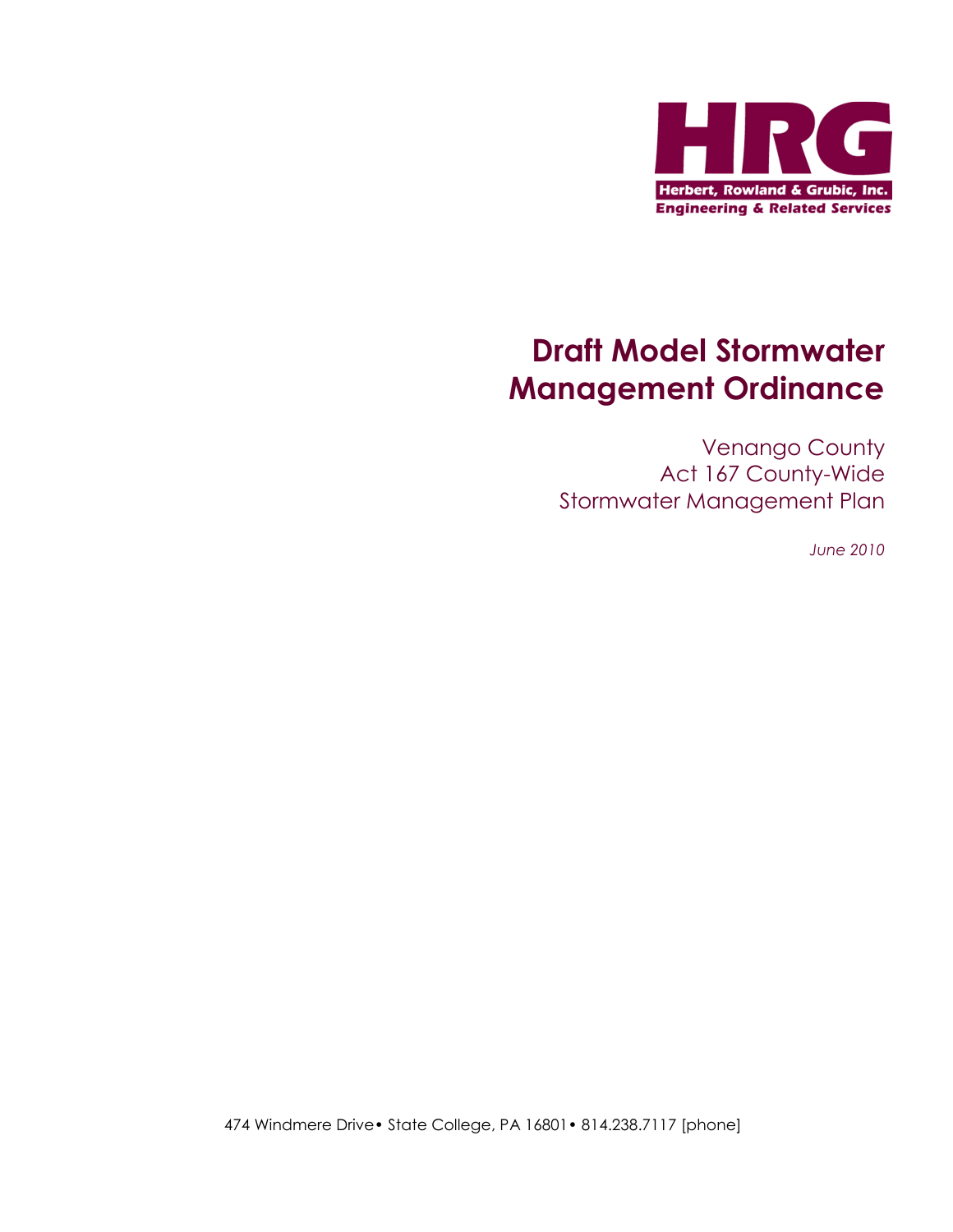### Using The Model Stormwater Management Ordinance

Municipal Requirements: This Model Stormwater Management Ordinance was developed during the Venango County Act 167 Stormwater Management Plan. The Pennsylvania Stormwater Management Act (Act 167) requires that each municipality adopt a stormwater management ordinance to implement the stormwater management plan. Section 11(b) of Act 167 states:

"Within six months following the DEP's approval of the this plan, each municipality is required to adopt new and/or amend existing stormwater ordinances or other ordinances, including zoning, subdivision and development, building code, and erosion and sedimentation ordinances, as are necessary to regulate development in a manner consistent with plan."

Any ordinance(s) adopted or amended by the municipality to comply with the stormwater management standards and criteria of the Venango County Act 167 Stormwater Management Plan must be sent by a municipal official to the DEP with the municipal ordinance number and including the date the ordinance was enacted.

Enacting and Amending Municipal Ordinances: It is recommended that municipalities enact the Model Ordinance as a stand-alone ordinance. In addition, it is recommended that municipalities review existing ordinances (subdivision and land development, zoning, etc.) and consider amending them to refer to and coordinate with the new municipal stormwater management ordinance.

**Ordinance Provisions:** Ordinances adopted by municipalities are the legal instrument that implements the standards and criteria of this stormwater management plan.

- The text *[Municipality]* in the Model Ordinance should be replaced by the name of the individual municipality.
- **Provisions with [OPTIONAL]** is recommended but may be modified or deleted by the municipality. When deleting an **[OPTIONAL]** Article, the municipality should consider leaving the Article as "Reserved for future use".

The final ordinance adopted by the municipality should be developed in conjunction with, reviewed by, and agreed upon by the municipal solicitor, engineer, and governing body.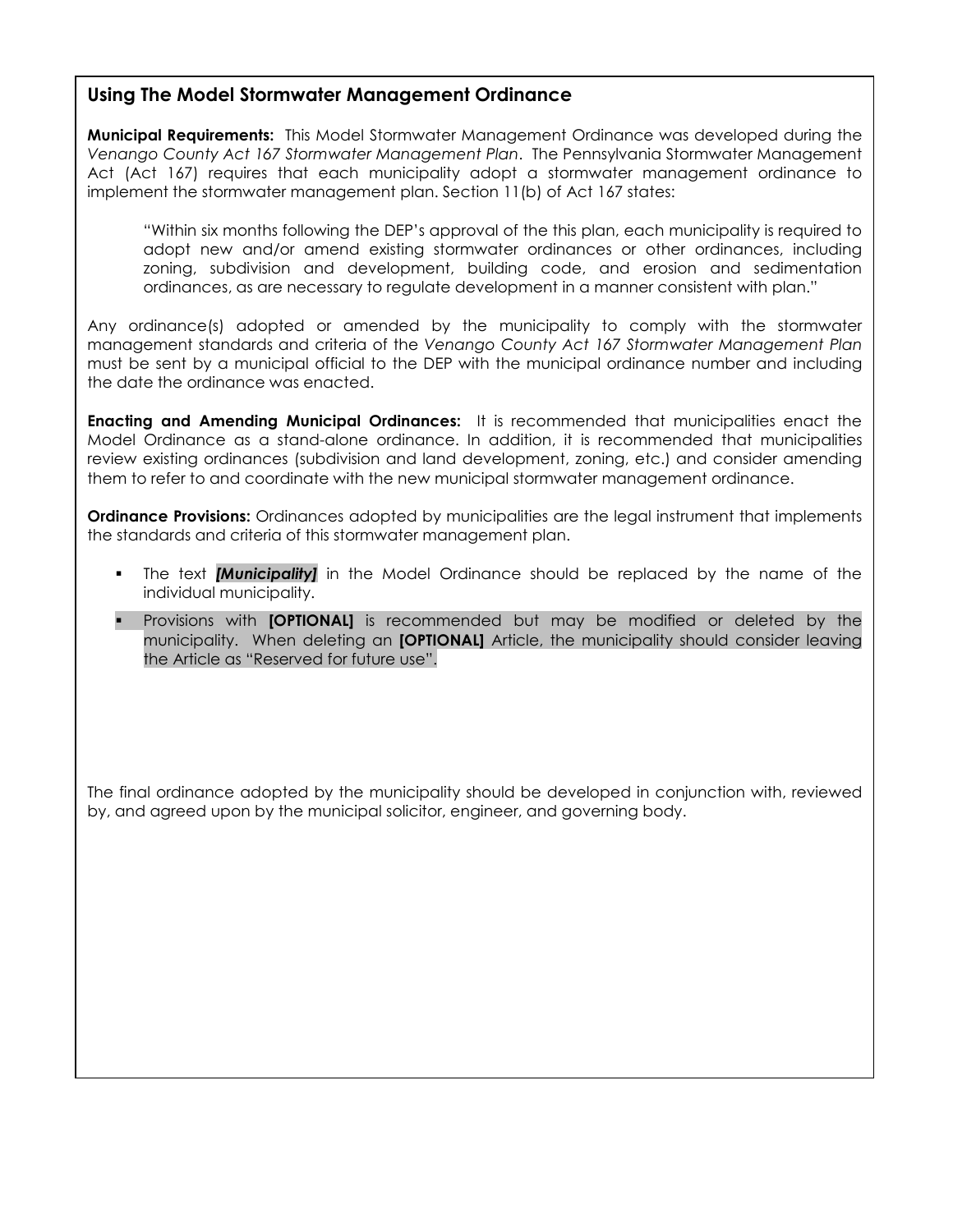## STORMWATER MANAGEMENT MODEL ORDINANCE

Implementing the Requirements of the

Venango County Stormwater Management Plan

ORDINANCE NO. \_\_\_\_\_\_\_\_\_ OF\_\_\_\_\_\_\_\_

\_\_\_\_\_\_\_\_\_\_\_\_\_\_\_\_\_\_\_\_, VENANGO COUNTY, PENNSYLVANIA

 Adopted at a Public Meeting Held on \_\_\_\_\_\_\_\_\_\_\_\_\_\_\_\_\_\_, 2010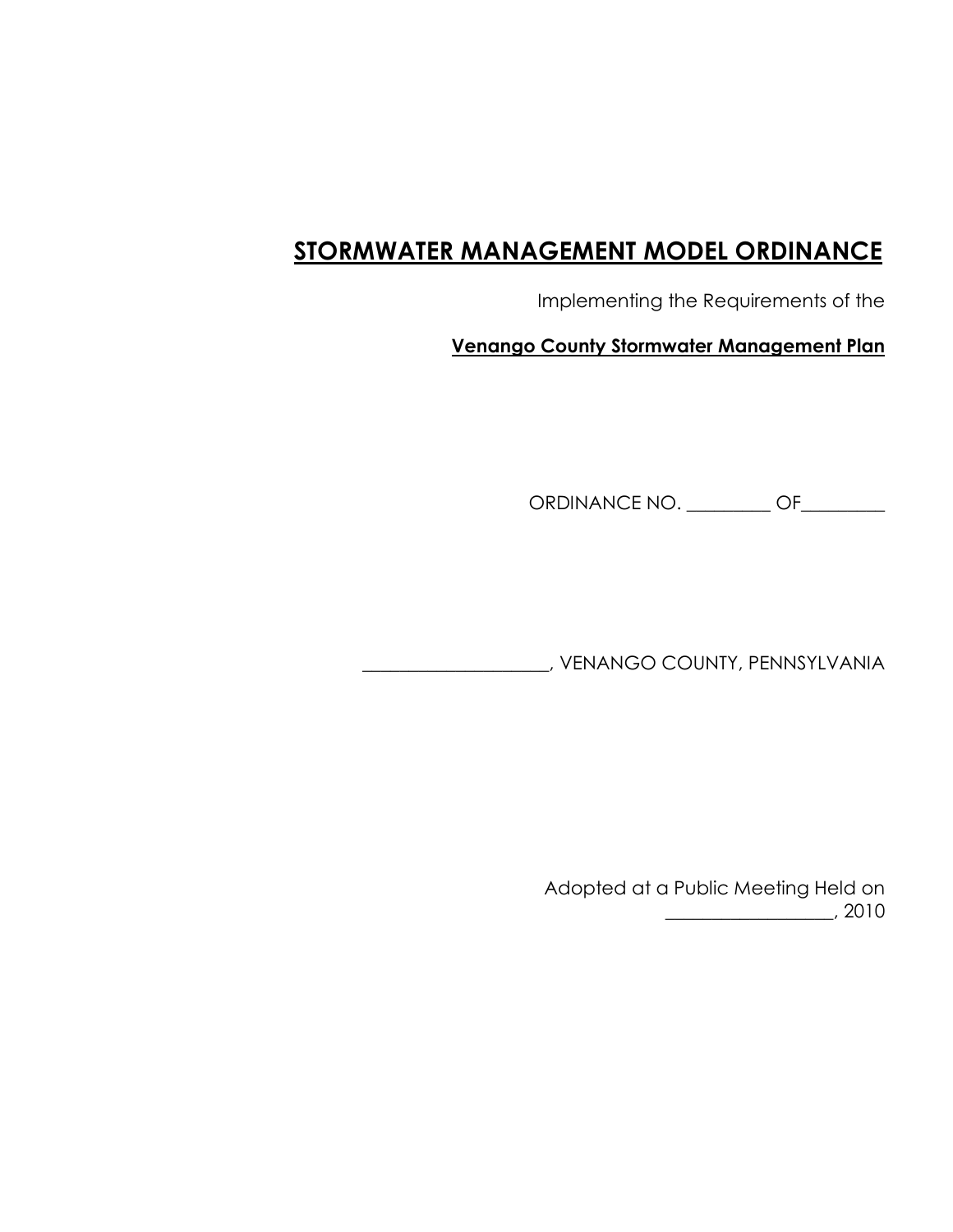### **TABLE OF CONTENTS**

| SECTION 401. EROSION AND SEDIMENTATION REQUIREMENTS DURING EARTH DISTURBANCE ACTIVITIES  23 |  |
|---------------------------------------------------------------------------------------------|--|
|                                                                                             |  |
|                                                                                             |  |
|                                                                                             |  |
|                                                                                             |  |
|                                                                                             |  |
|                                                                                             |  |
| SECTION 701. DESIGN CRITERIA FOR STORMWATER MANAGEMENT & DRAINAGE FACILITIES 29             |  |
|                                                                                             |  |
|                                                                                             |  |
|                                                                                             |  |
|                                                                                             |  |
|                                                                                             |  |
|                                                                                             |  |
|                                                                                             |  |
|                                                                                             |  |
|                                                                                             |  |
|                                                                                             |  |
|                                                                                             |  |
|                                                                                             |  |
|                                                                                             |  |
|                                                                                             |  |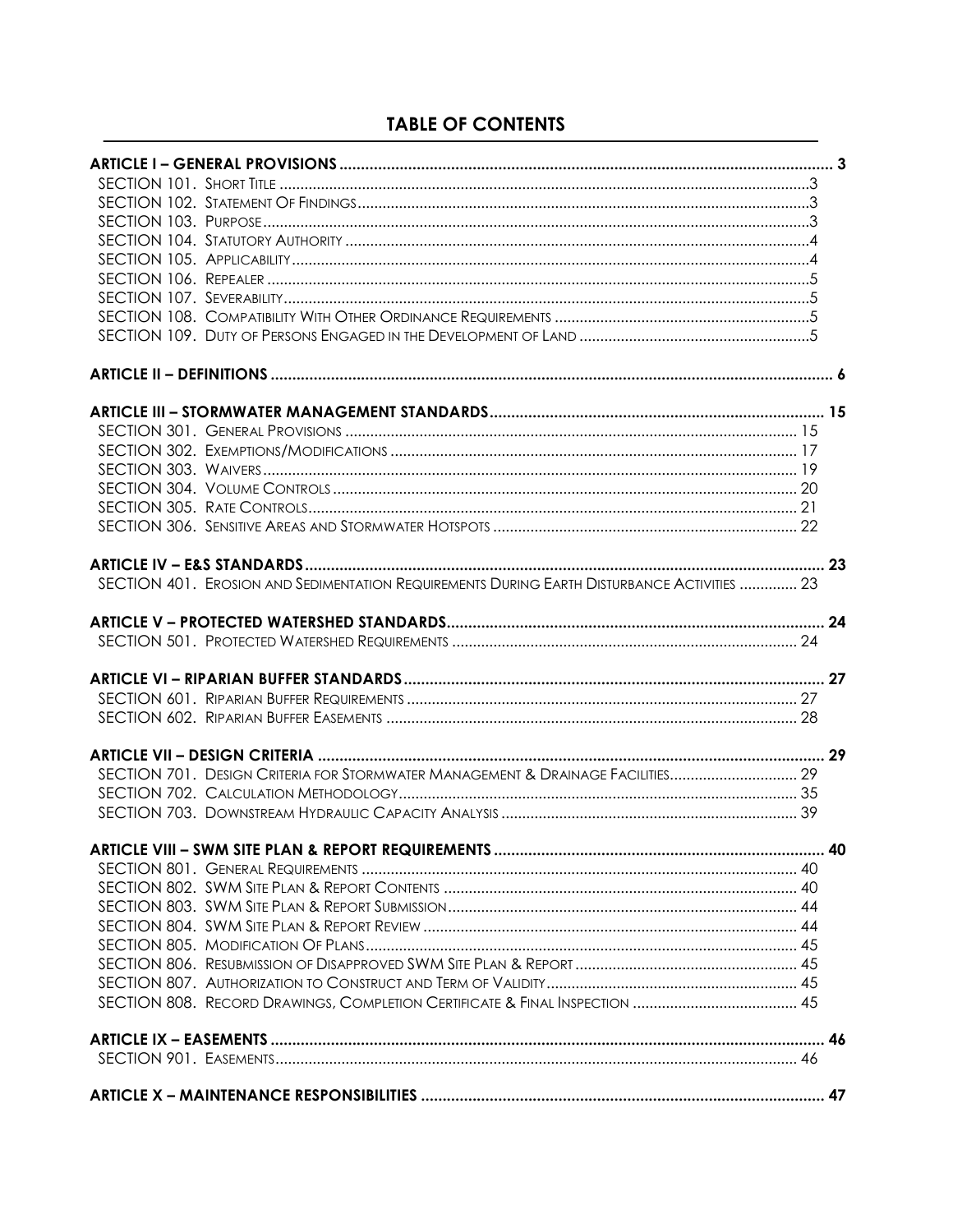| SECTION 1003. MAINTENANCE AGREEMENT FOR PRIVATELY OWNED STORMWATER FACILITIES  48 |  |
|-----------------------------------------------------------------------------------|--|
|                                                                                   |  |
|                                                                                   |  |
|                                                                                   |  |
|                                                                                   |  |
|                                                                                   |  |
|                                                                                   |  |
|                                                                                   |  |
|                                                                                   |  |
|                                                                                   |  |
|                                                                                   |  |
|                                                                                   |  |
|                                                                                   |  |
|                                                                                   |  |
|                                                                                   |  |
|                                                                                   |  |
|                                                                                   |  |
|                                                                                   |  |
| SECTION 1403. RECORDING OF APPROVED SWM SITE PLAN AND RELATED AGREEMENTS  53      |  |

### APPENDIX A – OPERATION AND MAINTENANCE AGREEMENT

### APPENDIX B – LOW IMPACT DEVELOPMENT PRACTICES

### APPENDIX C – STORMWATER MANAGEMENT DESIGN CRITERIA

### APPENDIX D – REVIEW FEE REIMBERSEMENT AGREEMENT

### APPENDIX E – SMALL PROJECT SWM PLAN APPLICATION

### APPENDIX F – RELEASE RATES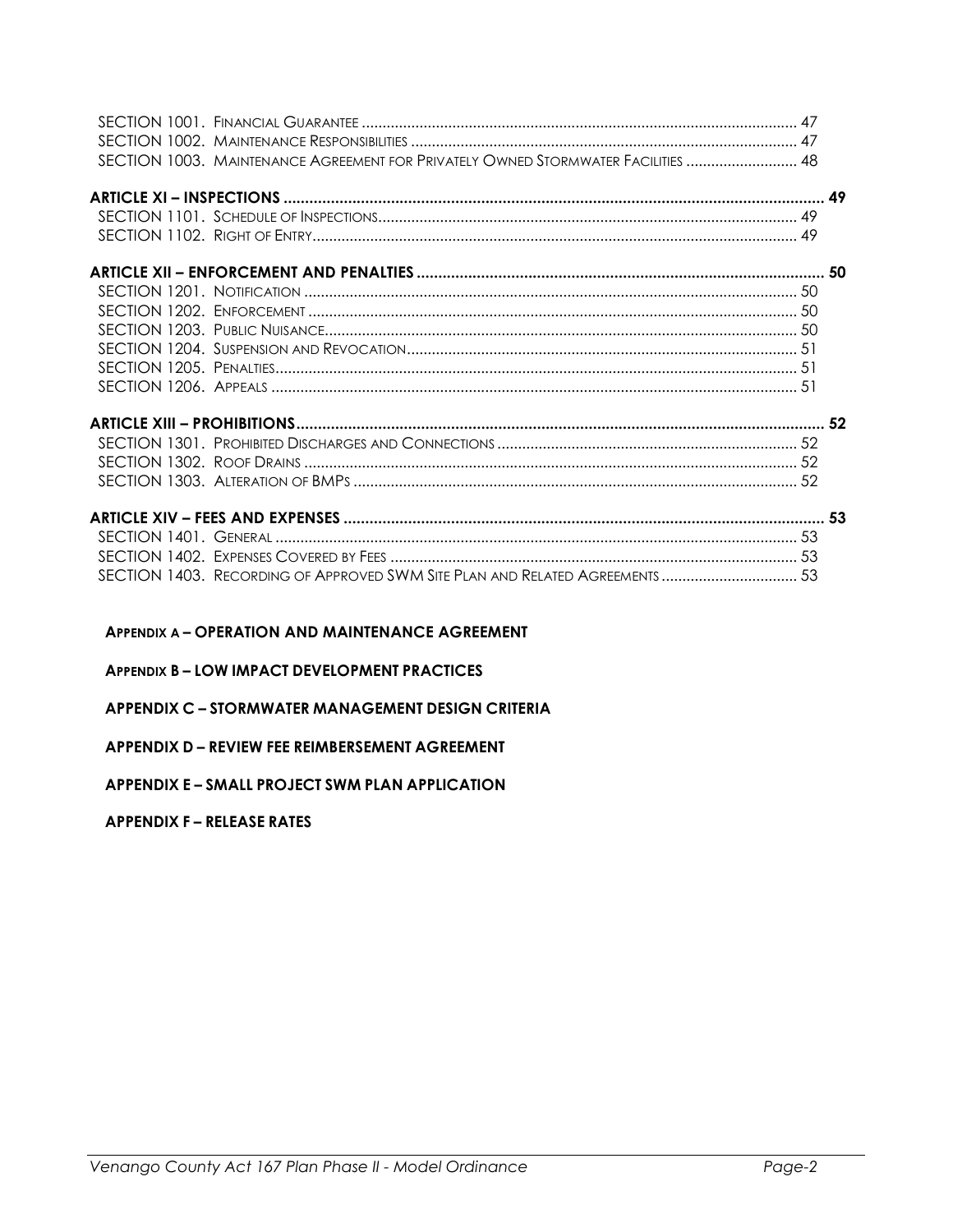### ARTICLE I - GENERAL PROVISIONS

### Section 101. Short Title

This Ordinance shall be known and may be cited as the "**Municipality** Stormwater Management Ordinance."

### Section 102. Statement of Findings

The governing body of **Municipality** finds that:

- A. Inadequate management of accelerated stormwater runoff resulting from development throughout a watershed increases flood flows and velocities, contributes to erosion and sedimentation, overtaxes the carrying capacity of existing streams and storm sewers, greatly increases the cost of public facilities to convey and manage stormwater, undermines floodplain management and flood reduction efforts in upstream and downstream communities, reduces groundwater recharge, threatens public health and safety, and increases non-point source pollution of water resources.
- B. A comprehensive program of stormwater management, including reasonable regulation of development and activities causing accelerated runoff, is fundamental to the public health, safety, welfare, and the protection of the people of Municipality and all the people of the Commonwealth, their resources, and the environment.
- C. Inadequate planning and management of stormwater runoff resulting from land development and redevelopment throughout a watershed can also harm surface water resources by changing the natural hydrologic patterns; accelerating stream flows (which increase scour and erosion of streambeds and stream banks thereby elevating sedimentation); destroying aquatic habitat; and elevating aquatic pollutant concentrations and loadings such as sediments, nutrients, heavy metals, and pathogens. Groundwater resources are also impacted through loss of recharge.
- D. Stormwater is an important water resource which provides groundwater recharge for water supplies and base flow of streams, which also protects and maintains surface water quality.
- E. Public education on the control of pollution from stormwater is an essential component in successfully addressing stormwater issues.
- F. Federal and state regulations require certain municipalities to implement a program of stormwater controls. These municipalities are required to obtain a permit for stormwater discharges from their separate storm sewer systems under the National Pollutant Discharge Elimination System (NPDES).

### Section 103. Purpose

The purpose of this Ordinance is to promote health, safety, and welfare within *[Municipality]*, Venango County, by minimizing the harms and maximizing the benefits described in Section 102 of this Ordinance through provisions intended to:

A. Meet legal water quality requirements under state law, including regulations at 25 PA Code Chapter 93 to protect, maintain, reclaim, and restore the existing and designated uses of the Waters of the Commonwealth.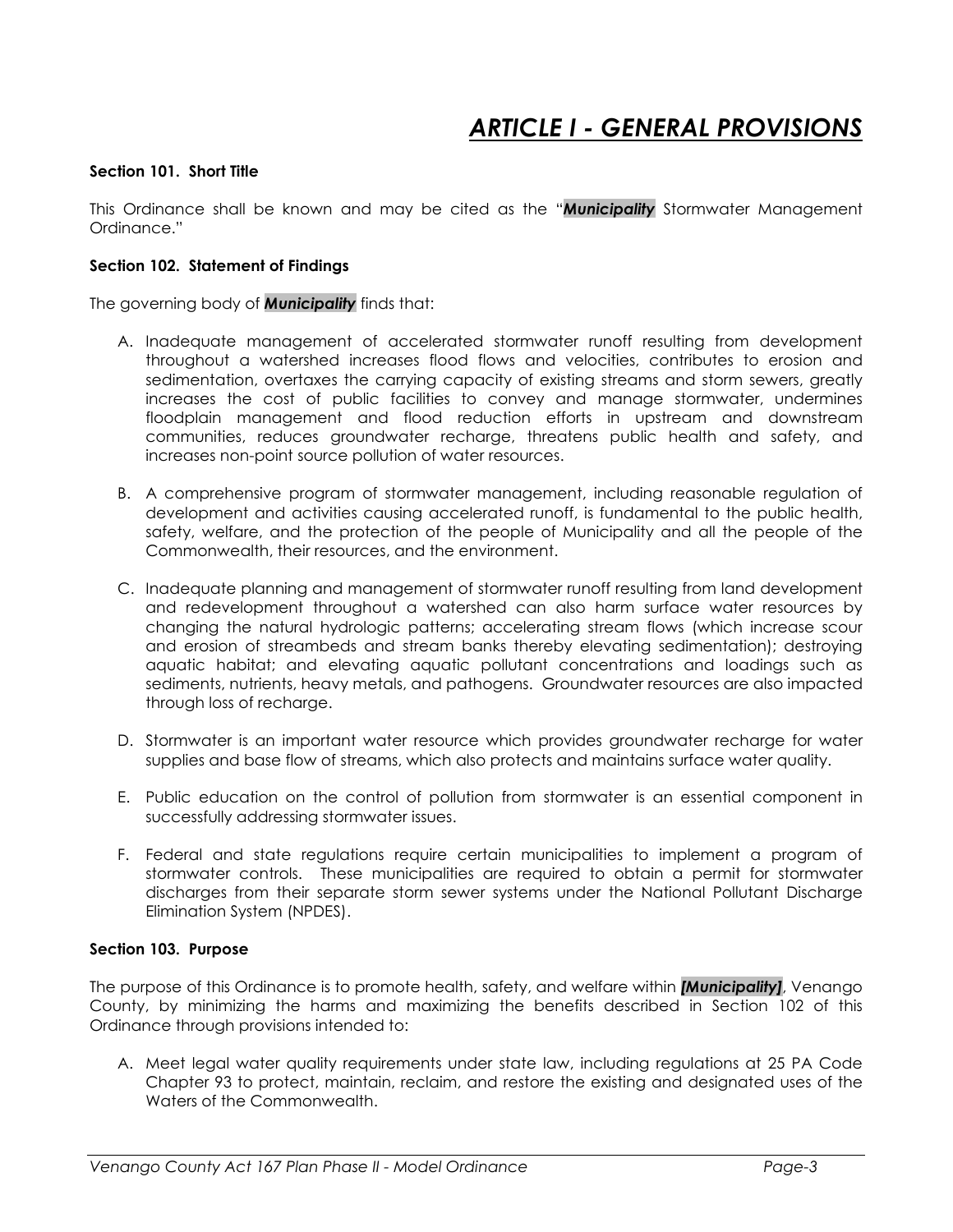- B. Manage accelerated runoff and erosion and sedimentation problems close to their source, by regulating activities that cause these problems.
- C. Preserve the natural drainage systems as much as possible.
- D. Maintain groundwater recharge, to prevent degradation of surface and groundwater quality, and to otherwise protect water resources.
- E. Maintain existing flows and quality of streams and watercourses.
- F. Preserve and restore the flood-carrying capacity of streams and prevent scour and erosion of stream banks and streambeds.
- G. Manage stormwater impacts close to the runoff source, with a minimum of structures and a maximum use of natural processes.
- H. Provide procedures, performance standards, and design criteria for stormwater planning and management.
- I. Provide proper operations and maintenance of all temporary and permanent stormwater management facilities and Best Management Practices (BMPs) that are constructed and implemented.
- J. Provide standards to meet the NPDES permit requirements.

### Section 104. Statutory Authority

- A. Primary Authority: [Municipality] is empowered to regulate these activities by the authority of the Act of October 4, 1978, 32 P.S., P.L. 864 (Act 167), 32 P.S. Section 680.1 et seq., as amended, the "Storm Water Management Act", and the **[applicable Municipal Code]**.
- B. Secondary Authority: [Municipality] also is empowered to regulate land use activities that affect runoff by the authority of the Act of July 31, 1968, P.L. 805, No. 247, The Pennsylvania Municipalities Planning Code, as amended.

### Section 105. Applicability

This Ordinance shall apply to all areas of *[Municipality]*, any Regulated Activity within *[Municipality]*, and all stormwater runoff entering into *[Municipality's]* separate storm sewer system or combined sewer system from lands within the boundaries of *[Municipality]*.

Earth disturbance activities and associated stormwater management controls are also regulated under existing state law and implementing regulations. This Ordinance shall operate in coordination with those parallel requirements; the requirements of this Ordinance shall be no less restrictive in meeting the purposes of this Ordinance than state law.

"Regulated Activities" are any earth disturbance activities or any activities that involve the alteration or development of land in a manner that may affect stormwater runoff. "Regulated Activities" include, but are not limited to, the following listed items:

- A. Earth Disturbance Activities
- B. Land Development
- C. Subdivision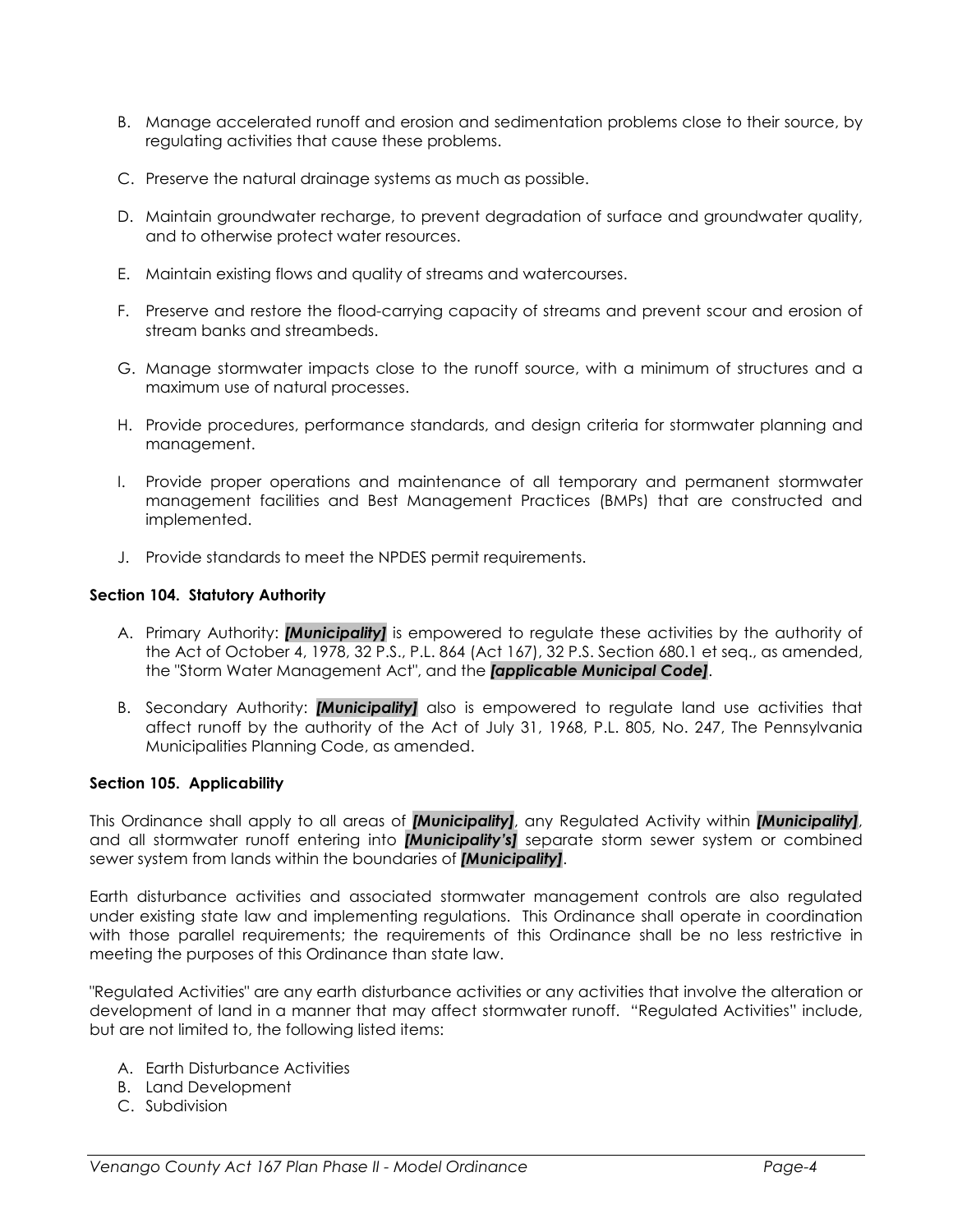- D. Construction of new or additional impervious or semi-pervious surfaces
- E. Construction of new buildings or additions to existing buildings
- F. Diversion or piping of any natural or man-made stream channel
- G. Installation of stormwater management facilities or appurtenances thereto
- H. Installation of stormwater BMPs

See Section 302 of this Ordinance for Exemption/Modification Criteria.

#### Section 106. Repealer

Any ordinance, ordinance provision(s), or regulation of **[Municipality]** inconsistent with any of the provision(s) of this Ordinance is hereby repealed to the extent of the inconsistency only.

#### Section 107. Severability

In the event that a court of competent jurisdiction declares any section(s) or provision(s) of this Ordinance invalid, such decision shall not affect the validity of any of the remaining section(s) or provision(s) of this Ordinance.

#### Section 108. Compatibility with Other Ordinance Requirements

Approvals issued and actions taken pursuant to this Ordinance do not relieve the Applicant of the responsibility to comply with or to secure required permits or approvals for activities regulated by any other applicable codes, laws, rules, statutes, or ordinances. To the extent that this Ordinance imposes more rigorous or stringent requirements for stormwater management, the specific requirements contained in this Ordinance shall be followed.

### Section 109. Duty of Persons Engaged in the Development of Land

Notwithstanding any provision(s) of this Ordinance, including exemptions, any landowner or any person engaged in the alteration or development of land which may affect stormwater runoff characteristics shall implement such measures as are reasonably necessary to prevent injury to health, safety, or other property. Such measures also shall include actions as are required to manage the rate, volume, direction, and quality of resulting stormwater runoff in a manner which otherwise adequately protects health, property, and water quality.

### Section 110. Municipal Liability Disclaimer

- A. Neither the granting of any approval under this Ordinance, nor the compliance with the provisions of this Ordinance, or with any condition imposed by a municipal official hereunder, shall relieve any person from any responsibility for damage to persons or property resulting there from, or as otherwise imposed by law nor impose any liability upon the Municipality for damages to persons or property.
- B. The granting of a permit which includes any storm water management facilities shall not constitute a representation, guarantee or warranty of any kind by the Municipality, or by an official or employee thereof, of the practicability or safety of any structure, use or other plan proposed, and shall create no liability upon or cause of action against such public body, official or employee for any damage that may result pursuant thereto.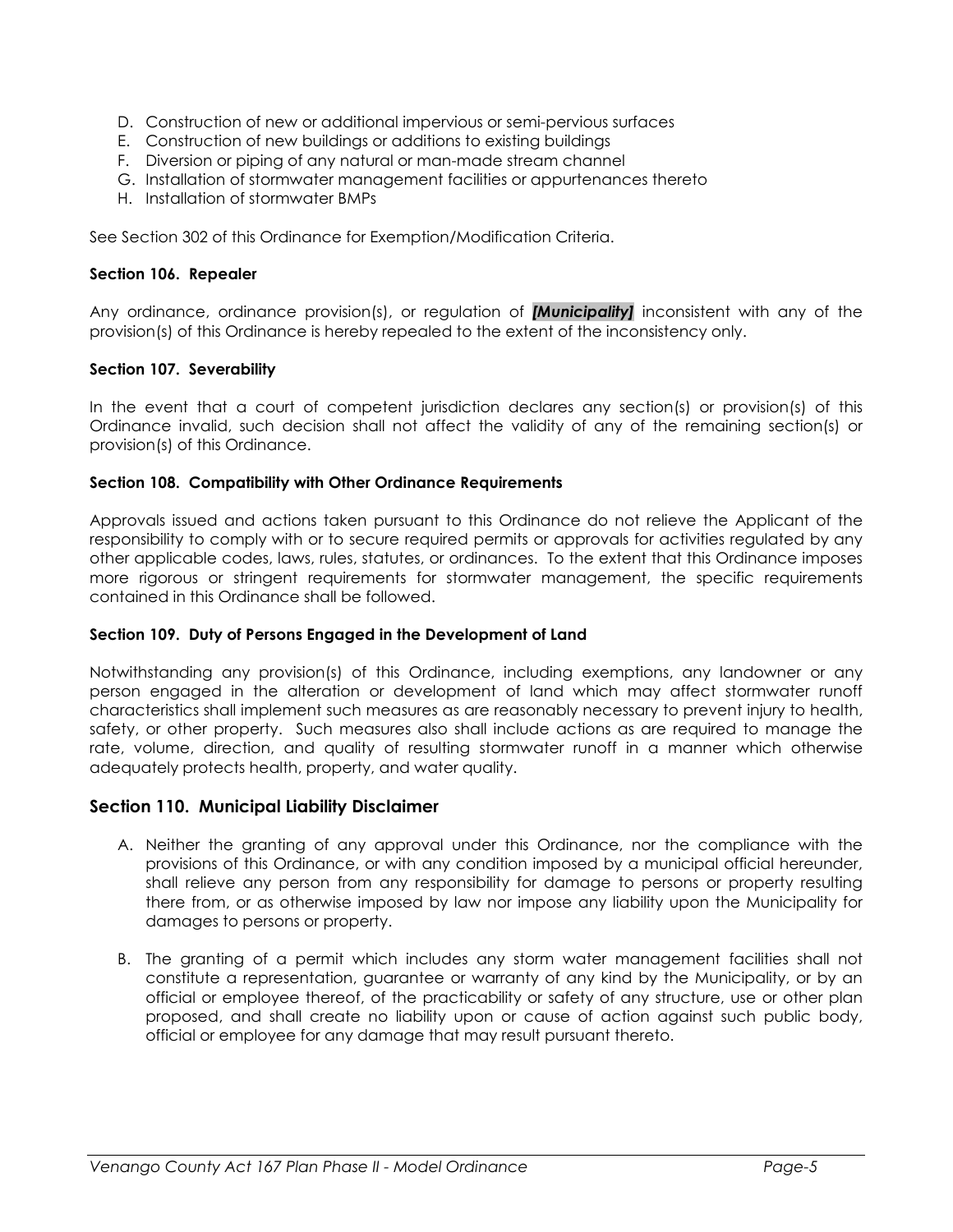### ARTICLE II - DEFINITIONS

For the purpose of this Ordinance, certain terms and words used herein shall be interpreted as follows:

- A. Words used in the present tense include the future tense; the singular number includes the plural; and the plural number includes the singular; words of masculine gender include feminine gender; and words of feminine gender include masculine gender.
- B. The word "includes" or "including" shall not limit the term to the specific example but is intended to extend its meaning to all other instances of like kind and character.
- C. The word "person" includes an individual, firm, association, organization, partnership, trust, company, corporation, or any other similar entity.
- D. The words "shall" and "must" are mandatory; the words "may" and "should" are permissive.
- E. The words "used or occupied" include the words "intended, designed, maintained, or arranged to be used, occupied or maintained".

Accelerated Erosion - The removal of the surface of land through the combined action of human activity and natural processes at a rate greater than would occur under natural processes.

Agricultural Activities - Activities associated with agriculture such as agricultural cultivation, agricultural operation, and animal heavy use areas. This includes the work of producing crops, tillage, land clearing, plowing, disking, harrowing, planting, harvesting crops, or pasturing and raising of livestock and installation of conservation measures. Construction of new buildings or impervious areas is not considered an Agricultural Activity.

Alteration - As applied to land, a change in topography as a result of the moving of soil and rock from one location or position to another; changing of surface conditions by causing the surface to be more or less impervious; land disturbance.

**Applicant** - A landowner, developer, or other person who has filed an application for approval to engage in any Regulated Activities at a project site within the municipality.

**Best Management Practices (BMPs)** - Activities, facilities, designs, measures or procedures used to manage stormwater impacts from Regulated Activities, to meet State Water Quality Requirements, to promote groundwater recharge and to otherwise meet the purposes of this Ordinance. Stormwater BMPs are commonly grouped into one of two broad categories or measures: "non-structural" or "structural". "Non-structural" BMPs are measures referred to as operational and/or behavior-related practices that attempt to minimize the contact of pollutants with stormwater runoff whereas "structural" BMPs are measures that consist of a physical device or practice that is installed to capture and treat stormwater runoff. "Structural" BMPs include, but are not limited to, a wide variety of practices and devices, from large-scale retention ponds and constructed wetlands, to small-scale underground treatment systems, infiltration facilities, filter strips, low impact design, bioretention, wet ponds, permeable pavement, grassed swales, riparian or forested buffers, sand filters, detention basins, and manufactured devices. "Structural" stormwater BMPs are permanent appurtenances to the project site.

**BMP Manual -** Pennsylvania Department of Environmental Protection, Bureau of Watershed Management. Pennsylvania Stormwater Best Management Practices Manual, latest edition.

Channel Erosion - The widening, deepening, and headward cutting of small channels and waterways, due to erosion caused by moderate to large floods.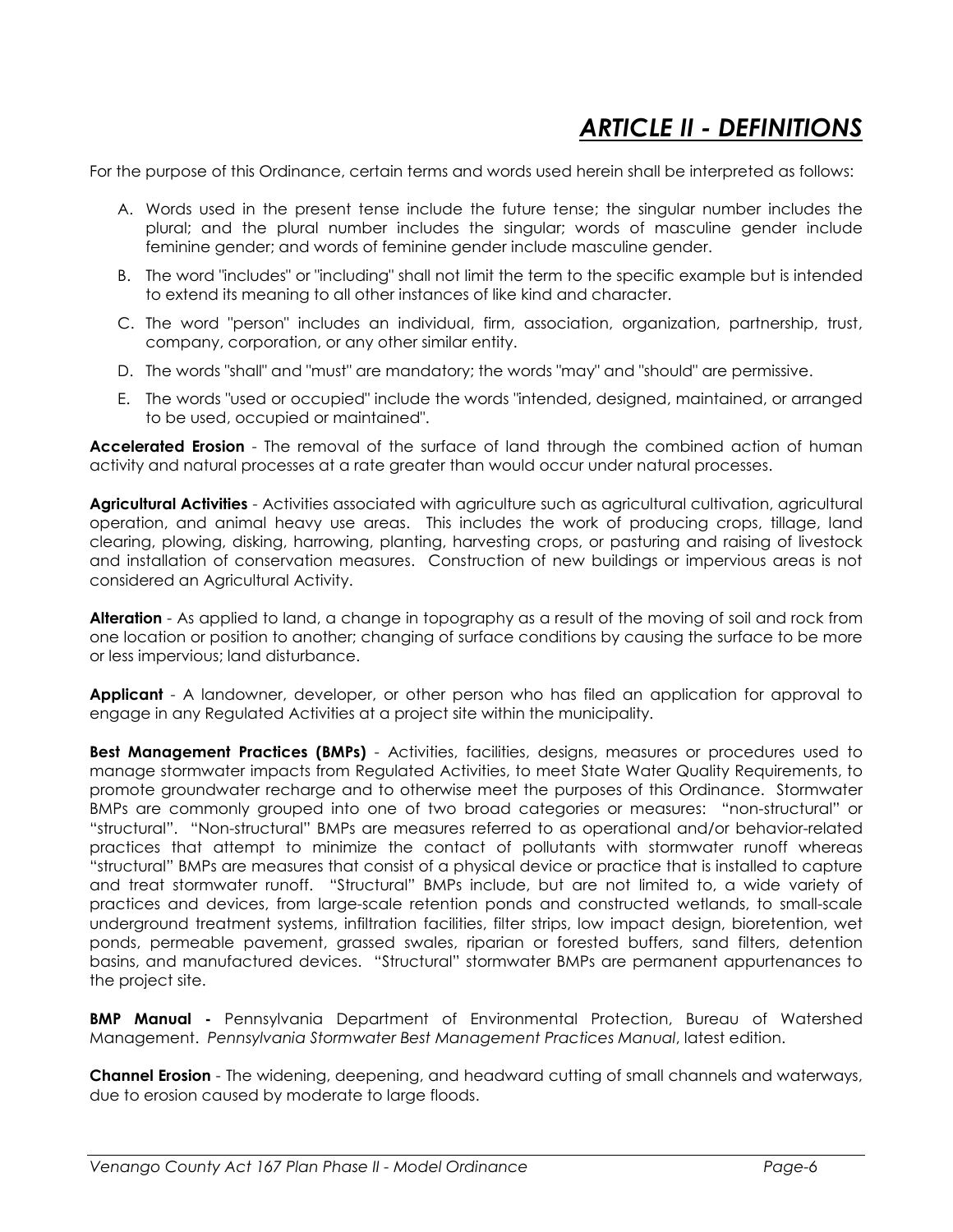Cistern - An underground reservoir or tank used for storing rainwater.

Conservation District - The Venango Conservation District. The Venango Conservation District has the authority under a delegation agreement executed with the Department of Environmental Protection to administer all or a portion of the regulations promulgated under 25 PA Code Chapter 102.

Culvert - A structure with appurtenant works that carries a stream and/or stormwater runoff under a road or through an embankment or fill.

**Dam** - An artificial barrier, together with its appurtenant works, constructed for the purpose of impounding or storing water or another fluid or semifluid, or a refuse bank, fill or structure for highway, railroad or other purposes which does or may impound water.

**Design Storm** - The magnitude and temporal distribution of precipitation from a storm event measured in probability of occurrence (e.g., a 25-year storm) and duration (e.g., 24-hours), used in the design and evaluation of stormwater management systems. Also see Return Period.

**Designee** - An agent of this municipality and/or agent of the governing body involved with the administration, review or enforcement of any provisions of this Ordinance by contract or memorandum of understanding.

**Detention Basin** - An impoundment structure designed to manage stormwater runoff by temporarily storing runoff and releasing it at a predetermined rate.

**Detention Volume** - The volume of runoff that is captured and released into Waters of the Commonwealth at a controlled rate.

**Developer** - A person, partnership, association, corporation, or other entity, or any responsible person therein or agent thereof, that undertakes any Regulated Activity of this Ordinance.

**Development Site - (Site)** - The specific parcel of land for which a Regulated Activity is proposed. Also see Project Site.

**Disturbed Area** - An unstabilized land area where an Earth Disturbance Activity is occurring or has occurred.

**Downslope Property Line** - That portion of the property line of the land being developed located to which all or a major portion of the overland or pipe flow from the site would be directed toward it.

**Drainage Conveyance Facility** - A stormwater management facility designed to convey stormwater runoff and including streams, channels, swales, pipes, conduits, culverts, storm sewers, etc.

**Drainage Easement** - A right granted by a landowner to a grantee, to allow the use of private land for stormwater management, drainage, or conveyance purposes.

Drainageway - Any natural or artificial watercourse, trench, ditch, pipe, swale, channel, or similar depression into which surface water flows.

**Earth Disturbance Activity** - Construction or other human activity which disturbs the surface of the land, including, but not limited to, clearing and grubbing, grading, excavations, embankments, land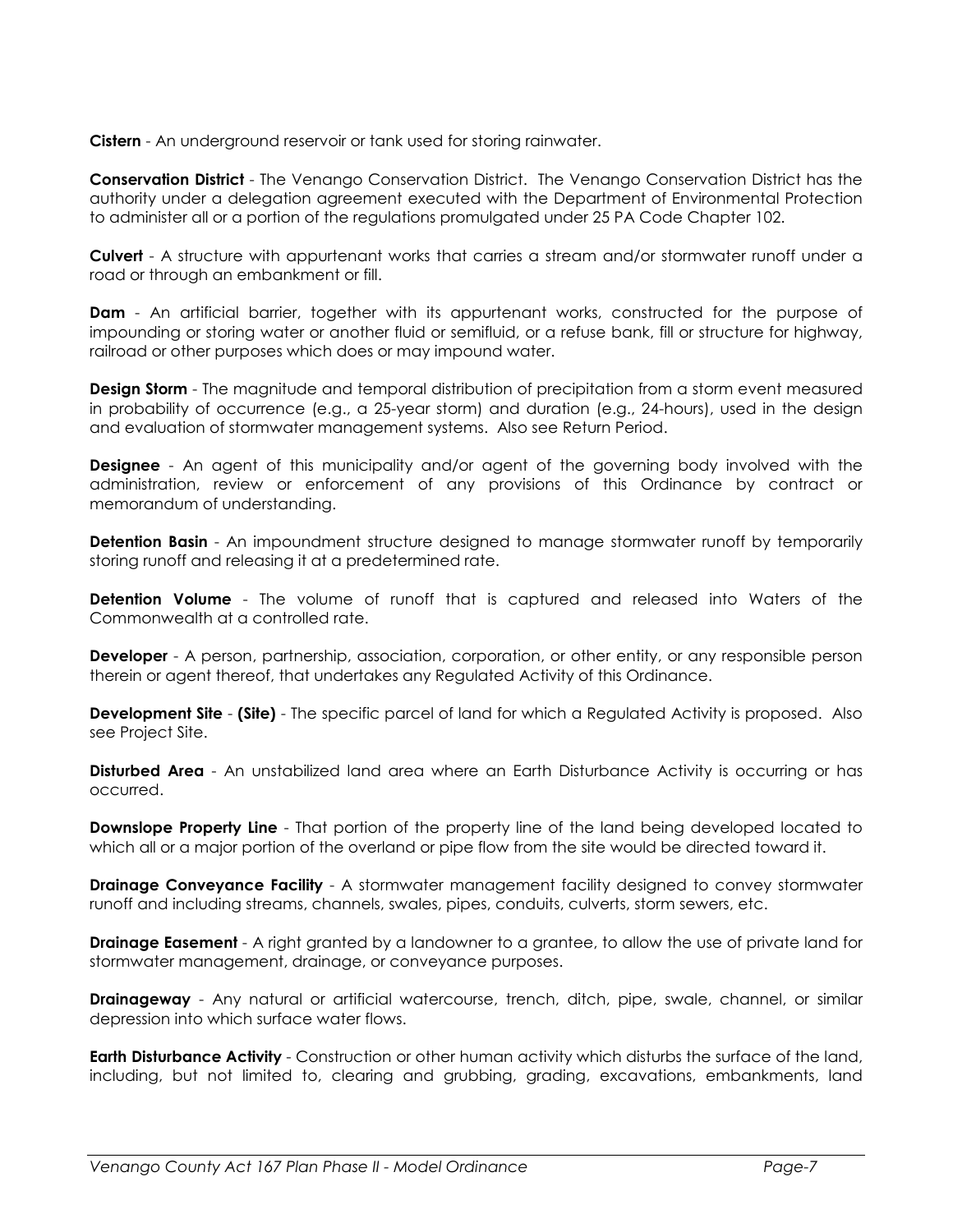development, agricultural plowing or tilling, timber harvesting, road maintenance, mineral extraction, and the moving, depositing, stockpiling, or storing of soil, rock or earth materials.

**Erosion** - The movement of soil particles by the action of water, wind, ice, or other natural forces.

**Erosion and Sediment Pollution Control Plan** - A plan which is designed to minimize accelerated erosion and sedimentation.

**Exceptional Value Waters** - Surface waters of high quality, which satisfy PA Code Title 25 Environmental Protection, Chapter 93 Water Quality Standards 93.4b(b) relating to anti-degradation.

**Existing Condition(s)** - The initial condition of a project site prior to proposed construction. If the initial condition of the site is undeveloped land and not forested, the land use shall be considered as "meadow" unless the natural land cover is documented to generate lower Curve Numbers or Rational "C" Coefficient.

FEMA - The Federal Emergency Management Agency.

Flood - A general but temporary condition of partial or complete inundation of normally dry land areas from the overflow of streams, rivers, and other Waters of the Commonwealth.

Flood Fringe - The remaining portions of the 100-year floodplain outside of the floodway boundary.

**Floodplain** - Any land area susceptible to inundation by water from any natural source or delineated by applicable Department of Housing and Urban Development, Federal Insurance Administration Flood Hazard Boundary - mapped as being a special flood hazard area. Included are lands adjoining a river or stream that have been or may be inundated by a 100-year flood. Also included are areas that comprise Group 13 Soils, as listed in Appendix A of the Pennsylvania Department of Environmental Protection (PADEP) Technical Manual for Sewage Enforcement Officers (as amended or replaced from time to time by PADEP).

**Floodway** - The channel of the watercourse and those portions of the adjoining floodplains that are reasonably required to carry and discharge the 100-year frequency flood. Unless otherwise specified, the boundary of the floodway is as indicated on maps and flood insurance studies provided by FEMA. In an area where no FEMA maps or studies have defined the boundary of the 100-year frequency floodway, it is assumed - absent evidence to the contrary - that the floodway extends from the stream to 50 feet from the top of the bank of the stream.

Forest Management/Timber Operations - Planning and activities necessary for the management of forestland. These include timber inventory and preparation of forest management plans, silvicultural treatment, cutting budgets, logging road design and construction, timber harvesting, site preparation and reforestation.

Freeboard - Vertical distance between the elevation of the design high water and the top of a dam, levee, tank, basin, or diversion ridge. The space is required as a safety margin against flow overtopping in a pond or basin.

Grade - Slope of a road, channel or natural ground specified in percent.

(To) Grade - To finish the surface of a roadbed, top of embankment or bottom of excavation.

Groundwater Recharge - Replenishment of existing natural underground water.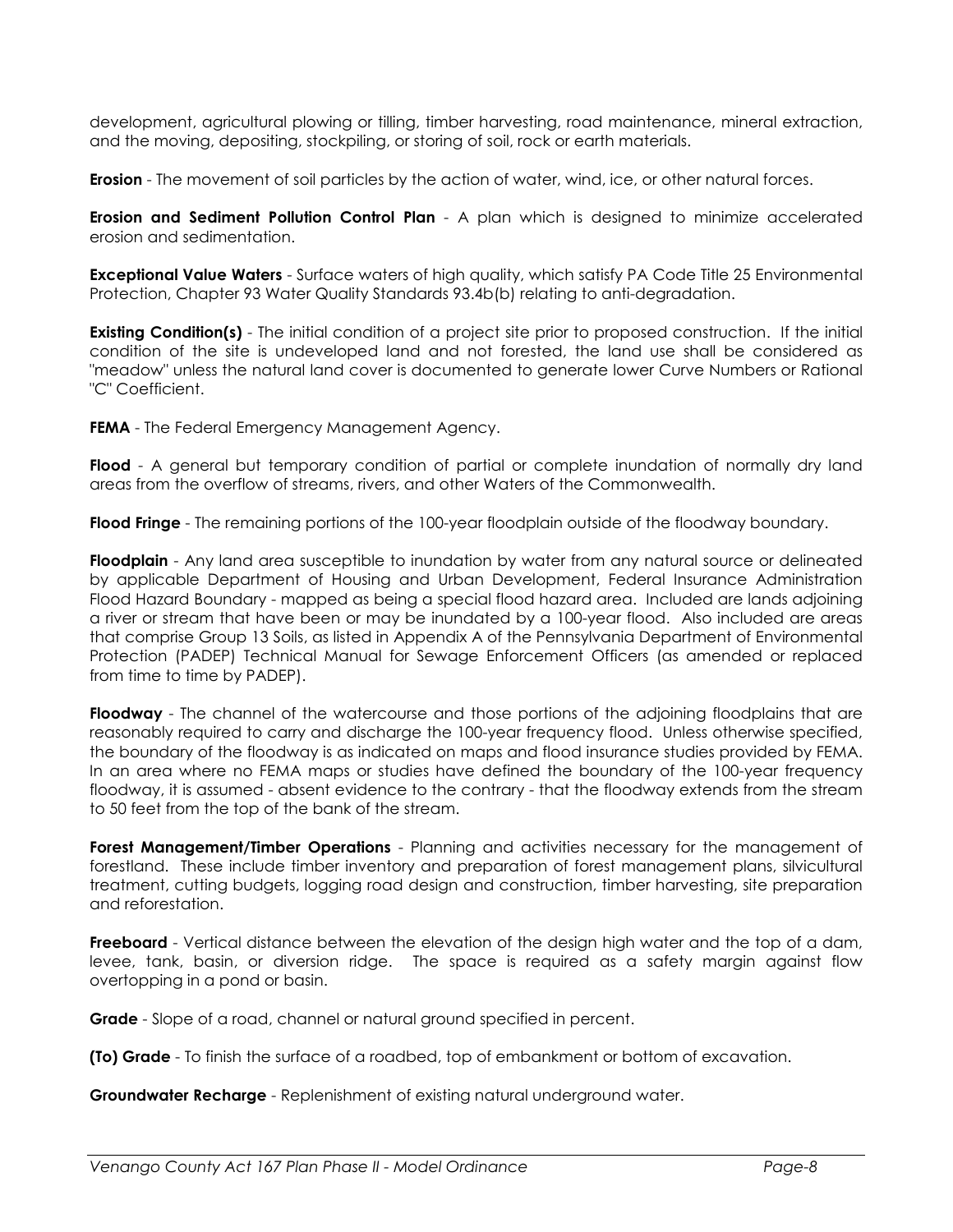HEC-HMS Model Calibrated - (Hydrologic Engineering Center Hydrologic Modeling System) A computer-based hydrologic modeling technique adapted to certain watersheds in Venango County for the Act 167 Plan. The model has been calibrated by adjusting key model input parameters.

**High Quality Waters** - Surface water having quality, which exceeds criteria necessary to support propagation of fish, shellfish, and wildlife and recreation in and on the water by satisfying PA Code Title 25 Environmental Protection, Chapter 93 Water Quality Standards 93.4b(a).

Hydrologic Soil Group (HSG) - Infiltration rates of soils vary widely and are affected by subsurface permeability as well as surface intake rates. Soils are classified into one of four HSG (A, B, C, and D) according to their minimum infiltration rate, which is obtained for bare soil after prolonged wetting. The Natural Resource Conservation Service (NRCS) of the US Department of Agriculture defines the four groups and provides a list of most of the soils in the United States and their group classification. The soils in the area of interest may be identified from a soil survey report from the local NRCS office or the County Conservation District.

**Impervious Surface (Impervious Area)** - A surface that prevents the infiltration of water into the ground. Impervious surface (or areas) include, but are not limited to: roofs, additional indoor living spaces, patios, garages, storage sheds and similar structures, parking or driveway areas, streets and sidewalks. Any surface areas proposed to initially be gravel or crushed stone shall be assumed to be impervious surfaces.

**Impoundment** - A retention or detention basin designed to retain stormwater runoff and release it at a controlled rate.

**Infiltration Structures** - A structure designed to direct runoff into the ground (e.g., french drains, seepage pits, seepage trench, etc.).

Inlet - A surface connection to a closed drain. A structure at the diversion end of a conduit. The upstream end of any structure through which water may flow.

**Karst** - A type of topography or landscape characterized by surface depressions, sinkholes, rock pinnacles/uneven bedrock surface, steep-sided hills, underground drainage and caves. Karst is formed on carbonate rocks, such as limestone or dolomites and sometimes gypsum.

Land Development (Development) - (i) The improvement of one lot or two or more contiguous lots, tracts or parcels of land for any purpose involving (a) a group of two or more buildings, or (b) the division or allocation of land or space between or among two or more existing or prospective occupants by means of, or for the purpose of streets, common areas, leaseholds, condominiums, building groups, or other features; (ii) Any subdivision of land; (iii) Development in accordance with Section 503(1.1) of the PA Municipalities Planning Code.

Main Stem (Main Channel) - Any stream segment or other runoff conveyance facility used as a reach in the Venango County Act 167 watershed hydrologic model(s).

Manning Equation (Manning Formula) - An equation for calculation of velocity of flow in nonpressurized conduits based upon conduit shape, roughness, depth of flow and slope.

**Maximum extent practicable** - a level of implementing best management practices in order to achieve a performance standard specified taking into account the best available technology, cost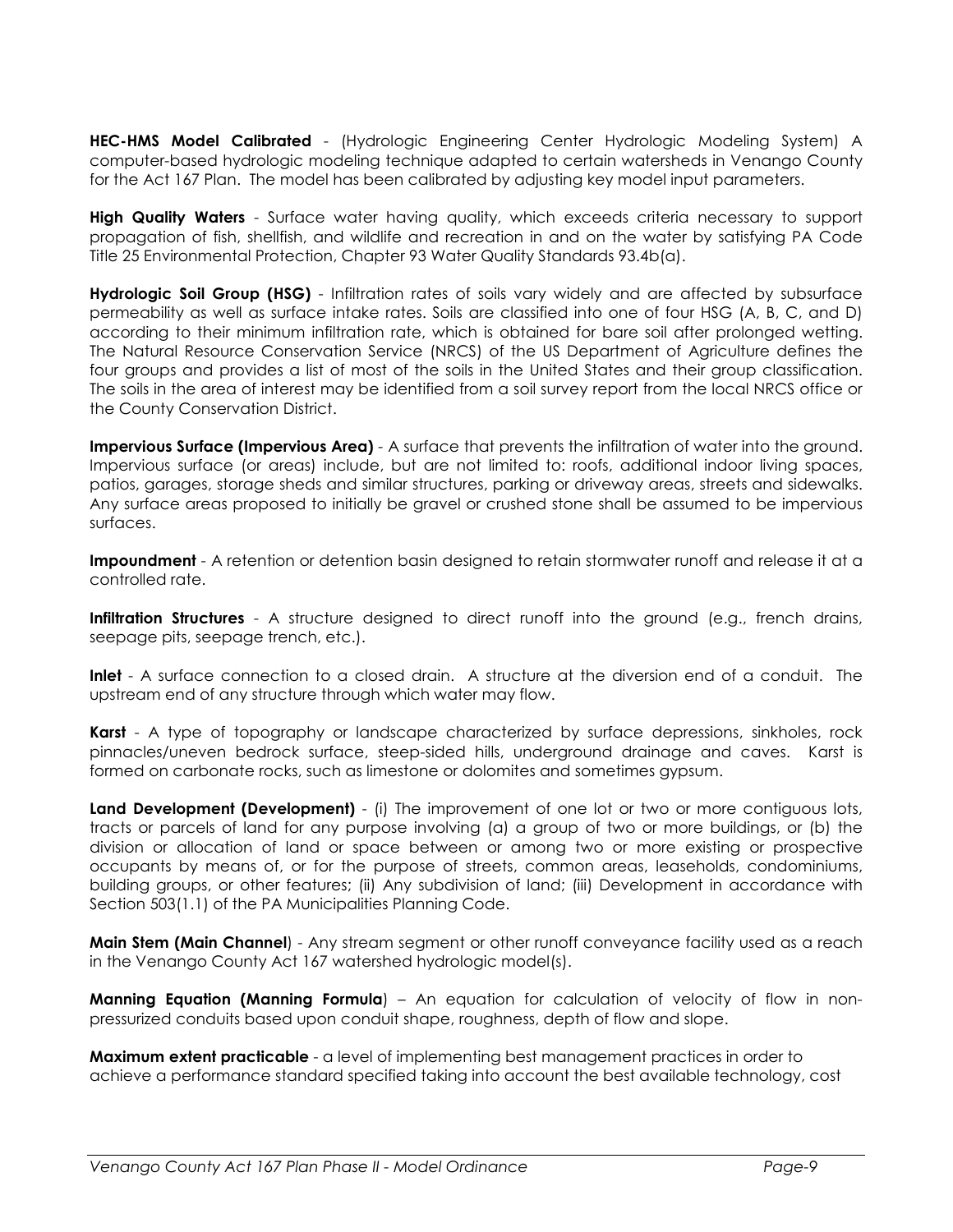effectiveness and other competing issues such as public safety and welfare, natural resources, and geographic features.

**Municipal Engineer** - a professional engineer licensed as such in the Commonwealth of Pennsylvania, duly appointed as the engineer for a municipality, planning agency or joint planning commission.

Municipality - [Municipality], Venango County, Pennsylvania.

National Pollutant Discharge Elimination System (NPDES) - The federal government's system for issuance of permits under the Clean Water Act, which is delegated to PADEP in Pennsylvania.

NOAA Atlas 14: - Precipitation-Frequency Atlas of the United States, Atlas 14, Volume 2, US Department of Commerce, National Oceanic and Atmospheric Administration, National Weather Service, Hydrometeorological Design Studies Center, Silver Spring, Maryland (most current). NOAA's Atlas 14 can be accessed at Internet address: http://hdsc.nws.noaa.gov/hdsc/pfds/.

Non-point Source Pollution - Pollution that enters a water body from diffuse origins in the watershed and does not result from discernible, confined, or discrete conveyances.

NRCS - Natural Resource Conservation Service (previously Soil Conservation Service (SCS)).

**Open Channel** - A drainage element in which stormwater flows with an open surface. Open channels include, but are not be limited to, natural and man-made drainageways, swales, streams, ditches, canals, and pipes not under pressure.

**Outfall** - (i) Point where water flows from a conduit, stream, or drain; (ii) "Point Source" as described in 40 CFR § 122.2 at the point where the Municipality's storm sewer system discharges to surface Waters of the Commonwealth.

**Outlet** - Points of water disposal from a stream, river, lake, tidewater, or artificial drain.

PADEP - The Pennsylvania Department of Environmental Protection.

**Parking Lot Storage** - The use of impervious parking areas as temporary impoundments with controlled release rates during rainstorms.

**Peak Discharge** - The maximum rate of stormwater runoff from a specific storm event.

Person - An individual, partnership, public or private association or corporation, or a governmental unit, public utility or any other legal entity whatsoever which is recognized by law as the subject of rights and duties.

Pervious Area - Any area not defined as impervious.

**Pipe** - A culvert, closed conduit, or similar structure (including appurtenances) that conveys stormwater.

Planning Commission - The Planning Commission of *[Municipality]*.

**Point Source** - Any discernible, confined, or discrete conveyance, including, but not limited to: any pipe, ditch, channel, tunnel, or conduit from which stormwater is or may be discharged, as defined in State regulations at 25 Pennsylvania Code § 92.1.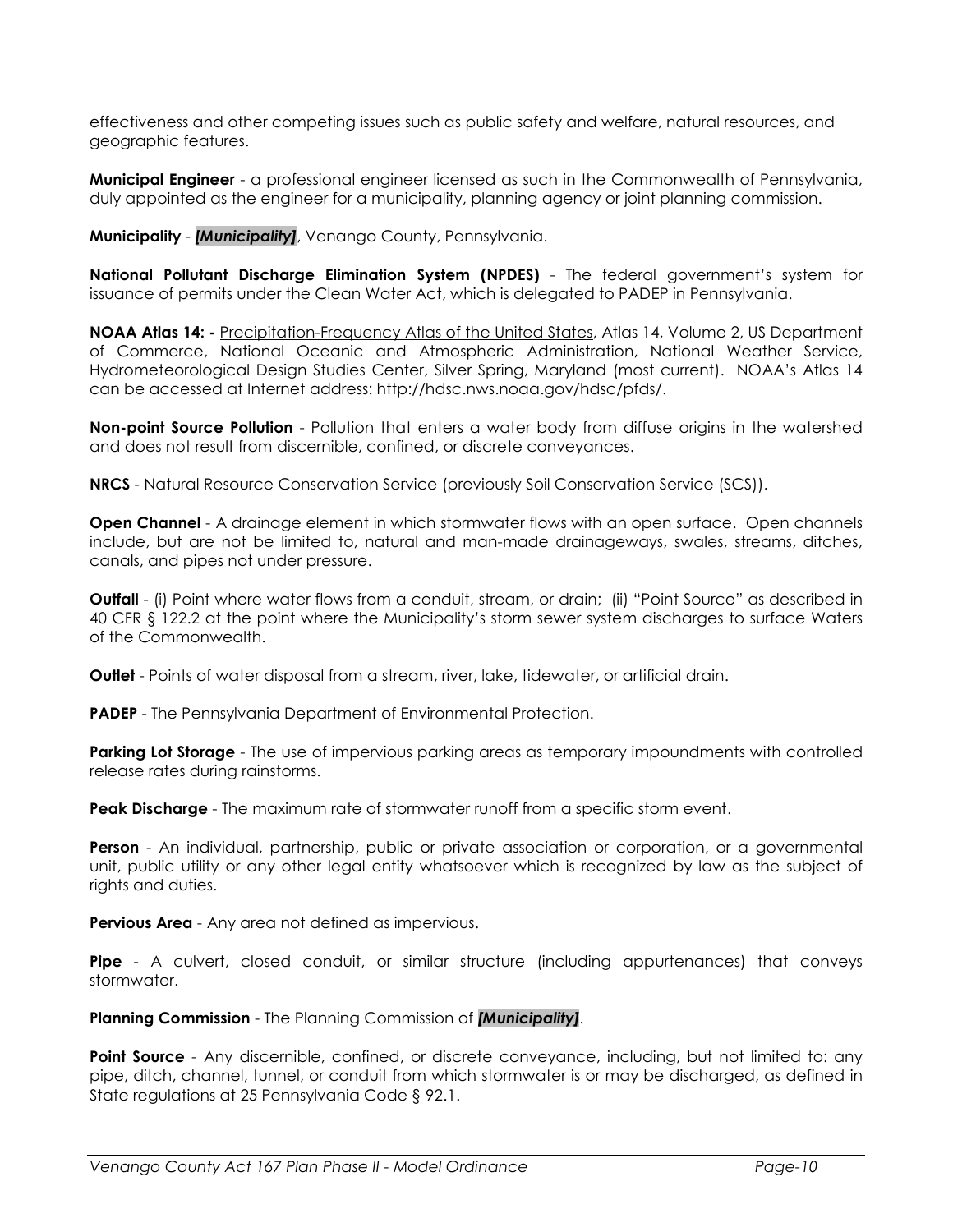**Probable Maximum Flood (PMF)** - The flood that may be expected from the most severe combination of critical meteorological and hydrologic conditions that are statistically possible in any area. The PMF is derived from the probable maximum precipitation (PMP) as determined on the basis of data obtained from the National Oceanographic and Atmospheric Administration (NOAA).

**Project Site** - The specific area of land where any Regulated Activities in the Municipality are planned, conducted, or maintained.

**Protected Watershed** – watershed tributary to Exceptional Value Waters or High Quality Waters.

**Qualified Professional** - Any person licensed by the Pennsylvania Department of State or otherwise qualified by law to perform the work required by the Ordinance.

**Rational Formula** - A rainfall-runoff relation used to estimate peak flow.

Redevelopment - Earth disturbance activities on land, which has previously been developed.

**Regulated Activities** - Any earth disturbance activities or any activities that involve the alteration or development of land in a manner that may affect stormwater runoff.

**Regulated Earth Disturbance Activity** - Activity involving Earth Disturbance subject to regulation under 25 PA Code Chapter 92, Chapter 102, or the Clean Streams Law.

**Release Rate** - The percentage of pre-development peak rate of runoff from a site or subwatershed area to which the post-development peak rate of runoff must be reduced to protect downstream areas.

**Release Rate District** - Those subwatershed areas in which post-development flows must be reduced to a certain percentage of pre-development flows as required to meet the plan requirements and the goals of Act 167.

**Retention Basin** - An impoundment in which stormwater is stored and not released during the storm event. Stored water may be released from the basin at some time after the end of the storm.

**Retention Volume/Removed Runoff** - The volume of runoff that is captured and not released directly into the surface Waters of the Commonwealth during or after a storm event.

Return Period - The average interval, in years, within which a storm event of a given magnitude can be expected to recur. For example, the 25-year return period rainfall would be expected to recur on the average once every twenty-five years; or stated in another way, the probability of a 25-year storm occurring in any one given year is 0.04 (i.e. a 4% chance).

**Riparian Buffer** - A vegetated area bordering perennial and intermittent streams and wetlands, that serves as a protective filter to help protect streams and wetlands from the impacts of adjacent land uses.

**Riser** - A vertical pipe extending from the bottom of a pond that is used to control the discharge rate from the pond for a specified design storm.

**Road Maintenance** - Earth disturbance activities within the existing road right-of-way, such as grading and repairing existing unpaved road surfaces, cutting road banks, cleaning or clearing drainage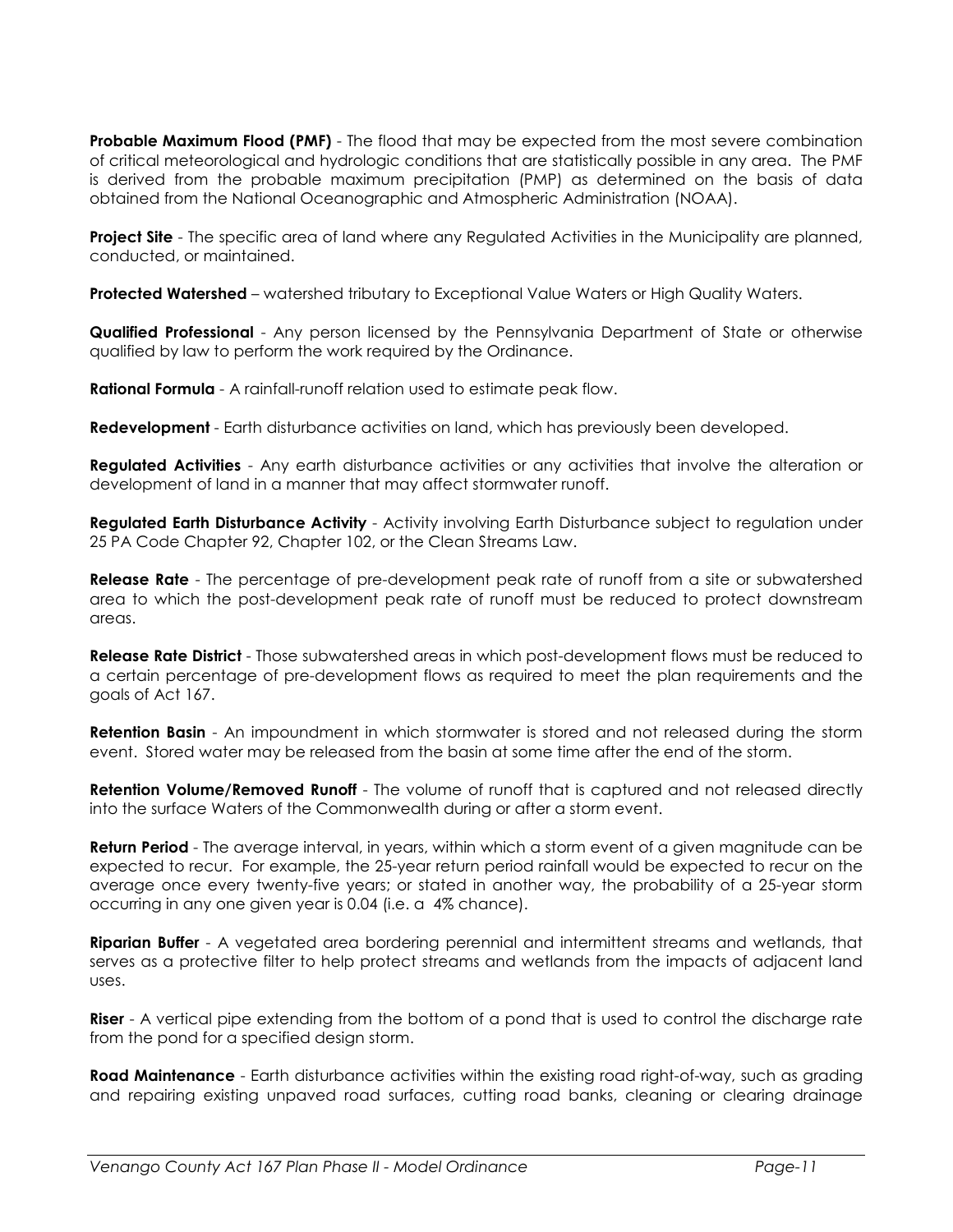ditches, and other similar activities. Road maintenance activities that do not disturb the subbase of a paved road (such as milling and overlays) are not considered earth disturbance activities.

**Rooftop Detention** - Temporary ponding and gradual release of stormwater falling directly onto flat roof surfaces by incorporating controlled-flow roof drains into building designs.

**Runoff** - Any part of precipitation that flows over the land surface.

**Runoff Capture Volume** - The volume of runoff that is captured (retained) and not released into surface Waters of the Commonwealth during or after a storm event.

Sediment - Soils or other materials transported by surface water as a result of erosion.

Sediment Basin - A barrier, dam, retention or detention basin located and designed to retain rock, sand, gravel, silt, or other material transported by stormwater runoff during earthmoving activities.

Sediment Pollution - The placement, discharge, or any other introduction of sediment into Waters of the Commonwealth occurring from the failure to properly design, construct, implement or maintain control measures and control facilities in accordance with the requirements of this Ordinance.

Sedimentation - The process by which mineral or organic matter is accumulated or deposited by the movement of water.

**Seepage Pit/Seepage Trench** - An area of excavated earth filled with loose stone or similar coarse material, into which surface water is directed for infiltration into the ground.

**Semi-pervious Surface** – surfaces that consist of a variety of types of pavement, pavers and other devices that provide infiltration while serving as a structural surface.

Separate Storm Sewer System - A conveyance or system of conveyances including roads with drainage systems, Municipal streets, catch basins, curbs, gutters, ditches, man-made channels, or storm drains primarily used for collecting and conveying stormwater runoff.

Sheet Flow - Runoff that flows over the ground surface as a thin, even layer, not concentrated in a channel.

**Soil Cover Complex Method** - A method of runoff computation developed by the NRCS that is based on relating soil type and land use/cover to a runoff parameter called Curve Number (CN).

**Spillway (Emergency)** - A depression in the embankment of a dam, pond or basin, or other detention structure, that is used to pass peak discharges greater than the maximum design storm controlled by the pond or basin.

State Water Quality Requirements - The regulatory requirements to protect, maintain, reclaim, and restore water quality under Title 25 of that Pennsylvania Code and the Clean Streams Law.

Storage Indication Method - A reservoir routing procedure based on solution of the continuity equation (inflow minus outflow equals the change in storage) with outflow defined as a function of storage volume and depth.

**Storm Frequency** - The number of times that a given storm "event" occurs or is exceeded on the average in a stated period of years. See also Return Period.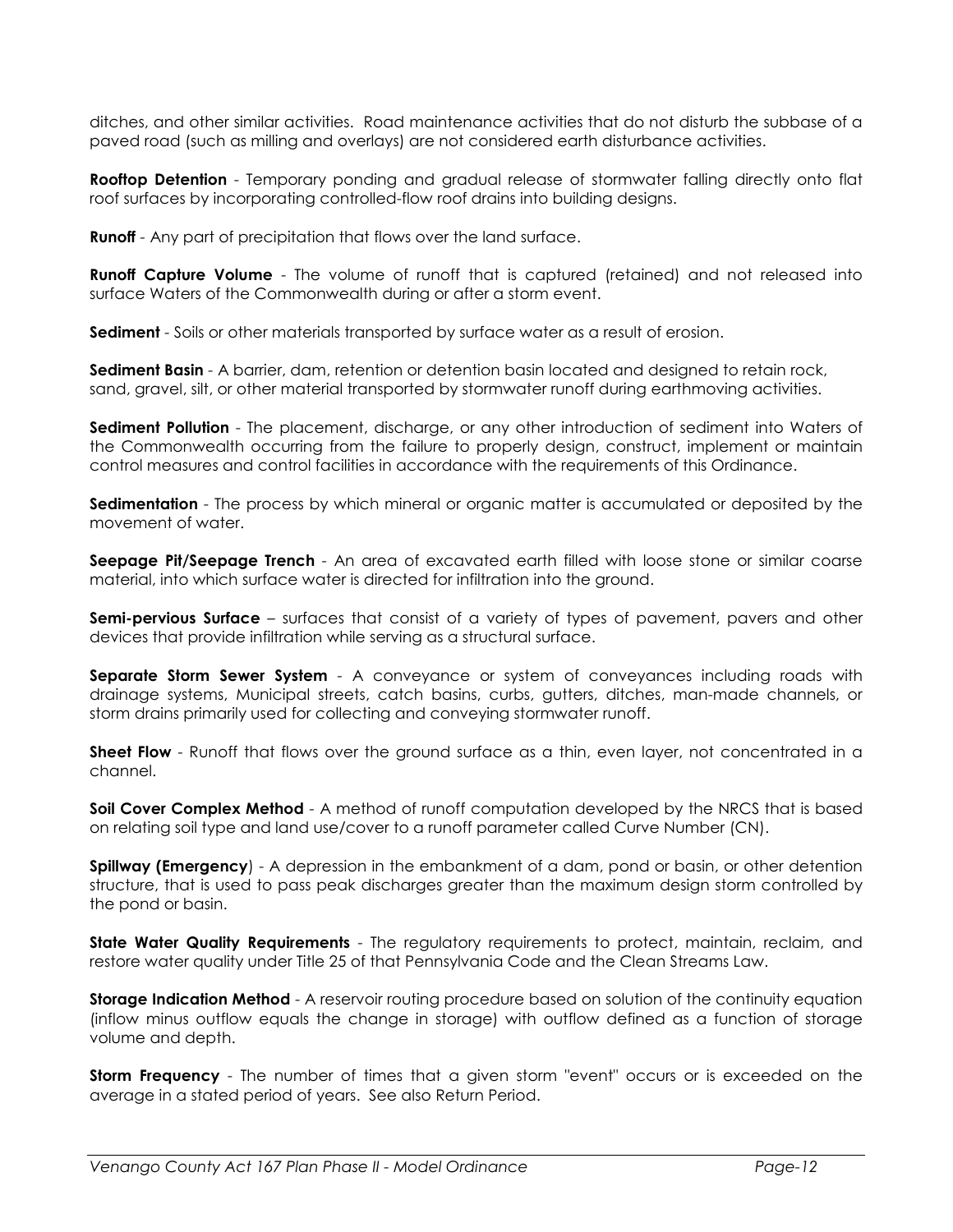**Storm Sewer** - A system of pipes and/or open channels that convey intercepted runoff and stormwater from other sources, but excludes domestic sewage and industrial wastes.

**Stormwater** - Drainage runoff from the surface of the land resulting from precipitation, snow, or ice melt.

Stormwater Hotspot - A land use or activity that generates higher concentrations of hydrocarbons, trace metals, or toxicants than are found in typical stormwater runoff from residential land use.

Stormwater Management Facilities - Any structure, natural or man-made, that, due to its condition, design, or construction, conveys, stores, or otherwise affects stormwater runoff. Typical stormwater management facilities include, but are not limited to: detention and retention basins, open channels, storm sewers, pipes and infiltration facilities.

**Stormwater Management Plan** - The Venango County Stormwater Management Plan for managing stormwater runoff in Venango County as required by the Act of October 4, 1978, P.L. 864, (Act 167) and known as the "Storm Water Management Act".

Stormwater Management Site Plan (SWM Site Plan) - The plan prepared by the Applicant or his representative indicating how stormwater runoff will be managed at the project site in accordance with this Ordinance.

**Stream Enclosure** - A bridge, culvert, or other structure in excess of 100 feet in length upstream to downstream which encloses Waters of the Commonwealth.

**Subwatershed Area** - The smallest drainage unit of a watershed for which stormwater management criteria have been established in the Stormwater Management Plan.

Subdivision - The division or re-division of a lot, tract, or parcel of land by any means, into two or more lots, tracts, parcels or other divisions of land including changes in existing lot lines for the purpose, whether immediate or future, of lease, transfer of ownership, or building or lot development, provided; however, that the subdivision by lease of land for agricultural purposes into parcels of more than ten acres, not involving any new street or easement of access or any residential dwellings, shall be exempt {Pennsylvania Municipalities Planning Code, Act of July 31, 1968, P.L. 805, No. 247}.

**Swale** - A low-lying stretch of land that gathers or carries surface water runoff.

Timber Operations - See "Forest Management".

**Time of Concentration (T<sub>c</sub>)** - The time for surface runoff to travel from the hydraulically most distant point of the watershed to a point of interest within the watershed. This time is the combined total of overland flow time and flow time in pipes or channels, if any.

USDA - The United States Department of Agriculture.

Watercourse - A channel or conveyance of surface water, such as a stream or creek, having defined bed and banks, whether natural or artificial, with perennial or intermittent flow.

Waters of the Commonwealth - Rivers, streams, creeks, rivulets, impoundments, ditches, watercourses, storm sewers, lakes, dammed water, wetlands, ponds, springs and other bodies or channels of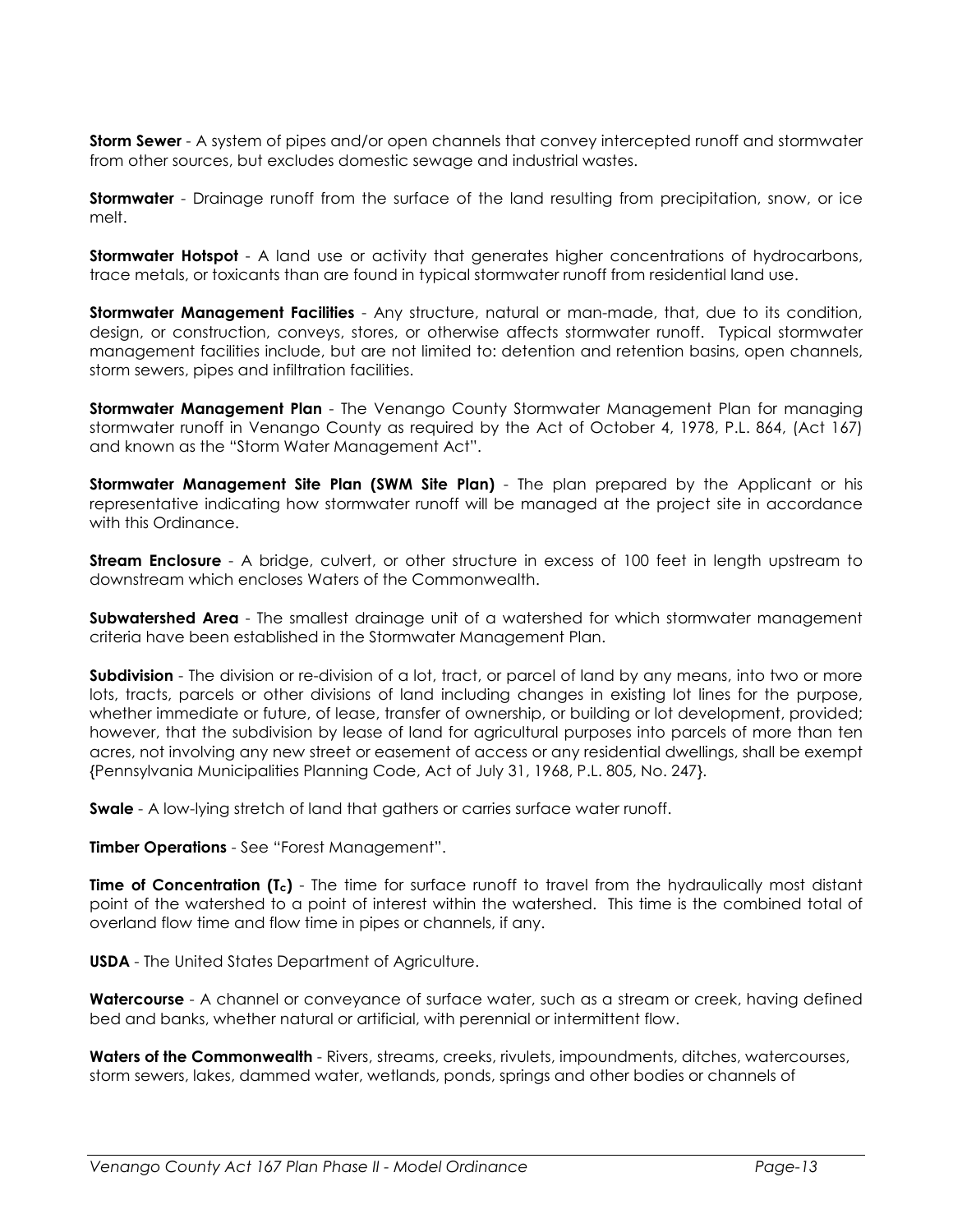conveyance of surface and underground water, or parts thereof, whether natural or artificial, within or on the boundaries of the Commonwealth of Pennsylvania.

Watershed - Area drained by a river, watercourse, or other surface water, whether natural or artificial.

Wetlands - Those areas that are inundated or saturated by surface or groundwater at a frequency and duration sufficient to support, and that under normal circumstances do support, a prevalence of vegetation typically adapted for life in saturated soil conditions, including swamps, marshes, bogs and similar areas. (The term includes but is not limited to wetland areas listed in the State Water Plan, the United States Forest Service Wetlands Inventory of Pennsylvania, the Pennsylvania Coastal Zone Management Plan and a wetland area designated by a river basin commission. This definition is used by the United States Environmental Protection Agency and the United States Army Corps of Engineers.)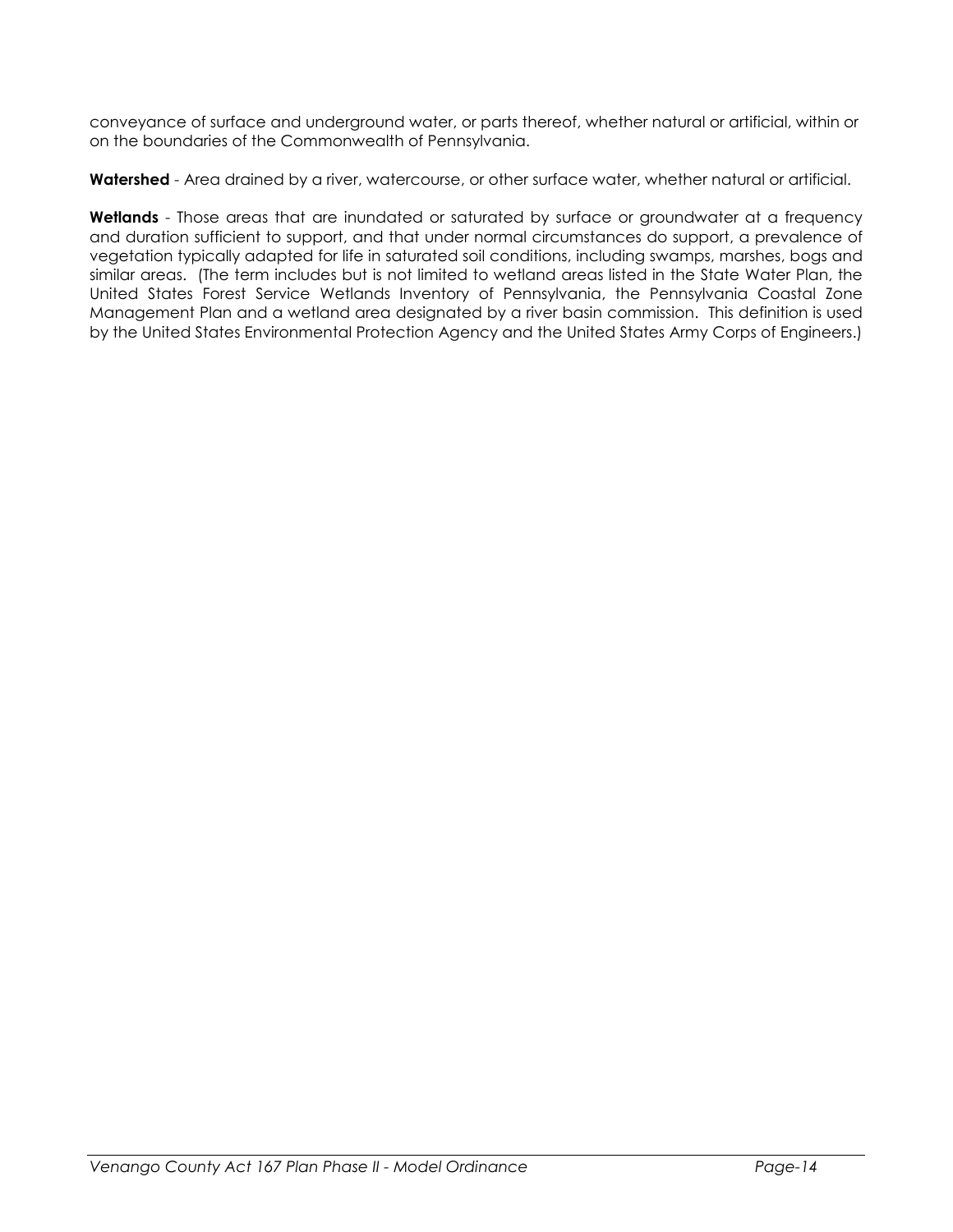### ARTICLE III - STORMWATER MANAGEMENT STANDARDS

#### Section 301. General Requirements

- A. For all Regulated Activities, unless specifically exempted in Section 302:
	- 1. Preparation and implementation of an approved SWM Site Plan is required.
	- 2. No Regulated Activities shall commence until the municipality issues written approval of a SWM Site Plan, which demonstrates compliance with the requirements of this Ordinance.
	- 3. The SWM Site Plan shall demonstrate that adequate capacity will be provided to meet the Volume and Rate Control Requirements, as described under Sections 304 and 305 of this Ordinance.
	- 4. The SWM Site Plan approved by the municipality, shall be on-site throughout the duration of the Regulated Activities.
- B. For all Regulated Earth Disturbance Activities, erosion and sediment control BMPs shall be designed, implemented, operated, and maintained during the Regulated Earth Disturbance Activities (e.g., during construction) to meet the purposes and requirements of this Ordinance and to meet all requirements under Title 25 of the Pennsylvania Code (including, but not limited to Chapter 102 Erosion and Sediment Control) and the Clean Streams Law. Various BMPs and their design standards are listed in the Erosion and Sediment Pollution Control Program Manual (E&S Manual), No. 363-2134-008 (April 15, 2000), as amended and updated.
- C. For all Regulated Activities, stormwater BMPs shall be designed, installed, implemented, operated, and maintained to meet the purposes and requirements of this Ordinance and to meet all requirements under Title 25 of the Pennsylvania Code and the Clean Streams Law, conform to the State Water Quality Requirements, meet all requirements under the Storm Water Management Act and any more stringent requirements as determined by the municipality.
- D. The municipality may, after consultation with PADEP, approve measures for meeting the State Water Quality Requirements other than those in this Ordinance, provided that they meet the minimum requirements of, and do not conflict with state law, including, but not limited to, the Clean Streams Law.
- E. All Regulated Activities shall include, to the maximum extent practicable, measures to:
	- 1. Protect health, safety, and property.
	- 2. Meet the water quality goals of this Ordinance by implementing measures to:
		- a. Minimize disturbance to floodplains, wetlands, natural slopes, existing native vegetation and woodlands.
		- b. Create, maintain, or extend riparian buffers and protect existing forested buffers.
		- c. Provide trees and woodlands adjacent to impervious areas whenever feasible.
		- d. Minimize the creation of impervious surfaces and the degradation of Waters of the Commonwealth and promote groundwater recharge.
		- e. Protect natural systems and processes (drainageways, vegetation, soils, and sensitive areas) and maintain, as much as possible, the natural hydrologic regime.
		- f. Incorporate natural site elements (wetlands, stream corridors, mature forests) as design elements.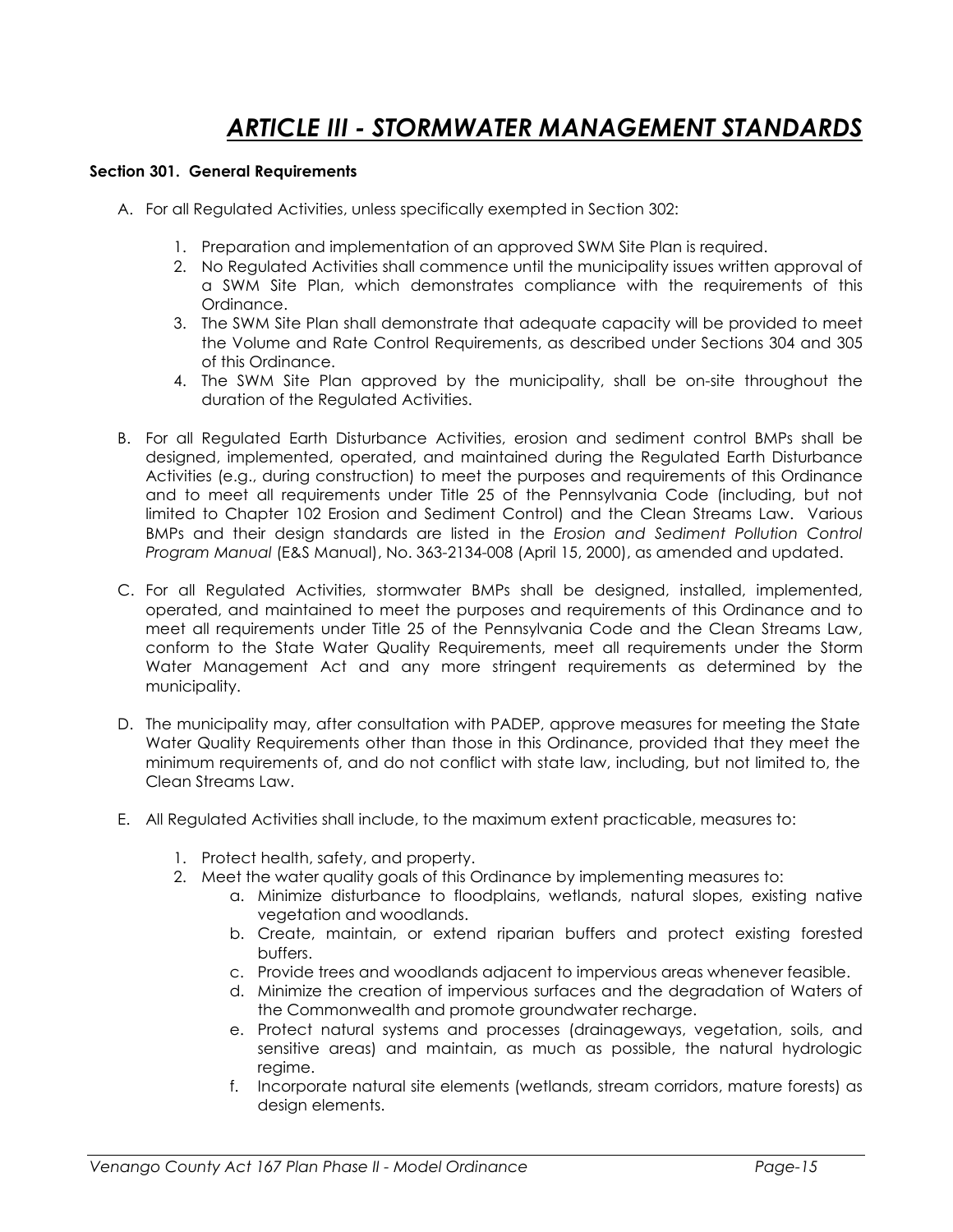- g. Avoid erosive flow conditions in natural flow pathways.
- h. Minimize soil disturbance and soil compaction.
- i. Minimize thermal impacts to Waters of the Commonwealth.
- j. Disconnect impervious surfaces by directing runoff to pervious areas, wherever possible and decentralize and manage stormwater at its source.
- F. Impervious Areas:
	- 1. The measurement of impervious areas shall include all of the impervious areas in the total proposed development, even if development is to take place in stages.
	- 2. For developments taking place in stages, the entire development plan must be used in determining conformance with this Ordinance.
	- 3. [OPTIONAL] For projects that add impervious area to a developed parcel, to the maximum extent practicable and at the discretion of the Municipal Engineer, the total impervious area on the parcel may be subject to the requirements of this Ordinance.
- G. If diffused flow is proposed to be concentrated and discharged onto adjacent property, the Applicant must document that adequate downstream conveyance facilities exist to safely transport the concentrated discharge, or otherwise prove that no erosion, sedimentation, flooding, or other harm will result from the concentrated discharge.
	- 1. Applicant must provide an executed easement for proposed concentrated flow across adjacent properties to a drainage way or public right-of-way.
	- 2. Such stormwater flows shall be subject to the requirements of this ordinance.
- H. Stormwater drainage systems shall be provided in order to permit unimpeded flow along natural watercourses, except as modified by stormwater management facilities or open channels consistent with this Ordinance.
- I. Where watercourses traverse a development site, drainage easements (with a minimum total width of 20 feet) shall be provided conforming to the line of such watercourses. The terms of the easement shall prohibit excavation, the placing of fill or structures, and any alterations that may adversely affect the flow of stormwater within any portion of the easement. Also, maintenance, including mowing of vegetation within the easement may be required, except as approved by the appropriate governing authority.
- J. When it can be shown that, due to topographic conditions, natural drainageways on the site cannot adequately provide for drainage, open channels may be constructed conforming substantially to the line and grade of such natural drainageways. Work within natural drainage ways shall be subject to approval by PADEP under regulations at 25 PA Code Chapter 105 through the Joint Permit Application process, or, where deemed appropriate by PADEP, through the General Permit process.
- K. Any stormwater management facilities or any facilities that constitute water obstructions (e.g., culverts, bridges, outfalls, or stream enclosures, etc.) that are regulated by this Ordinance, that will be located in or adjacent to Waters of the Commonwealth (including wetlands), shall be subject to approval by PADEP under regulations at 25 PA Code Chapter 105 through the Joint Permit Application process, or, where deemed appropriate by PADEP, the General Permit process. When there is a question whether wetlands may be involved, it is the responsibility of the Applicant or his agent to show that the land in question cannot be classified as wetlands; otherwise, approval to work in the area must be obtained from PADEP.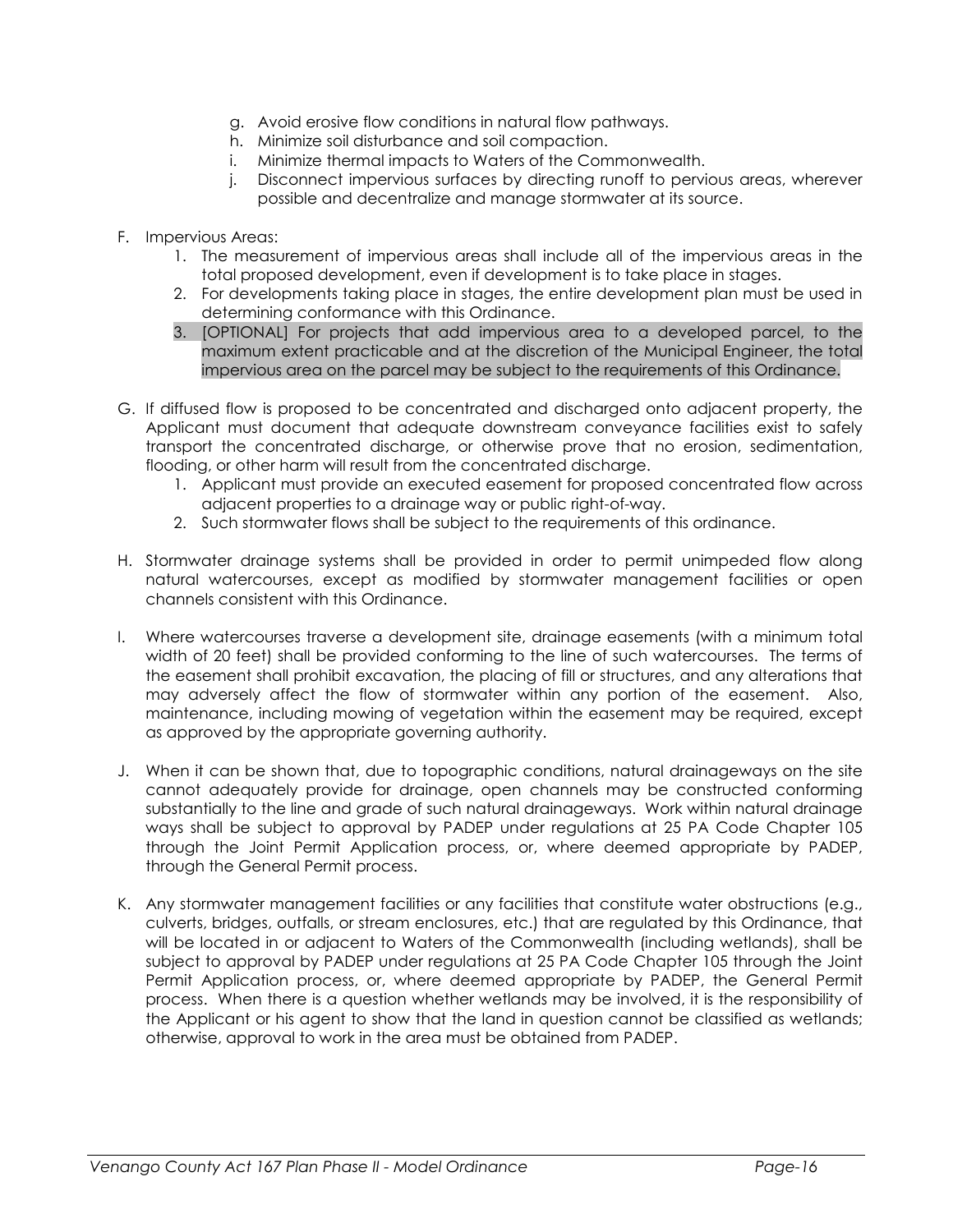- L. Should any stormwater management facility require a dam safety permit under PADEP Chapter 105, the facility shall be designed in accordance with Chapter 105 and meet the regulations of Chapter 105 concerning dam safety.
- M. Any stormwater management facilities regulated by this Ordinance that will be located on, or discharged onto State highway rights-of-ways shall be subject to approval by the Pennsylvania Department of Transportation (PENNDOT).
- N. Minimization of impervious surfaces and infiltration of runoff through seepage beds, infiltration trenches, etc., are encouraged, where soil conditions and geology permit, to reduce the size or eliminate the need for detention facilities.
- O. Infiltration BMPs should be dispersed throughout the site, made as shallow as practicable, and located to maximize use of natural on-site infiltration features while still meeting the other requirements of this Ordinance.
- P. Roof drains shall not be connected to streets, sanitary or storm sewers, or roadside ditches in order to promote overland flow and infiltration/percolation of stormwater where it is advantageous to do so. When it is more advantageous to connect directly to streets or storm sewers, then the Municipality shall permit it on a case-by-case basis.
- Q. Applicants are encouraged to use Low Impact Development Practices to reduce the costs of complying with the requirements of this Ordinance and the State Water Quality Requirements.
- R. When stormwater management facilities are proposed within 1,000 feet of a downstream Municipality, the Developer shall notify the downstream municipality and provide a copy of the SWM Plan, upon request, for review and comment.

### Section 302. Exemptions/Modifications

- A. Under no circumstance shall the Applicant be exempt from implementing such measures as necessary to:
	- 1. Meet State Water Quality Standards and Requirements.
	- 2. Protect health, safety, and property.
	- 3. Meet special requirements for High Quality (HQ) and Exceptional Value (EV) watersheds.
- B. The Applicant must utilize the following BMPs to the maximum extent practicable to receive consideration for the exemptions:
	- 1. Design around and limit disturbance of Floodplains, Wetlands, Natural Slopes over 15%, existing native vegetation, and other sensitive and special value features.
	- 2. Maintain riparian and forested buffers.
	- 3. Limit grading and maintain non-erosive flow conditions in natural flow paths.
	- 4. Maintain existing tree canopies near impervious areas.
	- 5. Minimize soil disturbance and reclaim disturbed areas with topsoil and vegetation.
	- 6. Direct runoff to pervious areas.
- C. The Applicant's proposed development/additional impervious area may not adversely impact the following: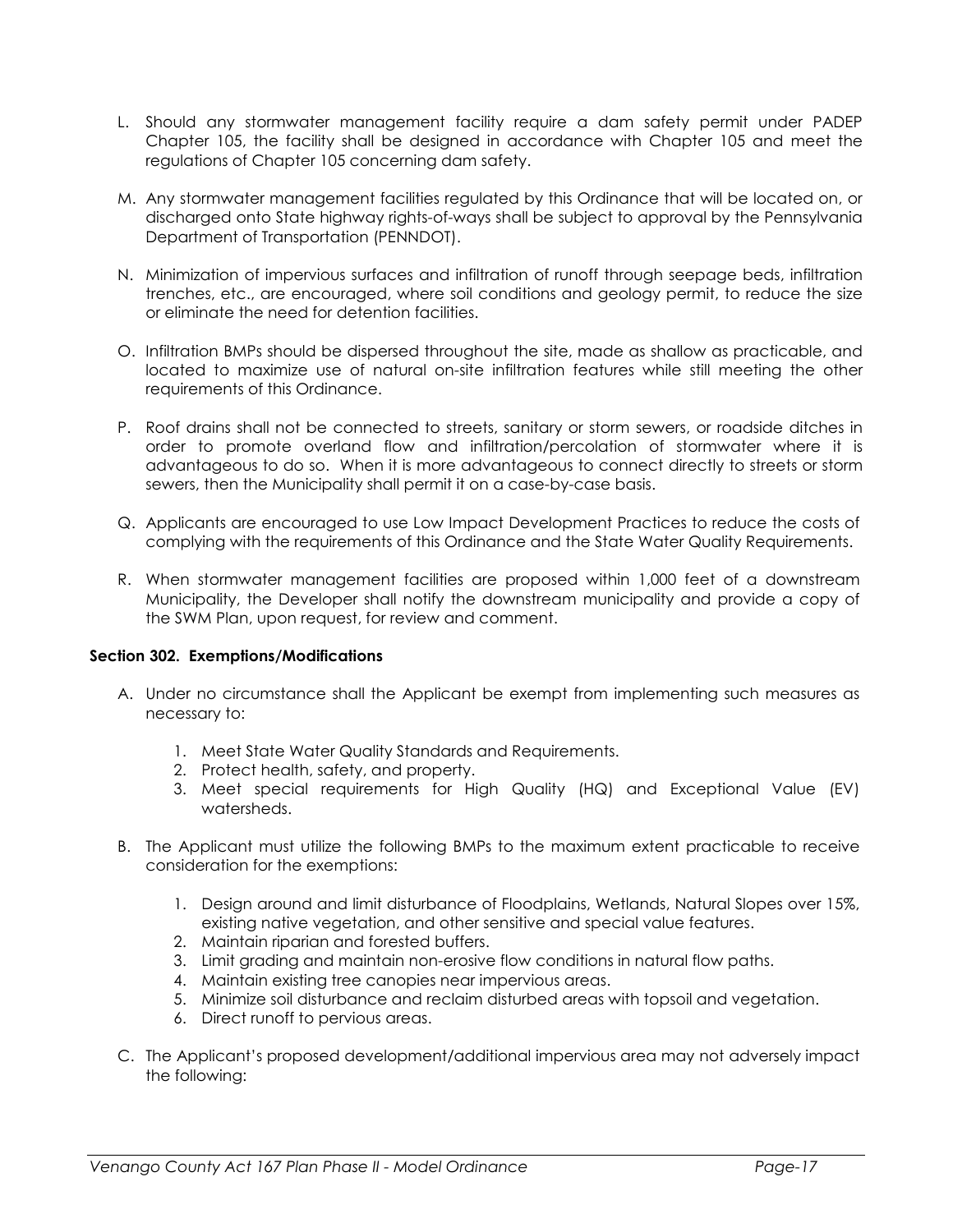- 1. Capacities of existing drainageways and storm sewer systems.
- 2. Velocities and erosion.
- 3. Quality of runoff if direct discharge is proposed.
- 4. Existing known problem areas.
- 5. Safe conveyance of the additional runoff.
- 6. Downstream property owners.
- D. An Applicant proposing Regulated Activities, after demonstrating compliance with Sections 302.A, 302.B, and 302.C, may be exempted from various requirements of this Ordinance according to the following table:

| New Impervious Area <sup>1, 2</sup><br>(square footage) | <b>Applicant Must Provide</b>                                |  |
|---------------------------------------------------------|--------------------------------------------------------------|--|
| $0 - 1.000$                                             | ---                                                          |  |
| $1.000 - 2.500$                                         | Documentation of Impervious Area <sup>3</sup>                |  |
| $2.500 - 5.000$                                         | Volume Controls & Small Project SWM Application <sup>3</sup> |  |
| > 5.000                                                 | Rate Controls, Volume Controls & SWM Site Plan               |  |

### NOTES:

- <sup>1</sup> New Impervious Area since the date of Adoption of this Ordinance.
- <sup>2</sup>Gravel in existing condition shall be considered pervious and gravel in proposed condition shall be considered impervious.
- <sup>3</sup>The Small Project Stormwater Management Application included in Appendix E may be used for projects under 5,000 sf of proposed impervious surface. The Small Project SWM Application allows documentation of new impervious surface, credits through disconnection of impervious surfaces and tree planting, and sizing of Volume Control BMP's that may be required.
- E. Single Family Residential activities are exempt from these requirements provided the construction:
	- 1. Comply with Sections 301.G, 302.A, 302.B, 302.C, and
	- 2. Have building setback 75 feet from downstream property lines, and
	- 3. Driveways:
		- a. Runoff must discharge onto pervious surface with a gravel strip or other spreading device or provide other sheet flow to pervious areas.
		- b. No more than 1,000 square feet of paved surface may discharge to any one point.
		- c. The length of flow on the pervious must exceed the length of the paved surface flow.
	- 4. The first page of the Small Project Stormwater Management Application included in Appendix E must be provided to document the proposed impervious area.
	- 5. The municipality can require more information or require mitigation of certain impacts through installation of stormwater management BMP's if there is a threat to property, health, or safety.
- F. An Applicant proposing Regulated Activities, after demonstrating compliance with Sections 302.A, 302.B, and 302.C, may be exempted from various requirements of this Ordinance if documentation can be provided that a downstream man-made water body (i.e., reservoir, lake, or man-made wetlands) or SWM BMP have been designed or modified to address the potential stormwater flooding impacts of the proposed development.
- G. The purpose this section is to ensure consistency of stormwater management planning between local ordinances and NPDES permitting (when required) and to ensure that the Applicant has a single and clear set of stormwater management standards to which the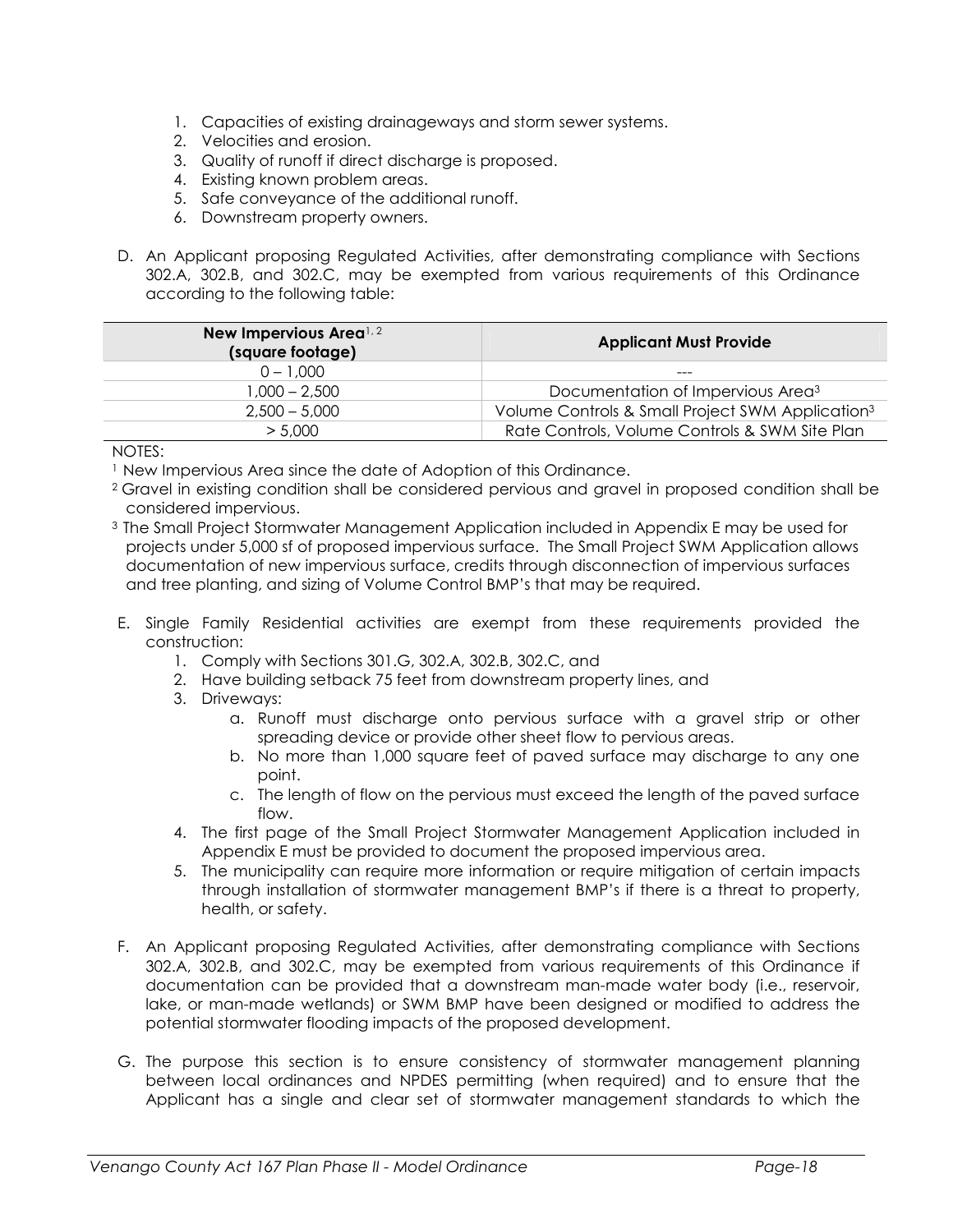Applicant is subject. The Municipality may accept alternative stormwater management controls under this section provided that:

- 1. The alternative controls are documented to be acceptable to PADEP, for NPDES requirements pertaining to post construction stormwater management requirements.
- 2. The alternative controls are in compliance with all other sections of this ordinance, including but not limited to Sections 301.D and 302.A-C.
- H. Agricultural activities are exempt from requirements of this Ordinance provided the activities are performed according to the requirements of 25 PA Code Chapter 102.
- I. Forest management and timber operations are exempt from the Rate and Volume Control requirement and SWM Site Plan preparation requirement of this Ordinance provided the activities are performed according to the requirements of 25 PA Code Chapter 102.

### Section 303. Waivers

- A. The provisions of this Ordinance are the minimum standards for the protection of the public welfare.
- B. All waiver requests must meet the provisions of Section 303.G. and H. Waivers shall not be issued from implementing such measures as necessary to:
	- 1. Meet State Water Quality Standards and Requirements.
	- 2. Protect health, safety, and property.
	- 3. Meet special requirements for High Quality (HQ) and Exceptional Value (EV) watersheds.

Municipalities will then consider waivers in accordance with Section 301.D; except that waiver requests for relief from the design requirements of Sections 701.B and 701.C will be processed by the Municipality at its sole discretion.

- C. If an Applicant demonstrates to the satisfaction of the governing body of the Municipality that any mandatory provision of this Ordinance is unreasonable or causes unique or undue unreasonableness or hardship as it applies to the proposed Project, or that an alternate design may result in a superior result within the context of Section 102 and 103 of this Ordinance, the governing body of the Municipality upon obtaining the comments and recommendations of the Municipal Engineer may grant a waiver or relief so that substantial justice may be done and the public interest is secured; provided that such waiver will not have the effect of nullifying the intent and purpose of this Ordinance.
- D. The Applicant shall submit all requests for waivers in writing and shall include such requests as a part of the plan review and approval process. The Applicant shall state in full the facts of unreasonableness or hardship on which the request is based, the provision or provisions of the Ordinance that are involved, and the minimum waiver or relief that is necessary. The Applicant shall state how the requested waiver and how the Applicant's proposal shall result in an equal or better means of complying with the intent or Purpose and general principles of this Ordinance.
- E. The Municipality shall keep a written record of all actions on waiver requests.
- F. The Municipality may charge a fee for each waiver request, which shall be used to offset the administrative costs of reviewing the waiver request. The Applicant shall also agree to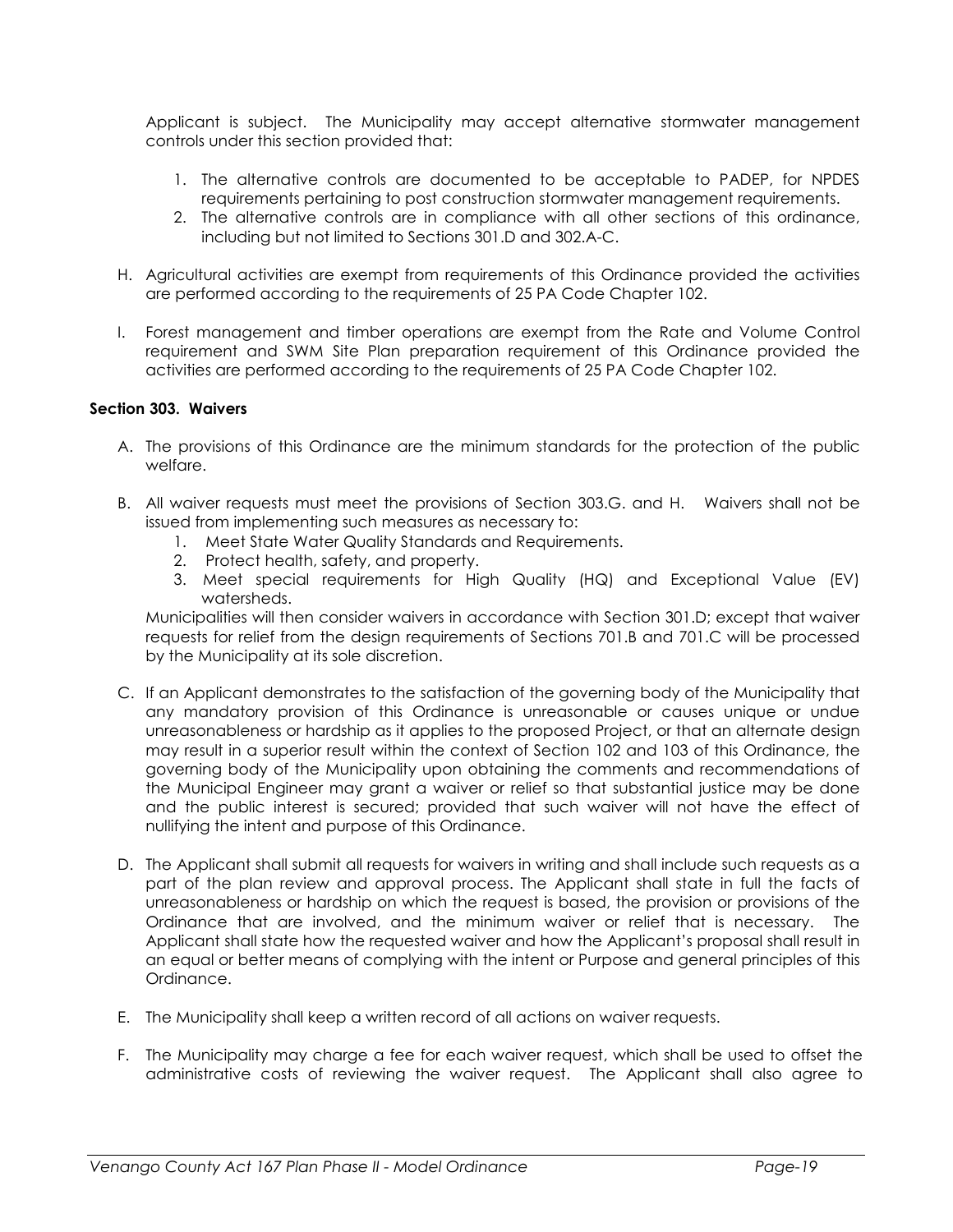reimburse the Municipality for reasonable and necessary fees that may be incurred by the Municipal Engineer in any review of a waiver request.

- G. In granting waivers, the Municipality may impose reasonable conditions that will, in its judgment, secure substantially the objectives of the standards or requirements that are to be modified.
- H. The Municipality may grant applications for waivers when the following findings are made, as relevant:
	- 1. That the waiver shall result in an equal or better means of complying with the intent of this Ordinance.
	- 2. That the waiver is the minimum necessary to provide relief.
	- 3. That the applicant is not requesting a waiver based on cost considerations.
	- 4. That existing down gradient stormwater problems will not be exacerbated.
	- 5. That runoff is not being diverted to a different drainage area.
	- 6. That increased flooding or ponding on off-site properties or roadways will not occur.
	- 7. That potential icing conditions will not occur.
	- 8. That increase of peak flow or volume from the site will not occur.
	- 9. That erosive conditions due to increased peak flows or volume will not occur.
	- 10. That adverse impact to water quality will not result.
	- 11. That increased 100-Year Floodplain levels will not result.
	- 12. That increased or unusual municipal maintenance expenses will not result from the waiver.
	- 13. That the amount of stormwater generated has been minimized to the greatest extent allowed.
	- 14. That infiltration of runoff throughout the proposed site has been provided where practicable and pre-development ground water recharge protected.
	- 15. That peak flow attenuation of runoff has been provided.
	- 16. That long term operation and maintenance activities are established.
	- 17. That the receiving streams and/or water bodies will not be adversely impacted in flood carrying capacity, aquatic habitat, channel stability and erosion and sedimentation.

### Section 304. Volume Controls

- A. The Low Impact Development Practices provided in the BMP Manual and in Appendix B of this Ordinance shall be utilized for all Regulated Activities to the maximum extent practicable.
- B. Stormwater runoff Volume Controls shall be implemented using the Design Storm Method or the Simplified Method as defined below. For Regulated Activities areas greater than one (1) acre, or which require detailed design of stormwater management facilities, the Design Storm Method shall be followed. For Regulated Activity areas equal or less than one (1) acre that do not require hydrologic routing to design the stormwater facilities, this Ordinance establishes no preference for either method; therefore, the Applicant may select either method on the basis of economic considerations, the intrinsic limitations on applicability of the analytical procedures associated with each methodology, and other factors.
	- 1. The Design Storm Method (CG-1 in the BMP Manual) is applicable to any sized Regulated Activity. This method requires detailed modeling based on site conditions and shall be completed by a Qualified Professional.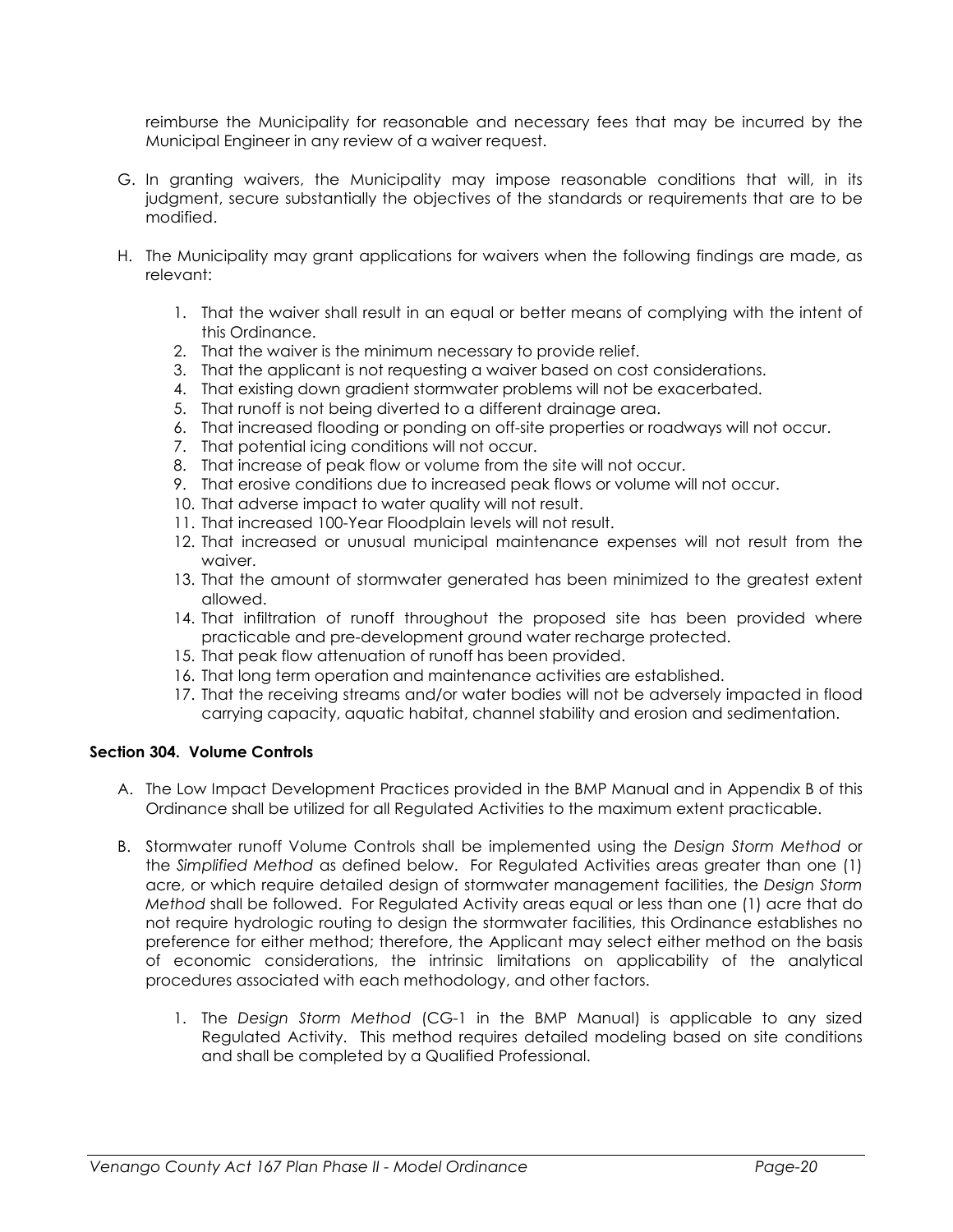- a. Do not increase the post-development total runoff volume when compared to the pre-development total runoff volume for the 2-year/24-hour storm event.
- b. For hydrologic modeling purposes:
	- i. Existing non-forested pervious areas must be considered meadow (good condition) for pre-development hydrologic calculations.
	- ii. Twenty (20) percent of existing impervious area, when present within the proposed project site, shall be considered meadow (good condition) for pre-development hydrologic calculations for re-development.
- 2. The Simplified Method (CG-2 in the BMP Manual) is independent of site conditions and should be used if the Design Storm Method is not followed. This method is not applicable to Regulated Activities greater than 1 acre or for projects that require detailed design of stormwater storage facilities. For proposed impervious surfaces:
	- a. Stormwater facilities shall capture at least the first 2 inches of runoff from all new impervious surfaces.
	- b. At least the first 1 inch of runoff from proposed impervious surfaces shall be permanently removed from the runoff flow, i.e. it shall not be released into surface Waters of the Commonwealth. Removal options include reuse, evaporation, transpiration, and infiltration.
	- c. Wherever possible, infiltration facilities should be designed to accommodate infiltration of the entire permanently removed runoff; however, in all cases at least the first 0.5 inch of the permanently removed runoff should be infiltrated.
	- d. Actual field infiltration tests at the location of the proposed elevation of the stormwater BMPs are required. Infiltration test shall be conducted in accordance with the BMP Manual. A minimum 48-hour notification of the Municipality shall be provided to allow witnessing of the testing.
- 3. In cases where it is not possible or desirable to use infiltration-based best management practices to partially fulfill the requirements in either Section 304.B.1 or 304.B.2, the following procedure shall performed and documented by a Qualified Professional:
	- a. At a minimum, the following documentation shall be provided to justify the decision to not use infiltration BMPs:
		- i. Description of and justification for field infiltration/permeability testing with respect to the type of test and test locations).
		- ii. An interpretive narrative describing existing site soils and their structure as these relate to the interaction between soils and water occurring on the site. In addition to providing soil and soil profile descriptions, this narrative shall identify depth to seasonal high water tables and depth to bedrock, and provide a description of all subsurface elements (fragipans and other restrictive layers, geology, etc.) that influence the direction and rate of subsurface water movement.
		- iii. A qualitative assessment of the site's contribution to annual aquifer recharge shall be made, along with identification of any restrictions or limitations associated with the use of engineered infiltration facilities.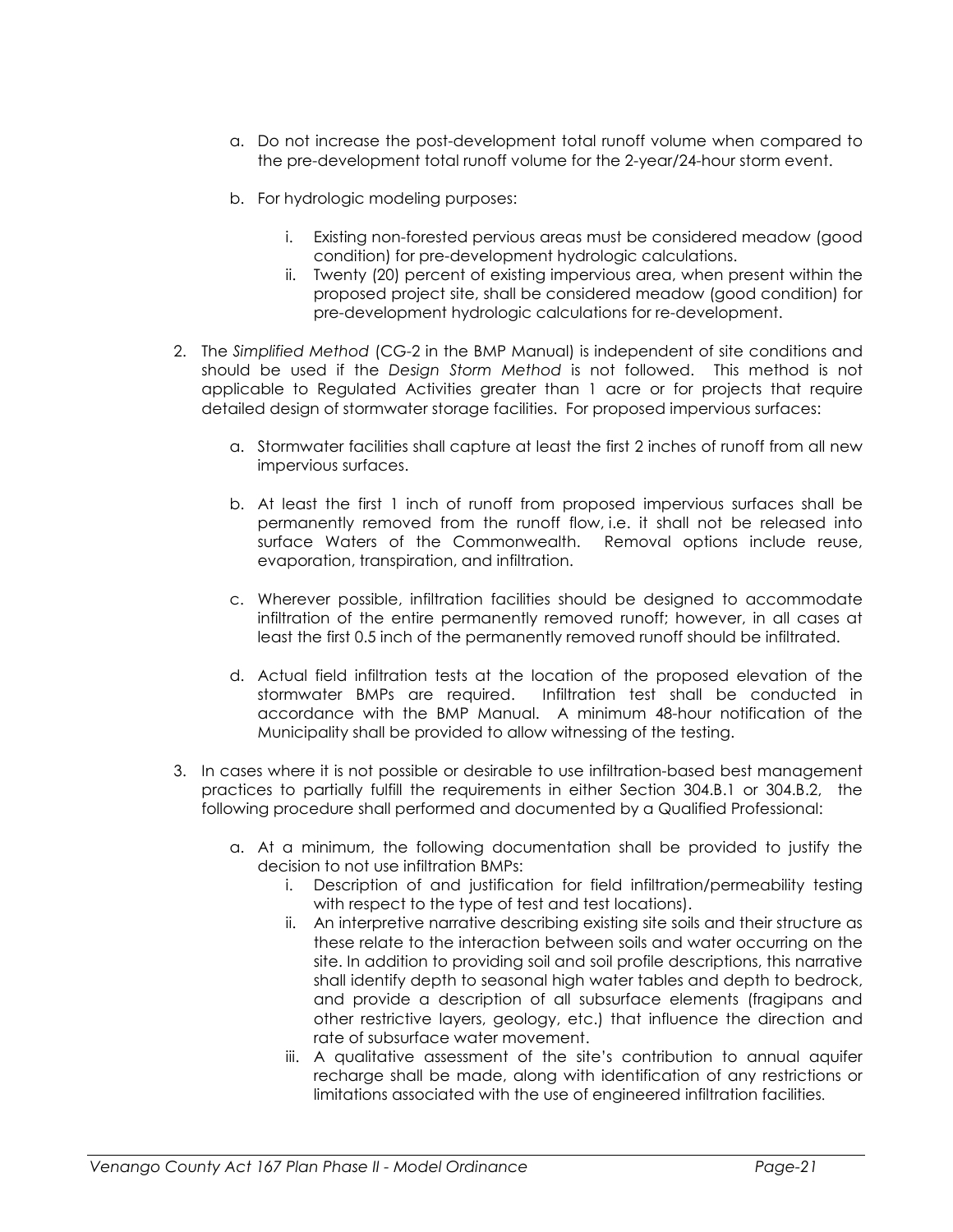- iv. The provided documentation must be signed and sealed by a professional engineer or geologist.
- b. The following water quality pollutant load reductions will be required for all disturbed areas within the proposed development:

| <b>Pollutant Load</b>            | <b>Units</b>  | Required reduction (%) |
|----------------------------------|---------------|------------------------|
| Total Suspended Solids (TSS)     | <b>Pounds</b> | 85                     |
| Total Phosphorous (TP)           | Pounds        | 85                     |
| Total Nitrate (NO <sub>3</sub> ) | Pounds        | 50                     |

- c. The performance criteria for water quality best management practices shall be determined from the BMP Manual.
- C. The applicable Worksheets from the BMP Manual must be used in calculations to establish Volume Control.

### Section 305. Rate Controls

- A. Lands contained within Venango County that have not had release rates established under an approved Act 167 Stormwater Management Plan:
	- 1. Post-development discharge rates shall not exceed the pre-development discharge rates for the 1-year, 2-year, 10-year, 25-year, 50-year, and 100-year storms.
- B. Lands contained within Venango County that have had release rates established under an approved Act 167 Stormwater Management Plan:
	- 1. The post-development peak discharge rates shall be in accordance with the approved release rate map for the individual watershed, see Appendix F for the release rates.

### Section 306. Sensitive Areas and Stormwater Hotspots

- A. Sensitive areas, as defined below, and Stormwater Hotspots which require special consideration with regard to stormwater management.
	- 1. Sensitive areas are defined as those areas within a delineated zone of contribution to a drinking water source that has the potential to endanger a water supply. These areas consist of the delineated 1-year zone of contribution and direct upslope areas tributary to the water supply wells. Municipalities may update the sensitive area boundaries based on new research or studies.
	- 2. Stormwater Hotspots are land development projects that have a high potential to endanger local water quality, and could potentially threaten ground water reservoirs. The Municipal Engineer will determine what constitutes these classifications on a caseby-case basis. The PADEP wellhead protection contaminant source list shall be used as a guide in these determinations. Industrial manufacturing site and hazardous material storage areas must provide NPDES SIC codes.
- B. Performance Standards
	- 1. The location of the boundaries of sensitive areas is set by drainage areas tributary to any public water supply. The exact location of these boundaries as they apply to a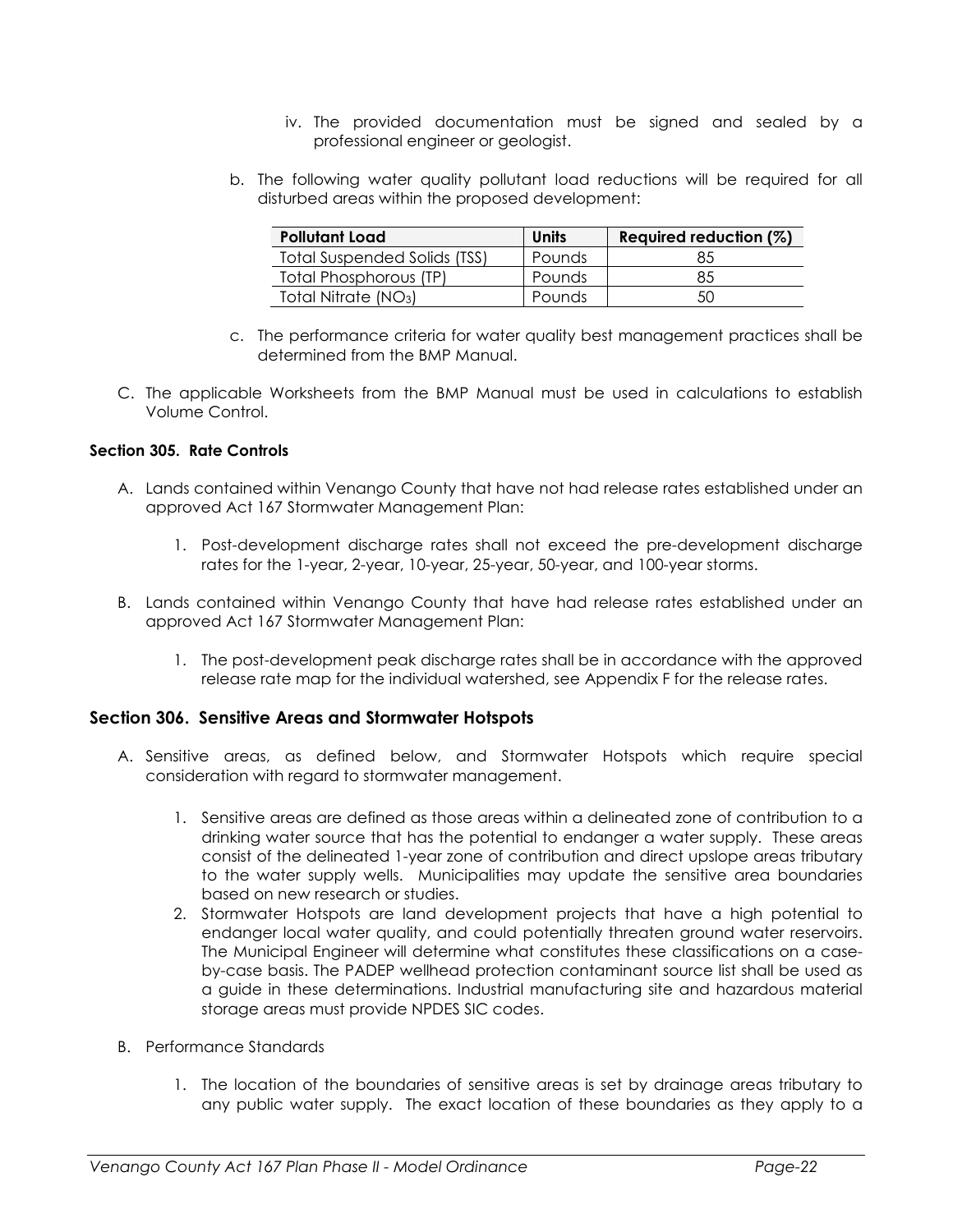given development site, shall be determined using mapping at a scale which accurately defines the limits of the sensitive area. If the project site is within the sensitive area (in whole or in part), 2-foot contour interval mapping shall be provided to define the limits of the sensitive area. If the project site is adjacent to but within 500 linear feet of a defined Sensitive Area, a 5-foot contour interval map defining the limits of the Sensitive Area shall be included in the Stormwater Management Plan to document the site's location relative to the sensitive area.

- 2. Stormwater Hotspot developments may be required to prepare and implement a stormwater pollution prevention plan and file notice of intent as required under the provision of the EPA Industrial Stormwater NPDES Permit Requirements.
- 3. Stormwater Hotspot developments must use an acceptable pre-treatment BMP prior to volume control and/or rate control BMPs. Acceptable pre-treatment BMPs for these developments include those based on filtering, settling, or chemical reaction processes such as coagulation.
- 4. Stormwater Hotspot developments and development in sensitive areas must include Riparian Buffers as defined in Article VI.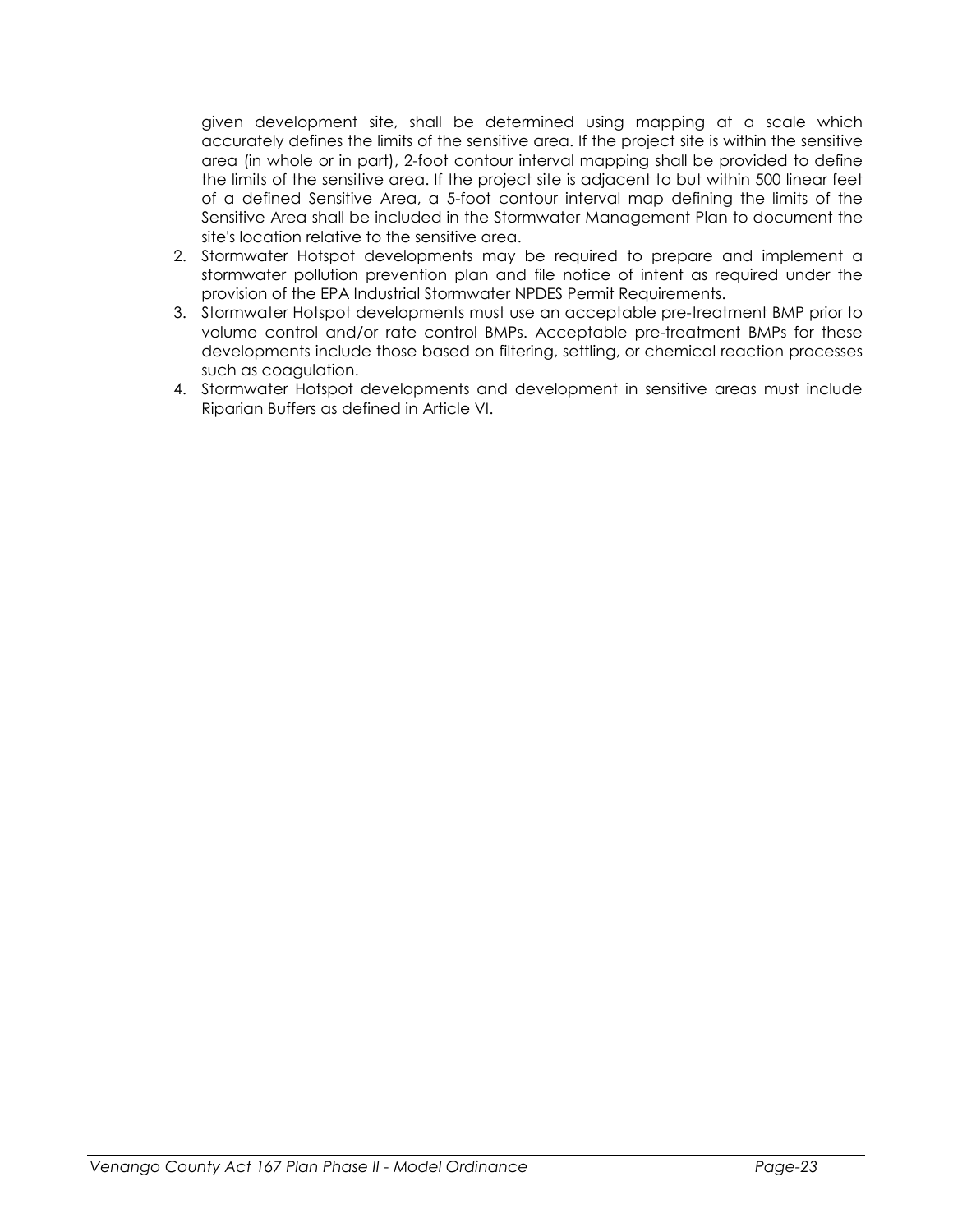### ARTICLE IV - E&S STANDARDS

#### Section 401. Erosion and Sedimentation Requirements During Earth Disturbance Activities

- A. The applicant shall meet requirements as contained in 25 PA Code, Chapters 92 and 102 as required and applicable as follows:
	- 1. The implementation and maintenance of erosion and sediment control BMPs.
	- 2. Development of written plans.
	- 3. Submission of plans for approval.
	- 4. Obtaining Erosion and Sediment Control and NPDES permits.
	- 5. Maintaining plans and permits on site.
- B. Evidence of any necessary plan or permit approval for Earth Disturbance activities from PADEP or the Venango Conservation District must be provided to the Municipality.
- C. A copy of the approved Erosion and Sediment Control Plan and any other permit, as required by PADEP or the Venango Conservation District, shall be available at the project site at all times if required under Chapter 102.
- D. Construction of temporary roadways (e.g., for utility construction, timber harvesting, etc.) shall comply with all applicable standards for erosion and sedimentation control and stream crossing regulations under 25 PA Code, Chapters 102 and 105. The Erosion and Sediment Control plan shall be designed, implemented, and maintained, and shall address the following, as applicable:
	- 1. Design of the roadway system, including haul roads, skid roads, landing areas, trails, and storage and staging areas.
	- 2. Runoff control structures (e.g., diversions, culverts, detention ponds, etc.).
	- 3. Stream crossings for both perennial and intermittent streams.
	- 4. Access to public roadways, including design of rock construction entrance for mud and debris control.
	- 5. A remediation plan for restoring the disturbed area through re-grading, topsoil placement, reseeding, and other stabilization techniques, as required.
- E. Additional erosion and sedimentation control design standards and criteria that must be applied where infiltration BMPs are proposed include the following:
	- 1. Areas proposed for infiltration BMPs shall be protected from sedimentation and compaction during the construction phase, as to maintain their maximum infiltration capacity.
	- 2. Infiltration BMPs shall be protected from receiving sediment-laden runoff.
	- 3. The source of protection for infiltration BMPs shall be identified (i.e. orange construction fence surrounding the perimeter of the BMP).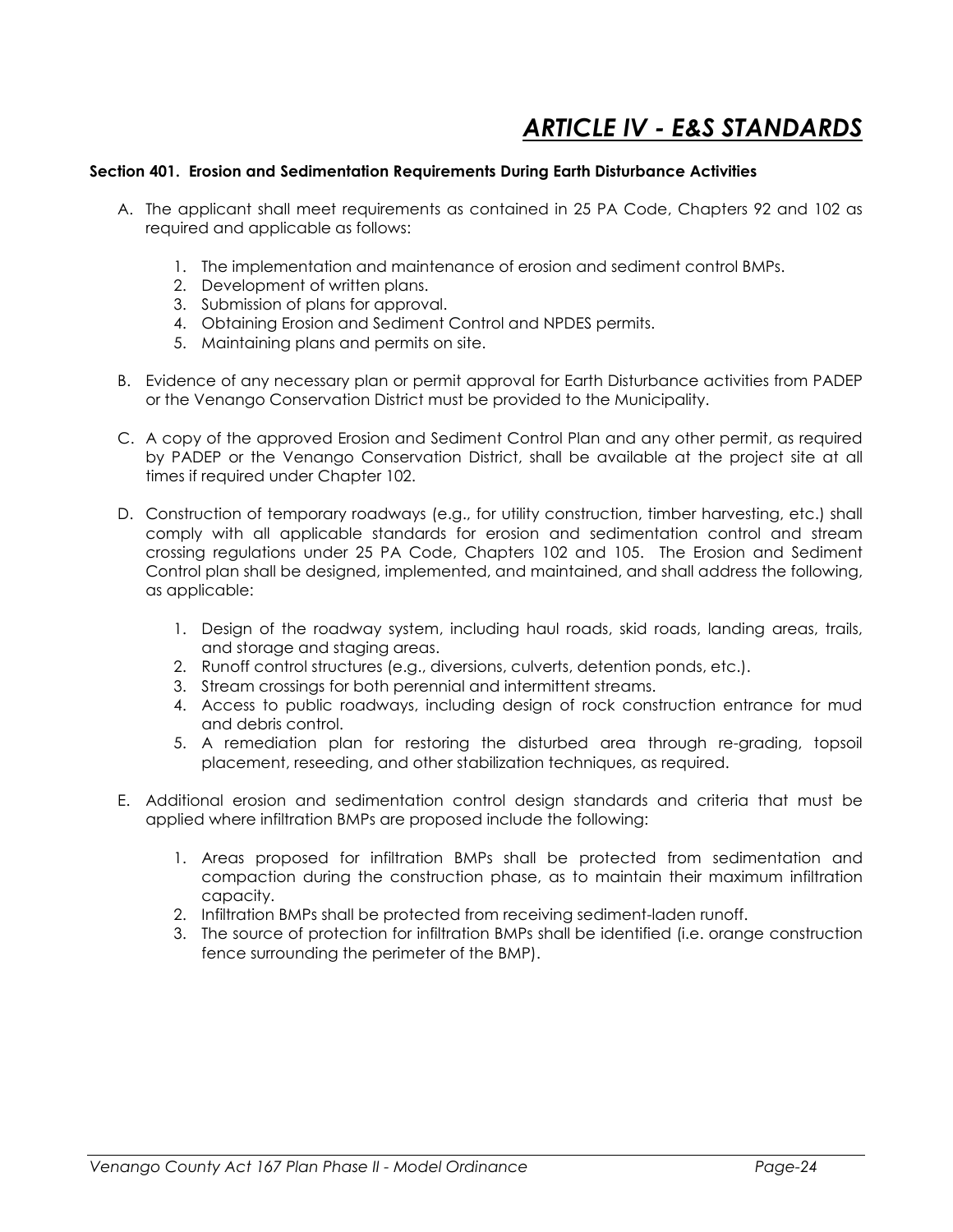### ARTICLE V – PROTECTED WATERSHED STANDARDS

#### Section 501. Protected Watershed Requirements

- A. For any Regulated Activity other than one single family residence within a protected watershed (High Quality or Exceptional Value), the applicant shall meet requirements as contained in 25 PA Code, Chapter 93 as required and applicable. It is noted that special protection watersheds are areas where PA DEP reviews PCSM plans for NPDES permitting.
- B. Existing Resources and Site Analysis Plan. Shall be prepared to provide the developer and the Municipality with a comprehensive analysis of existing conditions, both on the proposed development site and within 500 feet of the site. Conditions beyond the parcel boundaries may be described on the basis of existing published data available from governmental agencies and from aerial photographs. The Municipality shall review the plan to assess its accuracy, conformance with Municipal ordinances, and likely impact upon the natural and cultural resources on the property. The following information shall be required:
	- 1. Complete current perimeter boundary survey of the property to be subdivided or developed prepared by a registered surveyor, showing all courses, distances, and area and tie-ins to all adjacent intersections.
	- 2. A vertical aerial photograph enlarged to a scale not less detailed than one inch equals 400 feet, with the site boundaries clearly marked.
	- 3. Natural features, including:
		- a. Contour lines at intervals of not more than two feet. (Ten-foot intervals are permissible beyond the parcel boundaries, interpolated from USGS published maps.) Contour lines shall be based on information derived from a topographic survey for the property, evidence of which shall be submitted, including the date and source of the contours. Datum to which contour elevations refer and references to known, established benchmarks and elevations shall be included on the plan.
		- b. Steep slopes in the following ranges: 15% to 25%, 25% and greater. The location of these slopes shall be graphically depicted by category on the plan. Slope shall be measured over three or more two-foot contour intervals.
		- c. Areas within the floodway, flood fringe, and approximated floodplain.
		- d. Watercourses, either continuous or intermittent and named or unnamed, and lakes, ponds or other water features as depicted on the USGS Quadrangle Map, most current edition.
		- e. Wetlands and wetland margins.
		- f. Riparian buffers.
		- g. Soil types and their boundaries, as mapped by the USDA Natural Resource Conservation Service, including a table listing the soil characteristics pertaining to suitability for construction and, in unsewered areas, for septic suitability. Alluvial and hydric soils shall specifically be depicted on the plan.
		- h. Existing vegetation, denoted by type, including woodlands, hedgerows, tree masses, tree lines, individual freestanding trees over six inches DBH, wetland vegetation, pasture or croplands, orchards, permanent grass land, old fields, and any other notable vegetative features on the site. Vegetative types shall be described by plant community, relative age, and condition.
		- i. Any identified Pennsylvania Natural Diversity Inventory (PNDI) site conflicts.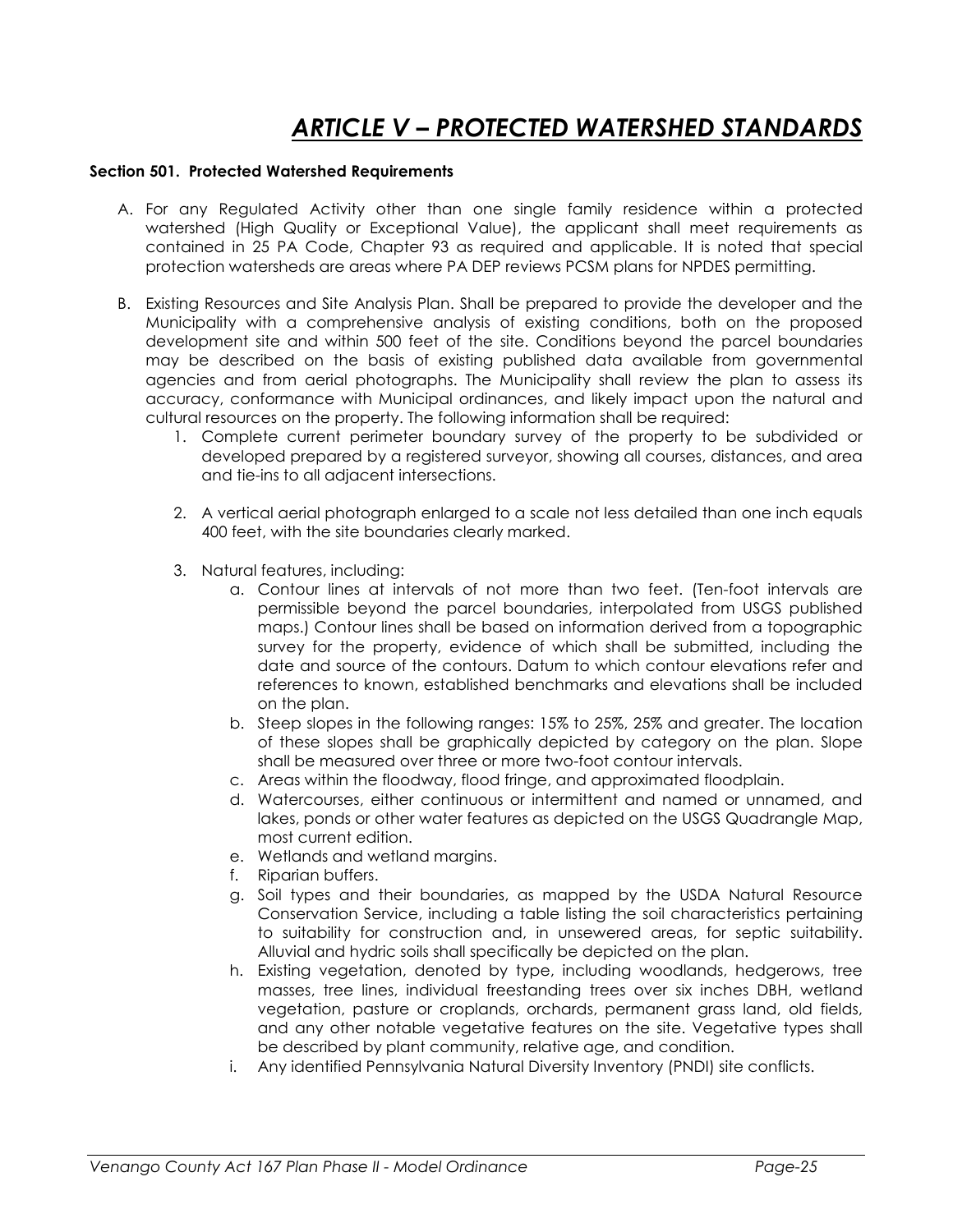- j. Geologic formations on the tract, including rock outcroppings, cliffs, sinkholes, and fault lines, based on available published information or more detailed data obtained by the applicant.
- 4. Existing man-made features, including:
	- a. Location, dimensions, and use of existing buildings and driveways.
	- b. Location, names, widths, center line courses, paving widths, identification numbers, and rights-of-way, of existing streets and alleys.
	- c. Location of trails that have been in public use (pedestrian, equestrian, bicycle, etc.).
	- d. Location and size of existing sanitary sewage facilities.
	- e. Location and size of drainage facilities.
	- f. Location of water supply facilities, including wellhead protection areas.
	- g. Any easements, deed restrictions, rights-of-way, or any other encumbrances upon the land, including location, size, and ownership.
	- h. Site features or conditions such as hazardous waste, dumps, underground tanks, active and abandoned wells, quarries, landfills, sandmounds, and artificial land conditions.
- 5. Total acreage of the tract, the adjusted tract area, where applicable, and the constrained land area with detailed supporting calculations.
- C. Stormwater Management System Concept Plan. A written and graphic concept plan of the proposed post-development stormwater management system shall be prepared and include:
	- 1. Preliminary selection and location of proposed structural stormwater controls;
	- 2. Location of existing and proposed conveyance systems such as grass channels, swales, and storm drains;
	- 3. Location of floodplain/floodway limits;
	- 4. Relationship of site to upstream and downstream properties and drainages.
	- 5. Preliminary location of proposed stream channel modifications, such as bridge or culvert crossings.
- D. Consultation Meeting Prior to any stormwater management permit application submission, the land owner or developer shall meet with the Municipality for a consultation meeting on a concept plan for the post-development stormwater management system to be utilized in the proposed project. This consultation meeting shall take place at the time of the preliminary plan or other early step in the development process. The purpose of this meeting is to discuss the post-development stormwater management measures necessary for the proposed project, as well as to discuss and assess constraints, opportunities and potential ideas for stormwater management designs before the formal site design engineering is commenced.
- E. All proposed Regulated Activities within a protected watershed shall utilize, to the maximum extent possible, Low Impact Development Practices as contained in Appendix B.
	- 1. SWM Plan and Report shall address the following:
		- a. Design using nonstructural BMPs
			- i. Lot configuration and clustering.
				- (a) Reduced individual lot impacts by concentrated/clustered uses and lots
				- (b) Lots/development configured to avoid critical natural areas
				- (c) Lots/development configured to take advantage of effective mitigative stormwater practices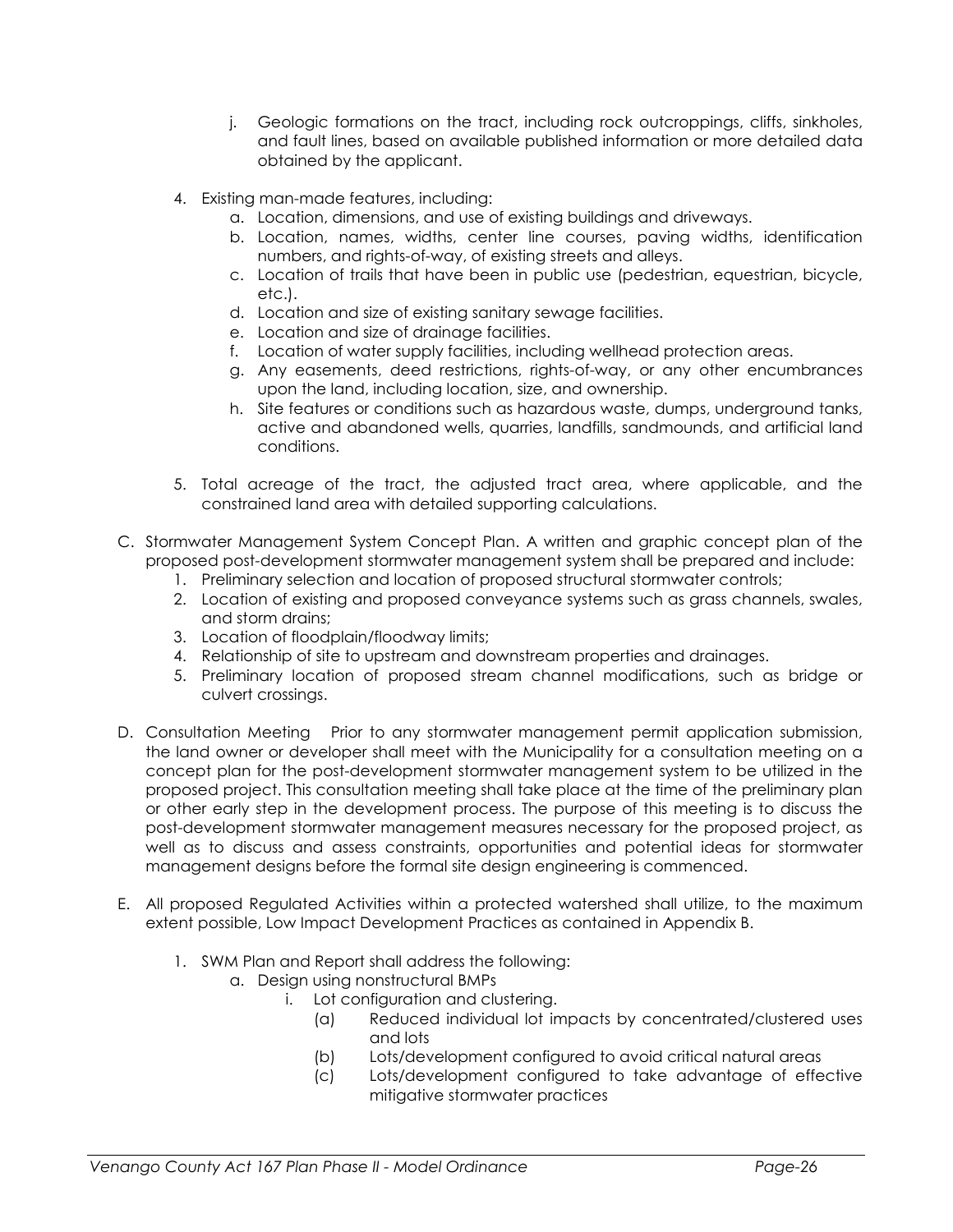- (d) Lots/development configured to fit natural topography
- ii. Minimum disturbance
	- (a) Define disturbance zones (excavation/grading) for the site and individual lots to protect maximum total site area from disturbance
	- (b) Barriers/flagging proposed to protect designated nondisturbance areas
	- (c) Considered mitigative practices for minimal disturbance areas (e.g., Soil Restoration)
	- (d) Considered re-forestation and re-vegetation opportunities
- iii. Reduce Impervious coverage
	- (a) Reduced road width
	- (b) Reduced driveway lengths and widths
	- (c) Reduced parking ratios and sizes
	- (d) Utilized porous surfaces for applicable features
- iv. Stormwater disconnected from impervious area
	- (a) Disconnected drives/walkways/small impervious areas to natural areas
	- (b) Use rain barrels and/or cisterns for lot irrigation
- b. Apply structural BMP selection process that meets runoff quantity and quality needs.
	- (a) Manage close to source with collection with conveyance minimized
	- (b) Consistent with site factors (e.g., soils, slope, available space, amount of sensitive areas, pollutant removal needs)
	- (c) Minimize footprint and integrate into already disturbed areas/other building program components (e.g., recharge beneath parking areas, vegetated roofs)
	- (d) Consider other benefits such as aesthetic, habitat, recreational and educational benefits
	- (e) BMP's select based on maintenance needs that fit owner/users
	- (f) BMP's sustainable using a long-term maintenance plan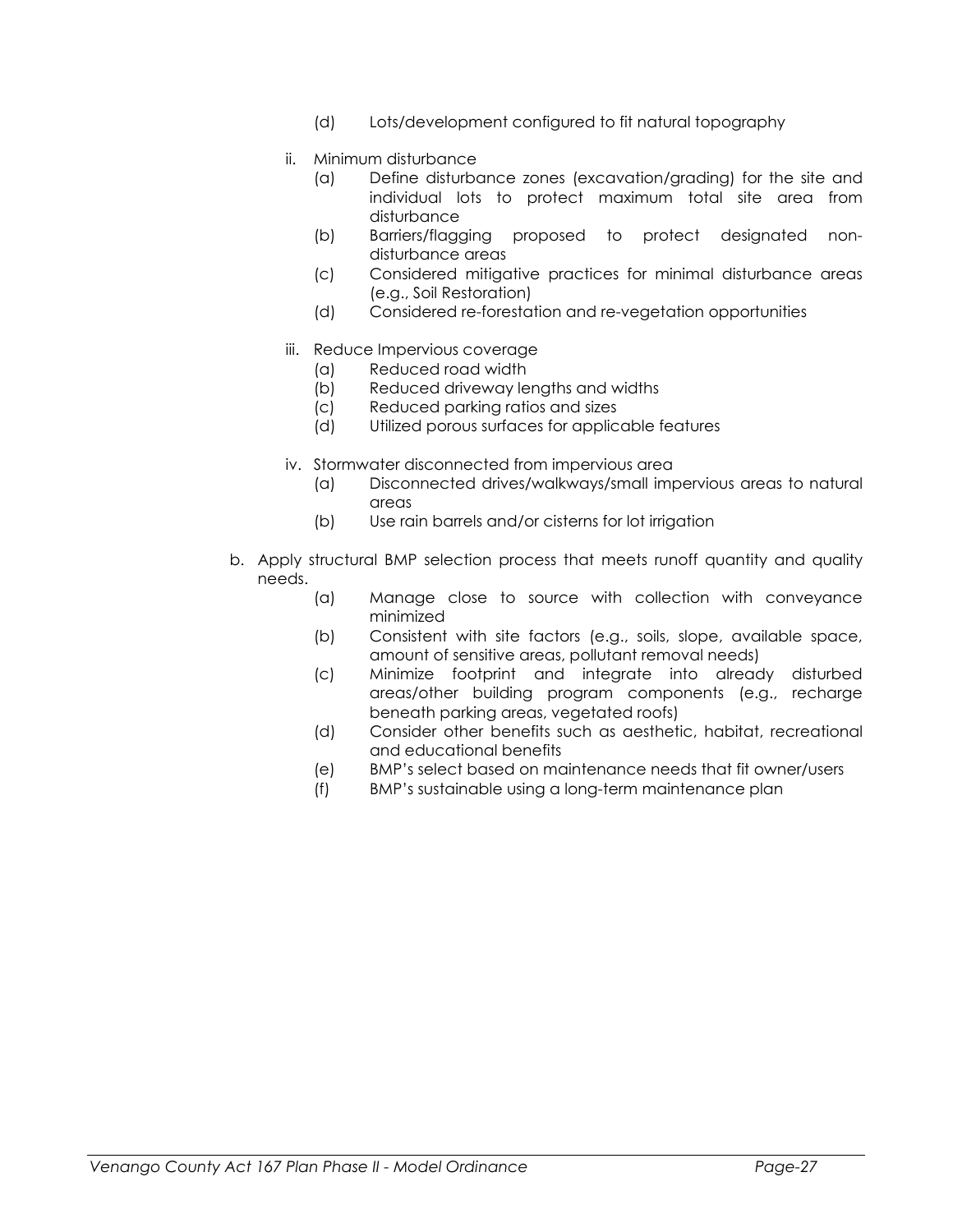## ARTICLE VI – RIPARIAN BUFFER STANDARDS

#### Section 601. Riparian Buffer Requirements

Riparian Buffers are required for Regulated Activity other than one single family residence and shall be established as follows:

- A. The buffer shall be measured perpendicularly from the top of the stream bank landward.
	- 1. High Quality or Exceptional Value Watersheds a minimum of 150 feet;
	- 2. Impaired Watersheds a minimum of 150 feet;
	- 3. All other watersheds a minimum of 50 feet; or
	- 4. As determined by a stream corridor study approved by PADEP and the Municipality.
- B. The riparian buffer shall be located on both sides of all perennial and intermittent streams. The perennial and intermittent streams and the riparian buffer boundaries shall be shown on all applications for Building Permits, subdivision, or land development. Existing uses within the buffer are permitted to continue but not be expanded. Placement of new buildings or roadways within the riparian buffer shall be prohibited, unless specifically permitted by PA DEP. Where a wetland exists within the buffer area, the buffer shall be extended landward to provide a minimum buffer of 25 feet, as measured perpendicularly from the wetland boundary.
- C. The buffer shall be undisturbed forest consisting of appropriate native species.
- D. Where wetlands are located partially or entirely within a buffer, the buffer shall be extended to encompass the wetland and shall be widened by a distance sufficient to provide a 25 foot forested buffer measured perpendicularly from the wetland boundary.
- E. The following uses shall be permitted in the buffer:
	- 1. Footpaths, trails and bike paths provided that:
		- a. Width is limited to 5 feet;
		- b. Width may be increased provided a corresponding increase in the buffer is provided;
		- c. Construction shall have minimal impact to the buffer.
	- 2. Stream crossings, provided the crossing is designed and constructed in such a manner as to minimize the impact to the buffer. The Riparian Buffer shall be restored to its original condition, to the maximum extent practical, upon completion of construction.
	- 3. Utility lines, provided that the crossing is designed and constructed in such a manner as to minimize the impact to the inner buffer and provided that there is no practical alternative to locating the utility line within the buffer. The Riparian Buffer shall be restored to its original condition, to the maximum extent practical, upon completion of construction.
	- 4. Maintenance and restoration of the Riparian Buffer.
	- 5. Projects conducted with the objective of improvement, stabilization, restoration, or enhancement of the stream bank, stream channel, floodplain, watershed hydrology, riparian buffers, or aquatic habitat and maintenance activities associated with such projects. These projects include, but are not limited to agricultural and stormwater management best management practices. Such projects must receive appropriate permits and approvals from PADEP prior to starting the project.
	- 6. Minor private recreational uses for the property owner. Such uses include benches, fire rings, and similar uses. Such uses do not include structures such as cabins, sheds, pavilions, garages, dwellings or similar structures.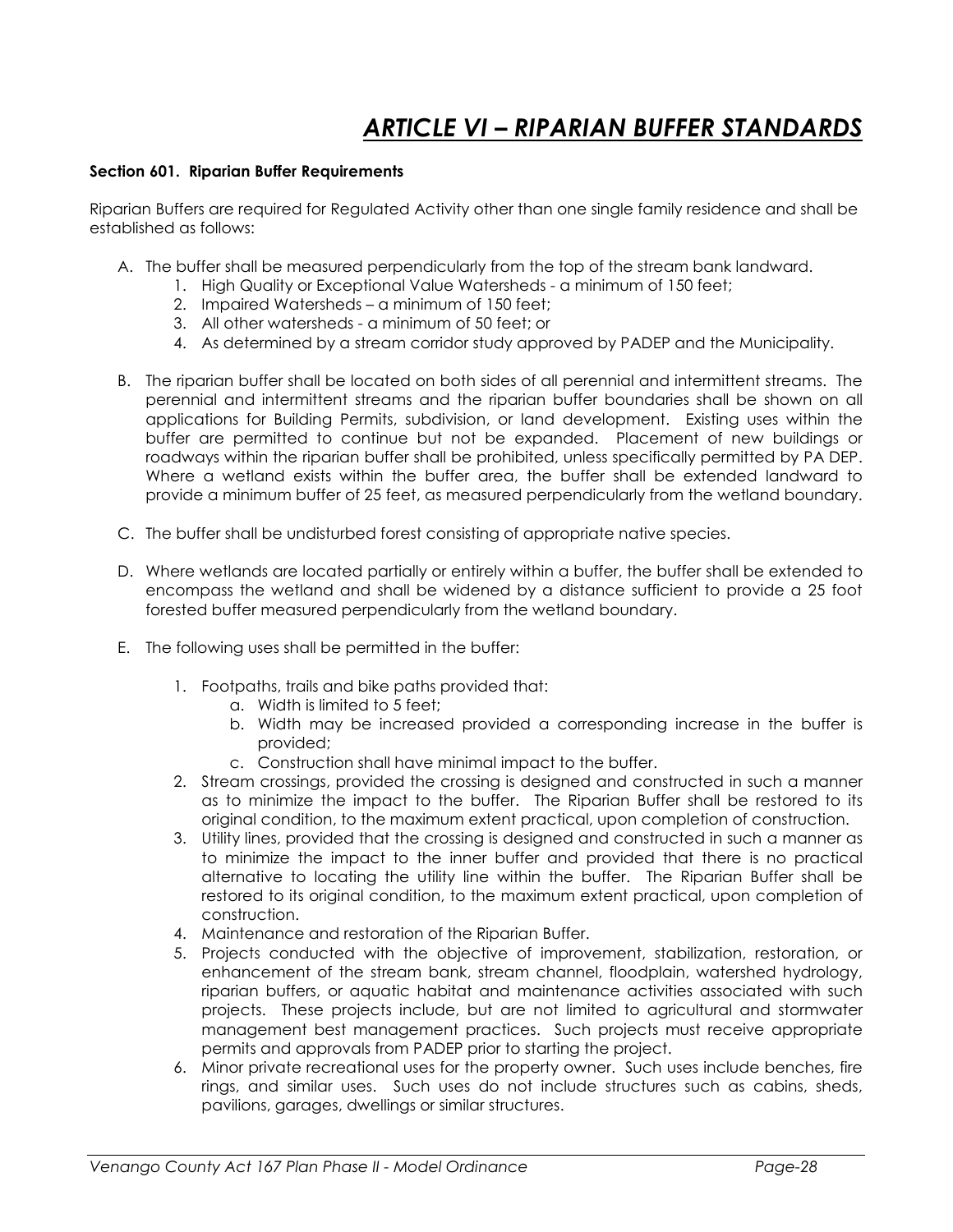- F. Disturbance of the Riparian Buffer shall be limited to the area necessary to perform an allowable use.
- G. Where possible and practical, disturbances shall be phased with each phase restored prior to beginning the next phase.
- H. Allowable activities shall not cause stormwater flow to concentrate.
- I. Any vegetation removed for an allowable activity shall be replaced immediately upon completion of the activity. Where mature trees are removed, such trees shall be replaced with the largest practical tree of acceptable native species.
- J. Erosion and sediment pollution control shall be installed and maintained during construction. Evidence of an approved Erosion and Sediment Control Plan and/or NPDES Permit, if required, shall be submitted prior to issuance of local permits.
- K. If a permit from PADEP is required for the activity, evidence of an approved permit shall be submitted prior to issuance of local permits.
- L. Riparian buffers shall be maintained in a manner consistent with sound forest management practices. In the absence of a site specific management plan, the following maintenance guidelines apply:
	- 1. Buffers shall be inspected periodically for evidence of excessive sediment deposition, erosion or concentrated flow channels. Prompt action shall be taken to correct these problems and prevent future occurrence.
	- 2. Trees presenting an unusual hazard of creating downstream obstructions shall be removed. Such material shall be removed from the floodplain or the riparian buffer (whichever is widest); or cut into sections small enough so as to prevent the possibility of creating obstructions downstream. Wherever possible, large stable debris should be conserved.
	- 3. Vegetation should be inspected periodically to ensure diverse vegetative cover and vigorous plant growth consistent with buffering objectives.
		- a. Invasive plant species that may threaten the integrity of the buffer shall be removed.
		- b. Periodic cutting of trees may be necessary to promote vigorous growth and encourage regeneration.
	- 4. Excessive use of fertilizers, pesticides, herbicides, and other chemicals shall be avoided. These products should be used only when absolutely necessary to maintain buffer vegetation.

### Section 602. Riparian Buffer Easement

For all Riparian Buffers, an easement shall be provided:

A. Easements shall be in accordance with Section 901 and recorded in accordance with Section 1403 of this Ordinance.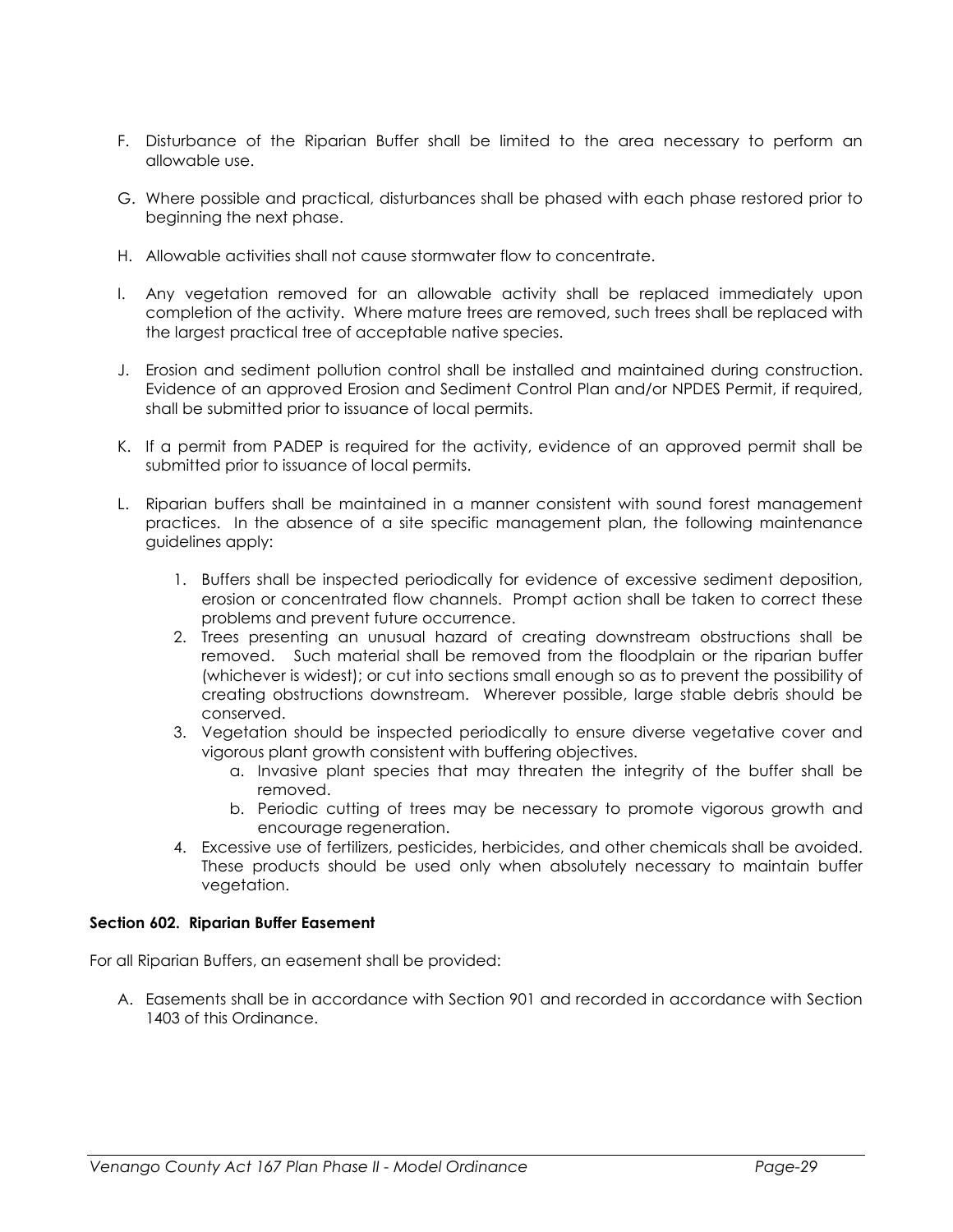### ARTICLE VII - DESIGN CRITERIA

### Section 701. Design Criteria for Stormwater Management & Drainage Facilities

- A. General Design Guidelines:
	- 1. Stormwater shall not be transferred from one watershed to another, unless (1) the watersheds are sub-watersheds of a common watershed which join together within the perimeter of the property; (2) the effect of the transfer does not alter the peak rate discharge onto adjacent lands; or (3) easements from the affected landowner(s) are provided.
	- 2. Consideration shall be given to the relationship of the subject property to the drainage pattern of the watershed. A concentrated discharge of stormwater to an adjacent property shall be within an existing watercourse or confined in an easement or returned to a pre-development flow type condition.
	- 3. Innovative stormwater BMPs and recharge facilities are encouraged (e.g., rooftop storage, drywells, cisterns, recreation area ponding, diversion structures, porous pavements, holding tanks, infiltration systems, in-line storage in storm sewers, and grading patterns). They shall be located, designed, and constructed in accordance with the latest technical guidance published by PADEP, provided they are accompanied by detailed engineering plans and performance capabilities and supporting site specific soils, geology, runoff and groundwater and infiltration rate data to verify proposed designs. Additional guidance from other sources may be accepted at the discretion of the Municipal Engineer. A pre-application meeting is suggested.
	- 4. All existing and natural watercourses, channels, drainage systems and areas of surface water concentration shall be maintained in their existing condition unless an alteration is approved by the appropriate regulatory agency.
	- 5. The design of all stormwater management facilities shall incorporate sound engineering principles and practices. The Municipality shall reserve the right to disapprove any design that would result in the continuation or exacerbation of a documented adverse hydrologic or hydraulic condition within the watershed, as identified in the Venango County Act 167 Stormwater Management Plan.
	- 6. The design and construction of multiple use stormwater detention facilities are strongly encouraged. In addition to stormwater management, facilities should, where appropriate, allow for recreational uses including ball fields, play areas, picnic grounds, etc. Consultation with the Municipality, and prior approval are required before design. Provision for permanent wet ponds with stormwater management capabilities may also be appropriate.
		- a. Multiple use basins should be constructed so that potentially dangerous conditions are not created.
		- b. Water quality basins or recharge basins that are designed for a slow release of water or other extended detention ponds are not permitted for recreational uses, unless the ponded areas are clearly separated and secure.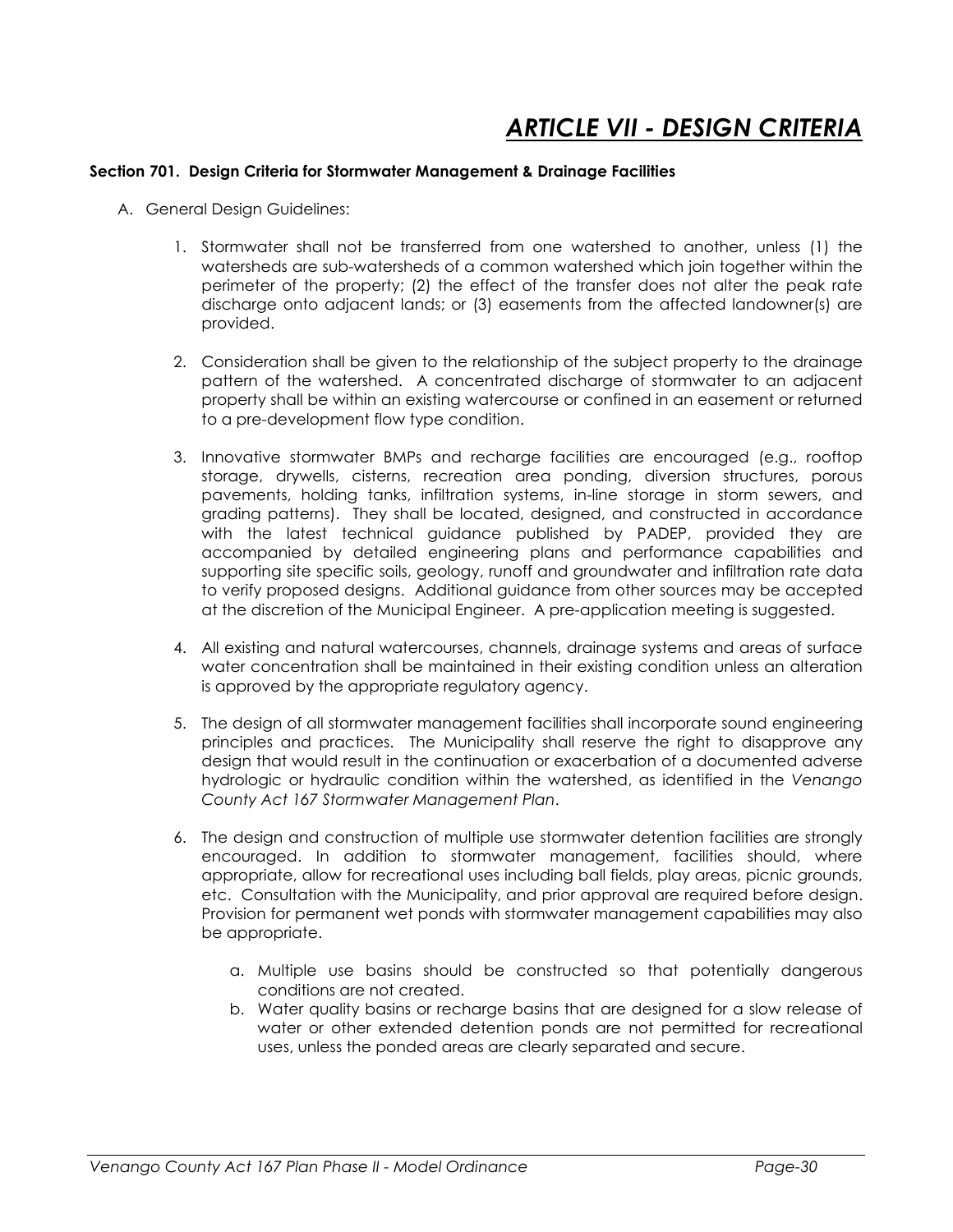- 7. Should any stormwater management facility require a dam safety permit under PADEP Chapter 105, the facility shall be designed in accordance with Chapter 105 and meet the regulations of Chapter 105 concerning dam safety.
- B. Stormwater Management Facility Design Considerations: All stormwater management facilities shall meet the following design requirements:
	- 1. No outlet structure from a stormwater management facility, or swale, shall discharge directly onto a Municipal or State roadway unless specifically permitted.
	- 2. The top, or toe, of any slope shall be located a minimum of 10 feet from any property line.
	- 3. The minimum horizontal distance between any structure and any stormwater storage facility, such as a basin, shall be 25 feet. The lowest floor elevation of any structure constructed immediately adjacent to a detention basin or other stormwater facility shall be a minimum of 2 feet above the 100-year water surface elevation.
	- 4. Stormwater management facility bottom (or surface of permanent pool) elevations must be greater than adjacent floodplain elevations (FEMA or HEC-RAS analysis). If no floodplain is defined, bottom elevations must be greater than existing ground elevations 50 feet from top of stream bank in the facilities' vicinity.
	- 5. Basin outflow culverts discharging into floodplains must account for tailwater. Tailwater corresponding to the 100-year floodplain elevation must be used for all design storms, or the Applicant may elect to determine flood elevations of the adjacent watercourse for each design storm. The floodplain is assumed to be 50 feet from top of stream bank in areas where a floodplain is not designated, or no other evidence is provided.
	- 6. The invert of all stormwater management facilities and underground infiltration/storage facilities shall be located a minimum of 2 feet above the seasonal high groundwater table. The invert of stormwater facilities may be lowered if adequate sub-surface drainage or hydrostatic provisions is provided.
	- 7. Whenever possible the side slopes and basin shape shall be amenable to the natural topography. Vertical side slopes and rectangular basins shall be avoided whenever possible.
	- 8. Exterior slopes of compacted soil shall not exceed 3:1, and must be further reduced if the soil has unstable characteristics.
	- 9. Interior slopes of the basin shall not exceed 3:1.
	- 10. Unless specifically designed as a volume control facility, all stormwater management facilities shall have a minimum slope of 1% extending radially out from the principal outlet structure. Facilities designed as water quality / infiltration BMPs may have a bottom slope of zero.
	- 11. Impervious low-flow channels are not permitted within stormwater management facilities.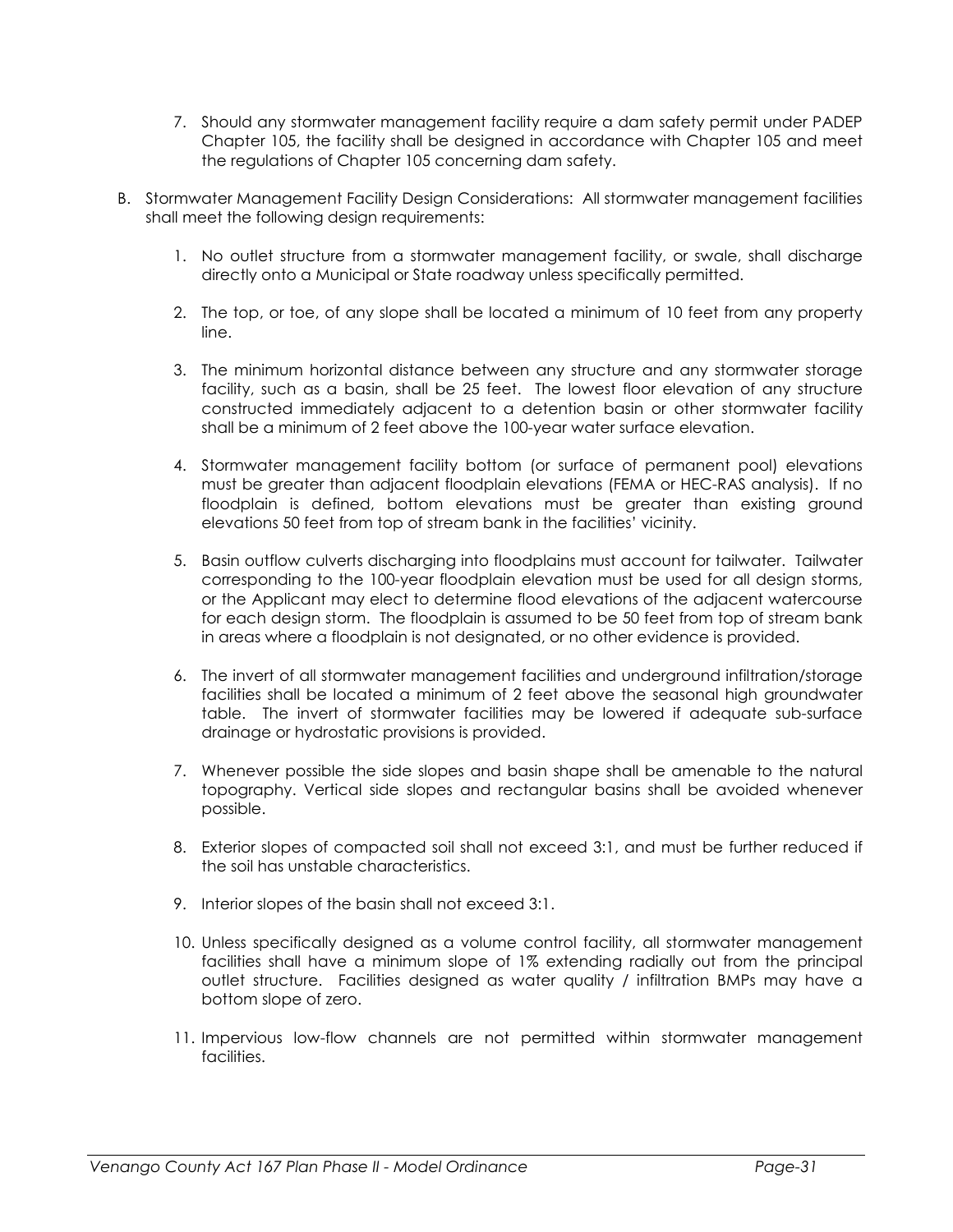- 12. Unless specifically designed as a Volume Control or water quality facility, all stormwater management facilities must empty over a period of time not less than 24 hours and not more than 72 hours from the end of the facility's inflow hydrograph. Infiltration tests performed at the facility locations and proposed basin bottom depths, in accordance with the BMP Manual, must support time-to-empty calculations if infiltration is a factor.
- 13. Energy dissipators and/or level spreaders shall be installed at points where pipes or drainageways discharge to or from basins. Discharges to drainage swales shall be dissipated, or piped, to an acceptable point.
- 14. Landscaping and planting specifications must be provided for all stormwater management basins and be specific for each type of basin.
	- a. Minimal maintenance, saturation tolerant vegetation must be provided in basins designed as water quality / infiltration BMPs.
- 15. A safety fence may be required, at the discretion of the Municipality, for any stormwater management facility. The fence shall be a minimum of 4 feet high, and of a material acceptable to the Municipality. A gate with a minimum opening of 10 feet shall be provided for maintenance access.
- 16. Principal Outlet Structures: The primary outlet structure shall be designed to pass all design storms (up to and including the 100-year event) without discharging through the emergency spillway. All principal outlet structures shall:
	- a. Be constructed of reinforced concrete or an alternative material approved by the Municipal Engineer. When approved for use, all metal risers shall:
		- i. Be suitably coated to prevent corrosion.
		- ii. Have a concrete base attached with a watertight connection. The base shall be sufficient weight to prevent flotation of the riser.
		- iii. Provide a trash rack or similar appurtenance to prevent debris from entering the riser.
		- iv. Provide an anti-vortex device, consisting of a thin vertical plate normal to the basin berm.
	- b. Provide trash racks to prevent clogging of primary outflow structure stages for all orifices equivalent to 12 inches or smaller in diameter.
	- c. Provide outlet aprons and extend to the toe of the basin slope at a minimum.
- 17. Emergency Spillways: Any stormwater management facility designed to store runoff shall provide an emergency spillway designed to convey the 100-year postdevelopment peak rate flow with a blocked primary outlet structure. The emergency spillway shall be designed per the following requirements:
	- a. The top of embankment elevation shall provide a minimum 1 foot of freeboard above the maximum water surface elevation calculated when the spillway functions for the 100-year post-development inflow, with a blocked outlet structure.
	- b. Avoid locating on fill areas, whenever possible.
	- c. The spillway shall be armored to prevent erosion during the 100-year postdevelopment flow, with a blocked primary outlet structure.
		- i. Synthetic liners or riprap may be used. Calculations to support proposed armor must be provided. An earthen plug must be used to accurately control the spillway invert if riprap is the proposed armoring material.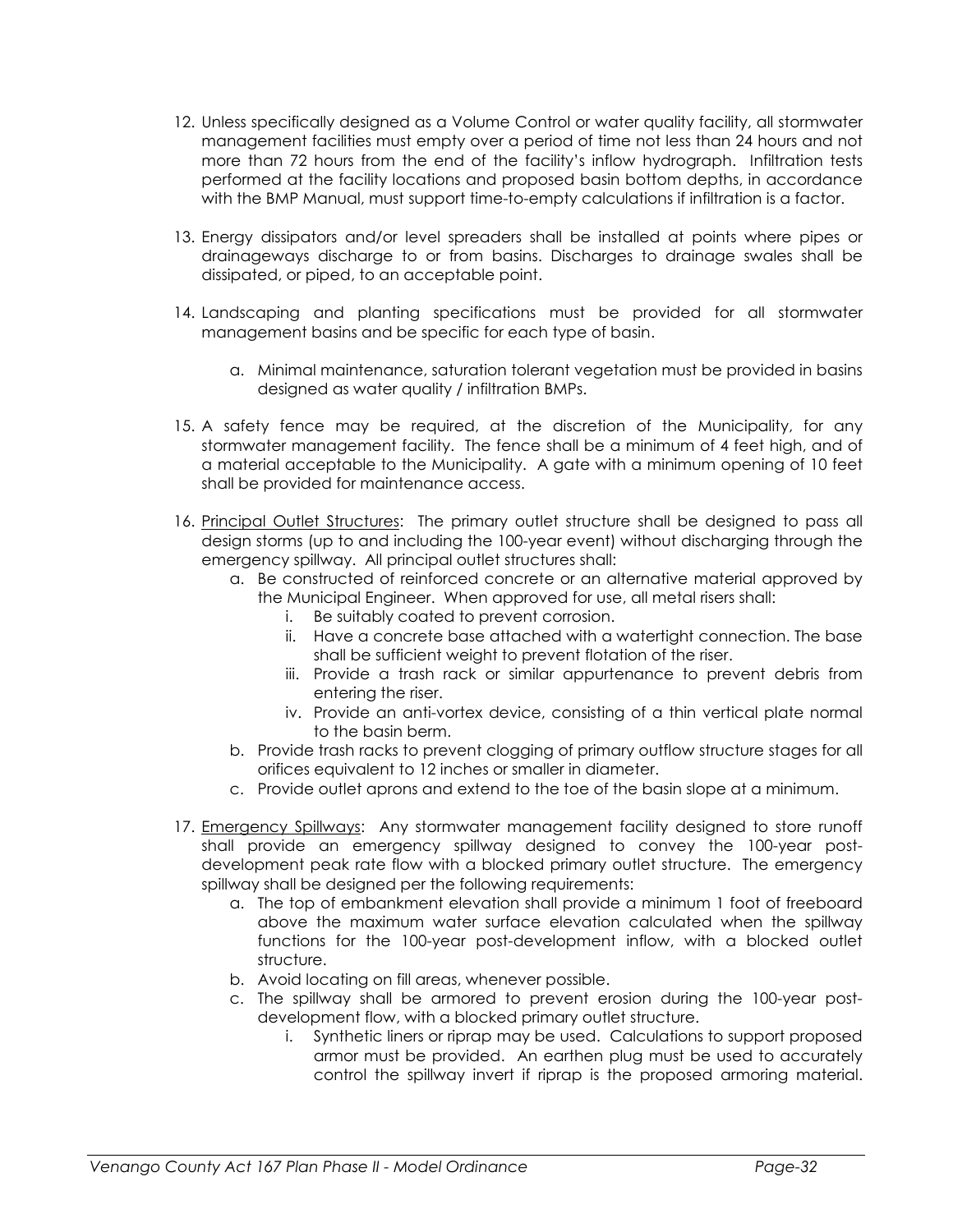Emergency spillway armor must extend up the sides of the spillway, and continue at full width to a minimum of 10 feet past the toe of slope.

- d. Municipal Engineer may require the use of additional protection when slopes exceed 4:1 and spillway velocities exceed NRCS standards for the particular soils involved.
- e. Underground stormwater management facilities must provide a method to bypass flows higher than which they were designed without structural failure, or causing downstream harm or safety risks.
- 18. Stormwater Management Basins: Design of stormwater management facilities having 3 feet or more of water depth measured vertically from the lowest elevation in the facility to the crest of the emergency spillway shall meet the following additional requirements:
	- a. The maximum water depth within any stormwater management facility shall be no greater than 8 feet when functioning through the primary outlet structure.
	- b. The top of embankment width shall be at least 10 feet.
	- c. A 10 foot wide access to the basin bottom must be provided with a maximum longitudinal slope of 10%.
	- d. Berms shall be constructed using soils that conform to the unified soil classification system consisting of CH, MH, CL or ML. Soils used shall be tested to determine its density analysis per ASTM 698. The embankments will be constructed in a maximum of 6 inch lifts. The lifts will each be compacted to a density at least 98% of it's the maximum dry density. Each layer of compacted fill shall be tested to determine its density per ASTM 2922 or ASTM 3017.
	- e. A cutoff and key trench of impervious material shall be provided under all embankments 4 feet or greater in height. The cutoff trench shall run the entire length of the embankment and tie into undisturbed natural ground.
	- f. Anti-seep collars, or a PADEP approved alternative, must be provided on all outflow culverts in accordance with the methodology contained in the latest edition of the PADEP E&S Manual. A 15 percent increase in seepage length must be used in accordance with the requirements for permanent anti-seep collars.
- 19. Construction of Stormwater Management Facilities:
	- a. Basins used for rate control only shall be installed prior to or concurrently with any earthmoving or land disturbances. The phasing of their construction shall be noted in the narrative and on the plan.
	- b. Basins that include water quality or recharge components shall have those components installed in such a manner as not to disturb or diminish their effectiveness.
	- c. Compaction test reports shall be kept on file at the site and be available to review at all times with copies forwarded to the Municipal Engineer upon request.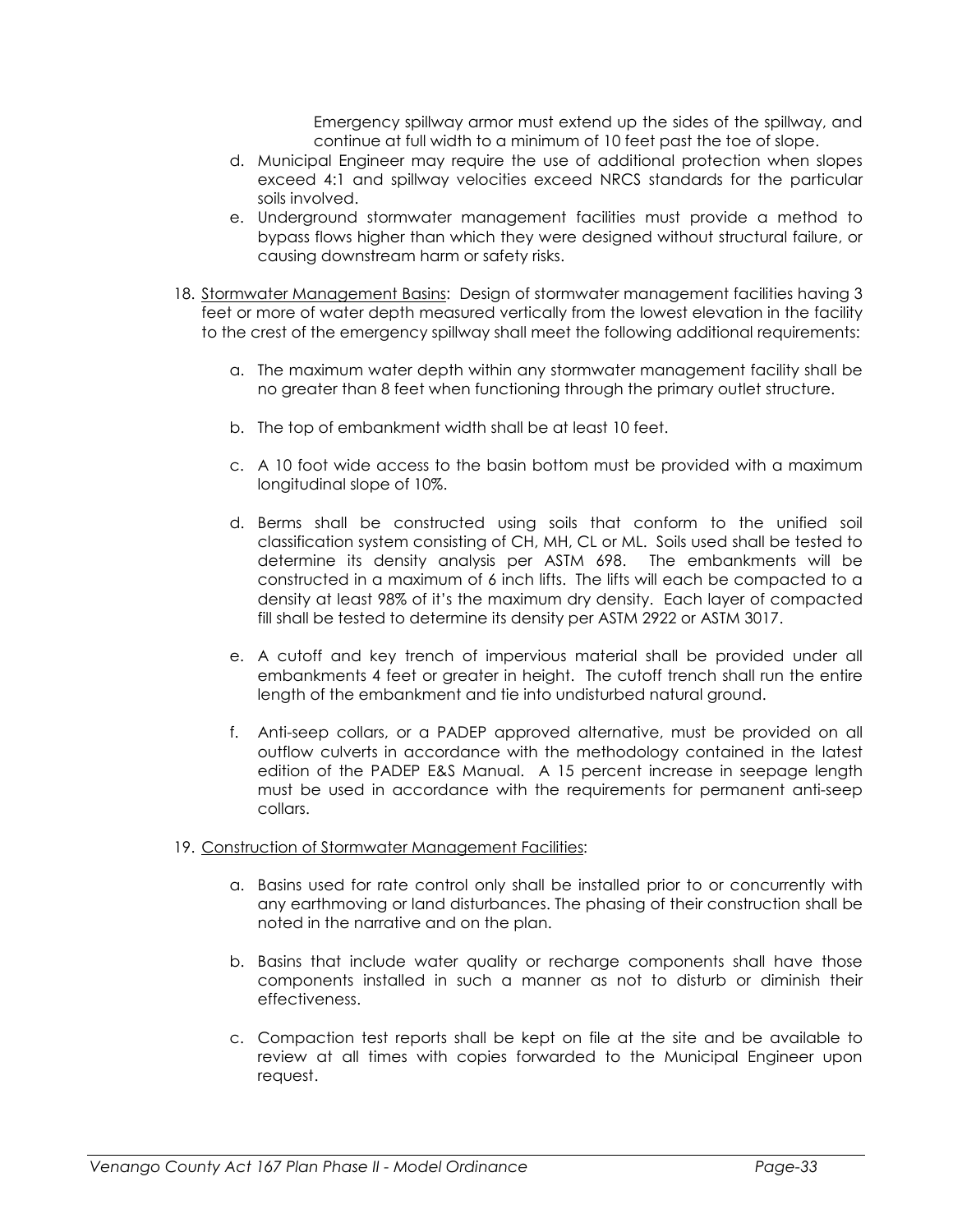- d. Temporary and permanent grasses or stabilization measures shall be established on the sides and base of all earthen basins immediately upon reaching final grade.
- 20. Exceptions to these requirements may be made at the discretion of the Municipality for BMPs that retain or detain water and are of a much smaller scale than traditional stormwater management facilities.
- C. Stormwater Carrying Facilities:
	- 1. All storm sewer pipes, grass waterways, open channels, swales and other stormwater carrying facilities that service drainage areas within the site must be able to convey post-development runoff from the 10-year design storm.
	- 2. Stormwater management facilities that convey off-site water through the site shall be designed to convey the 25-year storm event or larger events, as determined by the Municipal Engineer.
	- 3. All developments shall include provisions that allow for the overland conveyance and flow of the post-development 100-year storm event without damage to public or private property.
	- 4. Storm Sewers:
		- a. Storm sewers must be able to convey post-development runoff without surcharging inlets for the 10-year storm event.
		- b. When connecting to an existing storm sewer system, the Applicant must demonstrate that the proposed system will not exacerbate any existing stormwater problems and downstream capacity.
		- c. Inlets, manholes, pipes, and culverts shall be constructed in accordance with the specifications set forth in PENNDOT Publication 408, and as detailed in the PENNDOT Publication 72M - Standards for Roadway Construction (RC) or other details approved by the Municipal Engineer. All material and construction details must be shown on the SWM Site Plan, and a note that all construction must be in accordance with PENNDOT Publication 408 and PENNDOT Publication 72M, latest edition. A note shall be included to the plan stating that all frames, concrete top units, and grade adjustment rings shall be set in a bed of full mortar according to Publication 408.
		- d. A minimum pipe size of fifteen (15) inches in diameter shall be used in all roadway systems (public or private) proposed for construction in the Municipality. Pipes shall be designed to provide a minimum velocity of 2-1/2 feet per second when flowing full, but in all cases, the slope shall be no less then 0.5%. Arch pipe of equivalent cross-sectional area may be used in lieu of circular pipe where cover or utility conflict conditions exist.
		- e. All storm sewer pipes shall be laid to a minimum depth of 1 foot from the bottom of the subgrade to the crown of pipe.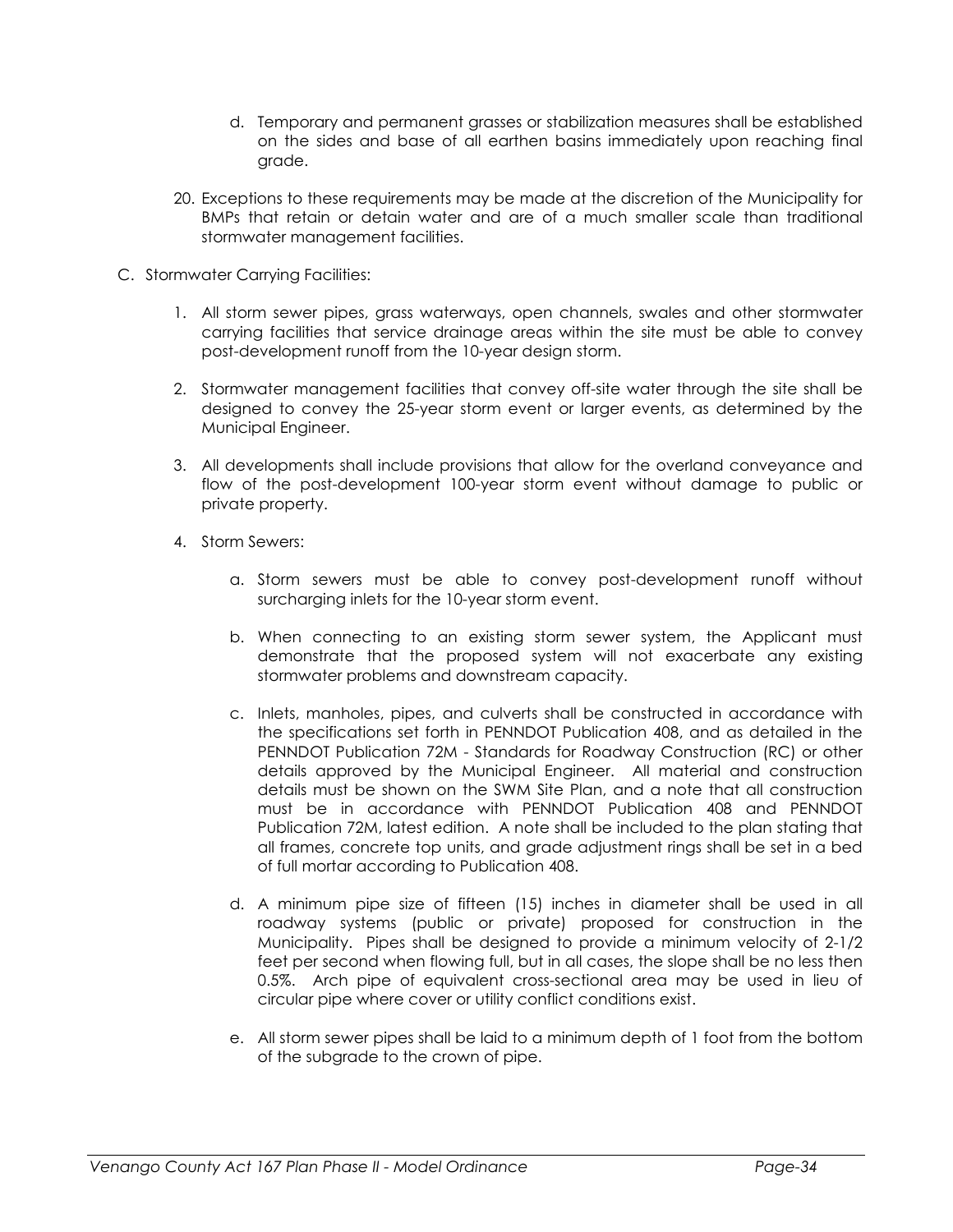- f. In curbed roadway sections, the maximum encroachment of water on the roadway pavement shall not exceed half of a through travel lane or one (1) inch less than the depth of curb during the ten (10) year design storm of five (5) minute duration. Gutter depth shall be verified by inlet capture/capacity calculations that account for road slope and opening area.
	- i. Inlets shall be placed at a maximum of 300 feet apart.
	- ii. Inlets shall be placed so drainage cannot cross intersections or street centerlines.
- g. PENNDOT Standard Type "C" inlets with 8 inch hoods shall be used along curbed roadway. Type "C" inlets with 10 inch hoods that provide a 2 inch sump condition may be used with approval of the Municipal Engineer when roadway longitudinal slopes are 1.0% or less.
- h. For inlets containing a change in pipe size, the elevation for the crown of the pipes shall be the same or the smaller pipe's crown shall be at a higher elevation.
- i. All inlets shall provide a minimum 2 inch drop between the lowest inlet pipe invert elevation and the outlet pipe invert elevation.
- j. On curbed sections, a double inlet shall be placed at the low point of sag vertical curves, or a single inlet shall be placed on each side of the low point at a distance not to exceed 100 feet.
- k. At all roadway low points, swales and easements shall be provided behind the curb or swale and through adjacent properties to channelize and direct any overflow of stormwater runoff away from dwellings and structures.
- l. All inlets in paved areas shall have heavy duty bicycle safe grating. A note to this effect shall be added to the SWM Site Plan or inlet details therein.
- m. Inlets must be sized to accept the specified pipe sizes without knocking out any of the inlet corners. All pipes entering or exiting inlets shall be cut flush with the inside wall of the inlet. A note to this effect shall be included in the SWM Site Plan or inlet details therein.
- n. Inlets shall have weep holes covered with geotextile fabric placed at appropriate elevations to completely drain the sub grade prior to placing the base and surface course on roadways.
- o. Inlets, junction boxes, or manholes greater then five (5) feet in depth shall be equipped with ladder rungs at 15" centers and shall be detailed on the SWM Site Plan.
- p. Inlets shall not have a sump condition in the bottom (unless designed as a water quality BMP). Pipe shall be flush with the bottom of the box or concrete channels shall be poured.
- q. Accessible drainage structures shall be located on continuous storm sewer system at all vertical dislocations, at all locations where a transition in storm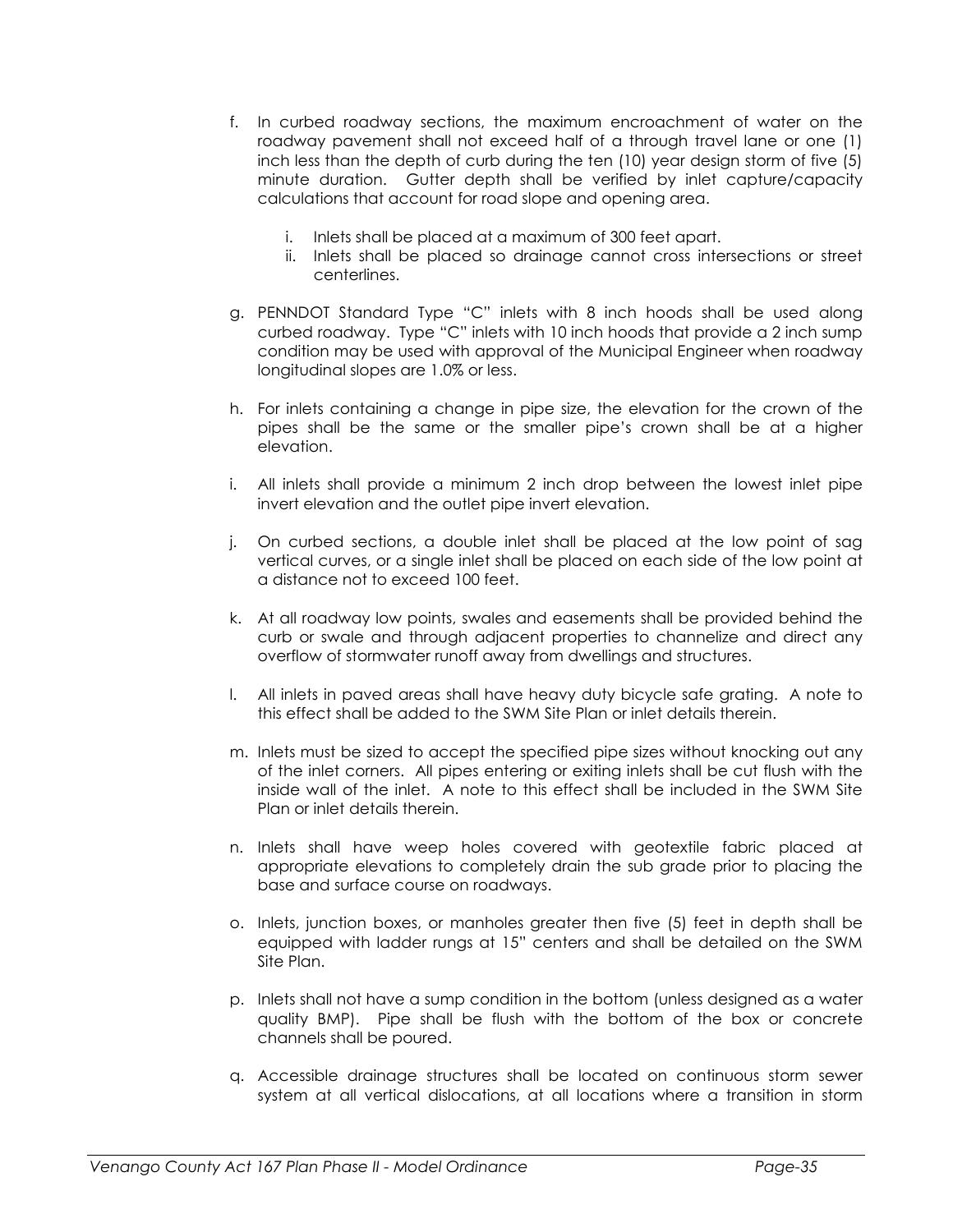sewer pipe sizing is required, at all vertical and horizontal angle points exceeding 5 degrees, and at all points of convergence of 2 or more storm sewer pipes.

- r. All storm drainage piping shall be provided with either reinforced concrete headwalls or end sections compatible with the pipe material and size at its entrance and discharge.
- s. Outlet protection and energy dissipaters shall be provided at all surface discharge points in order to minimize erosion consistent with the E&S Manual.
	- i. Flow velocities and volumes from any storm sewer shall not result in a degradation of the receiving channel.
- t. Stormwater roof drains and pipes shall not be connected to storm sewers or discharge onto impervious areas without approval by the Municipal Engineer.
- 5. Swale Conveyance Facilities:
	- a. Swales must be able to convey post-development runoff from a 10-year design storm with 6 inches of freeboard to top of the swale.
	- b. Swales shall have side slopes no steeper than 3:1.
	- c. All swales shall be designed, labeled on the SWM Site Plan, and details provided to adequately construct and maintain the design dimension.
	- d. Swales shall be designed for stability using velocity or shear criteria. Velocity criteria may be used for channels with less than 10% slope. Shear criteria may be used for all swales. Documentation must be provided to support velocity and/or shear limitations used in calculations.
	- e. Where swale bends occur, the computed velocities or shear stresses shall be multiplied by the following factor for the purpose of designing swale erosion protection:
		- i. 1.75 When swale bend is 30 to 60 degrees
		- ii. 2.00 When swale bend is 60 to 90 degrees
		- iii. 2.50 When swale bend is 90 degrees or greater
	- f. Manning's "n" values used for swale capacity design must reflect the permanent condition.

#### Section 702. Calculation Methodology

- A. All calculations shall be consistent with the guidelines set forth in the BMP Manual, as amended herein.
- B. Stormwater runoff from all development sites shall be calculated using either the Rational Method or the NRCS Rainfall-Runoff Methodology. Methods shall be selected by the design professional based on the limitations and suitability of each method for a particular site.
- C. Rainfall Values:
	- 1. Rational Method The Pennsylvania Department of Transportation Drainage Manual, Intensity-Duration-Frequency Curves, Publication 584, Chapter 7A, latest edition, shall be used in conjunction with the appropriate time of concentration and return period.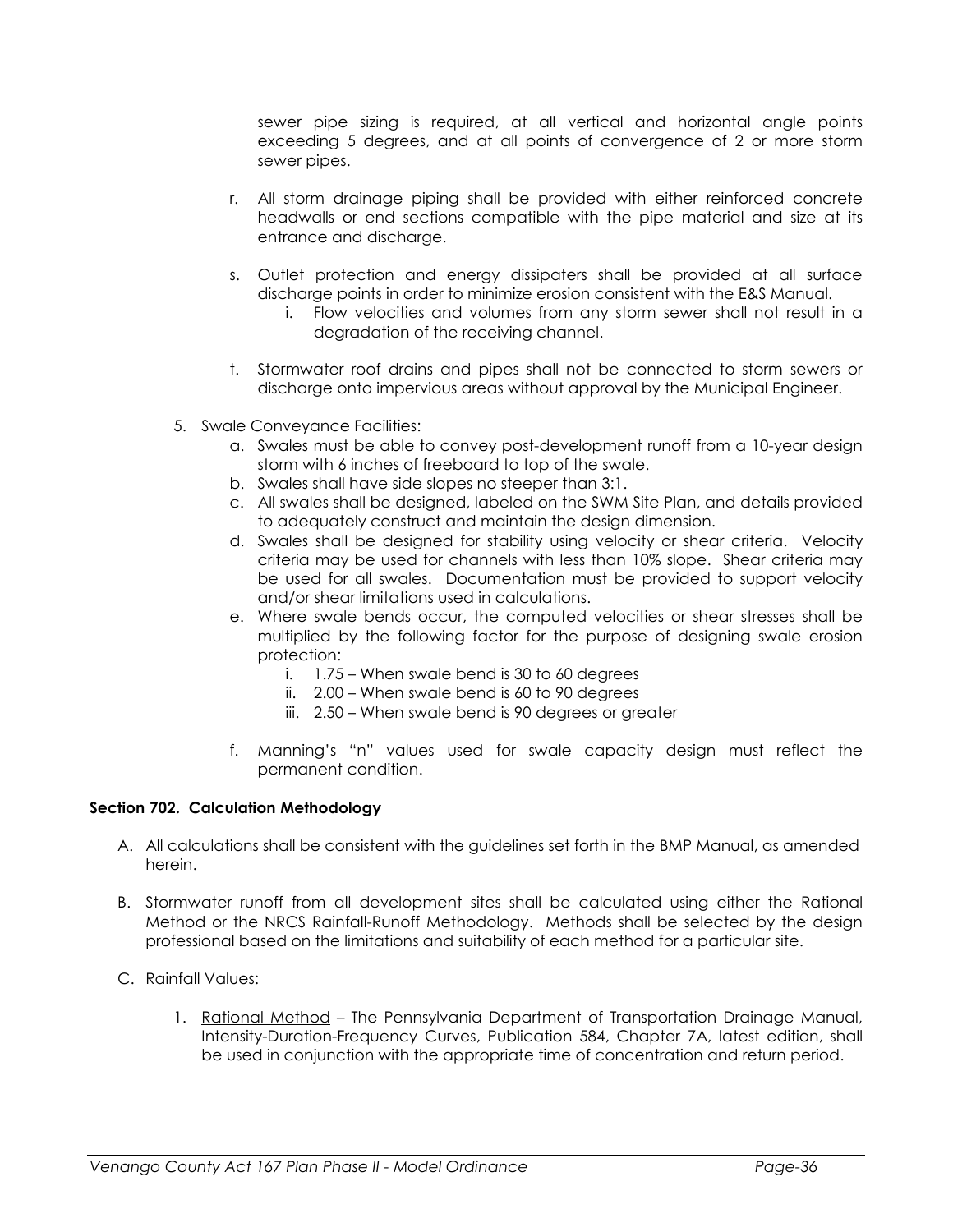2. NRCS Rainfall-Runoff Method – The Soil Conservation Service Type II, 24-hour rainfall distribution shall be used in conjunction with rainfall depths from NOAA Atlas 14 or be consistent with the following table:

| Return Interval | 24-hour Rainfall Total |
|-----------------|------------------------|
| (Year)          | (inches)               |
|                 | 2.05                   |
| 2               | 2.45                   |
| 10              | 3.44                   |
| 25              | 4.07                   |
| 50              | 4.58                   |
|                 | 5.12                   |

- D. Runoff Volume:
	- 1. Rational Method Not to be used to calculate runoff volume.
	- 2. NRCS Rainfall-Runoff Method This method shall be used to estimate the change in volume due to Regulated Activities. Combining Curve Numbers for land areas proposed for development with Curve Numbers for areas unaffected by the proposed development into a single weighted curve number is NOT acceptable.
- E. Peak Flow Rates:
	- 1. Rational Method This method may be used for design of conveyance facilities only. Extreme caution should be used by the design professional if the watershed has more then one main drainage channel, if the watershed is divided so that hydrologic properties are significantly different in one versus the other, if the time of concentration exceeds 60 minutes, or if stormwater runoff volume is an important factor. The combination of Rational Method hydrographs based on timing is unacceptable.
	- 2. NRCS Rainfall-Runoff Method This method is recommended for design of stormwater management facilities and where stormwater runoff volume must be taken into consideration. The following provides guidance on the model applicability:
		- a. NRCS's TR-55 limited to 100 acres in size
		- b. NRCS's TR-20 or HEC-HMS no size limitations
		- c. Other models as pre-approved by the Municipal Engineer

The NRCS antecedent runoff condition II (ARC II, previously AMC II) must be used for all simulations. The use of continuous simulation models that vary the ARC are not permitted for stormwater management purposes.

- 3. For comparison of peak flow rates, flows shall be rounded to a tenth of a cubic foot per second (cfs).
- F. Runoff Coefficients:
	- 1. Rational Method Use Table C-1 (Appendix C).
	- 2. NRCS Rainfall-Runoff Method Use Table C-2 (Appendix C). Curve Numbers (CN) should be rounded to tenths for use in hydrologic models as they are a design tool with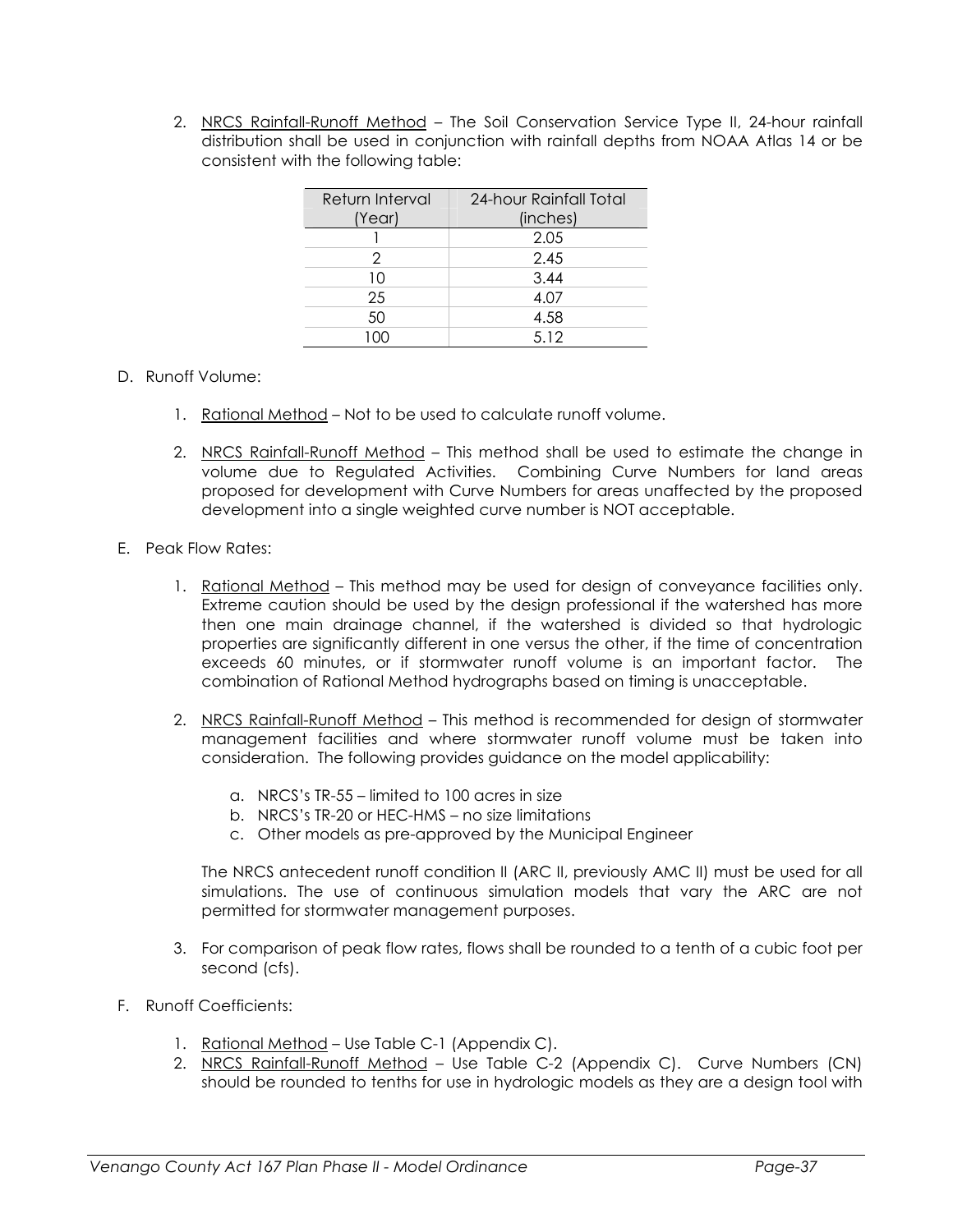statistical variability. For large sites, CN's should realistically be rounded to the nearest whole number.

- 3. For the purposes of pre-development peak flow rate and volume determination, existing non-forested pervious areas conditions shall be considered as meadow (good condition).
- 4. For the purposes of pre-development peak flow rate and volume determination, 20 percent of existing impervious area, when present, shall be considered meadow (good condition).
- G. Design Storm:
	- 1. All stormwater management facilities shall be verified by routing the proposed 1-year, 2-year, 10-year, 25-year, 50-year, and 100-year hydrographs through the facility using the storage indication method or modified puls method. The design storm hydrograph shall be computed using a calculation method that produces a full hydrograph.
	- 2. The stormwater management and drainage system shall be designed to safely convey the post development 100-year storm event to stormwater detention facilities, for the purpose of meeting peak rate control.
	- 3. All structures (culvert or bridges) proposed to convey runoff under a Municipal road shall be designed to pass the 50-year design storm with a minimum 1 foot of freeboard measured below the lowest point along the top of the roadway.
- H. Time of Concentration:
	- 1. The Time of Concentration is to represent the average condition that best reflects the hydrologic response of the area. The following Time of Concentration (Tc) computational methodologies shall be used unless another method is pre-approved by the Municipal Engineer:
		- a. Pre-development NRCS's Lag Equation:

Time of Concentration =  $T_c = [(T_{lag}/.6) * 60]$  (minutes)

$$
T_{lag} = L^{0.8} \frac{(S+1)^{0.7}}{1900\sqrt{Y}}
$$

Where:

 $T<sub>lag</sub> =$  Lag time (hours)

L = Hydraulic length of watershed (feet)

Y = Average overland slope of watershed (percent)

 $S =$  Maximum retention in watershed as defined by:  $S = [(1000/CN) - 10]$ 

CN = NRCS Curve Number for watershed

- b. Post-development; commercial, industrial, or other areas with large impervious areas (>20% impervious area) – NRCS Segmental Method. The length of sheet flow shall be limited to 100 feet. T<sub>c</sub> for channel and pipe flow shall be computed using Manning's equation.
- c. Post-development; residential, cluster, or other low impact designs less than or equal to 20% impervious area – NRCS Lag Equation or NRCS Segmental Method.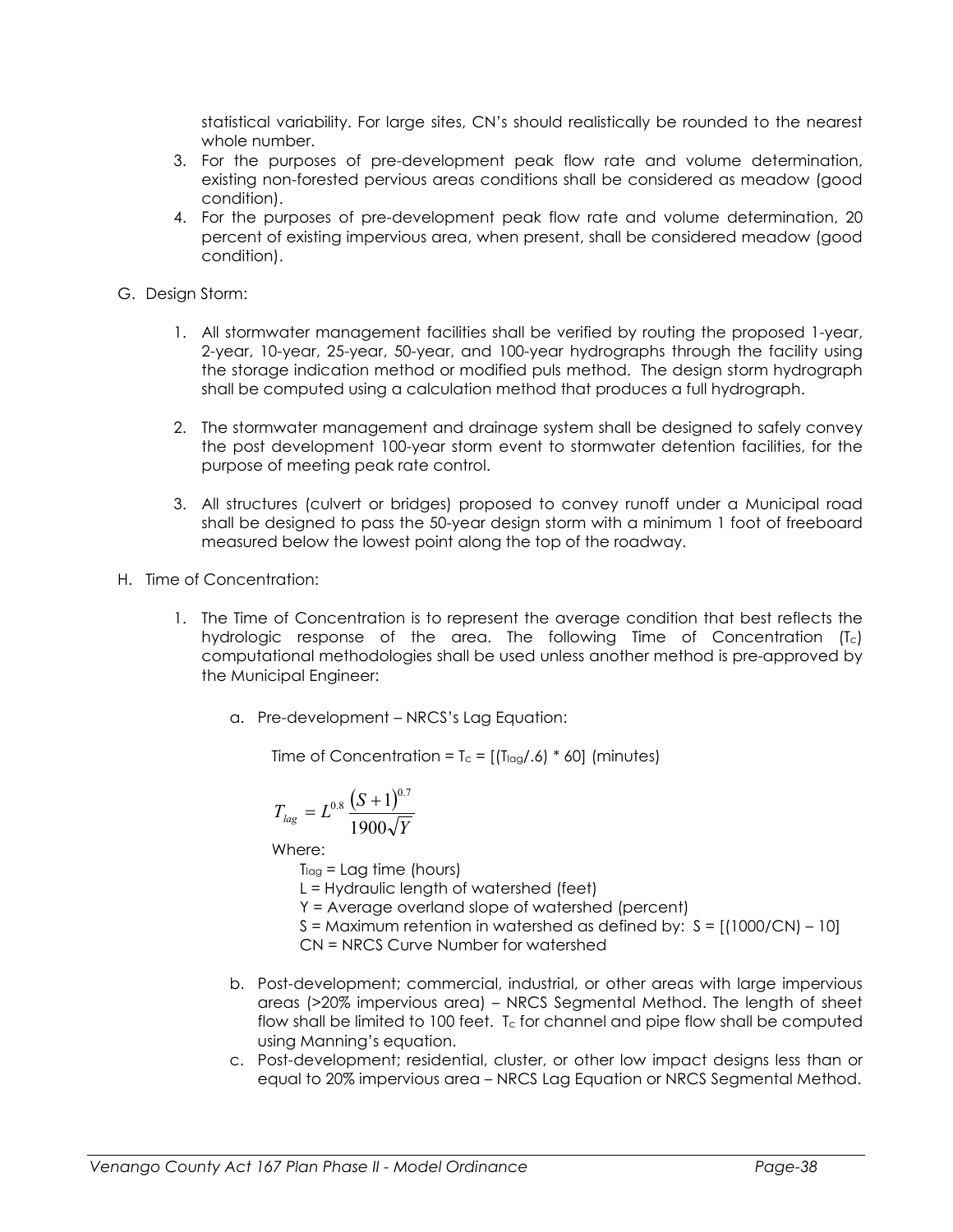- 2. Additionally, the following provisions shall apply to calculations for Time of Concentration:
	- a. The post-development  $T_c$  shall never be greater that the pre-development  $T_c$  for any watershed or sub-watershed; including when swales are designed to reduce flow velocities. In the event the post-development  $T_c$  is greater than pre-development, it shall be set equal to the pre-development  $T_c$  for modeling purposes.
	- b. The minimum  $T_c$  for any watershed shall be 5 minutes.
	- c. The designer may choose to assume a 5 minute  $T_c$  for any post development watershed or subwatershed without providing any computations.
	- d. The designer must provide computations for all pre-development  $T_c$  paths. A 5 minute  $T_c$  can not be assumed for pre-development.
	- e. Undetained fringe areas (areas that are not tributary to a stormwater facility but where a reasonable effort has been made to convey runoff from all new impervious coverage to best management practices) may be assumed to represent the pre-development conditions for purpose of T<sub>c</sub> calculation.
- I. Drainage areas tributary to sinkholes or closed depressions in areas underlain by limestone or carbonate geologic features shall be excluded from the modeled point of analysis defining pre-development flows. If left undisturbed during construction activities, areas draining to closed depressions may also be used to reduce peak runoff rates in the post-development analysis. New, additional contributing runoff should not be directed to existing sinkholes or closed depressions.
- J. Where uniform flow is anticipated, the Manning equation shall be used for hydraulic computations and to determine the capacity of open channels, pipes, and storm sewers. The Manning equation should not be used for analysis of pipes under pressure flow or for analysis of culverts. Manning's "n" values shall be obtained from PENNDOT's Drainage Manual, Publication 584. Inlet control shall be checked at all inlet boxes to ensure the headwater depth during the 10-year design event is contained below the top of grate for each inlet box.
- K. The Municipality may approve the use of any generally accepted full hydrograph approximation technique that shall use a total runoff volume that is consistent with the volume from a method that produces a full hydrograph.
- L. The Municipality has the authority to require that computed existing runoff rates be reconciled with field observations, conditions and site history. If the designer can substantiate, through actual physical calibration, that more appropriate runoff and time of concentration values should be utilized at a particular site, then appropriate variations may be made upon review and recommendation of the Municipal Engineer.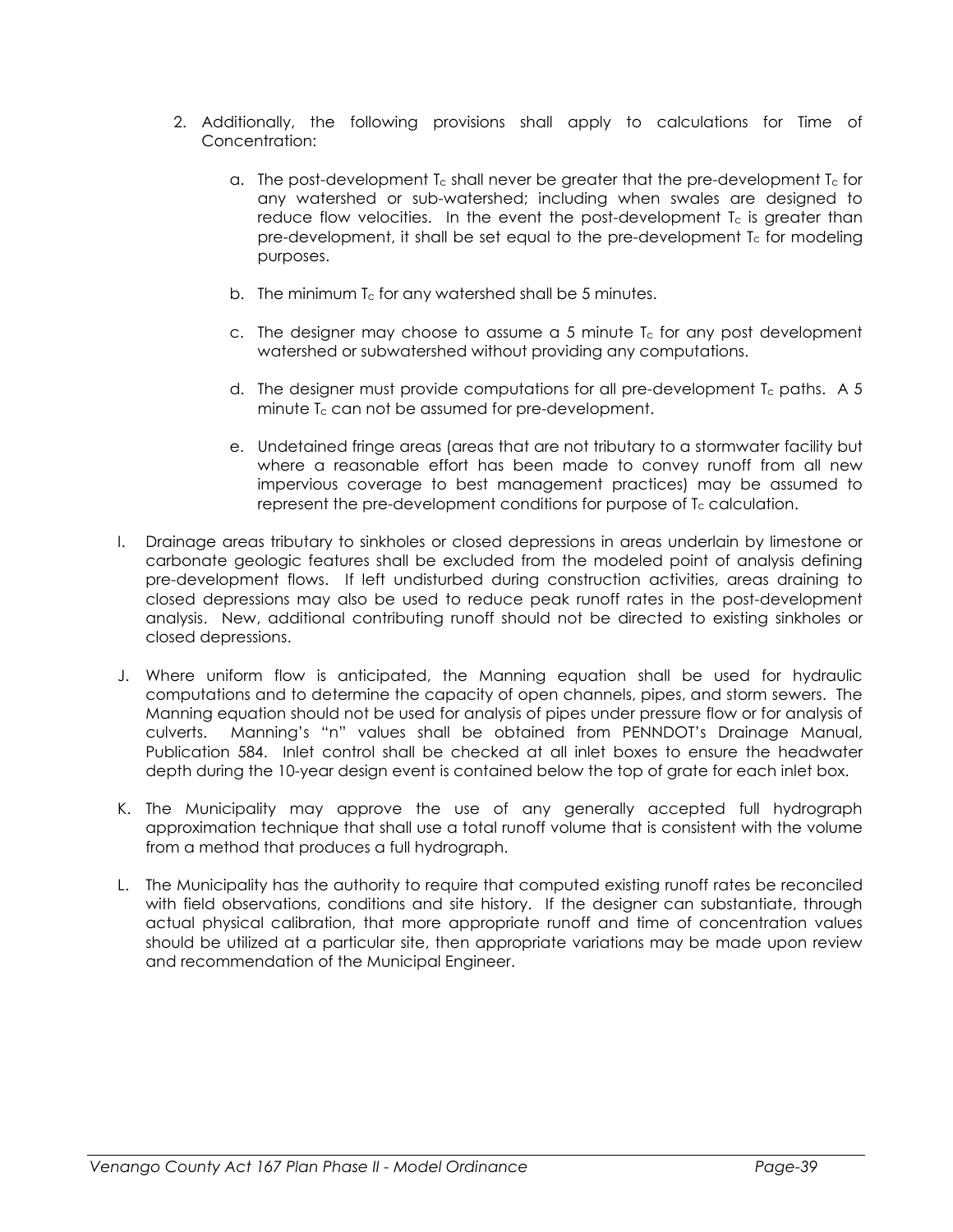### ARTICLE VIII - SWM SITE PLAN & REPORT REQUIREMENTS

#### Section 801. General Requirements

For any activities regulated by this Ordinance and not eligible for exemptions provided in Section 302, the final approval of subdivision and/or land development plans, the issuance of any building or occupancy permit, or the commencement of any land disturbance activity, may not proceed until the Applicant has received written approval of a SWM Site Plan from the Municipality.

#### Section 802. SWM Site Plan & Report Contents

The SWM Site Plan & SWM Site Report shall consist of all applicable calculations, maps, and plans. All SWM Site Plan materials shall be submitted to the Municipality in a format that is clear, concise, legible, neat and well organized; otherwise, the SWM Site Plan shall be rejected.

Appropriate sections from the Municipal Subdivision and Land Development Ordinance, and other applicable local ordinances, shall be followed in preparing the SWM Site Plan.

- A. SWM Site Plan shall include, but not be limited to:
	- 1. Plans shall be of one size and in a size that meets the requirements for recording in the Office of the Recorder of Deeds of Venango County.
		- a. Plans for tracts of less than 20 acres shall be drawn at a scale of one inch equals no more than 50 ft.;
		- b. Plans for tracts of 20 acres or more, plans shall be drawn at a scale of one inch equals no more than 100 ft;
		- c. All lettering shall be drawn to a size to be legible if the plans are reduced to half size.
	- 2. The name of the development; name and location address of the property site; name, address, and telephone number of the Applicant/Owner of the property; and name, address, telephone number, email address, and engineering seal and signature of the individual preparing the SWM Site Plan.
	- 3. The date of submission and dates of all revisions.
	- 4. A graphical and written scale on all drawings and maps.
	- 5. A north arrow on all drawings and maps.
	- 6. A location map at a minimum scale of one (1) inch equals one-thousand (1,000) feet and illustrates the project relative to highways, municipalities or other identifiable landmarks.
	- 7. Metes and bounds description of the entire tract perimeter.
	- 8. Existing and final contours at intervals:
		- a. Slopes less than 5%: no greater than one (1) foot;
		- b. Slopes between 5 and 15%: no greater than two (2) feet;
		- c. Steep slopes (greater than 15%), 5-foot contour intervals may be used.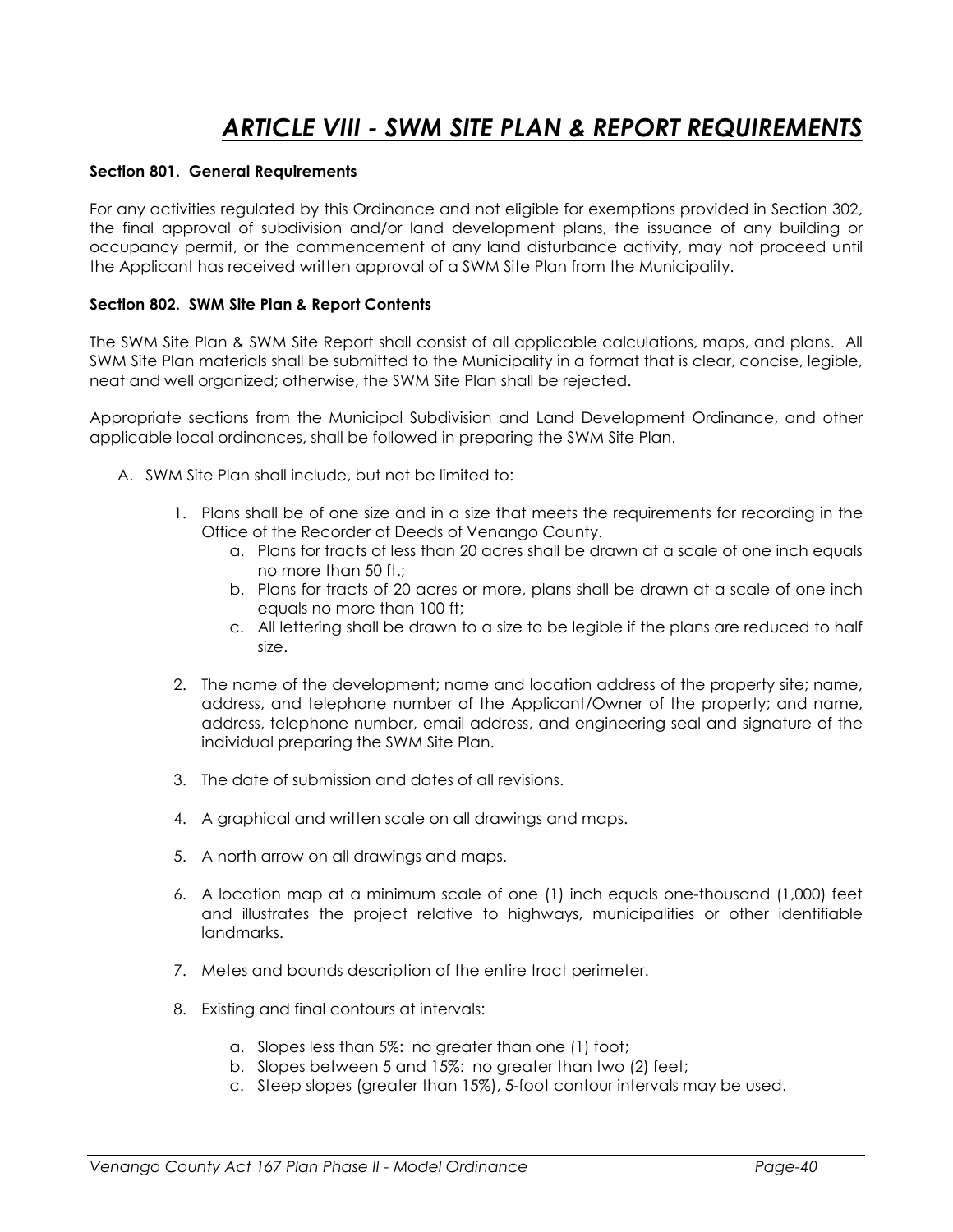- 9. Perimeters of existing waterbodies within the project area including stream banks, lakes, ponds, springs, field delineated wetlands or other bodies of water, sinkholes, flood hazard boundaries (FEMA delineated floodplains and floodways), areas of natural vegetation to be preserved, the total extent of the upstream area draining through the site, and overland drainage paths. Any areas necessary to determine downstream impacts, where required for proposed stormwater management facilities must be shown.
- 10. The location of all existing and proposed utilities, on-lot wastewater facilities, water supply wells, sanitary sewers, and water lines on and within fifty (50) feet of property lines including inlets, manholes, valves, meters, poles, chambers, junction boxes, and other utility system components.
- 11. A key map showing all existing man-made features beyond the property boundary that may be affected by the project.
- 12. Soil names and boundaries with identification of the Hydraulic Soil Group classification including rock outcroppings.
- 13. Proposed impervious surfaces (structures, roads, paved areas, and buildings), including plans and profiles of roads and paved areas and floor elevations of buildings.
- 14. Existing and proposed land use(s).
- 15. Horizontal alignment, vertical profiles, and cross sections of all open channels, pipes, swales and other BMPs.
- 16. The location and clear identification of the nature of permanent stormwater BMPs.
- 17. The location of all erosion and sedimentation control facilities, shown on a separate E&S Plan.
- 18. A minimum twenty (20) foot wide access easement around all stormwater management facilities that would provide ingress to and egress from a public right-ofway. In lieu of providing an easement to the public right-of-way, a note may be added to the plan granting the Municipality or their designees access to all easements via the nearest public right-of-way.
- 19. Construction details for all drainage and stormwater BMPs.
- 20. Identification of short-term and long-term ownership, operations, and maintenance responsibilities.
- 21. Notes and Statements:
	- a. A statement, signed by the landowner, acknowledging that the stormwater BMPs are fixtures that cannot be altered or removed without prior approval by the Municipality.
	- b. A statement referencing the Operation and Maintenance (O&M) Agreement and stating that the O&M Agreement is part of the SWM Site Plan.
	- c. A note indicating that Record Drawings will be provided for all stormwater facilities prior to occupancy, or the release of the surety bond.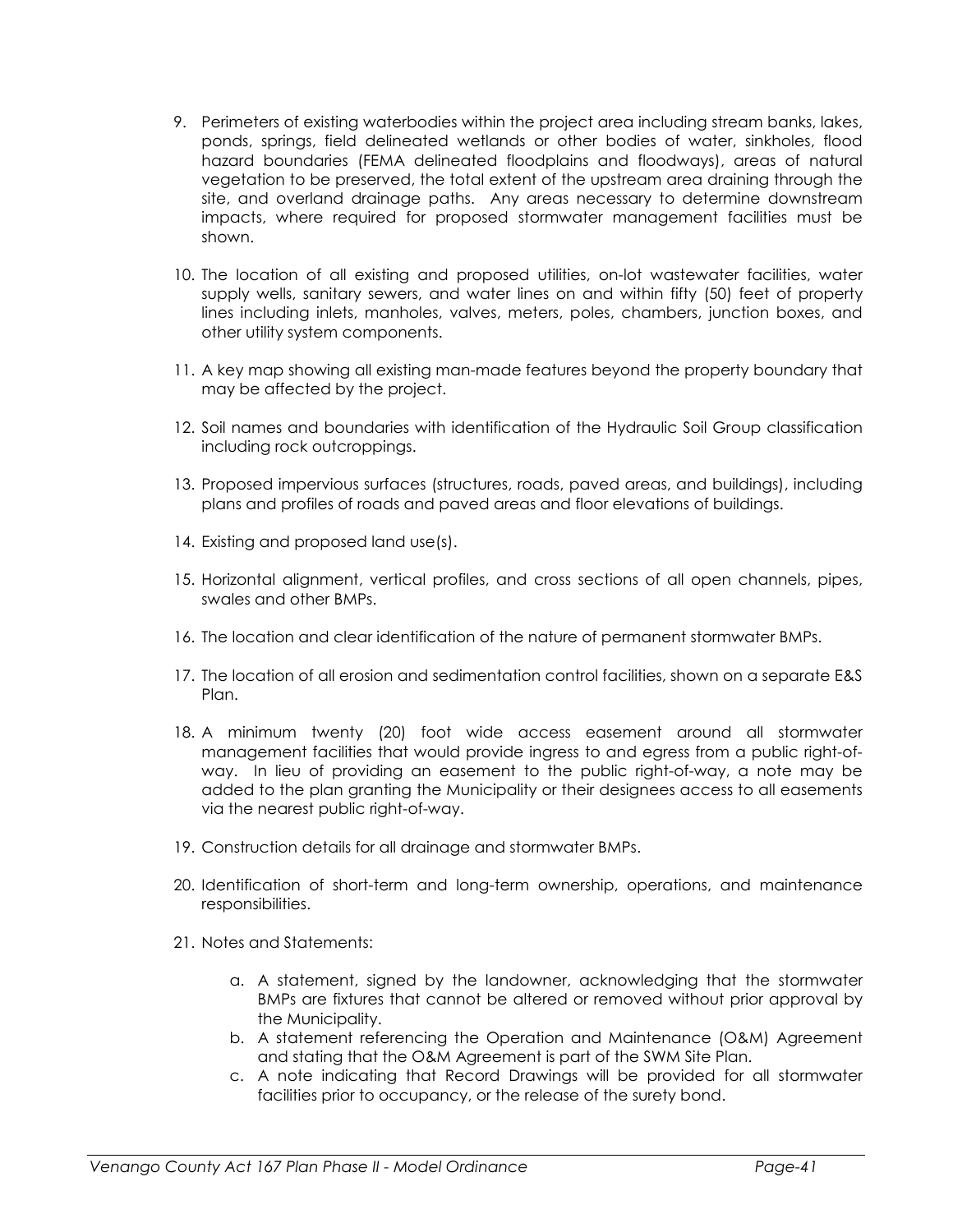d. The following signature block for the registered professional preparing the Stormwater Management Plan:

> "I, \_\_\_\_\_\_\_\_\_\_\_\_\_\_\_\_\_\_\_\_\_\_\_\_\_\_\_\_\_, hereby certify that the Stormwater Management Plan meets all design standards and criteria of the [Municipality's] Stormwater Management Ordinance."

e. The following signature block for the Municipal Engineer reviewing the Stormwater Management Plan:

> "I, \_\_\_\_\_\_\_\_\_\_\_\_\_\_\_\_\_\_\_\_\_\_\_\_\_\_\_\_\_\_, have reviewed this Stormwater Management Plan in accordance with the Design Standards and Criteria of the *[Municipality's]* Stormwater Management Ordinance."

- B. SWM Site Report shall include (but not limited to):
	- 1. General data including:
		- a. Project Name
		- b. Project location address of the property site
		- c. Name, address, and telephone number of the Applicant/Owner of the property;
		- d. Name, address, telephone number, email address, and engineering seal and signature of the individual preparing the SWM Site Report;
		- e. Date of submission and revisions.
	- 2. Project description narrative that clearly discusses the project and provides the following information:
		- a. Narrative
			- − Statement of the regulated activity describing what is being proposed. Overall stormwater management concept with description of permanent stormwater management techniques, including construction specifications and materials to be used for stormwater management facilities.
			- − Expected project schedule
			- − Location map showing the project site and its location relative to release rate districts.
			- − Detailed description of the existing site conditions including a site evaluation completed for projects proposed in areas of carbonate geology or karst topography, and other environmentally sensitive areas such as brownfields.
			- − Total site area pre and post, which must be equal or have an explanation as to why it is not
			- − Total site impervious area
			- − Total off-site areas
			- − Number and description of stormwater management facilities
			- − Type of development
			- − Pre-development land use
			- − Whether site is a water quality sensitive (WQS) development
			- − Whether site is in a defined sensitive area
			- − Types of water quality and recharge systems used, if applicable
			- − Complete hydrologic, hydraulic, and structural computations for all stormwater management facilities.
			- − A written maintenance plan for all stormwater features including detention facilities and other stormwater management elements.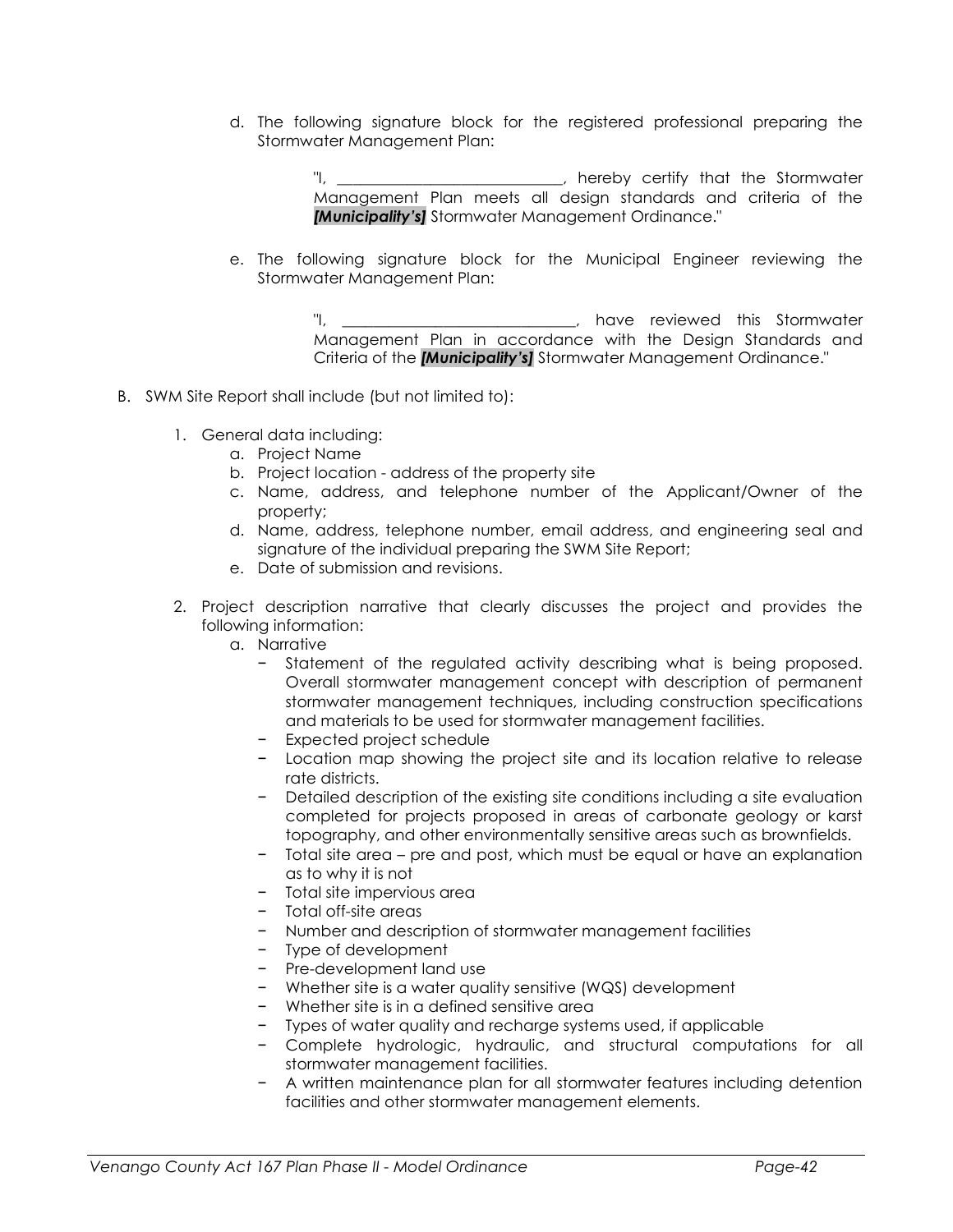- − Identification of ownership and maintenance responsibility for all permanent stormwater management facilities.
- − Other pertinent information, as required
- b. Summary Tables
	- − Pre-development Hydrologic soil group (HSG) assumptions, curve numbers (CN), Computation of average slope, hydraulic length, computed time of concentration
	- − Existing conditions runoff volume & peak rate of runoff
	- − Post-development runoff volume & peak rate of runoff
	- − Undetained areas, areas to ponds
	- − Land use for each subarea
	- − Hydrologic soil group (HSG) assumptions, curve numbers (CN)
	- − Time of concentration computed for each subarea
	- − Post-development peak rate of runoff routed to ponds and out
	- − Pond maximum return period design data including: maximum water surface elevation, berm elevation, and emergency spillway elevation
	- − Water quality depth and volume requirements
- c. Calculations
	- − Complete hydrologic, hydraulic and structural computations, calculations, assumptions, and criteria for the design of all stormwater BMPs.
	- − Details of the berm embankment and outlet structure indicating the embankment top elevation, embankment side slopes, top width of embankment, emergency spillway elevation, perforated riser dimensions, pipe barrel dimensions and dimensions and spacing of antiseep collars.
	- − Design computations for the control structures (pipe barrel and riser, etc).
	- − A plot or table of the stage-storage (volume vs. elevation) and all supporting computations.
	- − Routing computations.
- d. Drawings
	- − Drainage area maps for all watersheds and inlets depicting the time of concentration path for both existing conditions and post developed condition.
	- − All stormwater management facilities must be located on a plan and described in detail including easements and buffers boundaries.
- 3. Reports that do not clearly indicate the above information may be rejected for review by the Municipal Engineer and will be returned to the applicant.
- 4. Description of, justification, and actual field results for infiltration testing with respect to the type of test and test location for the design of infiltration BMPs.
- 5. The effect of the project (in terms of runoff volumes, water quality, and peak flows) on surrounding properties and aquatic features and on any existing municipal stormwater collection system that may receive runoff from the project site.
- 6. Description of the proposed changes to the land surface and vegetative cover including the type and amount of impervious area to be added.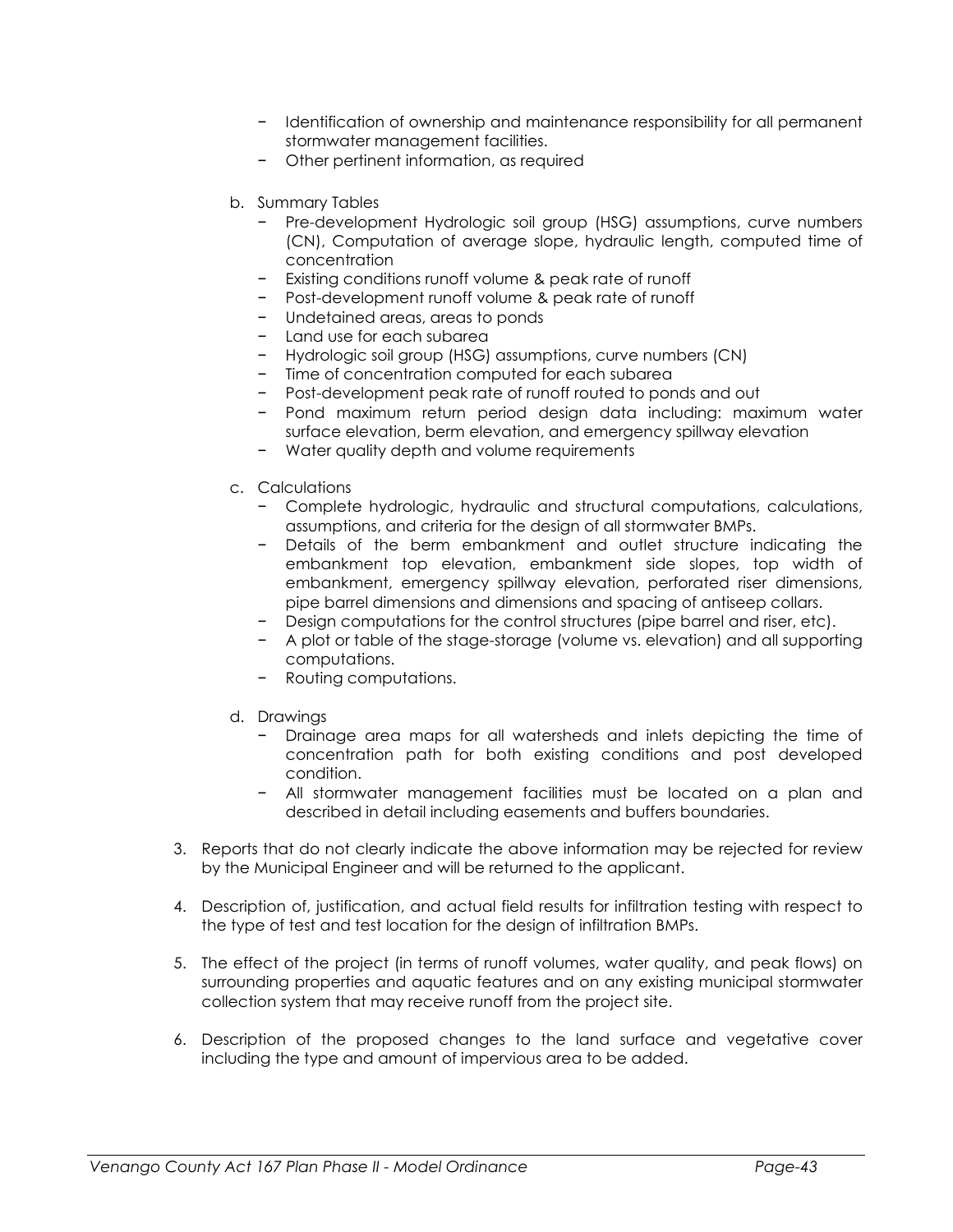- 7. Identification of short-term and long-term ownership, operation, and maintenance responsibilities as well as schedules and costs for inspection and maintenance activities for each permanent stormwater or drainage BMP, including provisions for permanent access or maintenance easements.
- C. Supplemental information to be provided prior to recording of the SWM Site Plan, as applicable:
	- 1. Signed and executed Operations and Maintenance Agreement (Appendix A).
	- 2. Signed and executed easements, as required for all on-site and off-site work.
	- 3. An Erosion and Sedimentation Control Plan & approval letter from the Venango Conservation District.
	- 4. A NPDES Permit.
	- 5. Permits from PADEP and ACOE.
	- 6. Geologic Assessment.
	- 7. Geotechnical or soils investigation report, including boring logs, compaction requirements, and recommendations for construction of detention basins.
	- 8. A Highway Occupancy Permit from PENNDOT when utilization of a PENNDOT storm drainage system is proposed or when proposed facilities would encroach onto a PENNDOT right-of-way.

#### Section 803. SWM Site Plan & Report Submission

- A. The Applicant shall submit the SWM Site Plan & Report for the Regulated Activity.
- B. Five (5) copies of the SWM Site Plan & Report shall be submitted and be distributed as follows:
	- 1. Two (2) copies to the Municipality accompanied by the requisite executed Review Fee Reimbursement Agreement, as specified in this Ordinance
	- 2. One (1) copy to the Municipal Engineer
	- 3. One (1) copy to the Venango County Planning Commission
	- 4. One (1) copy to the Venango Conservation District
- C. Additional copies shall be submitted as requested by the Municipality or PADEP.

#### Section 804. SWM Site Plan & Report Review

- A. The Municipality shall require receipt of a complete SWM Site Plan & Report as specified in this Ordinance. The Municipality shall review the SWM Site Plan & Report for consistency with the purposes, requirements, and intent of this Ordinance.
- B. The Municipality shall not approve any SWM Site Plan & Report that is deficient in meeting the requirements of this Ordinance. At its sole discretion and in accordance with this Article, when a SWM Site Plan & Report is found to be deficient, the Municipality may disapprove the submission and require a resubmission.
- C. The Municipality shall notify the Applicant in writing within forty-five (45) calendar days whether the SWM Site Plan & Report is approved or disapproved if the SWM Site Plan & Report is not part of a Subdivision or Land Development Plan. If the SWM Site Plan & Report involves a Subdivision or Land Development Plan, the timing shall following the Subdivision and Land Development process according to the Municipalities Planning Code.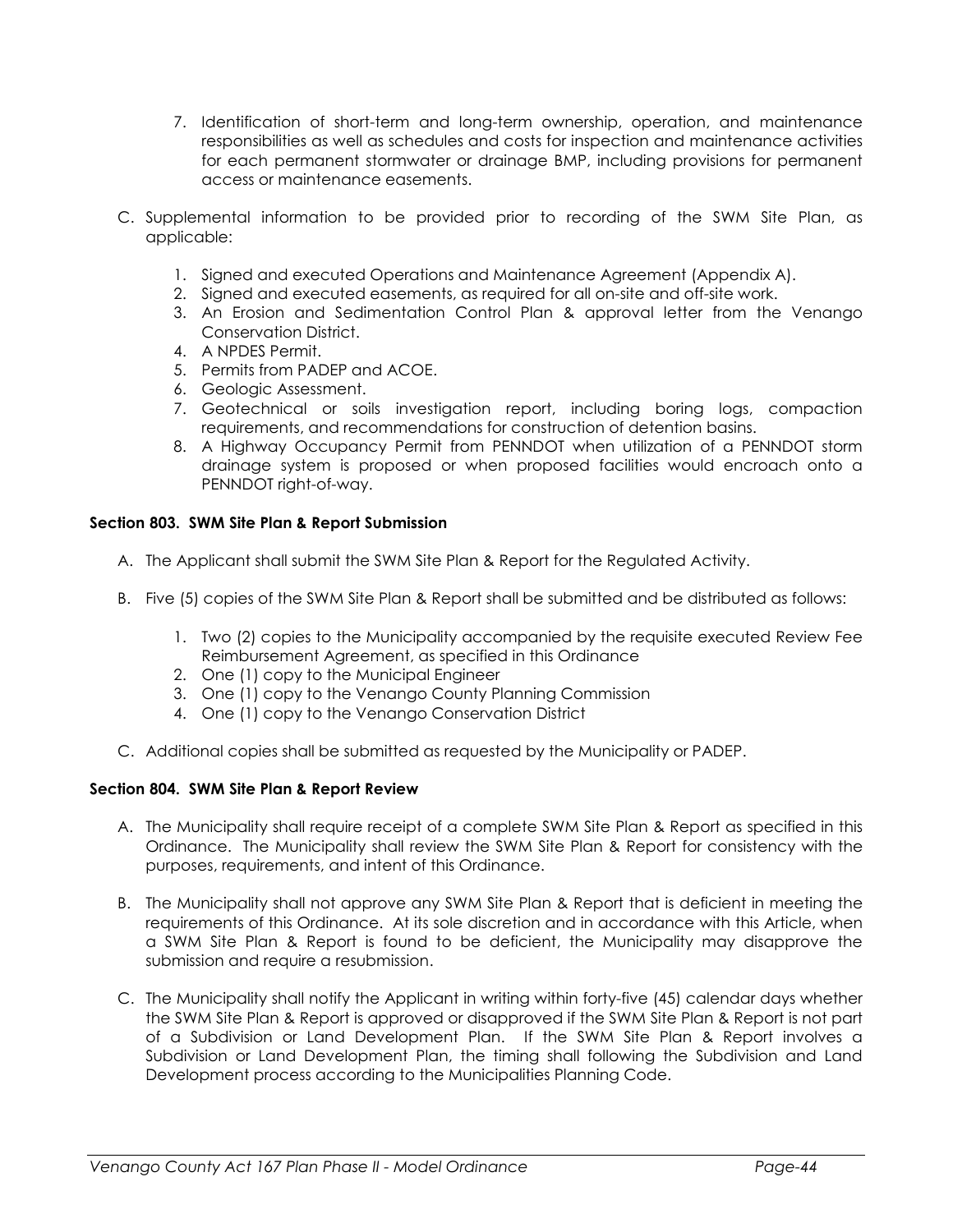D. The Municipal Building Permit Office shall not issue a building permit for any Regulated Activity if the SWM Site Plan & Report has been found to be inconsistent with this Ordinance, as determined by the Municipality. All required permits from PADEP must be obtained prior to issuance of a building permit.

#### Section 805. Modification of Plans

A. A modification to a submitted SWM Site Plan & Report for a development site that involves a change in stormwater management facilities or techniques, or that involves the relocation or re-design of stormwater management facilities, or that is necessary because soil or other conditions are not as stated on the SWM Site Plan as determined by the Municipality, shall require a resubmission of the modified SWM Site Plan in accordance with this Ordinance.

#### Section 806. Resubmission of Disapproved SWM Site Plan & Report

A. A disapproved SWM Site Plan & Report may be resubmitted with the revisions addressing the Municipality's concerns documented in writing, to the Municipality in accordance with this Ordinance. The applicable Municipal Review Fee must accompany a resubmission of a disapproved SWM Site Plan & Report.

#### Section 807. Authorization to Construct and Term of Validity

A. The Municipality's approval of a SWM Site Plan & Report authorizes the Regulated Activities contained in the SWM Site Plan for a maximum term of validity of five (5) years following the date of approval. The Municipality may specify a term of validity shorter than five (5) years in the approval for any specific SWM Site Plan. Terms of validity shall commence on the date the Municipality signs the approval for a SWM Site Plan. If stormwater management facilities included in the approved SWM Site Plan have not been constructed, or if an Record Drawing of these facilities has not been approved within this time, then the Municipality may consider the SWM Site Plan disapproved and may revoke any and all permits or approvals.

#### Section 808. Record Drawings, Completion Certificate and Final Inspection

- A. The Applicant shall be responsible for providing Record Drawings of all stormwater BMPs included in the approved SWM Site Plan. The Record Drawing and an explanation of any discrepancies with the approved SWM Site Plan shall be submitted to the Municipality as a prerequisite for the release of the guarantee or issuance of an occupancy permit.
- B. The Record Drawing shall include a certification of completion signed by a Qualified Professional verifying that all permanent stormwater BMPs have been constructed according to the approved SWM Site Plan & Report.
	- 1. Drawings shall show all approved revisions and elevations and inverts to all manholes, inlets, pipes, and stormwater control facilities.
- C. After receipt of the Record Drawing, the Municipality may conduct a final inspection prior to certification of completion by the Municipality.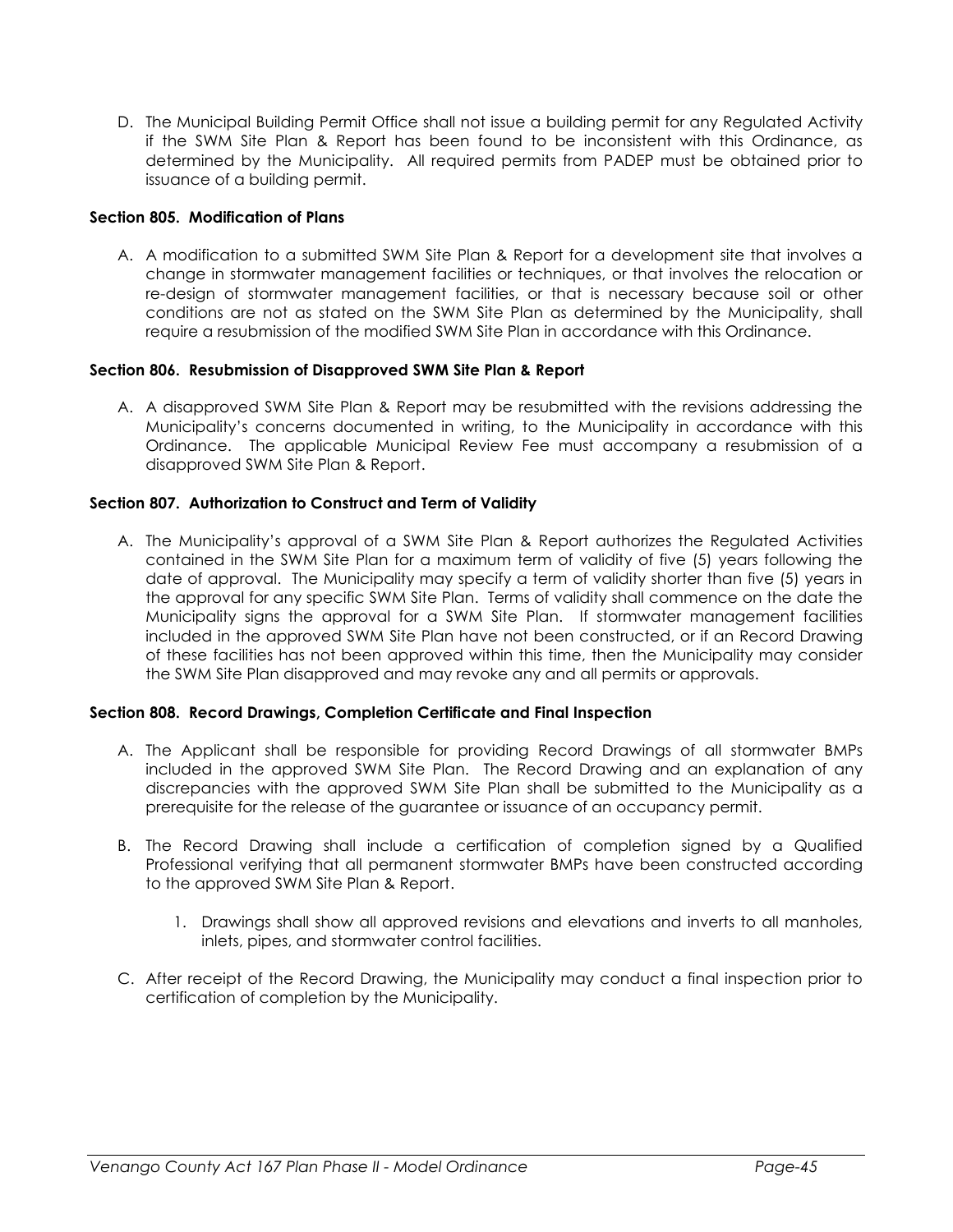# ARTICLE IX - EASEMENTS

#### Section 901. Easements

- A. Easements shall be established to accommodate drainageways.
- B. Where a tract is traversed by a watercourse, drainage-way, channel or stream, there shall be provided an easement paralleling the line of such watercourse, drainage-way, channel or stream with a width adequate to preserve the unimpeded flow of natural drainage in the 100 year floodplain.
- C. Easements shall be established for all on-site stormwater management or drainage facilities, including but not limited to: detention facilitates (above or below ground), infiltration facilities, all stormwater BMPs, drainage swales, and drainage facilities (inlets, manholes, pipes, etc.).
- D. Easements are required for all areas used for off-site stormwater control.
- E. All easements shall be a minimum of 20 feet wide and shall encompass the 100-year surface elevation of the proposed stormwater facility.
- F. Easements shall provide ingress and egress to a public right-of-way. In lieu of providing an easement to the public right-of-way, a note may be added to the plan granting the Municipality or their designees access to all easements via the nearest public right-of-way able for vehicle ingress and egress on grades of less than 10% for carrying out inspection or maintenance activities.
- G. Where possible, easements shall be centered on side and/or rear lot lines.
- H. Nothing shall be planted or placed within the easement which would adversely affect the function of the easement, or conflict with any conditions associated with such easement.
- I. All easement agreements shall be recorded and referenced on the site plan. The format and content of the easement agreement shall be reviewed and approved by the Municipal Engineer and Solicitor.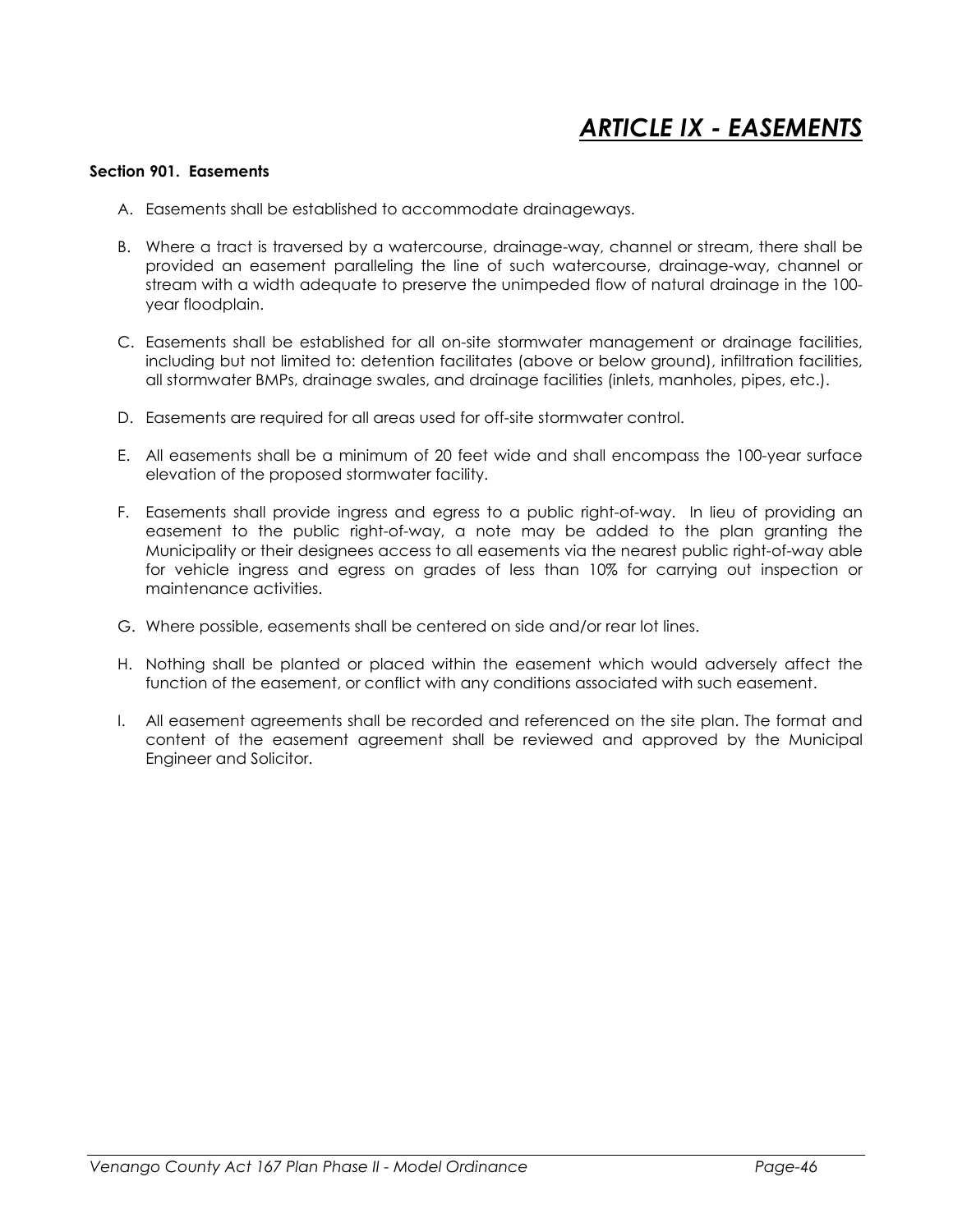## ARTICLE X - MAINTENANCE RESPONSIBILITIES

#### Section 1001. Financial Guarantee

- A. The Applicant shall provide a Financial Guarantee to the Municipality for the timely installation and proper construction of all stormwater management controls as required by the approved SWM Site Plan and this Ordinance, equal to 110% of the full construction cost of the required controls in accordance with the Municipalities Planning Code.
- B. At the completion of the project and as a prerequisite for the release of the Financial Guarantee, the Applicant shall:
	- 1. Provide a certification of completion from an engineer, architect, surveyor or other qualified professional, verifying that all permanent facilities have been constructed according to the SWM Site Plan & Report and approved revisions thereto.
	- 2. Provide a set of Record Drawings.
	- 3. Request a final inspection from the Municipality to certify compliance with this Ordinance, after receipt of the certification of completion and Record Drawings by the Municipality.

#### Section 1002. Maintenance Responsibilities

- A. The SWM Site Plan & Report for the project site shall describe the future operation and maintenance responsibilities. The description shall outline required routine maintenance actions and schedules necessary to ensure proper operation of the stormwater control facilities.
- B. The SWM Site Plan & Report for the project site shall establish responsibilities for the continuing operating and maintenance of all proposed stormwater control facilities, consistent with the following principals:
	- 1. If a development consists of structures or lots that are to be separately owned and in which streets, sewers, and other public improvements are to be dedicated to the Municipality, stormwater control facilities/BMPs may also be dedicated to and maintained by the Municipality.
	- 2. If a development site is to be maintained in a single ownership or if sewers and other public improvements are to be privately owned and maintained, then the ownership and maintenance of stormwater control facilities/BMPs shall be the responsibility of the owner or private management entity.
	- 3. Facilities, areas, or structures used as stormwater BMPs shall be enumerated as permanent real estate appurtenances and recorded as deed restrictions or easements that run with the land.
	- 4. The SWM Site Plan & Report shall be recorded as a restrictive deed covenant that runs with the land.
	- 5. The Municipality may take enforcement actions against an Applicant for failure to satisfy any provision of this Ordinance.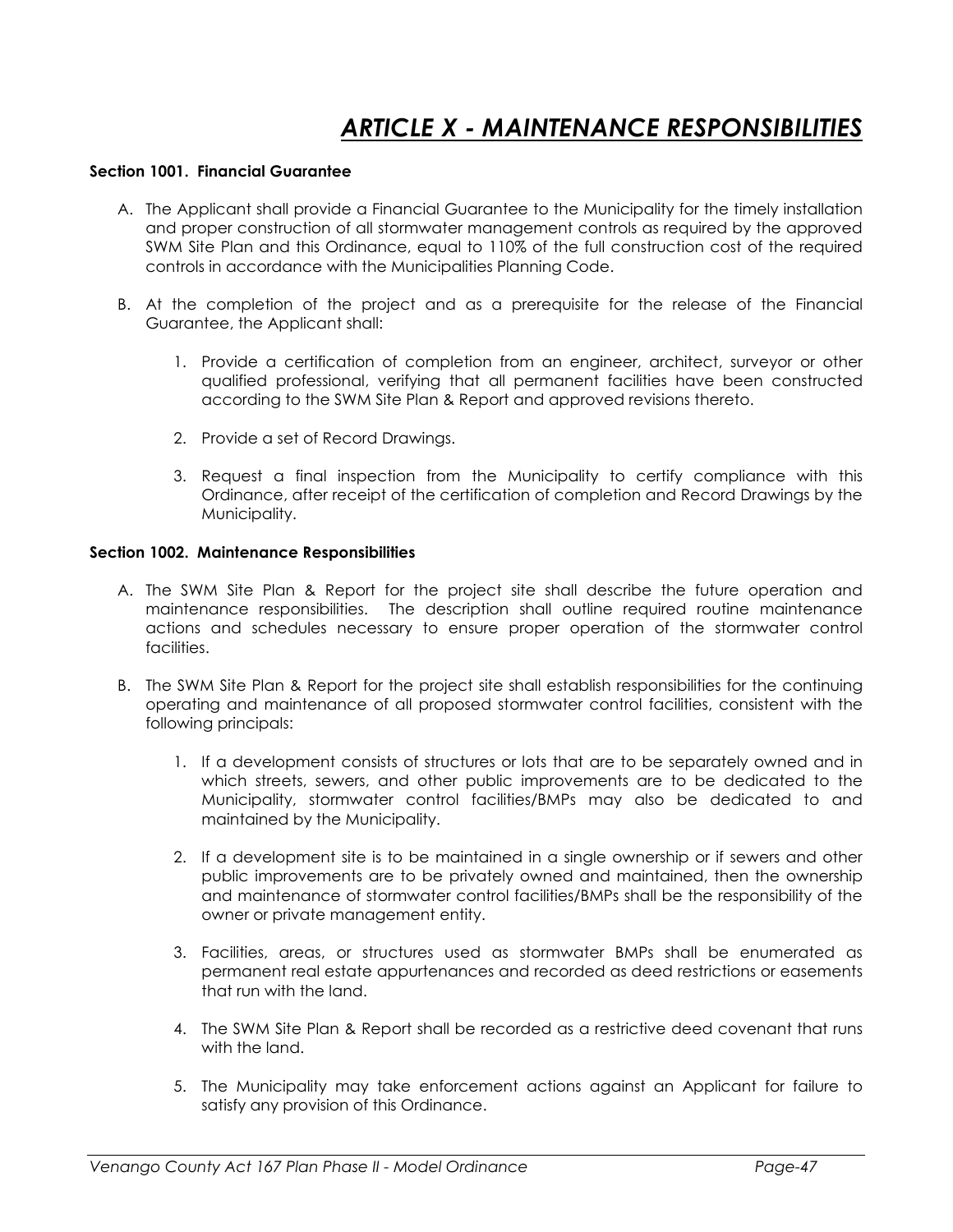- C. The Municipality, upon recommendation of the Municipal Engineer, shall make the final determination on the continuing maintenance responsibilities prior to final approval of the SWM Site Plan & Report. The Municipality may require a dedication of such facilities as part of the requirements for approval of the SWM Site Plan. Such a requirement is not an indication that the Municipality will accept the facilities. The Municipality reserves the right to accept or reject the ownership and operating responsibility for any portion of the stormwater management controls.
- D. If the Municipality accepts ownership of stormwater BMPs, the Municipality may, at its discretion, require a fee from the Applicant to the Municipality to offset the future cost of inspections, operations, and maintenance.
- E. It shall be unlawful to alter or remove any permanent stormwater BMP required by an approved SWM Site Plan, or to allow the property to remain in a condition, which does not conform to an approved SWM Site Plan, unless the Municipality grants an exception in writing.

#### Section 1003. Maintenance Agreement for Privately Owned Stormwater Facilities

- A. Prior to final approval of the SWM Site Plan & Report, the Applicant shall sign the Operation and Maintenance (O&M) Agreement (Appendix A) covering all stormwater control facilities that are to be privately owned. The Operation and Maintenance (O&M) Agreement shall be recorded with the SWM Site Plan and made a part hereto.
	- 1. Municipalities are exempt from the requirement to sign and record an Operation and Maintenance (O&M) Agreement.
- B. Other items may be included in the Operation and Maintenance (O&M) Agreement where determined necessary to guarantee the satisfactory operation and maintenance of all BMP facilities. The Operation and Maintenance (O&M) Agreement shall be subject to the review and approval of the Municipality, Municipal Engineer, and the Municipal Solicitor.
- C. The owner is responsible for operation and maintenance of the stormwater BMPs. If the owner fails to adhere to the Operation and Maintenance (O&M) Agreement, the Municipality may perform the services required and charge the owner appropriate fees. Non-payment of fees may result in a lien against the property.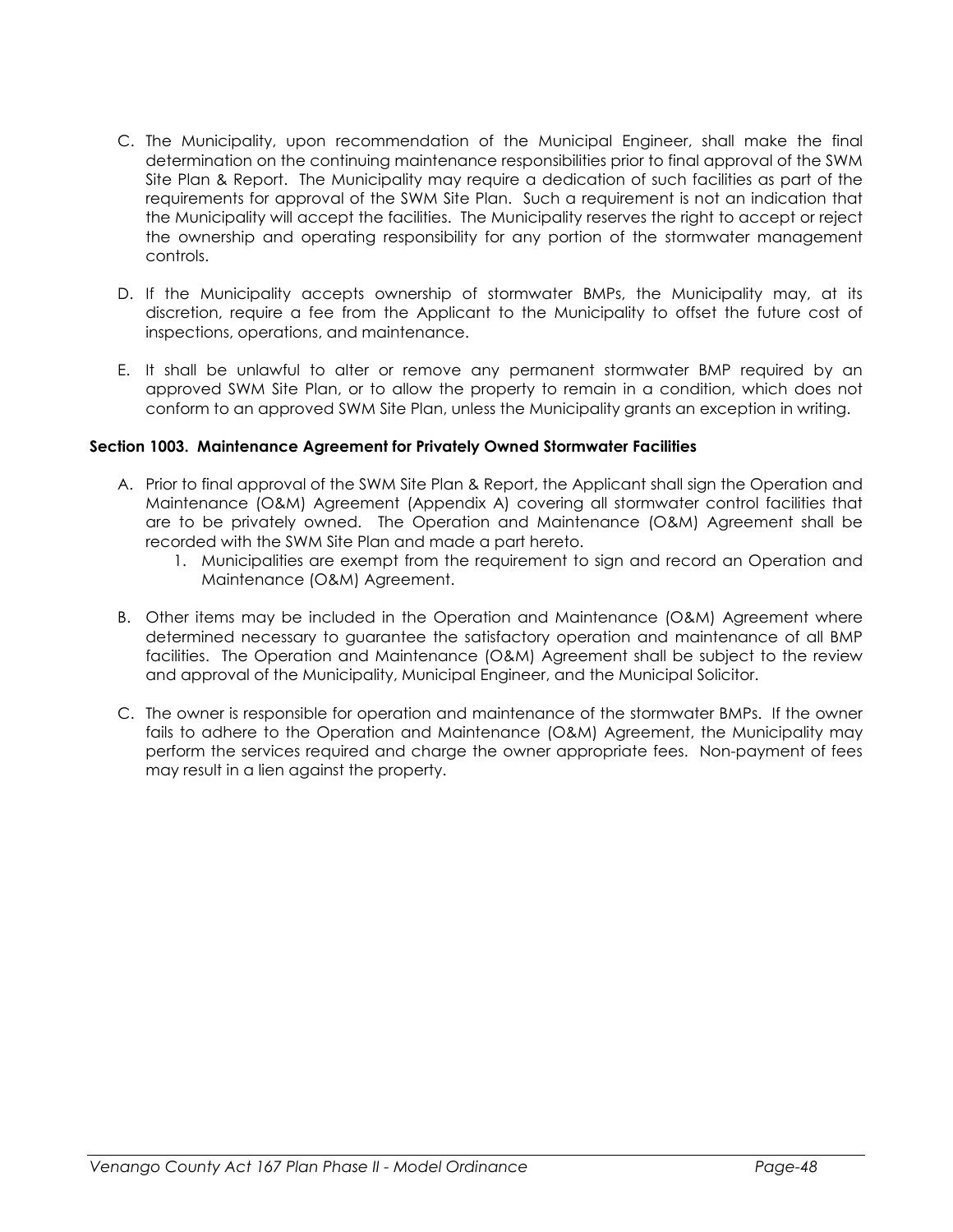## ARTICLE XI - INSPECTIONS

#### Section 1101. Schedule of Inspections

- A. PADEP or its designees inspect for compliance with NPDES permits on sites where applicable. In addition to PADEP compliance programs, the Municipality or its assignee may inspect all phases of the installation of temporary or permanent stormwater management facilities.
- B. During any stage of Earth Disturbance Activities, if the Municipality determines that the stormwater management facilities are not being installed in accordance with the approved SWM Site Plan, the Municipality shall revoke any existing permits or approvals until a revised SWM Site Plan is submitted and approved as specified in this Ordinance.
- C. Stormwater BMPs shall be inspected by the landowner, or the landowner's designee according to the inspection schedule described on the SWM Site Plan for each BMP.
	- 1. The Municipality may require copies of the inspection reports, in a form as stipulated by the Municipality.
	- 2. If inspections are not conducted or inspection reports are not submitted as scheduled, the Municipality or its designee, may conduct such inspections and charge the owner appropriate fees. Non-payment of fees may result in a lien against the property.
		- a. Prior to conducting inspections, the Municipality shall inform the owner of its intent to conduct an inspection. The owner shall be given thirty (30) days to make the required inspections and submit inspection reports to the Municipality.

#### Section 1102. Right-of-Entry

- A. Upon presentation of proper credentials, duly authorized representatives of the Municipality may enter at reasonable times, upon any property within the Municipality, to inspect the implementation, condition, or operations and maintenance of the stormwater BMPs in regard to any aspect governed by this Ordinance.
- B. Stormwater BMP owners and operators shall allow persons working on behalf of the Municipality ready access to all parts of the premises for the purposes of determining compliance with this Ordinance.
- C. Persons working on behalf of the Municipality shall have the right to temporarily locate on any stormwater BMP in the Municipality such devices, as are necessary, to conduct monitoring and/or sampling of the discharges from such stormwater BMP.
- D. Unreasonable delay in allowing the Municipality access to a stormwater BMP is a violation of this Ordinance.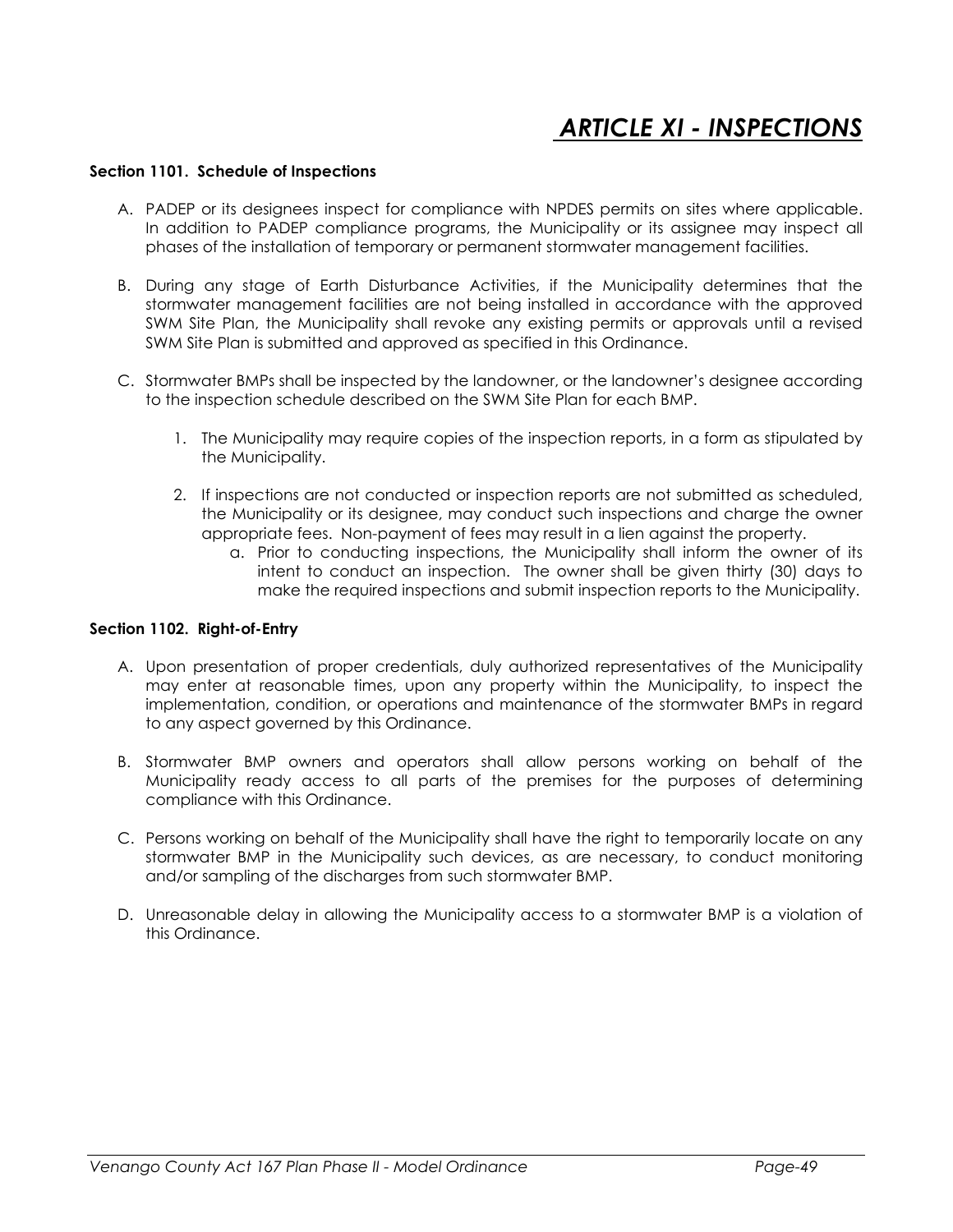### ARTICLE XII - ENFORCEMENT AND PENALTIES

#### Section 1201. Notification

- A. In the event that a person fails to comply with the requirements of this Ordinance, an approved SWM Site Plan, or fails to conform to the requirements of any permit or approval issued hereunder, the Municipality shall provide written notification of the violation. Such notification shall set forth the nature of the violation(s) and establish a time limit for correction of these violation(s).
- B. Failure to comply within the time specified shall subject such person to the Penalties Provisions of this Ordinance. All such penalties shall be deemed cumulative and shall not prevent the Municipality from pursuing any and all other remedies. It shall be the responsibility of the owner of the real property on which any Regulated Activity is proposed to occur, is occurring, or has occurred, to comply with the terms and conditions of this Ordinance.

#### Section 1202. Enforcement

- A. The municipal governing body is hereby authorized and directed to enforce all of the provisions of this Ordinance. The approved SWM Site Plan shall be on file at the project site throughout the duration of the construction activity. The Municipality or their designee may make periodic inspections during construction.
- B. Adherence to Approved SWM Site Plan
	- 1. It shall be unlawful for any person, firm, or corporation to undertake any Regulated Activity on any property except as provided for by an approved SWM Site Plan and pursuant to the requirements of this Ordinance.
	- 2. It shall be unlawful to alter or remove any control structure required by the SWM Site Plan pursuant to this Ordinance.
	- 3. It shall be unlawful to allow a property to remain in a condition that does not conform to an approved SWM Site Plan.

#### Section 1203. Public Nuisance

- A. A violation of any provision of this Ordinance is hereby deemed a Public Nuisance.
- B. Each day that a violation continues shall constitute a separate violation.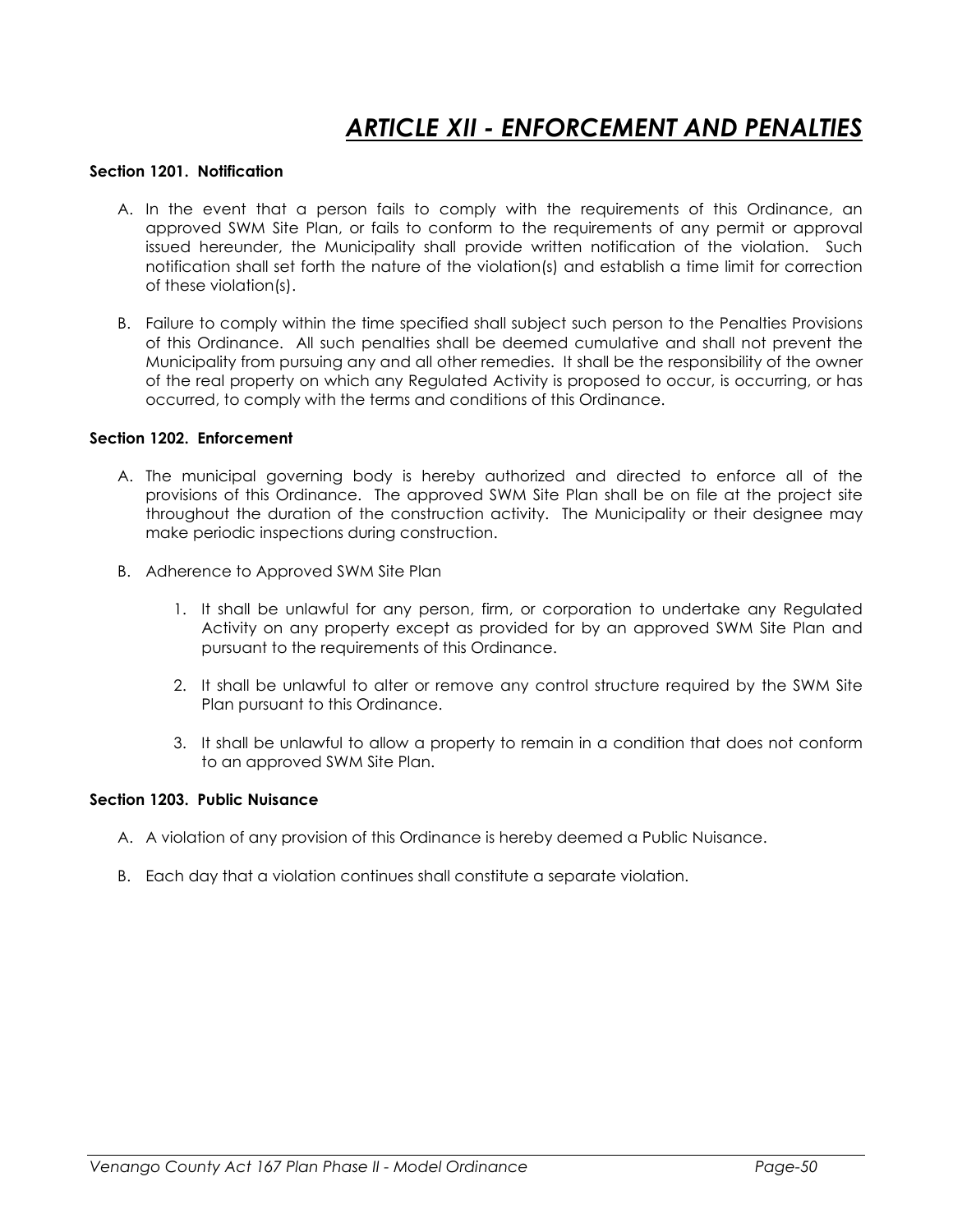#### Section 1204. Suspension and Revocation

- A. Any approval or permit issued by the Municipality may be suspended or revoked for:
	- 1. Non-compliance with or failure to implement any provision of the approved SWM Site Plan or Operation & Maintenance (O&M) Agreement.
	- 2. A violation of any provision of this Ordinance or any other applicable law, Ordinance, rule or regulation relating to the Regulated Activity.
	- 3. The creation of any condition or the commission of any act, during the Regulated Activity which constitutes or creates a hazard or nuisance, pollution, or which endangers the life or property of others.
- B. A suspended approval or permit may be reinstated by the Municipality when:
	- 1. The Municipality or their designee has inspected and approved the corrections to the violation(s) that caused the suspension.
	- 2. The Municipality is satisfied that the violation(s) has been corrected.
- C. An approval that has been revoked by the Municipality cannot be reinstated. The Applicant may apply for a new approval under the provisions of this Ordinance.

#### Section 1205. Penalties

#### [Municipalities should ask their solicitors to provide appropriate wording for this section.]

- A. Anyone violating the provisions of this Ordinance shall be guilty of a summary offense and upon conviction, shall be subject to a fine of not more than  $\frac{1}{2}$  for each violation, recoverable with costs. Each day that the violation continues shall be a separate offense and penalties shall be cumulative.
- B. In addition, the Municipality, through its solicitor, may institute injunctive, mandamus, or any other appropriate action or proceeding at law or in equity for the enforcement of this Ordinance. Any court of competent jurisdiction shall have the right to issue restraining orders, temporary or permanent injunctions, mandamus, or other appropriate forms of remedy or relief.

#### Section 1206. Appeals

- A. Any person aggrieved by any action of the Municipality or its designee, relevant to the provisions of this Ordinance, may appeal to the Municipality within thirty (30) days of that action.
- B. Any person aggrieved by any decision of the Municipality, relevant to the provisions of this Ordinance, may appeal to the Venango County Court of Common Pleas within thirty (30) days of the Municipality's decision.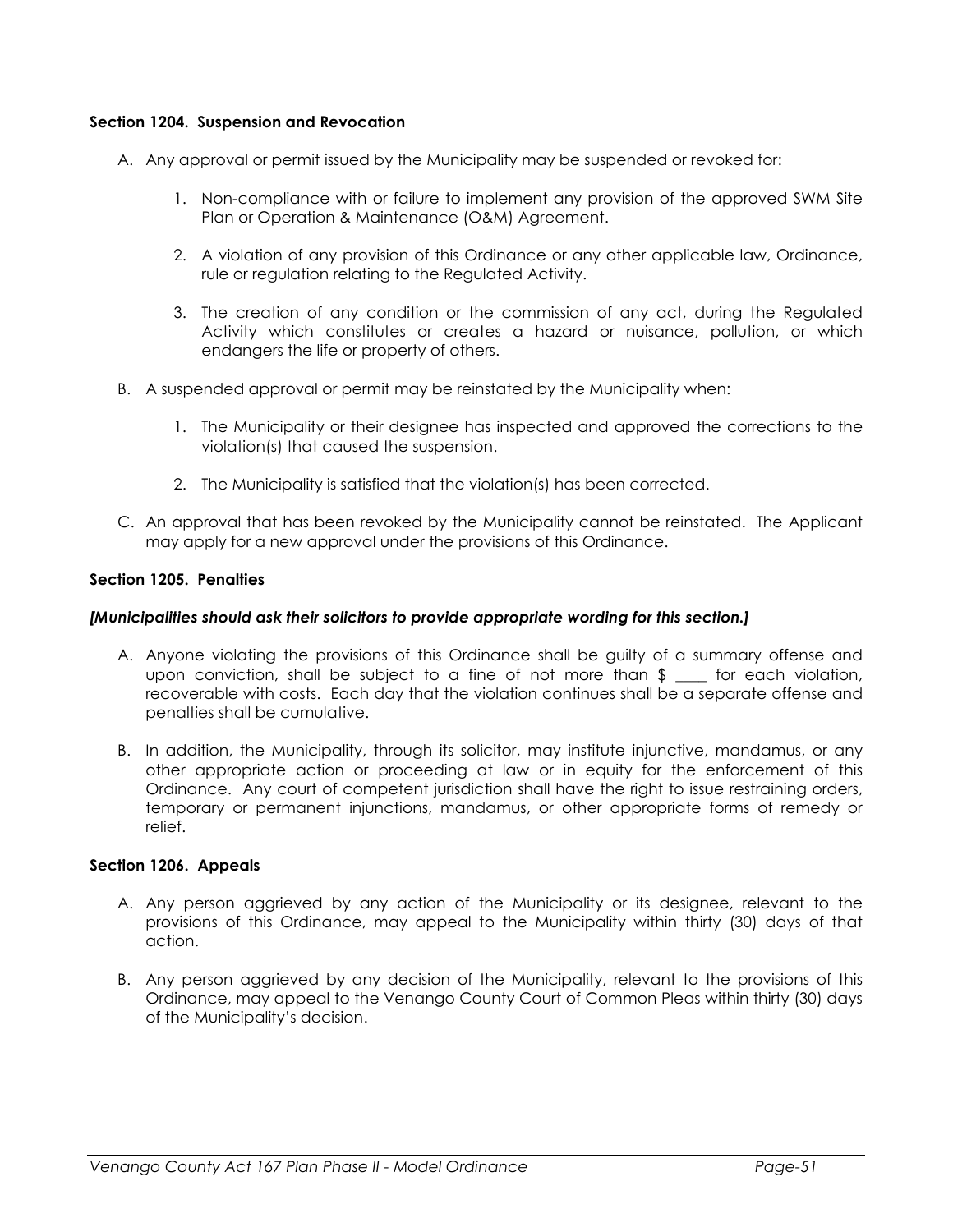## ARTICLE XIII - PROHIBITIONS

#### Section 1301. Prohibited Discharges and Connections

- A. Any drain or conveyance, whether on the surface or underground, that allows any nonstormwater discharge including sewage, process wastewater, and wash water to enter the Municipality's separate storm sewer system or Waters of the Commonwealth is prohibited.
- B. Any drain or conveyance connected from a commercial or industrial land use to the Municipality's separate storm sewer system, which has not been documented in plans, maps, or equivalent records, and approved by the Municipality is prohibited.
- C. No person shall allow, or cause to allow, discharges into the Municipality's separate storm sewer system or into surface Waters of the Commonwealth, which are not composed entirely of stormwater, except those in subsection 1301.D below, and discharges allowed under a state or federal permit.
- D. The following discharges are authorized unless they are determined to be significant contributors to pollution to the Waters of the Commonwealth:

| water line and fire hydrant flushings<br>-Uncontaminated water from foundations or<br>-Irrigation drainage<br>from footing drains<br>-Air conditioning condensate<br>-Springs<br>-Water from crawl space pumps<br>-Pavement wash waters where spills or leaks of<br>toxic or hazardous materials have not occurred<br>(unless all spill material has been removed) and<br>where detergents are not used | -Lawn watering<br>-Dechlorinated swimming pool discharges<br>-Uncontaminated groundwater<br>-Water from individual residential car washing<br>-Routine external building washdown (which<br>does not use detergents or other compounds) |
|---------------------------------------------------------------------------------------------------------------------------------------------------------------------------------------------------------------------------------------------------------------------------------------------------------------------------------------------------------------------------------------------------------|-----------------------------------------------------------------------------------------------------------------------------------------------------------------------------------------------------------------------------------------|
|---------------------------------------------------------------------------------------------------------------------------------------------------------------------------------------------------------------------------------------------------------------------------------------------------------------------------------------------------------------------------------------------------------|-----------------------------------------------------------------------------------------------------------------------------------------------------------------------------------------------------------------------------------------|

- E. In the event that the Municipality or PADEP determines that any of the discharges identified in subsection 1301.D is a significant contributor to pollution to the Waters of the Commonwealth, the responsible person(s) shall be notified to cease the discharge. Upon notice provided by the Municipality or PADEP, the discharger will have a reasonable time, as determined by the Municipality or PADEP, to cease the discharge, consistent with the degree of pollution caused by the discharge.
- F. Nothing in this Section shall affect a discharger's responsibilities under Commonwealth Law.

#### Section 1302. Roof Drains

A. Roof drains and sump pumps shall discharge to infiltration areas, vegetative BMPs, or pervious areas to the maximum extent practicable.

#### Section 1303. Alteration of BMPs

- A. No person shall modify, remove, fill, landscape, or alter any existing stormwater BMP, facilities, areas, or structures unless it is part of an approved maintenance program, without the written approval of the Municipality.
- B. No person shall place any structure, fill, landscaping, or vegetation into a stormwater BMP, facilities, areas, structures, or within a drainage easement which would limit or alter the functioning of the BMP without the written approval of the Municipality.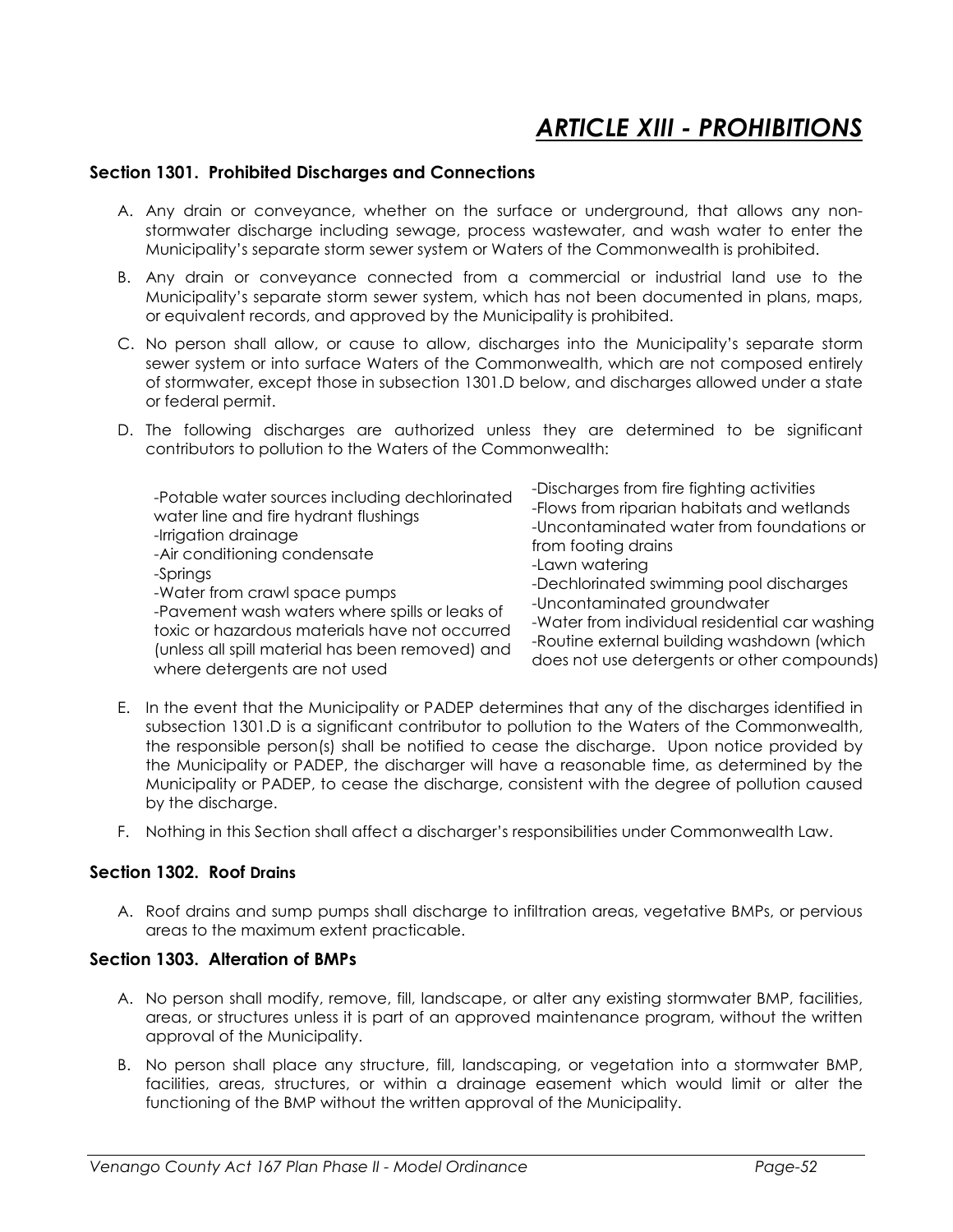# **ARTICLE XIV - FEES AND EXPENSES**

#### Section 1401. General

A. The fee required by this Ordinance is the Municipal Review Fee. The Municipal Review Fee shall be established by the Municipality to defray review costs incurred by the Municipality and the Municipal Engineer. The Applicant shall pay all fees.

#### Section 1402. Expenses Covered by Fees

- A. The fees required by this Ordinance shall, at a minimum, cover:
	- 1. Administrative and Clerical Costs.
	- 2. Review of the SWM Site Plan & Report by the Municipality.
	- 3. Pre-construction meetings.
	- 4. Inspection of stormwater management facilities/BMPs and drainage improvements during construction.
	- 5. Final inspection upon completion of the stormwater management facilities/BMPs and drainage improvements presented in the SWM Site Plan.
	- 6. Any additional work required to enforce any permit provisions regulated by this Ordinance, correct violations, and assure proper completion of stipulated remedial actions.

#### Section 1403. Recording of Approved SWM Site Plan and Related Agreements

- A. The owner of any land upon which permanent BMPs will be placed, constructed, or implemented, as described in the SWM Site Plan, shall record the following documents in the Office of the Recorder of Deeds of Venango County, within (\_\_) days of approval of the SWM Site Plan by the Municipality:
	- 1 The SWM Site Plan.
	- 2. Operations and Maintenance (O&M) Agreement (Appendix A).
	- 3. Easements under Section 901.
	- 4. Riparian buffers under Section 602.
- B. The Municipality may suspend or revoke any approvals granted for the project site upon discovery of the failure of the owner to comply with this Section.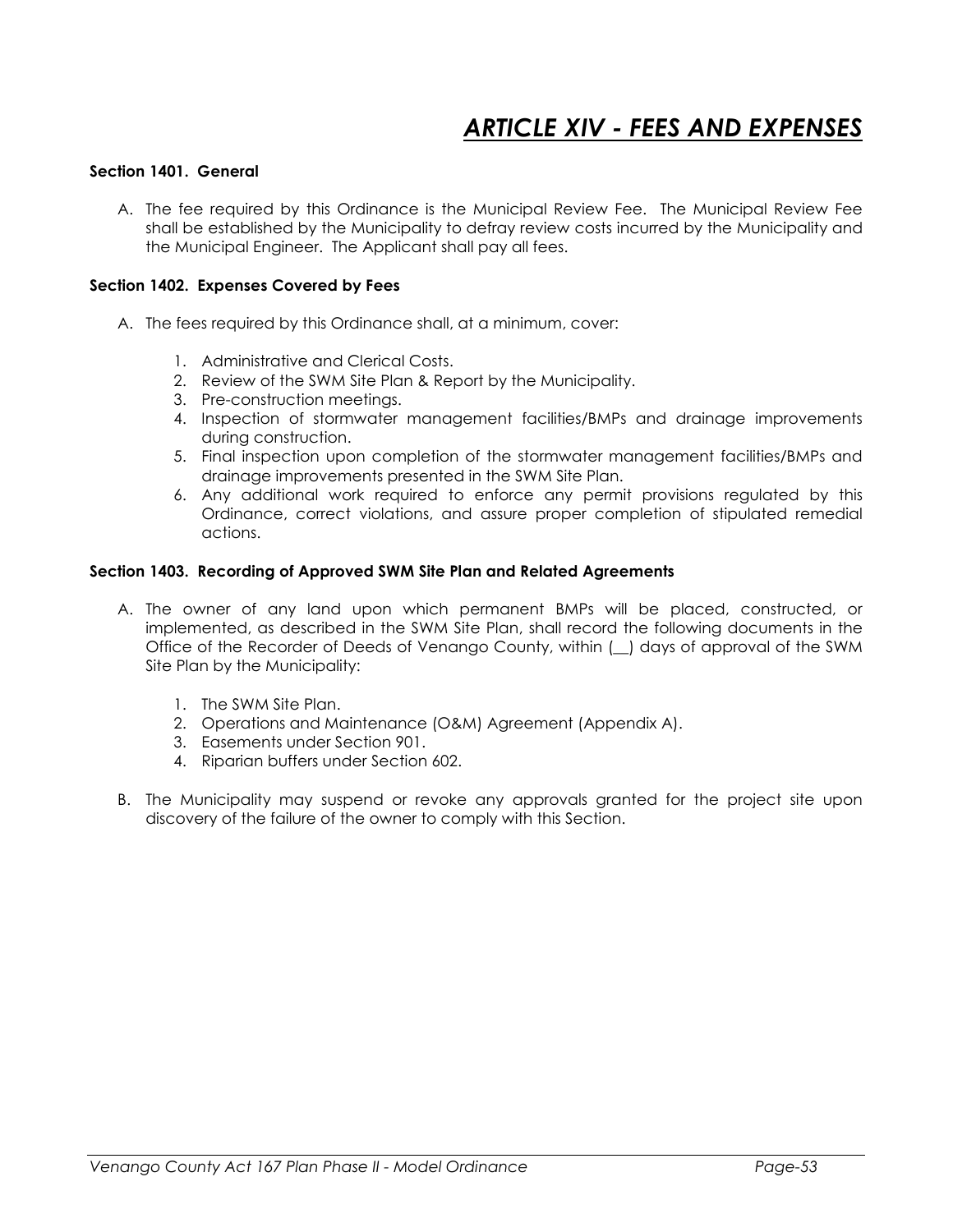### (ORDINANCE NAME)

### (ORDINANCE NUMBER)

|                                               | <b>ENACTED and ORDAINED</b> at a regular meeting of the            |
|-----------------------------------------------|--------------------------------------------------------------------|
|                                               | on this __________ day of __________________________, 20_________. |
| This Ordinance shall take effect immediately. |                                                                    |
| (Name)                                        | (Title)                                                            |
| (Name)                                        | (Title)                                                            |
| (Name)                                        | (Title)                                                            |

ATTEST:

\_\_\_\_\_\_\_\_\_\_\_\_\_\_\_\_\_\_\_\_\_\_\_\_\_\_\_\_\_\_\_\_\_ **Secretary** 

 I hereby certify that the foregoing Ordinance was advertised in the [name of newspaper] on [date], a newspaper of general circulation in the Municipality and was duly enacted and approved as set forth at a regular meeting of the [name of municipal governing body] held on [date].

**Secretary** 

 $\mathcal{L}_\text{max}$  and  $\mathcal{L}_\text{max}$  and  $\mathcal{L}_\text{max}$  and  $\mathcal{L}_\text{max}$  and  $\mathcal{L}_\text{max}$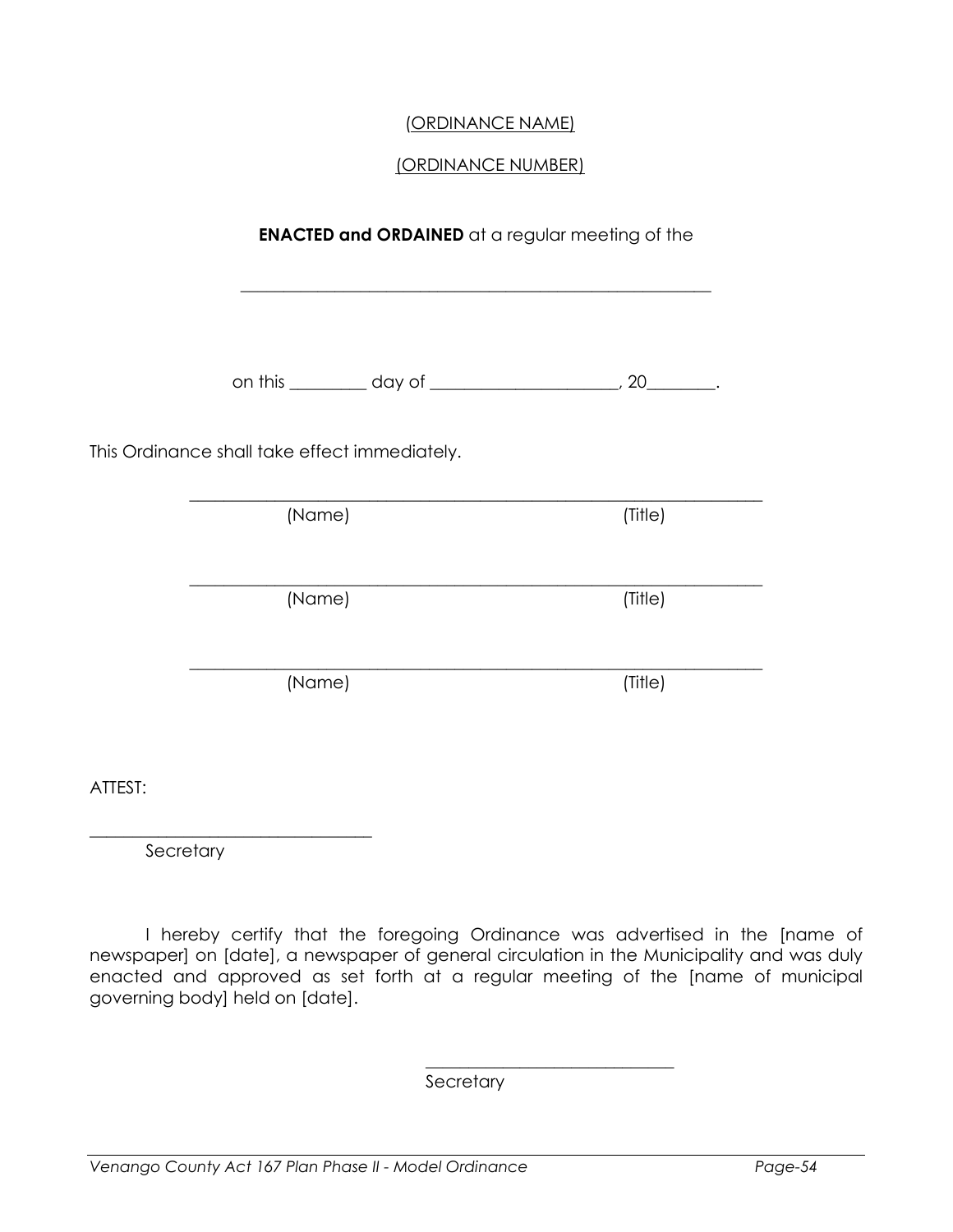## APPENDIX A - OPERATION AND MAINTENANCE AGREEMENT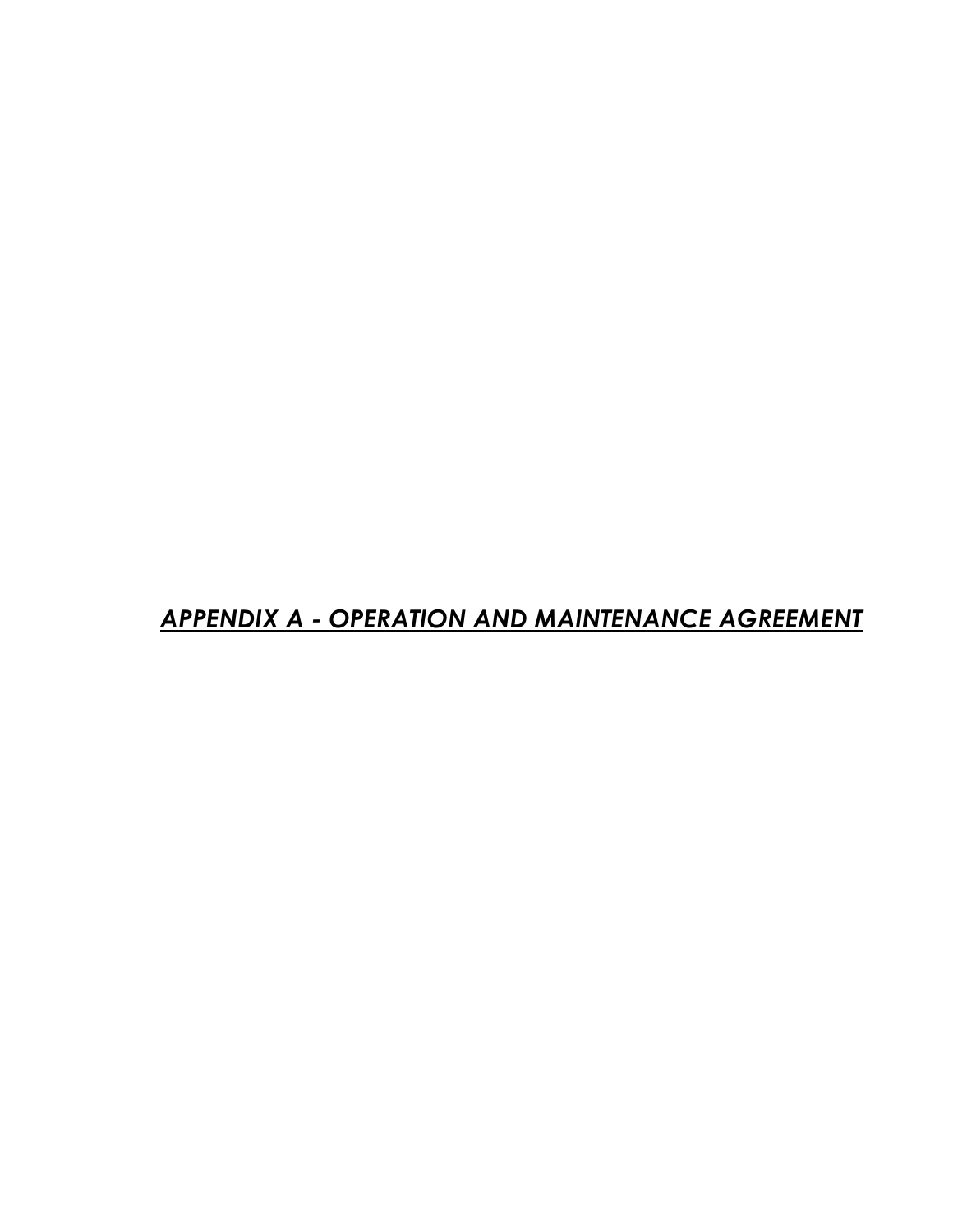#### OPERATION AND MAINTENANCE (O&M) AGREEMENT STORMWATER MANAGEMENT BEST MANAGEMENT PRACTICES (SWM BMPs)

| <b>THIS AGREEMENT</b> , made and entered into this | dav ot               |     | 20 , by and between                                         |     |
|----------------------------------------------------|----------------------|-----|-------------------------------------------------------------|-----|
|                                                    | <i>(hereinafter)</i> | the | "Landowner"),                                               | and |
|                                                    |                      |     | Venango County, Pennsylvania, (hereinafter "Municipality"); |     |

#### **WITNESSETH**

WHEREAS, the Landowner is the owner of certain real property as recorded by deed in the land records of Venango County, Pennsylvania, Deed Book \_\_\_\_\_\_\_\_\_\_\_ at Page \_\_\_\_\_\_, (hereinafter "Property").

WHEREAS, the Landowner is proceeding to build and develop the Property; and

WHEREAS, the SWM Site Plan approved by the Municipality (hereinafter referred to as the "Plan") for the property identified herein, which is attached hereto as Appendix A and made part hereof, as approved by the Municipality, provides for management of stormwater within the confines of the Property through the use of BMPs; and

WHEREAS, the Municipality, and the Landowner, his successors and assigns, agree that the health, safety, and welfare of the residents of the Municipality and the protection and maintenance of water quality require that on-site SWM BMPs be constructed and maintained on the Property; and

WHEREAS, the Municipality requires, through the implementation of the SWM Site Plan, that stormwater BMPs as required by said Plan and the Municipal Stormwater Management Ordinance be constructed and adequately operated and maintained by the Landowner, successors and assigns.

NOW, THEREFORE, in consideration of the foregoing promises, the mutual covenants contained herein, and the following terms and conditions, the parties hereto agree as follows:

- 1. The Landowner shall construct the BMPs in accordance with the plans and specifications identified in the SWM Site Plan.
- 2. The Landowner shall operate and maintain the BMPs as shown on the Plan in good working order in accordance with the specific maintenance requirements noted on the approved SWM Site Plan.
- 3. The Landowner hereby grants permission to the Municipality, its authorized agents, and employees, to enter upon the property, at reasonable times and upon presentation of proper credentials, to inspect the BMPs whenever necessary. Whenever possible, the Municipality shall notify the Landowner prior to entering the property.
- 4. In the event the Landowner fails to operate and maintain the BMPs per paragraph 2, the Municipality or its representatives may enter upon the Property and take whatever action is deemed necessary to maintain said BMPs. It is expressly understood and agreed that the Municipality is under no obligation to maintain or repair said facilities, and in no event shall this Agreement be construed to impose any such obligation on the Municipality.
- 5. In the event the Municipality, pursuant to this Agreement, performs work of any nature, or expends any funds in performance of said work for labor, use of equipment, supplies, materials, and the like, the Landowner shall reimburse the Municipality for all expenses (direct and indirect) incurred within ten (10) days of receipt of invoice from the Municipality.
- 6. The intent and purpose of this Agreement is to ensure the proper maintenance of the onsite BMPs by the Landowner; provided, however, that this Agreement shall not be deemed to create or effect any additional liability of any party for damage alleged to result from or be caused by stormwater runoff.
- 7. The Landowner, its executors, administrators, assigns, and other successors in interests, shall release the Municipality and Municipal Engineer from all damages, accidents, casualties, occurrences or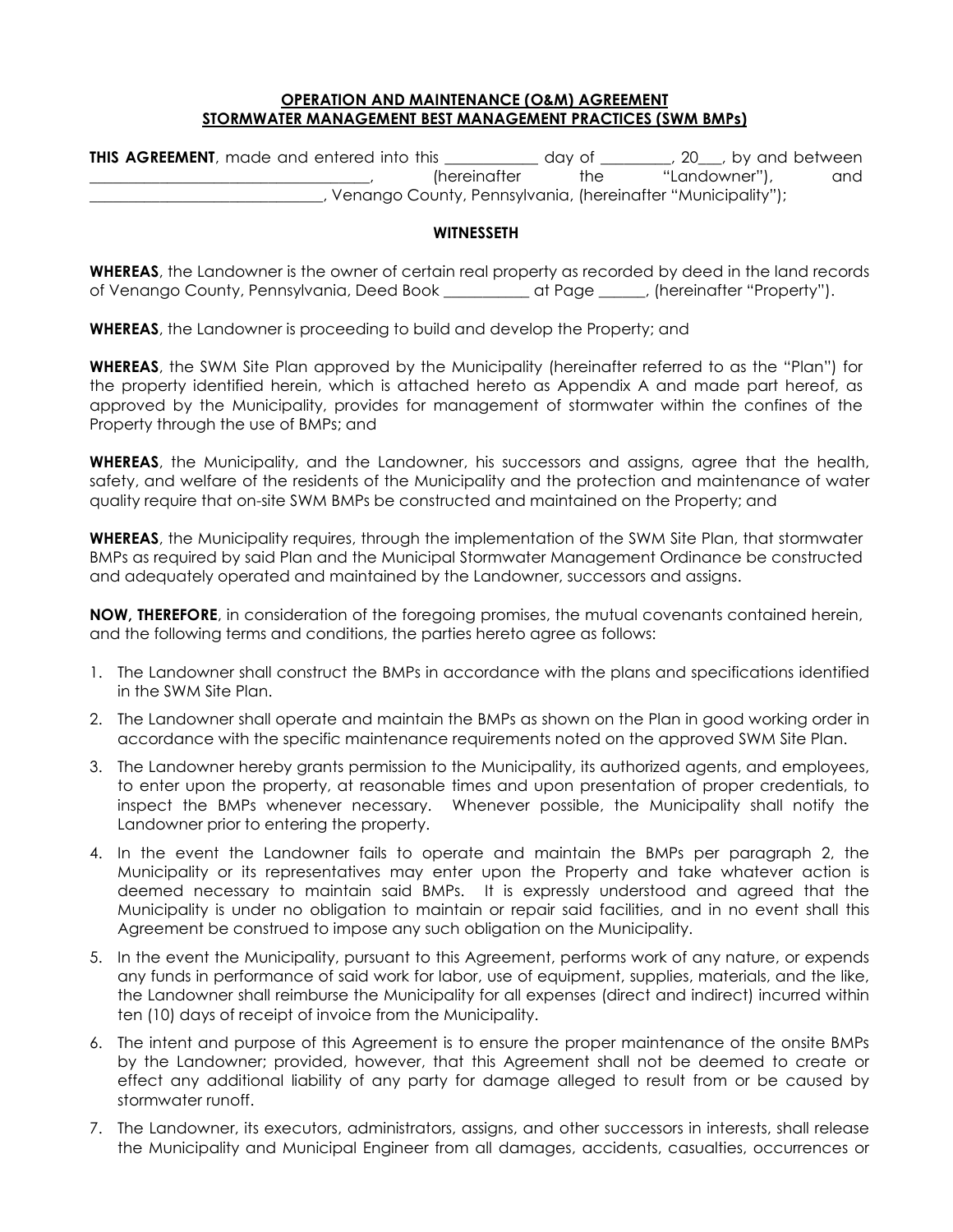claims which might arise or be asserted against said employees and representatives from the construction, presence, existence, or maintenance of the BMPs by the Landowner or Municipality.

8. The Municipality may inspect the BMPs at a minimum of once every year to ensure their continued functioning.

This Agreement shall be recorded at the Office of the Recorder of Deeds of Venango County, Pennsylvania, and shall constitute a covenant running with the Property and/or equitable servitude, and shall be binding on the Landowner, his administrators, executors, assigns, heirs and any other successors in interests, in perpetuity.

ATTEST:

WITNESS the following signatures and seals:

(SEAL) **For the Municipality:** 

For the Landowner:

ATTEST: \_\_\_\_\_\_\_\_\_\_\_\_\_\_\_\_\_\_\_\_\_\_\_\_\_\_\_\_\_ (City, Borough, Township) County of Venango, Pennsylvania I, \_\_\_\_\_\_\_\_\_\_\_\_\_\_\_\_\_\_\_\_\_\_\_\_\_\_\_\_\_\_\_\_\_\_\_\_\_\_\_, a Notary Public in and for the County and State aforesaid, whose commission expires on the \_\_\_\_\_\_\_\_ day of \_\_\_\_\_\_\_\_\_\_\_\_\_, 20\_\_\_\_, do hereby certify that \_\_\_\_\_\_\_\_\_\_\_\_\_\_\_\_\_\_\_\_\_\_\_\_\_\_\_\_\_\_\_\_\_\_\_\_\_\_\_\_ whose name(s) is/are signed to the foregoing Agreement bearing date of the \_\_\_\_\_\_\_\_\_\_\_ day of \_\_\_\_\_\_\_\_\_\_\_\_\_\_\_\_\_, 20\_\_\_\_\_, has acknowledged the same before me in my said County and State. GIVEN UNDER MY HAND THIS \_\_\_\_\_\_\_\_\_\_\_\_\_\_ day of \_\_\_\_\_\_\_\_\_\_\_\_\_, 20\_\_\_\_\_\_\_. \_\_\_\_\_\_\_\_\_\_\_\_\_\_\_\_\_\_\_\_\_\_\_\_\_\_\_\_\_\_\_\_ \_\_\_\_\_\_\_\_\_\_\_\_\_\_\_\_\_\_\_\_\_\_\_\_\_\_\_\_\_\_\_\_\_\_\_\_ NOTARY PUBLIC (SEAL)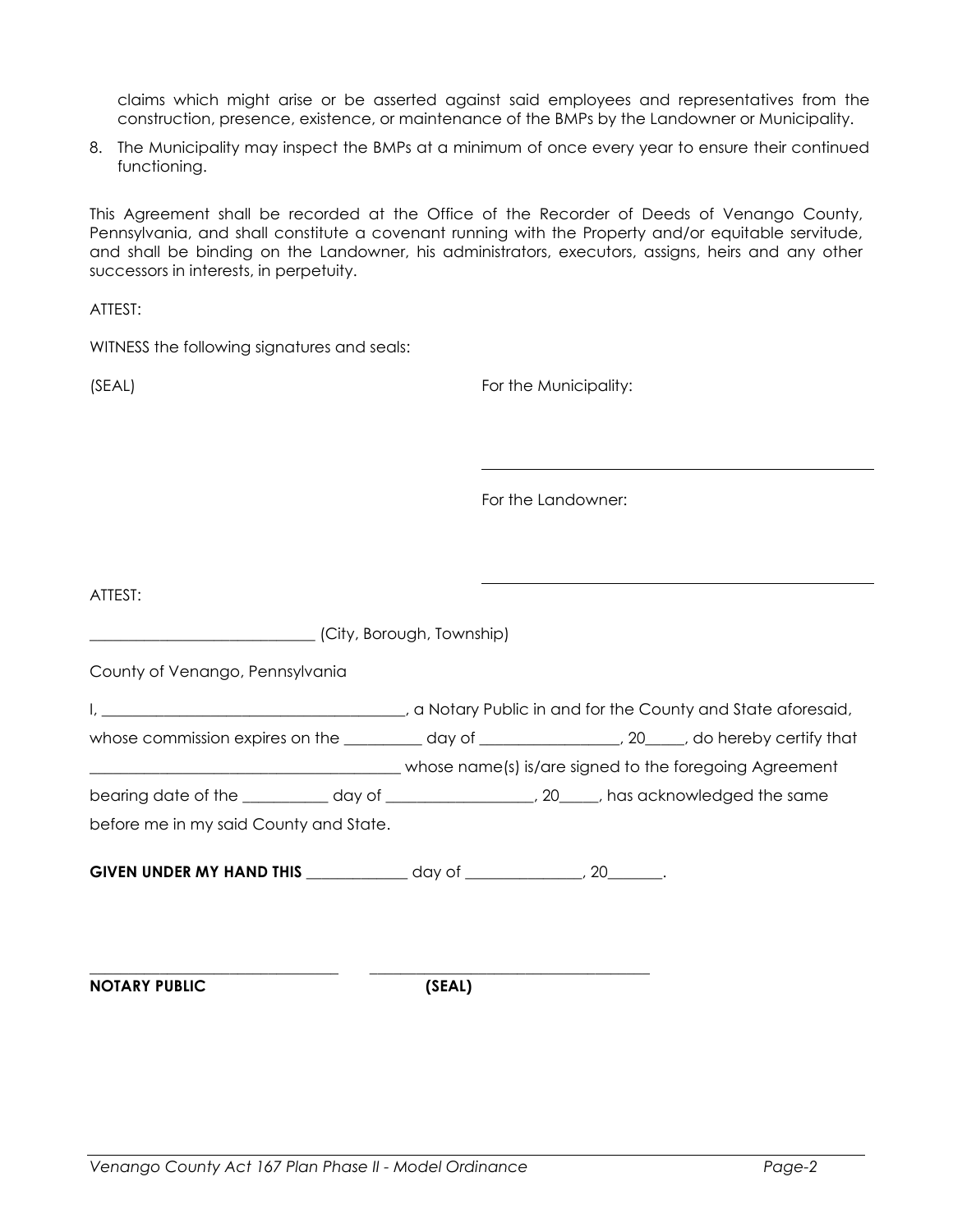# APPENDIX B – LOW IMPACT DEVELOPMENT PRACTICES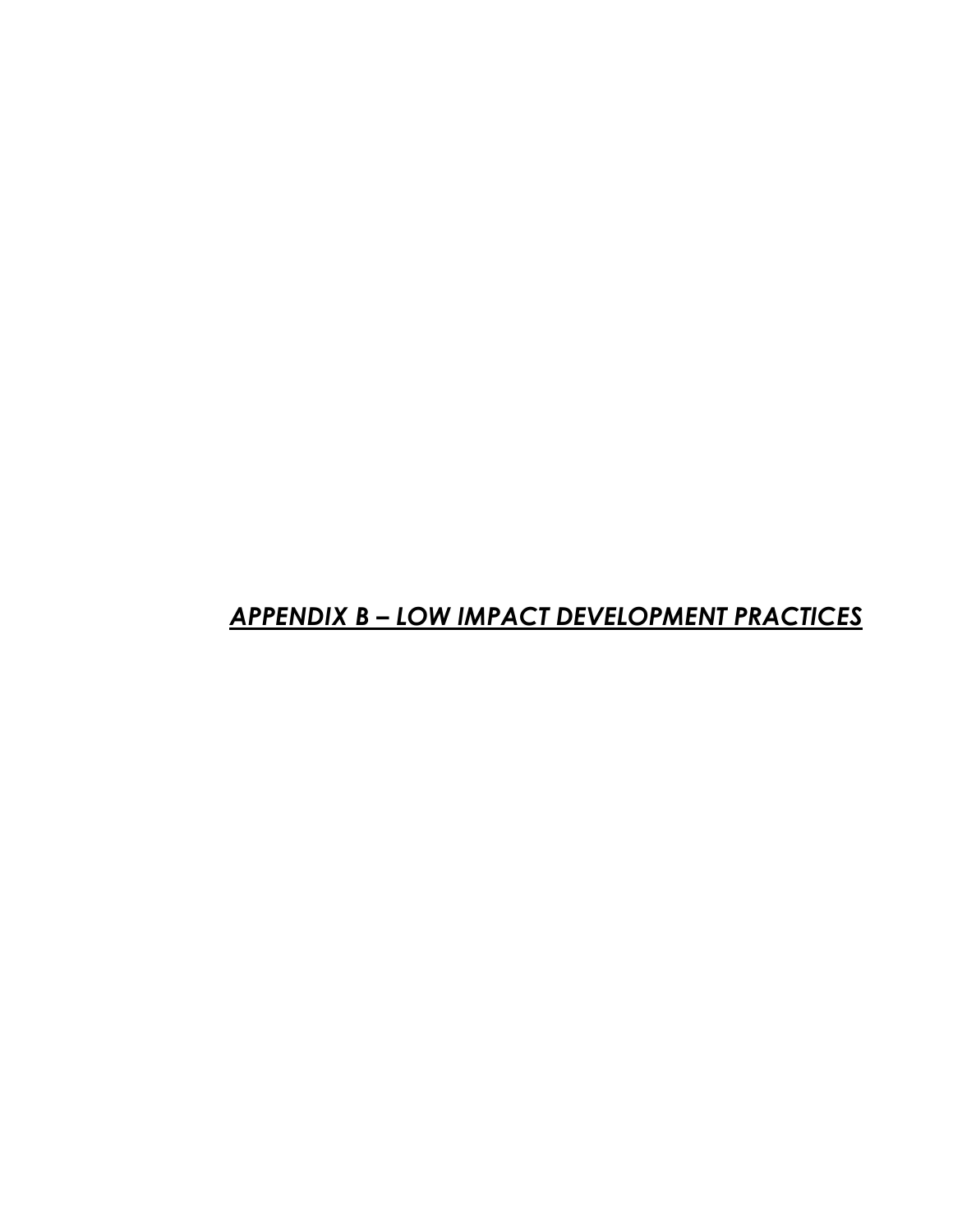#### LOW IMPACT DEVELOPMENT PRACTICES ALTERNATIVE APPROACHES FOR MANAGING STORMWATER RUNOFF

Natural hydrologic conditions may be altered radically by poorly planned development practices, such as introducing unneeded impervious surfaces, destroying existing drainage swales, constructing unnecessary storm sewers, and changing local topography. A traditional drainage approach of development has been to remove runoff from a site as quickly as possible and capture it in a detention basin. This approach leads ultimately to the degradation of water quality, as well as expenditure of additional resources for detaining and managing concentrated runoff at some downstream location.

The recommended alternative approach is to promote practices that will minimize post-development runoff rates and volumes, which will minimize needs for artificial conveyance and storage facilities. To simulate pre-development hydrologic conditions, forced infiltration is often necessary to offset the loss of infiltration by creation of impervious surfaces. The ability of the ground to infiltrate runoff depends upon the soil types and its conditions.

Preserving natural hydrologic conditions requires careful alternative site design considerations. Site design practices include preserving natural drainage features, minimizing impervious surface area, reducing the hydraulic connectivity of impervious surfaces, and protecting natural depression storage. A well-designed site will contain a mix of all those features. The following describes various techniques to achieve the alternative approaches:

- ♦ Preserving Natural Drainage Features. Protecting natural drainage features, particularly vegetated drainage swales and channels, is desirable because of their ability to infiltrate and attenuate flows and to filter pollutants. However, this objective is often not accomplished in land development. In fact, commonly held drainage philosophy encourages just the opposite pattern - streets and adjacent storm sewers typically are located in the natural headwater valleys and swales, thereby replacing natural drainage functions with a completely impervious system. As a result, runoff and pollutants generated from impervious surfaces flow directly into storm sewers with no opportunity for attenuation, infiltration, or filtration. Developments designed to fit site topography also minimize the amount of grading on site.
- ♦ Protecting Natural Depression Storage Areas. Depressional storage areas have no surface outlet, or drain very slowly following a storm event. They can be commonly seen as ponded areas in farm fields during the wet season or after large runoff events. Traditional development practices eliminate these depressions by filling or draining, thereby obliterating their ability to reduce surface runoff volumes and trap pollutants. The volume and release-rate characteristics of depressions should be protected in the design of the development site. The depressions can be protected by simply avoiding the depression or by incorporating its storage as additional capacity in required detention facilities.
- ♦ Avoiding Introduction of Impervious Areas. Careful site planning should consider reducing impervious coverage to the maximum extent possible. Building footprints, sidewalks, driveways, and other features producing impervious surfaces should be evaluated to minimize impacts on runoff.
- Reducing the Hydraulic Connectivity of Impervious Surfaces. Impervious surfaces are significantly less of a problem if they are not directly connected to an impervious conveyance system (such as storm sewer). Two basic ways to reduce hydraulic connectivity are: routing of roof runoff over lawns; and reducing the use of storm sewers.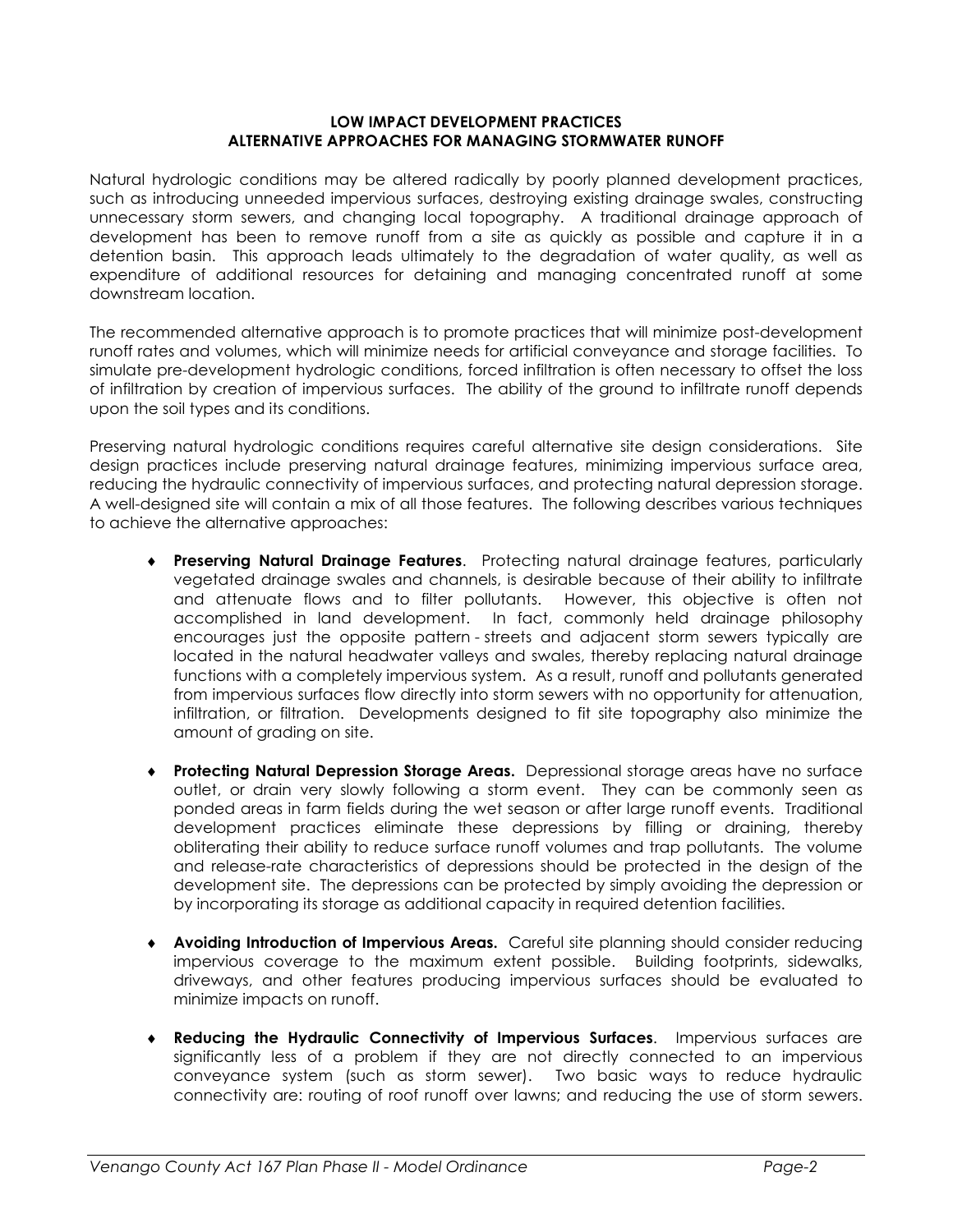Site grading should promote increasing travel time of stormwater runoff and should help reduce concentration of runoff to a single point in the development.

- ♦ Routing Roof Runoff Over Lawns. Roof runoff can be easily routed over lawns in most site designs. The practice discourages direct connections of downspouts to storm sewers or parking lots. The practice also discourages sloping driveways and parking lots to the street. The routing of roof drains and crowning the driveway to allow runoff to discharge to pervious areas is desirable as the pervious area essentially acts as a filter strip.
- ♦ Reducing the Use of Storm Sewers. By reducing the use of storm sewers for draining streets, parking lots, and back yards, the potential for accelerating runoff from the development can be greatly reduced. The practice requires greater use of swales and may not be practical for some development sites, especially if there are concerns for areas that do not drain in a "reasonable" time. The practice requires educating local citizens and public works officials, who expect runoff to disappear shortly after a rainfall event.
- **Reducing Street Widths.** Street widths can be reduced by either eliminating on-street parking or by reducing cartway widths. Municipal planners and traffic designers should encourage narrower neighborhood streets, which ultimately could lower maintenance and maintenance related costs.
- ♦ Limiting Sidewalks to One Side of the Street. A sidewalk on one side of the street may suffice in low-traffic neighborhoods. The lost sidewalk could be replaced with bicycle/recreational trails that follow back-of-lot lines. Where appropriate, backyard trails should be constructed using pervious materials.
- Using Permeable Paving Materials. These materials include permeable interlocking concrete paving blocks or porous bituminous concrete. Such materials should be considered as alternatives to conventional pavement surfaces, especially for low use surfaces such as driveways, overflow parking lots, and emergency access roads.
- ♦ Reducing Building Setbacks. Reducing building setbacks reduces driveway and entry walks and is most readily accomplished along low-traffic streets where traffic noise is not a problem.
- ♦ Constructing Cluster Developments. Cluster developments can also reduce the amount of impervious area for a given number of lots. The biggest savings is in street length, which also will reduce costs of the development. Cluster development "clusters" the construction activity onto less-sensitive areas without substantially affecting the gross density of development.

In summary, careful consideration of the existing topography and implementation of a combination of the above mentioned techniques may avoid construction of costly stormwater control measures. Other benefits include: reduced potential of downstream flooding, reduced water quality degradation of receiving streams and water bodies, enhancement of aesthetics, and reduction of development costs. Beneficial results include: more stable baseflows in receiving streams, improved groundwater recharge, reduced flood flows, reduced pollutant loads, and reduced costs for conveyance and storage.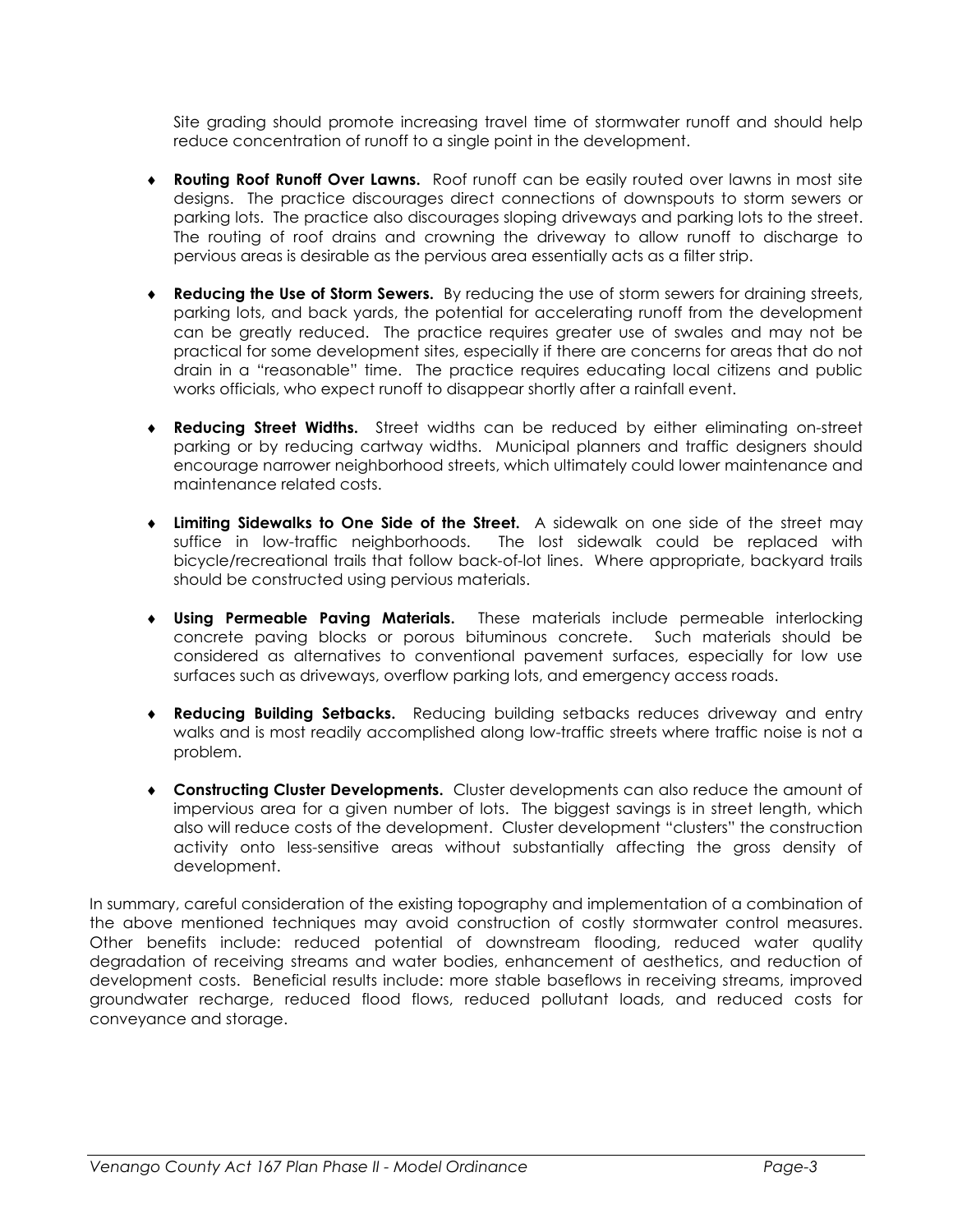APPENDIX C - STORMWATER MANAGEMENT DESIGN CRITERIA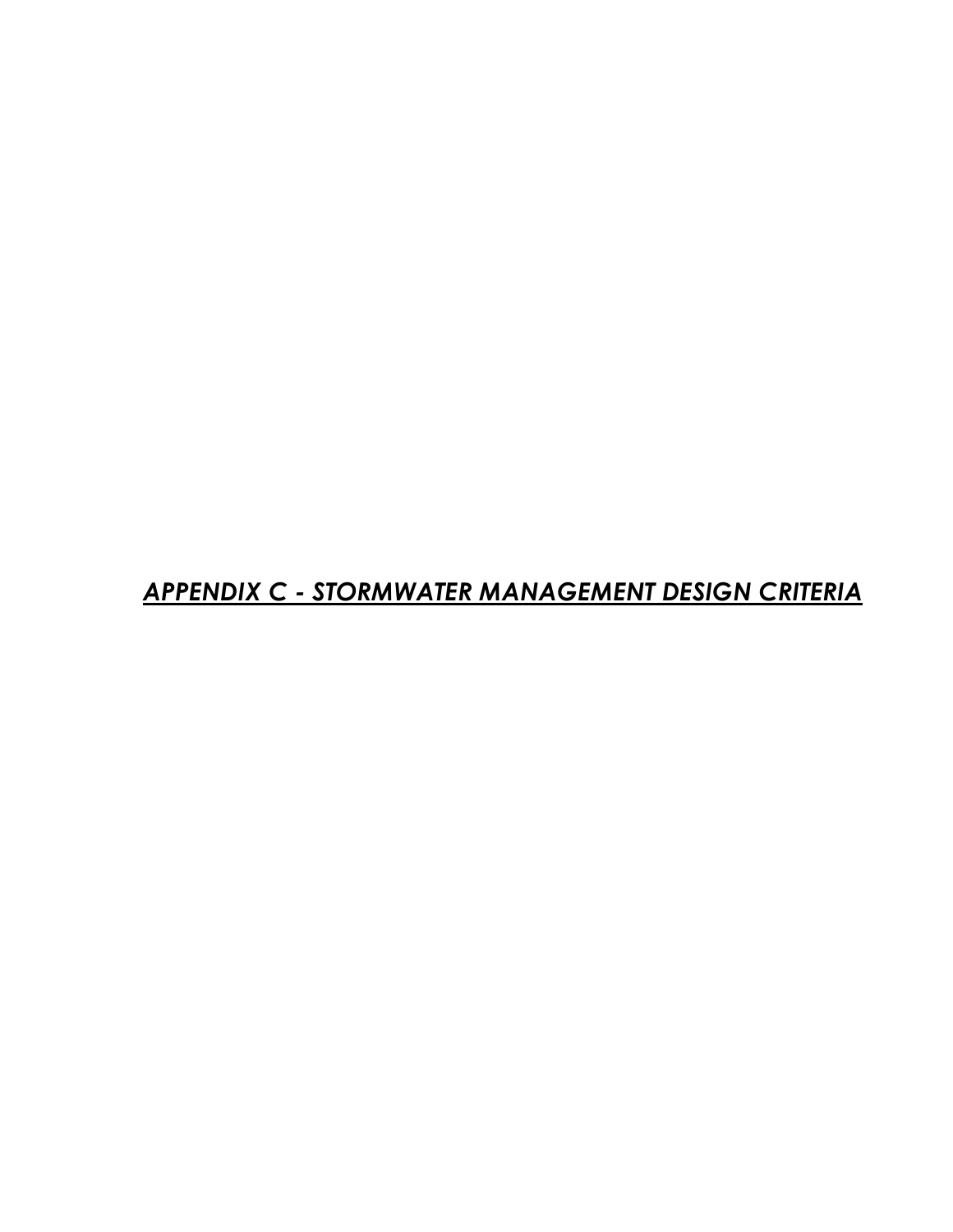| Hydraulic<br>Soil Group | Storm       |          | A         |       |          | Β         |       |           | $\mathsf{C}$ |       |          | $\mathsf{D}$ |       |
|-------------------------|-------------|----------|-----------|-------|----------|-----------|-------|-----------|--------------|-------|----------|--------------|-------|
| Slope                   |             |          |           |       |          |           |       |           |              |       |          |              |       |
| Range                   |             | $0 - 2%$ | $2 - 6\%$ | $+6%$ | $0 - 2%$ | $2 - 6\%$ | $+6%$ | $0 - 2\%$ | $2 - 6\%$    | $+6%$ | $0 - 2%$ | $2 - 6\%$    | $+6%$ |
| Cultivated              | $<$ 25yr    | 0.08     | 0.13      | 0.16  | 0.11     | 0.15      | 0.21  | 0.14      | 0.19         | 0.26  | 0.18     | 0.23         | 0.31  |
| Land                    | $\geq$ 25yr | 0.14     | 0.08      | 0.22  | 0.16     | 0.21      | 0.28  | 0.2       | 0.25         | 0.34  | 0.24     | 0.29         | 0.41  |
| Pasture                 | $<$ 25yr    | 0.12     | 0.2       | 0.3   | 0.18     | 0.28      | 0.37  | 0.24      | 0.34         | 0.44  | 0.3      | 0.4          | 0.5   |
|                         | $\geq$ 25yr | 0.15     | 0.25      | 0.37  | 0.23     | 0.34      | 0.45  | 0.3       | 0.42         | 0.52  | 0.37     | 0.5          | 0.62  |
| Meadow                  | $<$ 25yr    | 0.10     | 0.16      | 0.25  | 0.14     | 0.22      | 0.3   | 0.2       | 0.28         | 0.36  | 0.24     | 0.3          | 0.4   |
|                         | $\geq$ 25yr | 0.14     | 0.22      | 0.3   | 0.2      | 0.28      | 0.37  | 0.26      | 0.35         | 0.44  | 0.3      | 0.4          | 0.5   |
| Forest                  | $<$ 25yr    | 0.05     | 0.08      | 0.11  | 0.08     | 0.11      | 0.14  | 0.1       | 0.13         | 0.16  | 0.12     | 0.16         | 0.2   |
|                         | $\geq$ 25yr | 0.08     | 0.11      | 0.14  | 0.1      | 0.14      | 0.18  | 0.12      | 0.16         | 0.2   | 0.15     | 0.2          | 0.25  |
| Residential             |             |          |           |       |          |           |       |           |              |       |          |              |       |
| 1/8 Acre                | $<$ 25yr    | 0.25     | 0.28      | 0.31  | 0.27     | 0.3       | 0.35  | 0.3       | 0.33         | 0.38  | 0.33     | 0.36         | 0.42  |
|                         | $\geq$ 25yr | 0.33     | 0.37      | 0.4   | 0.35     | 0.39      | 0.44  | 0.38      | 0.42         | 0.49  | 0.41     | 0.45         | 0.54  |
| 1/4 Acre                | $<$ 25yr    | 0.22     | 0.26      | 0.29  | 0.24     | 0.29      | 0.33  | 0.27      | 0.31         | 0.36  | 0.3      | 0.34         | 0.4   |
|                         | $\geq$ 25yr | 0.3      | 0.34      | 0.37  | 0.33     | 0.37      | 0.42  | 0.36      | 0.4          | 0.47  | 0.38     | 0.42         | 0.52  |
| 1/3 Acre                | $<$ 25yr    | 0.19     | 0.23      | 0.26  | 0.22     | 0.26      | 0.3   | 0.25      | 0.29         | 0.34  | 0.28     | 0.32         | 0.39  |
|                         | $\geq$ 25yr | 0.28     | 0.32      | 0.35  | 0.3      | 0.35      | 0.39  | 0.33      | 0.38         | 0.45  | 0.36     | 0.4          | 0.5   |
| 1/2 Acre                | $<$ 25yr    | 0.16     | 0.2       | 0.24  | 0.19     | 0.23      | 0.28  | 0.22      | 0.27         | 0.32  | 0.26     | 0.3          | 0.37  |
|                         | $\geq$ 25yr | 0.25     | 0.29      | 0.32  | 0.28     | 0.32      | 0.36  | 0.31      | 0.35         | 0.42  | 0.34     | 0.38         | 0.48  |
| 1 Acre                  | $<$ 25yr    | 0.14     | 0.19      | 0.22  | 0.17     | 0.21      | 0.26  | 0.2       | 0.25         | 0.31  | 0.24     | 0.29         | 0.35  |
|                         | $\geq$ 25yr | 0.22     | 0.26      | 0.29  | 0.24     | 0.28      | 0.34  | 0.28      | 0.32         | 0.4   | 0.31     | 0.35         | 0.46  |
|                         |             |          |           |       |          |           |       |           |              |       |          |              |       |
| Industrial              | $<$ 25yr    | 0.67     | 0.68      | 0.68  | 0.68     | 0.68      | 0.69  | 0.68      | 0.69         | 0.69  | 0.69     | 0.69         | 0.7   |
|                         | $\geq$ 25yr | 0.85     | 0.85      | 0.86  | 0.85     | 0.86      | 0.86  | 0.86      | 0.86         | 0.87  | 0.86     | 0.86         | 0.88  |
| Commercial              | $<$ 25yr    | 0.71     | 0.71      | 0.72  | 0.71     | 0.72      | 0.72  | 0.72      | 0.72         | 0.72  | 0.72     | 0.72         | 0.72  |
|                         | $\geq$ 25yr | 0.88     | 0.88      | 0.89  | 0.89     | 0.89      | 0.89  | 0.89      | 0.89         | 0.9   | 0.89     | 0.89         | 0.9   |
| <b>Streets</b>          | $<$ 25yr    | 0.7      | 0.71      | 0.72  | 0.71     | 0.72      | 0.74  | 0.72      | 0.73         | 0.76  | 0.73     | 0.75         | 0.78  |
|                         | $\geq$ 25yr | 0.76     | 0.77      | 0.79  | 0.8      | 0.82      | 0.84  | 0.84      | 0.85         | 0.89  | 0.89     | 0.91         | 0.95  |
| Open                    | $<$ 25yr    |          |           |       |          |           |       |           |              |       |          |              |       |
| Space                   |             | 0.05     | 0.1       | 0.14  | 0.08     | 0.13      | 0.19  | 0.12      | 0.17         | 0.24  | 0.16     | 0.21         | 0.28  |
|                         | $\geq$ 25yr | 0.11     | 0.16      | 0.2   | 0.14     | 0.19      | 0.26  | 0.18      | 0.23         | 0.32  | 0.22     | 0.27         | 0.39  |
| Parking or              | $<$ 25yr    | 0.85     | 0.86      | 0.87  | 0.85     | 0.86      | 0.87  | 0.85      | 0.86         | 0.87  | 0.85     | 0.86         | 0.87  |
| Impervious              | $\geq$ 25yr | 0.95     | 0.96      | 0.97  | 0.95     | 0.96      | 0.97  | 0.95      | 0.96         | 0.97  | 0.95     | 0.96         | 0.97  |

### TABLE C-1 - RATIONAL METHOD RUNOFF COEFFICIENTS

Source: Rawls, W.J., S.L. Long, and R.H. McCuen, 1981. Comparison of Urban Flood Frequency Procedures. Preliminary Draft Report prepared for the Soil Conservation Service, Beltsville, Maryland.

For simplification, a designer may use 0.3 for all pervious areas and 0.95 for all impervious areas.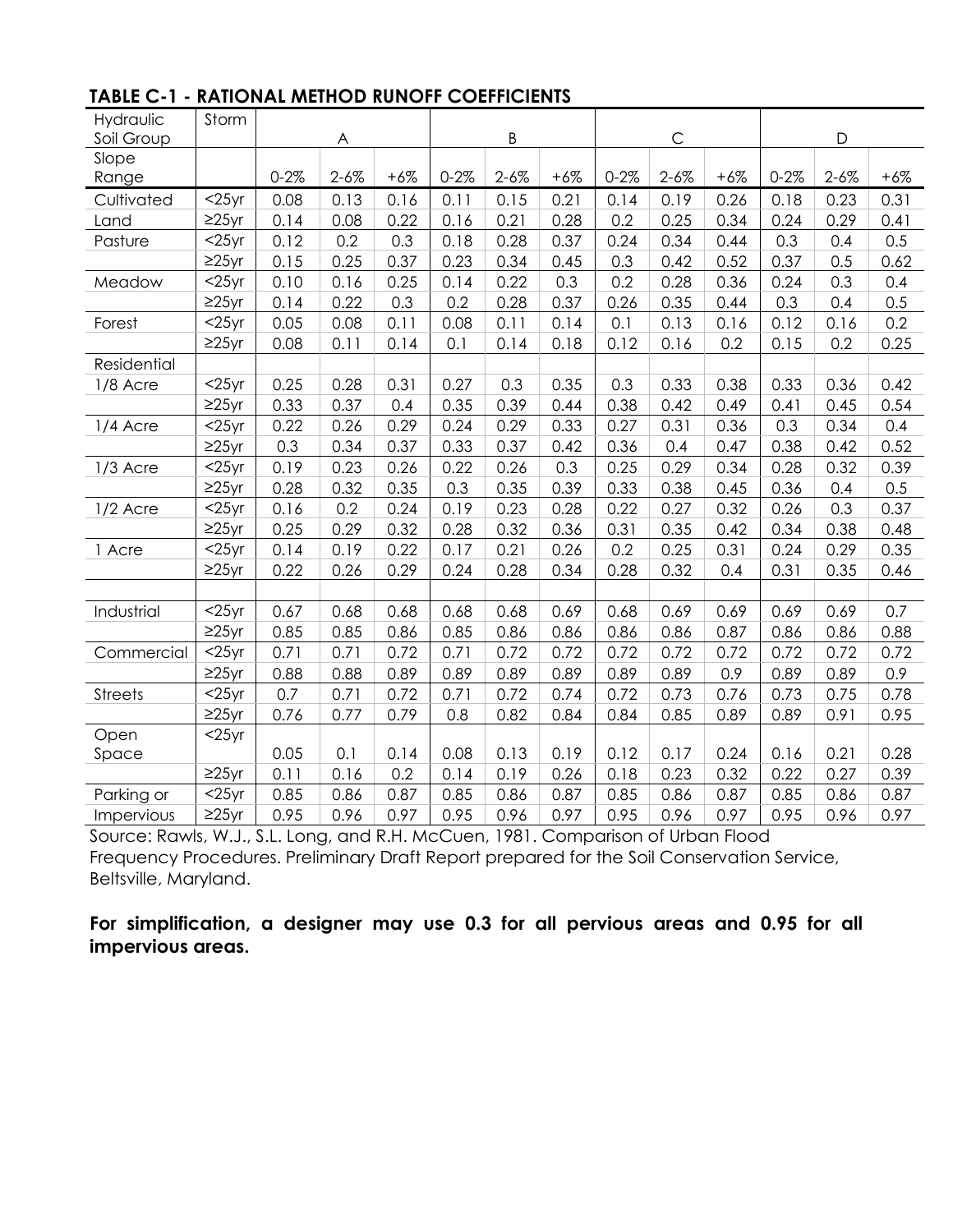| <b>Runoff Curve Numbers for Urban Areas</b>          |                                                 |    |                                                                 |    |    |  |
|------------------------------------------------------|-------------------------------------------------|----|-----------------------------------------------------------------|----|----|--|
| <b>Cover Description</b>                             |                                                 |    | Curve<br><b>Numbers for</b><br><b>Hydrologic Soil</b><br>Groups |    |    |  |
| <b>Cover Type and Hydrologic Condition</b>           | Average<br>Percent<br><b>Impervious</b><br>Area | A  | B                                                               | C  |    |  |
| Fully Developed Urban Areas (Vegetation Established) |                                                 |    |                                                                 |    |    |  |
| Open Space (lawns, parks, golf courses, etc):        |                                                 |    |                                                                 |    |    |  |
| Poor Condition (grass cover < 50%)                   |                                                 | 68 | 79                                                              | 86 | 89 |  |
| Fair Condition (grass cover 50% to 75%)              |                                                 | 49 | 69                                                              | 79 | 84 |  |
| Good Condition (grass cover > 75%)                   |                                                 | 39 | 61                                                              | 74 | 80 |  |
| Impervious Areas:                                    |                                                 |    |                                                                 |    |    |  |
| Paved Parking Lots, Roofs, Driveways, etc.           |                                                 | 98 | 98                                                              | 98 | 98 |  |
| <b>Streets and Roads:</b>                            |                                                 |    |                                                                 |    |    |  |
| Paved: Curbed and Storm Sewers                       |                                                 | 98 | 98                                                              | 98 | 98 |  |
| Paved: Open Ditches                                  |                                                 | 83 | 89                                                              | 92 | 93 |  |
| Gravel                                               |                                                 | 76 | 85                                                              | 89 | 91 |  |
| Dirt                                                 |                                                 | 72 | 82                                                              | 87 | 89 |  |
| <b>Urban Districts:</b>                              |                                                 |    |                                                                 |    |    |  |
| <b>Commercial and Business</b>                       | 85%                                             | 89 | 92                                                              | 94 | 95 |  |
| Industrial                                           | 72%                                             | 81 | 88                                                              | 91 | 93 |  |
| Residential Districts by Average Lot Size:           |                                                 |    |                                                                 |    |    |  |
| 1/8 Acres or less                                    | 65%                                             | 77 | 85                                                              | 90 | 92 |  |
| 1/4 Acre                                             | 38%                                             | 61 | 75                                                              | 83 | 87 |  |
| 1/3 Acre                                             | 30%                                             | 57 | 72                                                              | 81 | 86 |  |
| 1/2 Acre                                             | 25%                                             | 54 | 70                                                              | 80 | 85 |  |
| 1 Acre                                               | 20%                                             | 51 | 68                                                              | 79 | 84 |  |
| 2 Acres                                              | 12%                                             | 46 | 65                                                              | 77 | 82 |  |

### TABLE C-2 - RUNOFF CURVE NUMBERS (FROM NRCS (SCS) TR-55)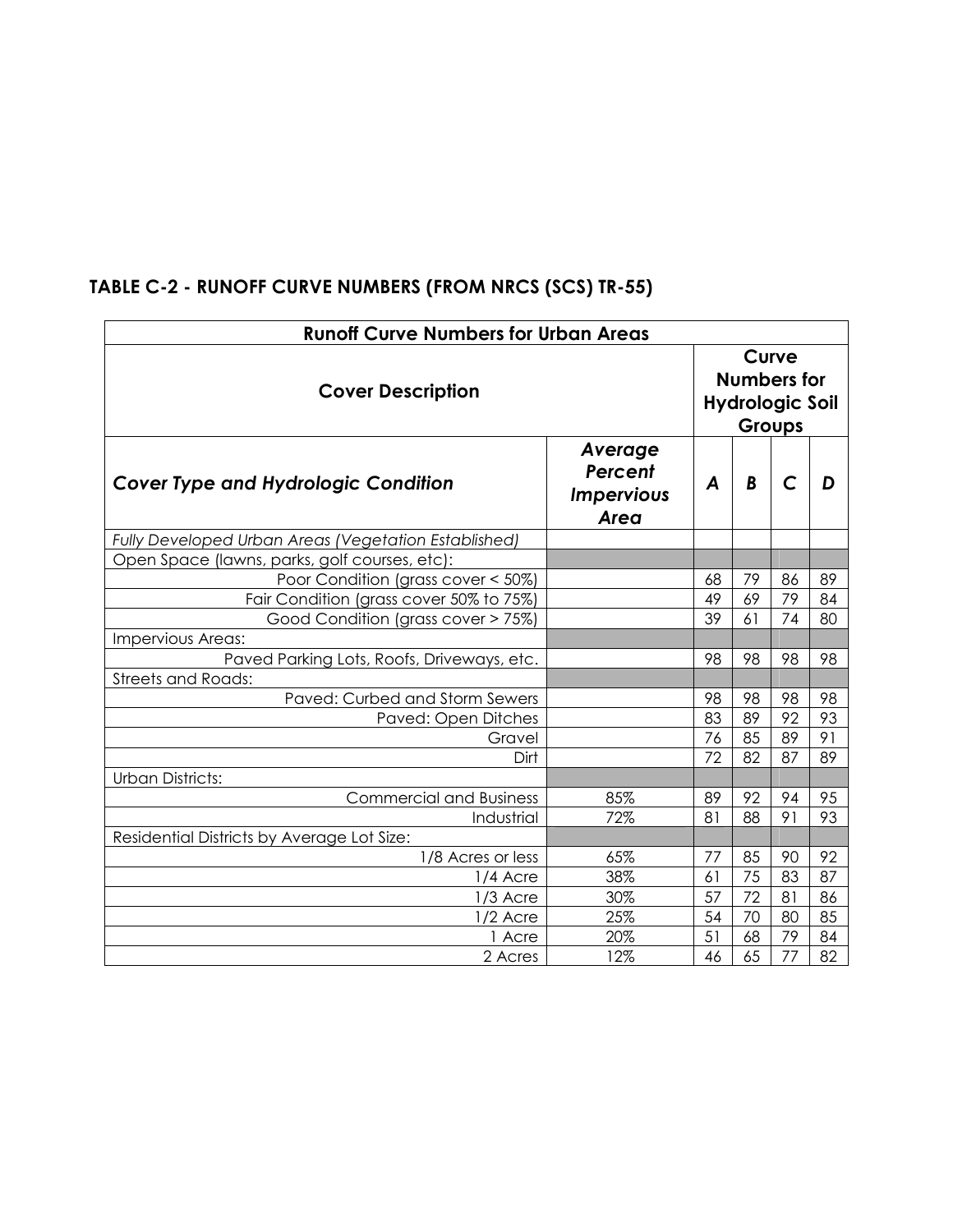| <b>Runoff Curve Numbers for Cultivated Agricultural Lands</b>  |                                                                               |                         |          |          |              |          |
|----------------------------------------------------------------|-------------------------------------------------------------------------------|-------------------------|----------|----------|--------------|----------|
| <b>Cover Description</b><br><b>Curve Numbers</b>               |                                                                               |                         |          |          |              |          |
| <b>Cover Type</b>                                              | <b>Treatment</b>                                                              | Hydrologic<br>Condition | A        | B        | $\mathsf{C}$ | D        |
|                                                                | <b>Bare Soil</b>                                                              |                         | 77       | 86       | 91           | 94       |
| Fallow                                                         | Crop Residue Cover (CR)                                                       | Poor                    | 76       | 85       | 90           | 93       |
|                                                                |                                                                               | Good                    | 74       | 83       | 88           | 90       |
|                                                                | Straight Row (SR)                                                             | Poor                    | 72       | 81       | 88           | 91       |
|                                                                |                                                                               | Good                    | 67       | 78       | 85           | 89       |
|                                                                | $SR + CR$                                                                     | Poor                    | 71       | 80       | 87           | 90       |
|                                                                |                                                                               | Good                    | 64       | 75       | 82           | 85       |
|                                                                | Contoured (C)                                                                 | Poor                    | 70       | 79       | 84           | 88       |
| <b>Row Crops</b>                                               |                                                                               | Good                    | 65       | 75       | 82           | 86       |
|                                                                | $C + CR$                                                                      | Poor                    | 69       | 78       | 83           | 87       |
|                                                                |                                                                               | Good                    | 64       | 74       | 81           | 85       |
|                                                                | Contoured & Terraced (C & T)                                                  | Poor                    | 66       | 74       | 80           | 82       |
|                                                                |                                                                               | Good                    | 62       | 71       | 78           | 81       |
|                                                                | $C & T + CR$                                                                  | Poor                    | 65       | 73       | 79           | 81       |
|                                                                |                                                                               | Good                    | 61       | 70       | 77           | 80       |
|                                                                | <b>SR</b>                                                                     | Poor                    | 65       | 76       | 84           | 88       |
| <b>Small Grain</b>                                             |                                                                               | Good                    | 63       | 75       | 83           | 87       |
|                                                                | $SR + CR$                                                                     | Poor                    | 64       | 75       | 83           | 86       |
|                                                                |                                                                               | Good                    | 60       | 72       | 80           | 84       |
|                                                                | $\mathsf C$                                                                   | Poor                    | 63       | 74       | 82           | 85       |
|                                                                |                                                                               | Good                    | 61       | 73       | 81           | 84       |
|                                                                | $C + CR$                                                                      | Poor                    | 62       | 73       | 81           | 84       |
|                                                                |                                                                               | Good                    | 60       | 72       | 80           | 83       |
|                                                                | C & T                                                                         | Poor                    | 61       | 72       | 79           | 82       |
|                                                                |                                                                               | Good                    | 59       | 70       | 78           | 81       |
|                                                                | $C & T + CR$                                                                  | Poor                    | 60       | 71       | 78           | 81       |
|                                                                |                                                                               | Good                    | 58       | 69       | 77           | 80       |
| Close Seeded or                                                | <b>SR</b>                                                                     | Poor                    | 66       | 77       | 85           | 89       |
| <b>Broadcast</b>                                               |                                                                               | Good                    | 58       | 72<br>75 | 81           | 85       |
| Legumes                                                        |                                                                               | Poor                    | 64<br>55 |          | 83<br>78     | 85       |
| Or Rotation                                                    |                                                                               | Good<br>Poor            | 63       | 69<br>73 | 80           | 83<br>83 |
| Meadow                                                         | C&T                                                                           | Good                    | 51       | 67       | 76           | 80       |
|                                                                | <b>Runoff Curve Numbers for Other Agricultural Lands</b>                      |                         |          |          |              |          |
|                                                                |                                                                               |                         |          |          |              |          |
|                                                                |                                                                               | Poor<br>Fair            | 68<br>49 | 79<br>69 | 86<br>79     | 89<br>84 |
| Pasture, Grassland, or Range - Continuous Forage for Grazing   |                                                                               |                         | 39       | 61       | 74           | 80       |
|                                                                | Good                                                                          |                         |          |          |              |          |
|                                                                | Meadow - Continuous Grass, Protected from Grazing and Generally Mowed for Hay |                         | 30       | 58       | 71           | 78       |
| Woods - Grass Combination (orchard or tree farm)               | Poor                                                                          | 57                      | 73       | 82       | 86           |          |
|                                                                | Fair                                                                          | 43                      | 65       | 76       | 82           |          |
|                                                                |                                                                               | Good                    | 32       | 58       | 72           | 79       |
| Woods                                                          |                                                                               | Poor                    | 45       | 66       | 77           | 83       |
|                                                                |                                                                               | Fair                    | 36       | 60       | 73           | 79<br>77 |
|                                                                | Good                                                                          | 30                      | 55       | 70       |              |          |
| Farmsteads - Buildings, Lanes, Driveways and Surrounding Lots. | $\qquad \qquad -$                                                             | 59                      | 74       | 82       | 86           |          |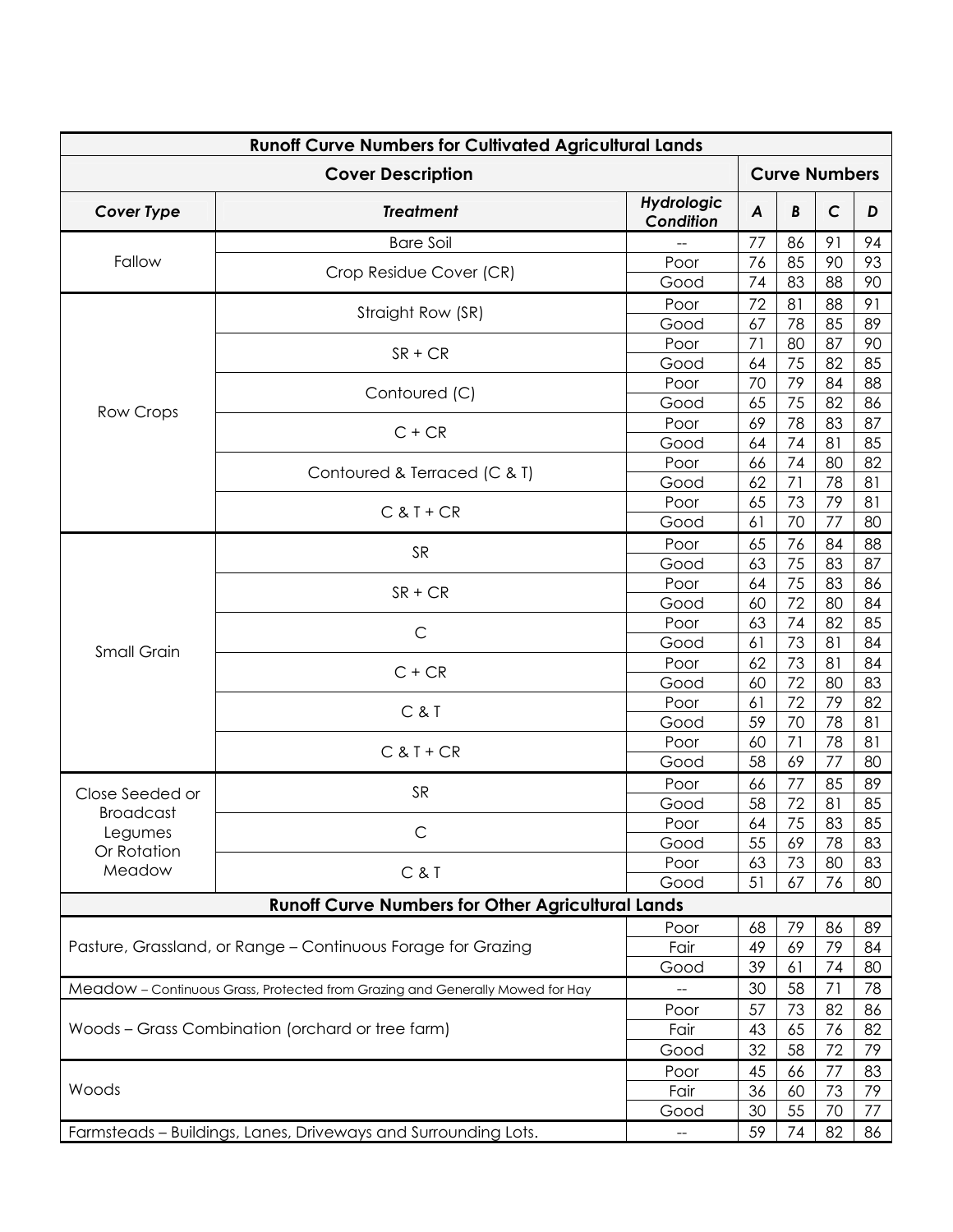# APPENDIX D – REVIEW FEE REIMBERSEMENT AGREEMENT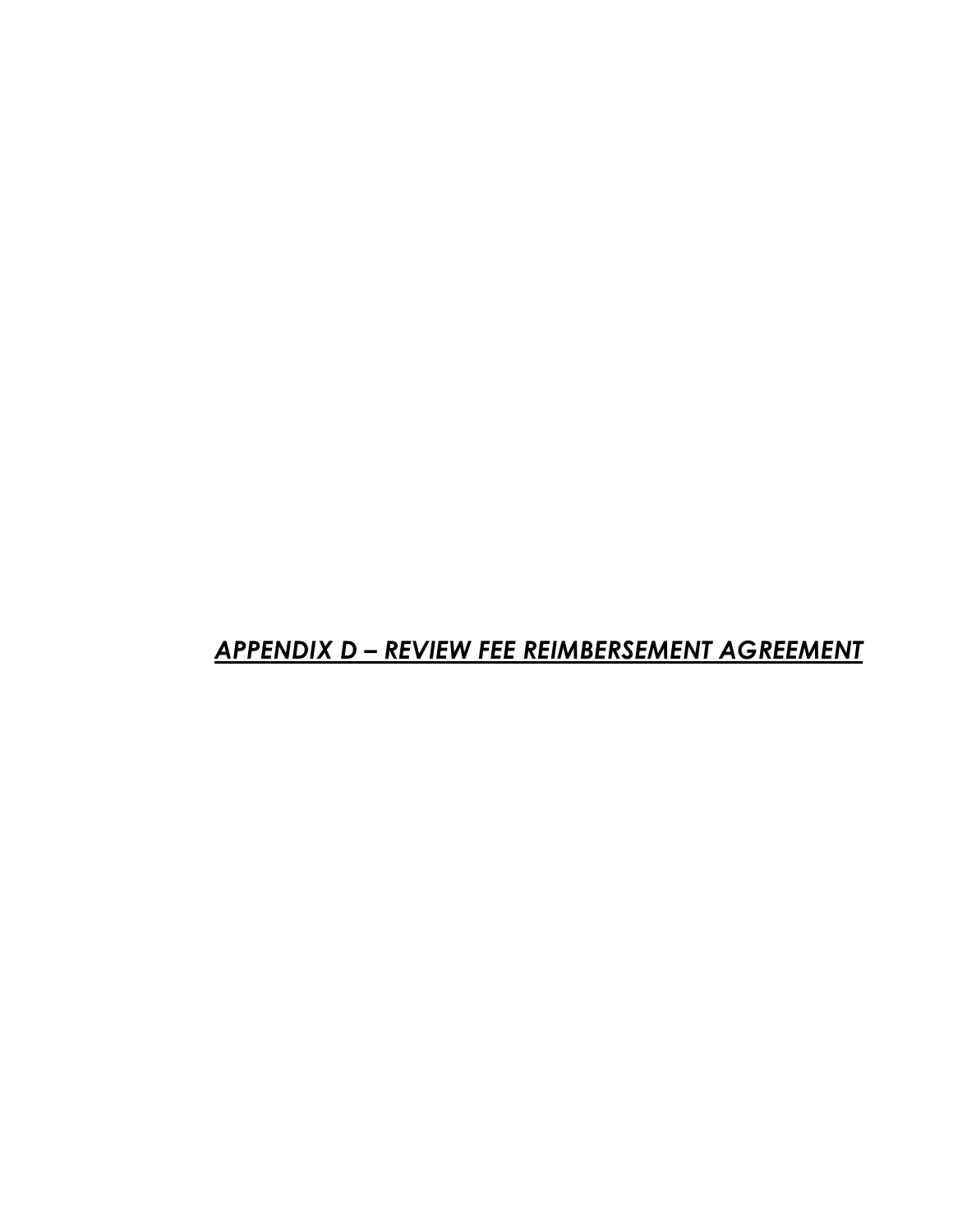THIS AGREEMENT MUST BE COMPLETED AND SIGNED BY THE DEVELOPER/APPLICANT PRIOR TO SUBMISSION OF THE SUBDIVISION/LAND DEVELOPMENT APPLICATION AND PLANS, SKETCH PLANS, CONDITIONAL USE APPLICATIONS OR ANY OTHER SUBMISSION WHICH REQUIRES MUNICPAL CONSULTANT REVIEW.

#### REVIEW FEE REIMBERSEMENT AGREEMENT

THIS AGREEMENT, made and entered into this \_\_\_\_\_\_\_\_\_\_\_\_ day of \_\_\_\_\_\_\_, 20\_\_, by and between (hereinafter the "Landowner"), and \_\_\_\_\_\_\_\_\_\_\_\_\_\_\_\_\_\_\_\_\_\_\_\_\_\_\_\_\_\_, Venango County, Pennsylvania, (hereinafter "Municipality");

#### **WITNESSETH**

WHEREAS, the Landowner is the owner of certain real property as recorded by deed in the land records of Venango County, Pennsylvania, Deed Book \_\_\_\_\_\_\_\_\_\_\_ at Page \_\_\_\_\_\_, (hereinafter "Property").

WHEREAS, the Landowner is proceeding to build and develop the Property; and

**WHEREAS**, the Landowner has submitted a SWM Site Plan for review and approval by the Municipality (hereinafter referred to as the "Plan") for the property identified herein; and

WHEREAS, the Developer has requested and/or required the Municipality approval and/or review of its proposed plans, and the Municipality is willing to authorize its professional consultants to review said Plan and/or proposal upon execution of this agreement, and upon deposit of an escrow account according to the current Fee Schedule.

NOW, THEREFORE, in consideration of the foregoing promises, the mutual covenants contained herein, and the following terms and conditions, the parties hereto agree as follows:

- 1. The Landowner and Municipality hereby authorize and direct the Municipality's professional consultants, as defined at Section 107 of the Pennsylvania Municipalities Planning Code to review Landowner's plans or proposals to use its property, and to make such recommendations and specifications as may be necessary with respect to such plans in accordance with all applicable Municipality ordinances, and State and Federal rules and regulations.
- 2. The Landowner and Municipality acknowledge that the Municipality will incur costs and fees relating to the review of Landowner's plans by its professional consultants, and Landowner agrees to pay and/or reimburse the Municipality for such costs in accordance with this agreement.
- 3. The Landowner shall pay the professional consultant's charges and fees for the following: (a) review of any and all Stormwater Management Plans, studies, or other correspondence relating to the Landowners submission; (b) attendance at any and all meetings relating to Landowner's plan; (c) preparation of any reports, legal documents, or other correspondence relating to Landowner's plan or proposal; and (d) administrative cost and incurred expenses relating to the administration of this agreement. It is understood by the execution of this agreement that the Landowner specifically accepts the Fee Schedule currently in effect in the Municipality.
- 4. The Landowner hereby agrees to deposit with the Municipality the sum of \_\_\_\_\_\_\_\_\_\_\_\_\_\_ Dollars (\$\_\_\_\_\_\_\_\_\_\_\_\_\_), payable as cash in U.S. Dollars or check drawn on a Pennsylvania bank, as security for the payment of all costs and expenses, charges and fees as set forth in Paragraph 3 above, upon execution of this agreement, which shall be held in a noninterest- bearing account by the Municipality. In the event that the above deposited escrow fund shall fall below fifty percent (50%) of the original deposit, the Landowner shall immediately, upon receipt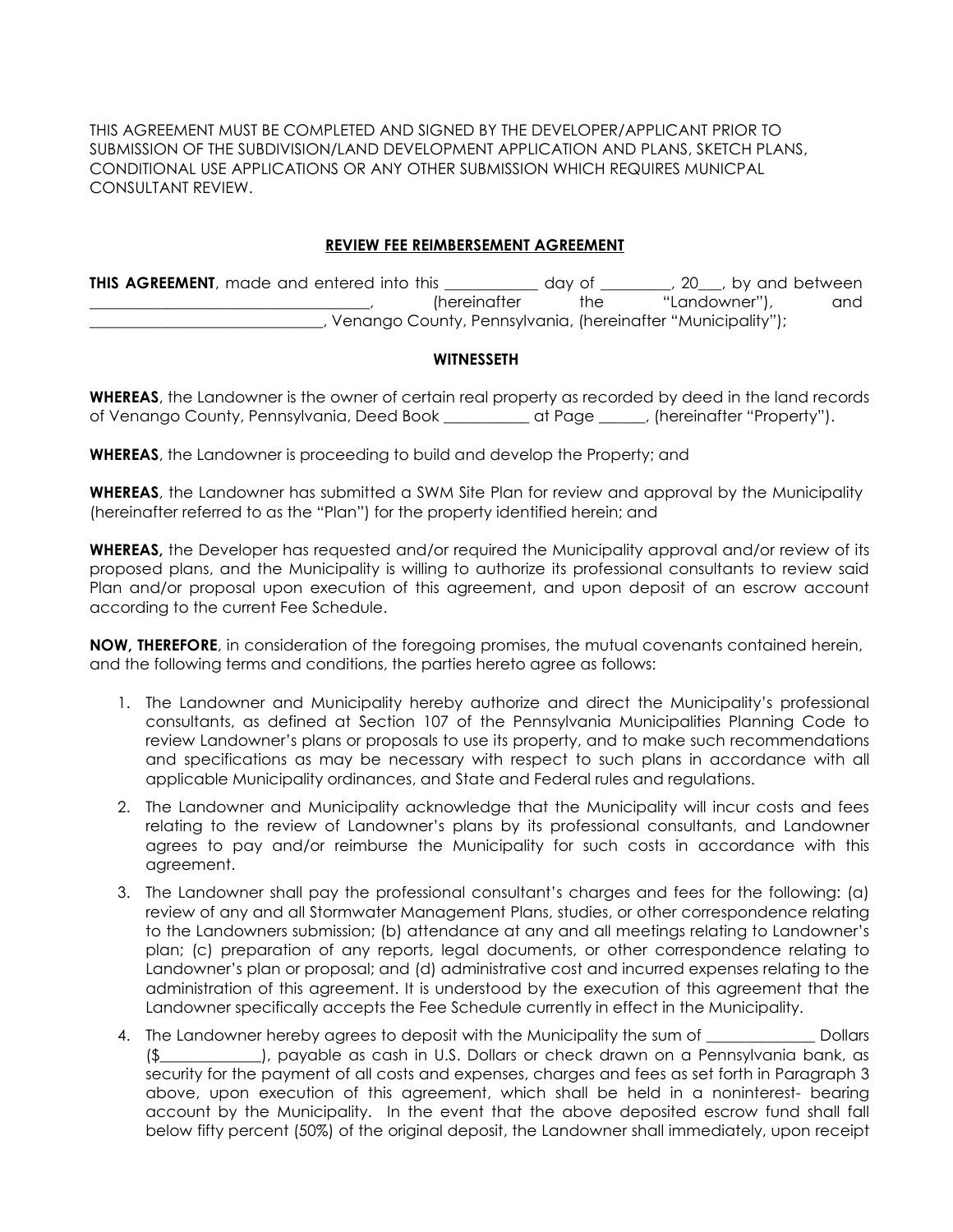of written notice from the Municipality or its agent(s), deposit sums with the Municipality necessary to replenish the account to its original balance. In the event that this is insufficient to pay current Municipality incurred expenses, Landowner agrees to pay the total amount currently due for Municipality incurred expenses without delay in addition to re-establishing the base escrow account balance. The Municipality will use its best efforts to advise the Landowner of the impending likelihood that its costs have exceeded the required escrow account sums as described above.

- 5. Landowner and Municipality agree that upon completion of the Municipality's review of Landowner's plan or proposal, all unused portions of the escrow account as described above shall be returned to the applicant upon written request to the Municipality.
- 6. Landowner and Municipality acknowledge that the Ordinance and appropriate fee schedules require Landowner to pay Municipality's professional consultant fees relating to this plan or project, and in the even that Landowner fails to provide sufficient funds in the above-described revolving escrow account upon fifteen (15) days written notice to the Landowner or make the initial deposit payment described above within five (5) days of the date of this agreement, Landowner shall be in default of this agreement and in violation of the above Sections of Ordinance. In the event of Landowner's default as described above, the Municipality may refuse to issue any permit or grant any approval necessary to further improve or develop the subject site until such time as the terms of this Agreement are strictly met by Landowner. Moreover, final approval or further review may be denied or delayed until such time as the terms of this agreement are strictly met by Landowner.
- 7. Landowner and the Municipality further agree that all fees or costs arising out of this Agreement shall be paid prior to the issuance of any permit, occupancy or otherwise, for the use, improvement or construction of the buildings as proposed on the Landowner's plan. The Landowner agrees and acknowledges that no permit, occupancy or otherwise, or recordable plans, shall be released by the Municipality until all outstanding professional consultant fees and costs are paid to the Municipality, and provided that the Landowner is not in default under this agreement.
- 8. The Landowner may at any time terminate all further obligations under this Agreement by giving fifteen (15) days written notice to the Municipality that it does not desire to proceed with the development as set forth on the plan and upon receipt of such written notice by the Landowner to the Municipality, the Landowner shall be liable to the Municipality for its costs and expenses incurred to the date and time of its receipt of the notice, plus the applicable administrative costs and expenses as outlined in Paragraph 3 above.
- 9. The Landowner and the Municipality further agree that the Municipality shall have the right and privilege to sue the Landowner or then property owner in assumpsit for reimbursement or to lien the property or both, in its sole discretion, for any expense in excess of the then current balance of funds on deposit with the Municipality in accordance with this agreement incurred by the Municipality by reason of any review, supervision and inspection of Landowner's project by its professionals including, but not limited to, the Municipality Engineer and Solicitor. The Municipality's election of its remedies under this paragraph shall not constitute a waiver of any other remedies the Municipality may have.
- 10. The Landowner and the Municipality acknowledge that this agreement represents their full understanding as to the Municipality's reimbursement for professional or consultant services.
- 11. This agreement shall be binding on and insure to the benefit of the successors and assigns of Landowner. The Municipality shall receive thirty (30) days advance written notice from Landowner of any proposed assignment of Landowner's rights and responsibilities under this Agreement.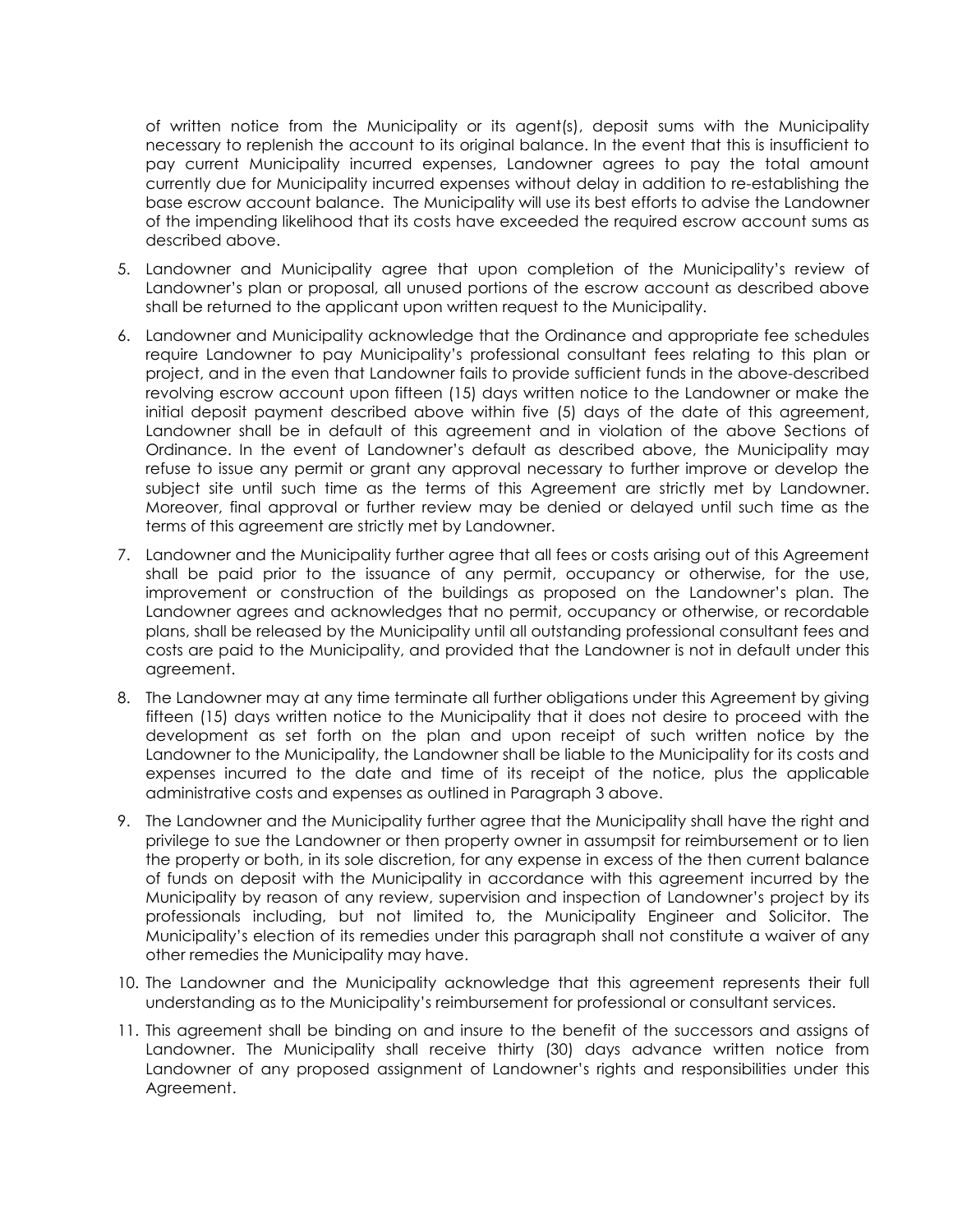| ATTEST:                                                                        |                                                                                                  |
|--------------------------------------------------------------------------------|--------------------------------------------------------------------------------------------------|
| WITNESS the following signatures and seals:                                    |                                                                                                  |
| (SEAL)                                                                         | For the Municipality:                                                                            |
|                                                                                |                                                                                                  |
|                                                                                | For the Landowner:                                                                               |
| ATTEST:                                                                        |                                                                                                  |
| (City, Borough, Township)                                                      |                                                                                                  |
| County of Venango, Pennsylvania                                                |                                                                                                  |
|                                                                                |                                                                                                  |
|                                                                                | whose commission expires on the _________ day of _______________, 20____, do hereby certify that |
|                                                                                | bearing date of the ___________ day of ___________________, 20_____, has acknowledged the same   |
| before me in my said County and State.                                         |                                                                                                  |
| GIVEN UNDER MY HAND THIS _______________ day of _________________, 20________. |                                                                                                  |
|                                                                                |                                                                                                  |

NOTARY PUBLIC (SEAL)

\_\_\_\_\_\_\_\_\_\_\_\_\_\_\_\_\_\_\_\_\_\_\_\_\_\_\_\_\_\_\_\_ \_\_\_\_\_\_\_\_\_\_\_\_\_\_\_\_\_\_\_\_\_\_\_\_\_\_\_\_\_\_\_\_\_\_\_\_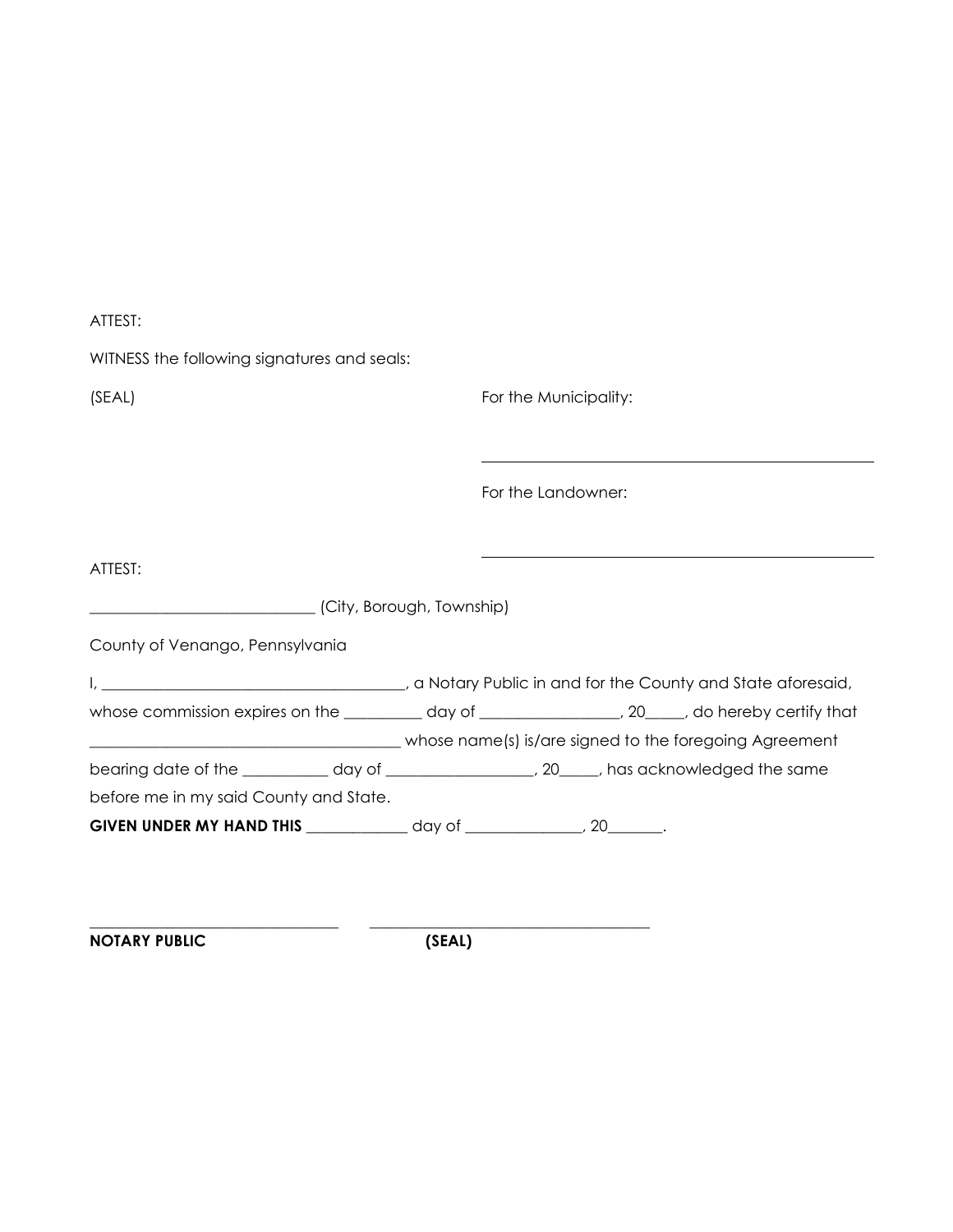## APPENDIX E – SMALL PROJECTS SWM APPLICATION

**[OPTIONAL]**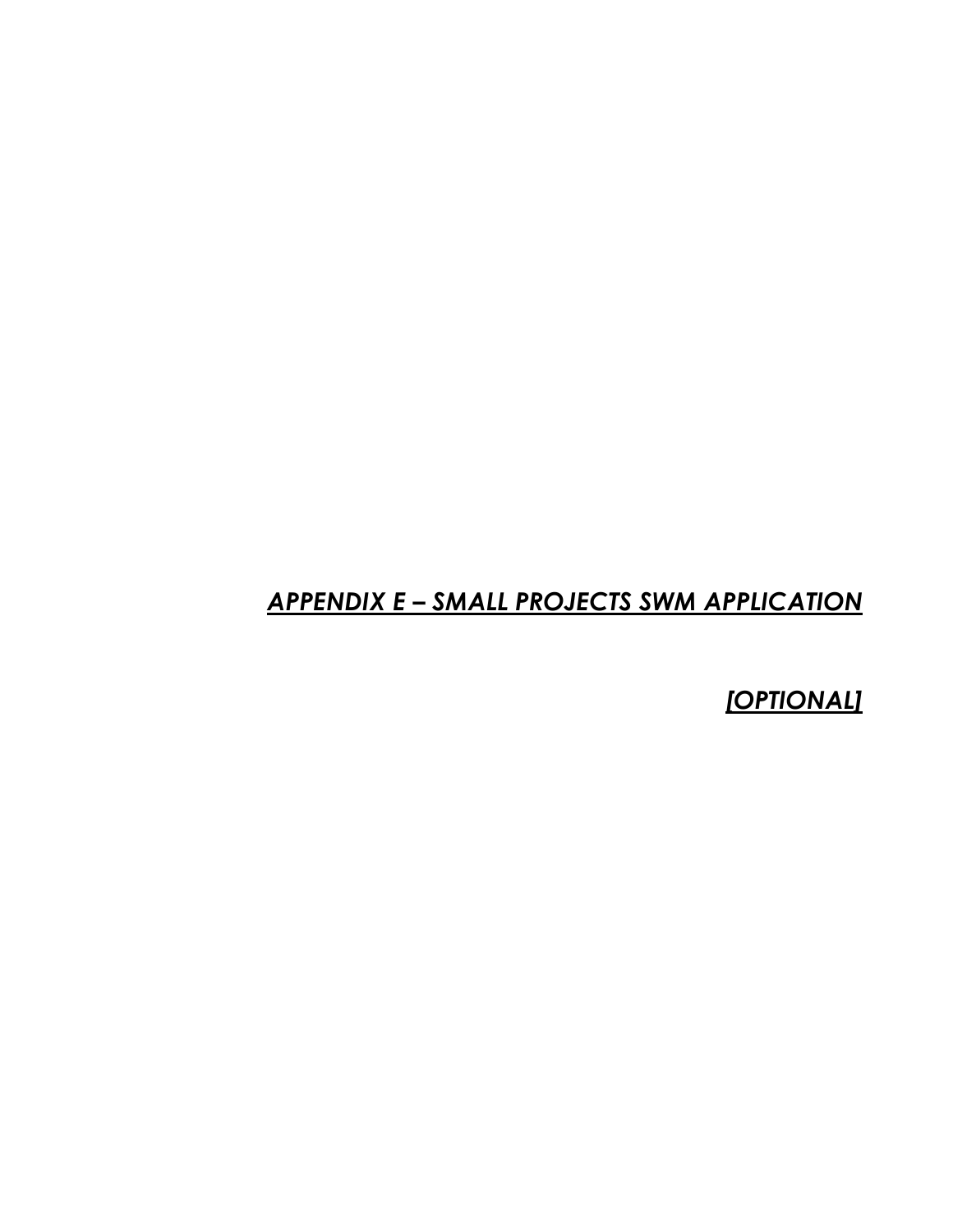# Venango County Small Project Stormwater Management Application

Per [municipality]'s Act 167 Stormwater Management Ordinance, a stormwater management plan is required whenever more than 2,500 square feet of impervious surface or non-exempt single family homes are proposed. Impervious surfaces are areas that prevent the infiltration of water into the ground and shall include, but not be limited to, roofs, patios, garages, storage sheds and similar structures, and any new streets or sidewalks.

| To Calculate Impervious Surfaces Please Complete This Table           |        |              |       |     |                                    |  |  |
|-----------------------------------------------------------------------|--------|--------------|-------|-----|------------------------------------|--|--|
| <b>Surface Type</b>                                                   | Length | X            | Width | $=$ | <b>Proposed Impervious</b><br>Area |  |  |
| <b>Building</b>                                                       |        | X            |       | $=$ |                                    |  |  |
| (area per downspout)                                                  |        | $\mathsf{X}$ |       | $=$ |                                    |  |  |
|                                                                       |        | X            |       | $=$ |                                    |  |  |
|                                                                       |        | X            |       | $=$ |                                    |  |  |
| Driveway                                                              |        | $\times$     |       | $=$ |                                    |  |  |
|                                                                       |        | X            |       | $=$ |                                    |  |  |
|                                                                       |        | X            |       | $=$ |                                    |  |  |
| Parking Areas                                                         |        | $\mathsf{X}$ |       | $=$ |                                    |  |  |
|                                                                       |        | X            |       | $=$ |                                    |  |  |
|                                                                       |        | $\mathsf{X}$ |       | $=$ |                                    |  |  |
| Patios/Walks                                                          |        | $\mathsf{X}$ |       | $=$ |                                    |  |  |
|                                                                       |        | X            |       | $=$ |                                    |  |  |
|                                                                       |        | X            |       | $=$ |                                    |  |  |
|                                                                       |        | $\times$     |       | $=$ |                                    |  |  |
| Other                                                                 |        | X            |       | $=$ |                                    |  |  |
|                                                                       |        | X            |       | $=$ |                                    |  |  |
|                                                                       |        | $\mathsf{X}$ |       | $=$ |                                    |  |  |
| <b>Total Impervious Surface Area to be managed (sum of all areas)</b> |        |              |       |     |                                    |  |  |

#### If the Total Impervious Surface Area is LESS THAN 2,500 Square Feet, please read, acknowledge and sign below.

#### If the Total Impervious Surface Area EXCEEDS 2,500 Square Feet, complete the remainder of the Application.

Based Upon the information you have provided a **Stormwater Management Plan IS NOT required** for this regulated activity. [Municipality] may request additional information and/or SWM for any reason.

Property Owner Acknowledges that submission of inaccurate information may result in a stop work order or permit revocation. Acknowledgement of such is by signature below. I declare that I am the owner or owner's legal representative. I further acknowledge that the information provided is accurate and employees of [municipality] are granted access to the above described property for review and inspection as may be required.

Owner Date: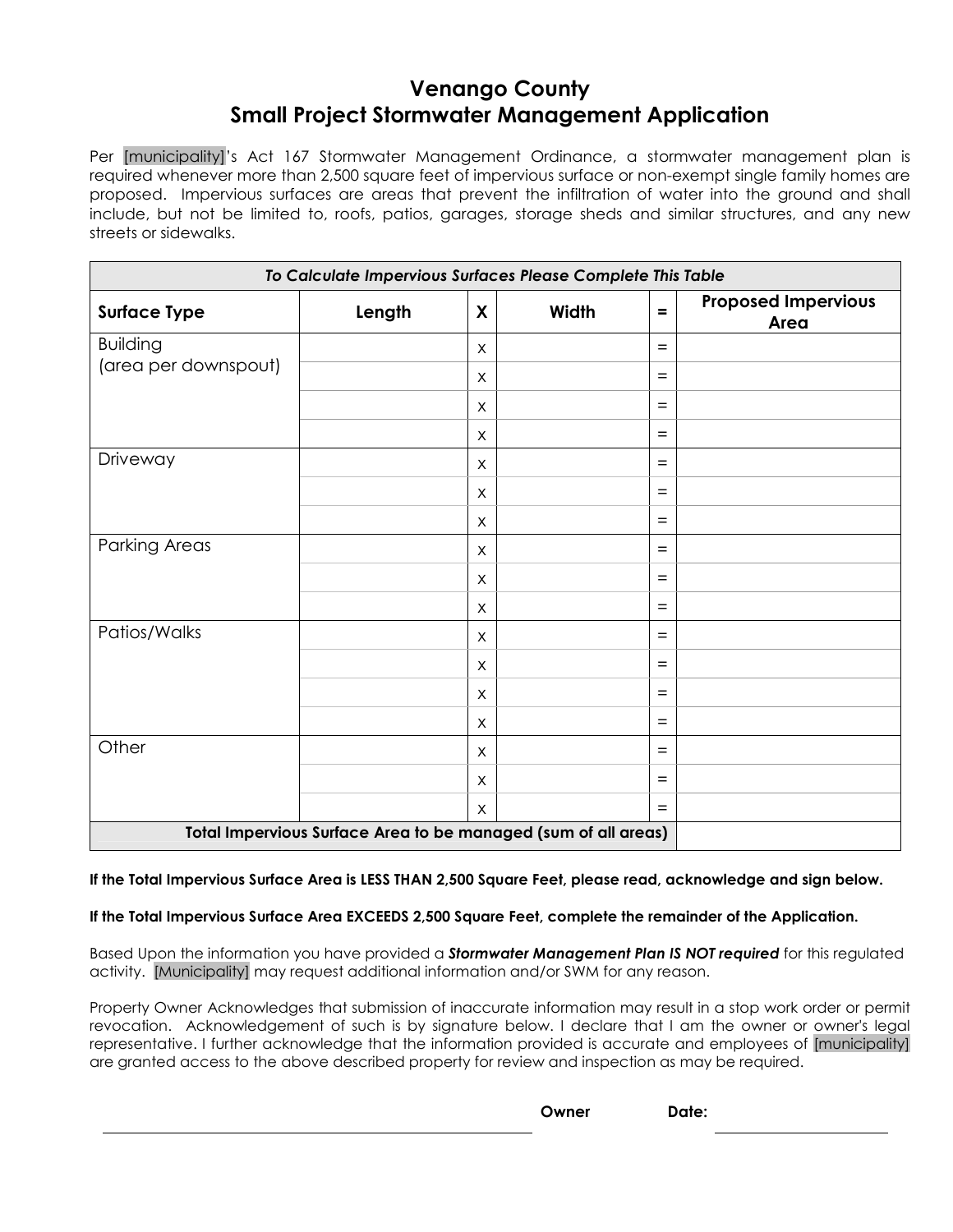## **CREDITS**

#### Credit 1: DISCONNECTION OF IMPERVIOUS AREA

When runoff from impervious areas is directed to a pervious area that allows for infiltration, filtration, and increased time of concentration, all or parts of the impervious areas may qualify as Disconnected Impervious Area (DIA). Using the criteria below, determine the portion of the impervious area that can be excluded from the calculation of total impervious area.

| graver simpler entrer spieleuring device is required ar pavea discribiges. |                                                                                                           |                           |                                       |     |                                                           |        | $00 - 74$        |                |  | U.Z                                                        |
|----------------------------------------------------------------------------|-----------------------------------------------------------------------------------------------------------|---------------------------|---------------------------------------|-----|-----------------------------------------------------------|--------|------------------|----------------|--|------------------------------------------------------------|
|                                                                            |                                                                                                           |                           |                                       |     |                                                           |        | 75 or more       | $\overline{0}$ |  |                                                            |
|                                                                            | * Flow path cannot include impervious surfaces and must be at least 15 feet from any impervious surfaces. |                           |                                       |     |                                                           |        |                  |                |  |                                                            |
|                                                                            |                                                                                                           |                           |                                       |     | <b>Calculate DIA Credit &amp; Required Capture Volume</b> |        |                  |                |  |                                                            |
| <b>Surface Type</b>                                                        | Proposed<br><b>Impervious Area</b><br>(from previous sheet)                                               | X                         | <b>DIA</b><br><b>Credit</b><br>Factor | $=$ | <b>Impervious</b><br>Area to be<br>managed                | ÷      |                  | Ξ              |  | <b>Required</b><br>Capture<br>Volume<br>(f1 <sup>3</sup> ) |
| <b>Building</b><br>(area per<br>downspout)                                 |                                                                                                           | X                         |                                       | $=$ |                                                           | $\div$ | 6                | $=$            |  |                                                            |
|                                                                            |                                                                                                           | X                         |                                       | $=$ |                                                           | $\div$ | 6                | $=$            |  |                                                            |
|                                                                            |                                                                                                           | X                         |                                       | $=$ |                                                           | $\div$ | $\overline{6}$   | $=$            |  |                                                            |
|                                                                            |                                                                                                           | $\mathsf{X}$              |                                       | $=$ |                                                           | $\div$ | $\delta$         | $=$            |  |                                                            |
| Driveway                                                                   |                                                                                                           | $\times$                  |                                       | $=$ |                                                           | ÷      | $\overline{6}$   | $=$            |  |                                                            |
|                                                                            |                                                                                                           | $\times$                  |                                       | $=$ |                                                           | $\div$ | $\overline{6}$   | $=$            |  |                                                            |
|                                                                            |                                                                                                           | $\times$                  |                                       | $=$ |                                                           | ÷      | $\overline{6}$   | $=$            |  |                                                            |
| <b>Parking Areas</b>                                                       |                                                                                                           | $\times$                  |                                       | $=$ |                                                           | $\div$ | $\boldsymbol{6}$ | $=$            |  |                                                            |
|                                                                            |                                                                                                           | $\times$                  |                                       | $=$ |                                                           | $\div$ | 6                | $=$            |  |                                                            |
|                                                                            |                                                                                                           | $\boldsymbol{\mathsf{X}}$ |                                       | $=$ |                                                           | ÷      | 6                | $=$            |  |                                                            |
| Patios/Walks                                                               |                                                                                                           | $\boldsymbol{\mathsf{X}}$ |                                       | $=$ |                                                           | $\div$ | $\boldsymbol{6}$ | $=$            |  |                                                            |
|                                                                            |                                                                                                           | X                         |                                       | $=$ |                                                           | ÷      | 6                | $=$            |  |                                                            |
|                                                                            |                                                                                                           | $\times$                  |                                       | $=$ |                                                           | ÷      | 6                | $=$            |  |                                                            |
|                                                                            |                                                                                                           | X                         |                                       | $=$ |                                                           | $\div$ | 6                | $=$            |  |                                                            |
| Other                                                                      |                                                                                                           | X                         |                                       | $=$ |                                                           | ÷      | $\boldsymbol{6}$ | $=$            |  |                                                            |
|                                                                            |                                                                                                           | X                         |                                       | $=$ |                                                           | ÷      | 6                | $=$            |  |                                                            |
|                                                                            |                                                                                                           | X                         |                                       | $=$ |                                                           | $\div$ | 6                | $=$            |  |                                                            |
|                                                                            |                                                                                                           |                           |                                       |     |                                                           |        |                  |                |  |                                                            |

Total Req'd Capture Volume

| Length of<br><b>Pervious Flow</b><br>Path from<br>discharge point *<br>(ft) | <b>DIA</b><br>Credit<br>Factor |
|-----------------------------------------------------------------------------|--------------------------------|
| 0 – 14                                                                      | 1.0                            |
| $15 - 29$                                                                   | 0.8                            |
| $30 - 44$                                                                   | 0.6                            |
| $45 - 59$                                                                   | 0.4                            |
| $60 - 74$                                                                   | 0.2                            |
| 75 or more                                                                  |                                |

**Criteria:** An impervious area is considered to be completely or partially disconnected if it meets the requirements listed below

- rooftop area draining to a downspout is ≤500 sf
- paved area draining to a discharge is ≤1,000 sf
- flow path of paved impervious area is not more than 75'
- soil at discharge is not designated as hydrologic soil group "D"
- flow path at discharge area has a positive slope of  $\leq 5\%$
- gravel strip or other spreading device is required at paved discharges. 60 74 0.2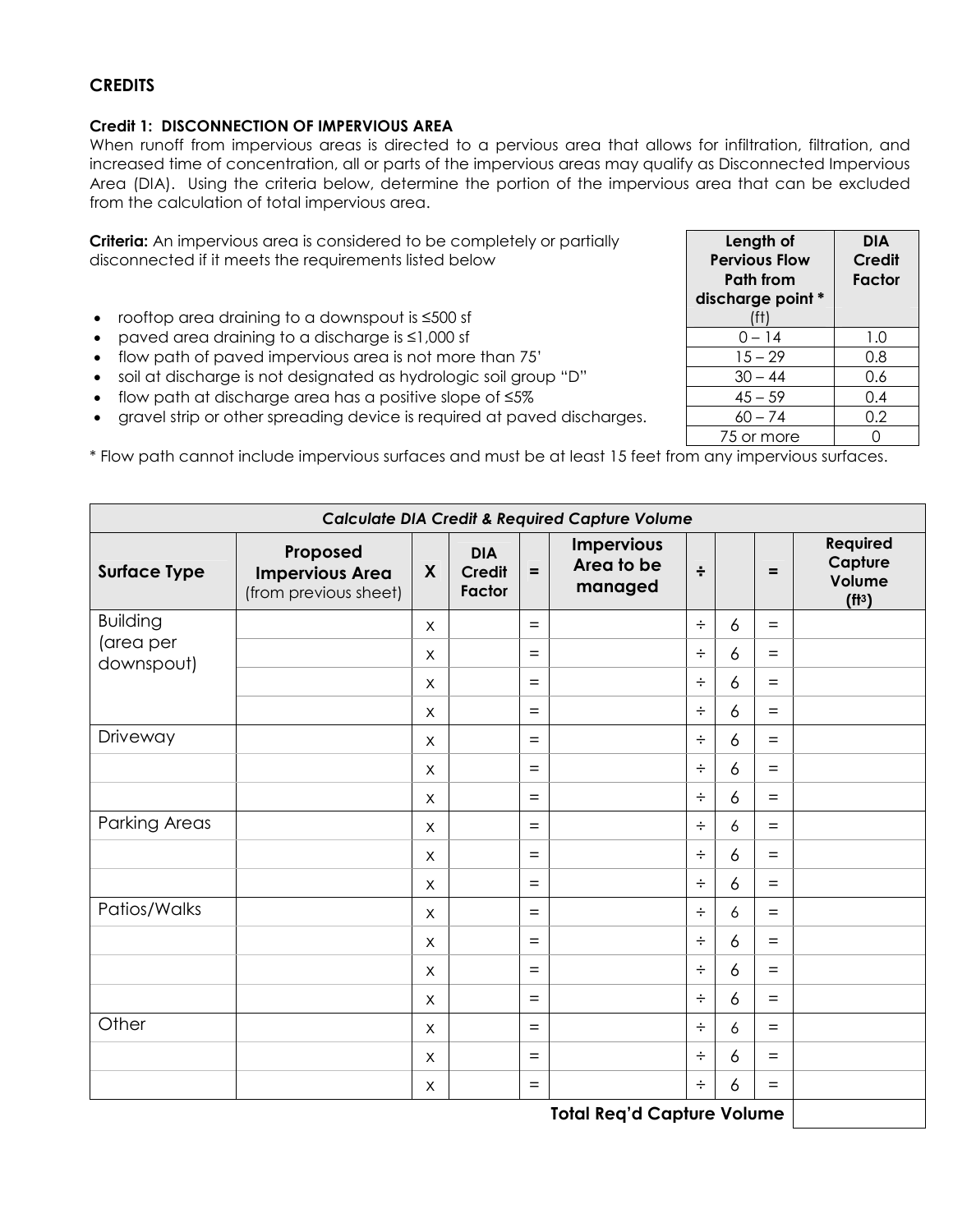#### Credit 2: TREE PLANTING

Perhaps the best BMP is a tree as they intercept rainfall, increase evapotranspiration and increase time of concentration. A portion of the required capture volume can be reduced provided the criteria are met.

#### **CREDITS**

| <b>Deciduous Trees</b>             | <b>Evergreen Trees</b>              |  |  |  |  |
|------------------------------------|-------------------------------------|--|--|--|--|
| 6 ft <sup>3</sup> per tree planted | 10 ft <sup>3</sup> per tree planted |  |  |  |  |

#### **Criteria**

To receive credit for planting trees, the following must be met:

- Trees must be native species (see below), minimum 2" caliper and 6 feet tall (min).
- Trees shall be adequately protected during construction.
- Trees shall be maintained until redevelopment occurs.
- No more than 25% of the runoff volume can be mitigated through the use of trees.
- Dead trees shall be replaced within 6 months.
- Non-native species are not applicable.



#### Sizing of BMP



Enter the volumes into the **Small Project SWM Plan Worksheet** on the next sheet.

#### Native Species Trees (Common Name)

- 
- 
- − Hophornbeam − Tuliptree
- − Maple, (sugar, red or silver) − Willow, black
- − Pine, (pitch or eastern white) − Chokeberry (red or black)
- 
- − Hickory, sweet pignut or shag-bark − Serviceberry, (downy or shadbush)
- − Sycamore, American − Elderberry
- − Cotton-wood, eastern − Witch hazel
- − Aspen, big-tooth or quaking − Mountain laurel
- − Cherry, black
- − Blackgum − Oak, (white, swamp white, scarlet, pin, red, black)
- − Cucumber magnolia − Dogwood (silky or red osier)
	-
	-
	-
- − Ironwood − Basswood, American
	-
	-
	-
	-